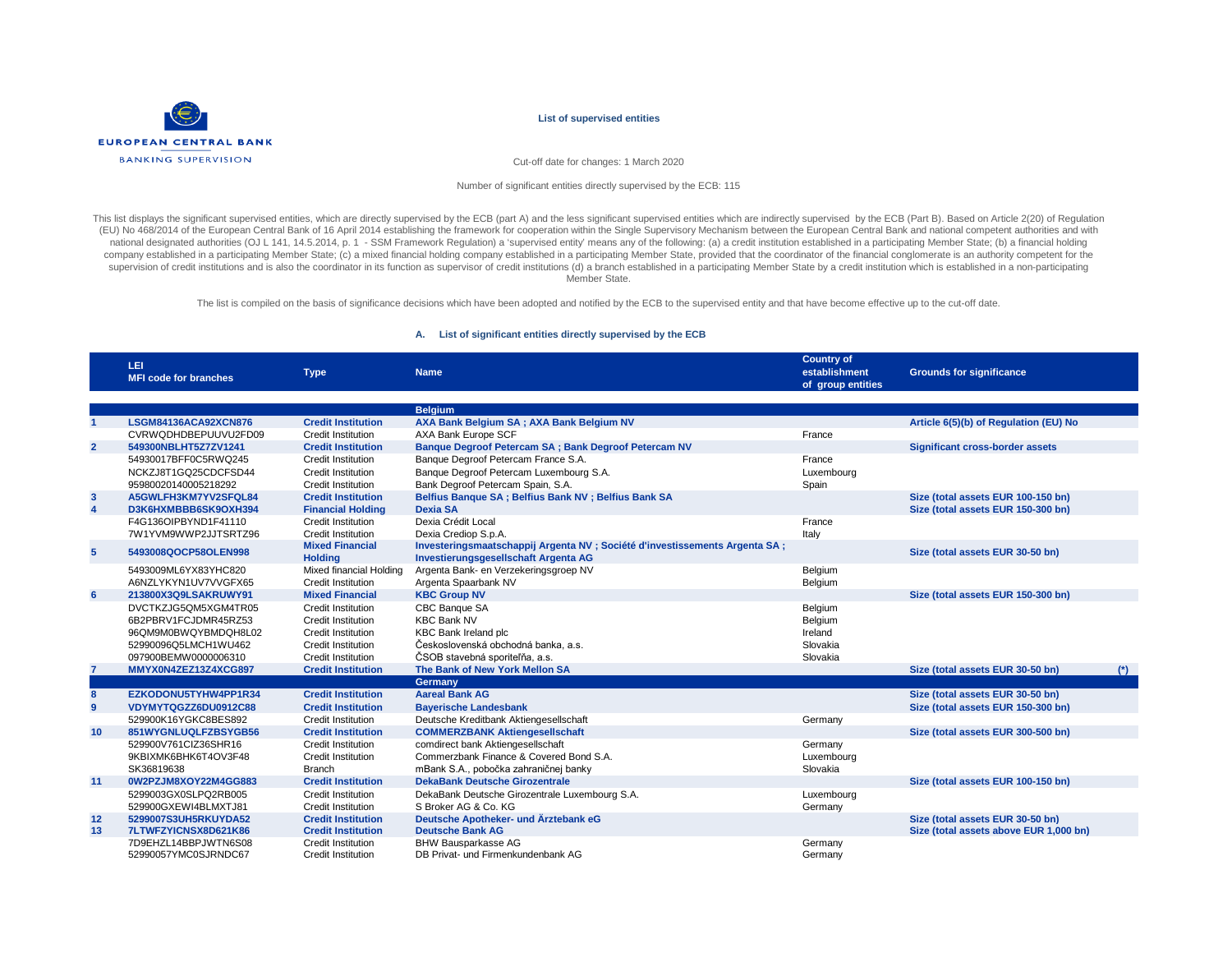|    | LEI                          |                           |                                                                                   | <b>Country of</b> |                                       |
|----|------------------------------|---------------------------|-----------------------------------------------------------------------------------|-------------------|---------------------------------------|
|    |                              | <b>Type</b>               | <b>Name</b>                                                                       | establishment     | <b>Grounds for significance</b>       |
|    | <b>MFI code for branches</b> |                           |                                                                                   | of group entities |                                       |
|    | 213800QILIUD4ROSUO03         | <b>Credit Institution</b> | Deutsche Bank Europe GmbH                                                         | Germany           |                                       |
|    |                              |                           |                                                                                   |                   |                                       |
|    | 529900FIAMEJDQ8C9097         | <b>Credit Institution</b> | Deutsche Bank Luxembourg S.A.                                                     | Luxembourg        |                                       |
|    | 8156006ACD5E92B0C985         | <b>Credit Institution</b> | Deutsche Bank Mutui S.p.A.                                                        | Italy             |                                       |
|    | 529900SS7ZWCX82U3W60         | <b>Credit Institution</b> | Deutsche Bank S.p.A.                                                              | Italy             |                                       |
|    | 529900SICIK5OVMVY186         | Credit Institution        | Deutsche Bank, S.A.E.                                                             | Spain             |                                       |
|    | 5299003G9CMV5CY1FU81         | <b>Credit Institution</b> | Deutsche Oppenheim Family Office AG                                               | Germany           |                                       |
|    | 529900WMBOJTFWCJ6Z71         | <b>Credit Institution</b> | norisbank GmbH                                                                    | Germany           |                                       |
| 14 | DZZ47B9A52ZJ6LT6VV95         | <b>Credit Institution</b> | <b>Deutsche Pfandbriefbank AG</b>                                                 |                   | Size (total assets EUR 50-75 bn)      |
|    |                              |                           |                                                                                   |                   |                                       |
| 15 | 529900HNOAA1KXQJUQ27         | <b>Credit Institution</b> | DZ BANK AG Deutsche Zentral-Genossenschaftsbank                                   |                   | Size (total assets EUR 300-500 bn)    |
|    | 529900JZXXU699FCKK89         | Credit Institution        | Bausparkasse Schwäbisch Hall Aktiengesellschaft, Bausparkasse der Volksbanken und | Germany           |                                       |
|    |                              |                           | Raiffeisenbanken                                                                  |                   |                                       |
|    | B3KKH3ECK15MBLZD2K65         | Credit Institution        | DVB Bank SE                                                                       | Germany           |                                       |
|    | 5299004TE2DYMKEAM814         | Credit Institution        | DZ HYP AG                                                                         | Germany           |                                       |
|    | SVY0KHTJZBP60K295346         | <b>Credit Institution</b> | DZ PRIVATBANK S.A.                                                                | Luxembourg        |                                       |
|    |                              |                           |                                                                                   |                   |                                       |
|    | 529900XIPMQFJ8PTB895         | <b>Credit Institution</b> | TeamBank AG Nürnberg                                                              | Germany           |                                       |
|    | 391200IBCEYMREHKPO13         | <b>Credit Institution</b> | VR Smart Finanz Bank GmbH                                                         | Germany           |                                       |
| 16 | 391200EEGLNXBBCVKC73         | <b>Financial Holding</b>  | Erwerbsgesellschaft der S-Finanzgruppe mbH & Co. KG                               |                   | Size (total assets EUR 50-75 bn)      |
|    | 529900C4RSSBWXBSY931         | Credit Institution        | Berlin Hyp AG                                                                     | Germany           |                                       |
|    | GTQYZJON3I7SXRNJTT73         | Credit Institution        | Landesbank Berlin AG                                                              | Germany           |                                       |
|    | 529900RI32IU7J7VF635         | <b>Financial Holding</b>  | Landesbank Berlin Holding AG                                                      | Germany           |                                       |
|    |                              |                           |                                                                                   |                   | Article 6(5)(b) of Regulation (EU) No |
| 17 | 8IBZUGJ7JPLH368JE346         | <b>Credit Institution</b> | <b>Goldman Sachs Bank Europe SE</b>                                               |                   | 1024/2013                             |
|    |                              |                           |                                                                                   |                   |                                       |
| 18 | 529900JZTYE3W7WQH904         | <b>Financial Holding</b>  | <b>HASPA Finanzholding</b>                                                        |                   | Size (total assets EUR 30-50 bn)      |
|    | 529900F5KTT6ZUPA8N40         | <b>Credit Institution</b> | Hamburger Sparkasse AG                                                            | Germany           |                                       |
|    | 529900WJ04VKKBLPQH25         | Credit Institution        | Sparkasse Mittelholstein Aktiengesellschaft                                       | Germany           |                                       |
| 19 | TUKDD90GPC79G1KOE162         | <b>Credit Institution</b> | <b>Hamburg Commercial Bank AG</b>                                                 |                   | Size (total assets EUR 50-75 bn)      |
|    | 529900CW8Y4GIOWXMC58         | Credit Institution        | <b>HCOB Securities S.A.</b>                                                       | Luxembourg        |                                       |
|    |                              |                           |                                                                                   |                   | Article 6(5)(b) of Regulation (EU) No |
| 20 | 549300ZK53CNGEEI6A29         | <b>Credit Institution</b> | J.P. Morgan AG                                                                    |                   |                                       |
|    |                              |                           |                                                                                   |                   | 1024/2013                             |
| 21 | B81CK4ESI35472RHJ606         | <b>Credit Institution</b> | Landesbank Baden-Württemberg                                                      |                   | Size (total assets EUR 150-300 bn)    |
|    | 529900OQ9BR23GQ6MD82         | Credit Institution        | MMV Bank GmbH                                                                     | Germany           |                                       |
| 22 | DIZES5CFO5K3I5R58746         | <b>Credit Institution</b> | Landesbank Hessen-Thüringen Girozentrale                                          |                   | Size (total assets EUR 150-300 bn)    |
|    | 5299008RRLLP8RA53L11         | <b>Credit Institution</b> | Frankfurter Bankgesellschaft (Deutschland) AG                                     | Germany           |                                       |
|    | 529900VA5CNBWXAONR25         | Credit Institution        | Frankfurter Sparkasse AdöR                                                        | Germany           |                                       |
| 23 | 529900GM944JT8YIRL63         | <b>Credit Institution</b> | Münchener Hypothekenbank eG                                                       |                   | Size (total assets EUR 30-50 bn)      |
|    |                              |                           |                                                                                   |                   |                                       |
| 24 | 549300C9KPZR0VZ16R05         | <b>Financial Holding</b>  | <b>Morgan Stanley Europe Holding SE</b>                                           |                   | Article 6(5)(b) of Regulation (EU) No |
|    |                              |                           |                                                                                   |                   | 1024/2013                             |
|    | 7CPI4ZQUQVBDH8SA1F44         | Credit Institution        | Morgan Stanley Bank Aktiengesellschaft                                            | Germany           |                                       |
| 25 | DSNHHQ2B9X5N6OUJ1236         | <b>Credit Institution</b> | Norddeutsche Landesbank - Girozentrale-                                           |                   | Size (total assets EUR 150-300 bn)    |
|    | 802UEDW6ZEY0W4YCVU89         | <b>Credit Institution</b> | Deutsche Hypothekenbank (Actien-Gesellschaft)                                     | Germany           |                                       |
|    | CAF7KSNT1N0CTA93RI98         | Credit Institution        | NORD/LB Luxembourg S.A. Covered Bond Bank                                         | Luxembourg        |                                       |
| 26 | 529900V3O1M5IHMOSF46         | <b>Financial Holding</b>  | State Street Europe Holdings Germany S.à.r.l. & Co. KG                            |                   | Size (total assets EUR 30-50 bn)      |
|    | ZMHGNT7ZPKZ3UFZ8EO46         | <b>Credit Institution</b> | State Street Bank International GmbH                                              | Germany           |                                       |
|    | 529900EVCB17C6S4D127         | <b>Financial Holding</b>  | State Street Holdings Germany GmbH                                                | Germany           |                                       |
|    |                              |                           |                                                                                   |                   |                                       |
| 27 | 5299007QVIQ7IO64NX37         | <b>Credit Institution</b> | <b>UBS Europe SE</b>                                                              |                   | Size (total assets EUR 30-50 bn)      |
| 28 | 529900GJD3OQLRZCKW37         | <b>Credit Institution</b> | <b>Volkswagen Bank GmbH</b>                                                       |                   | Size (total assets EUR 75-100 bn)     |
|    |                              |                           | <b>Estonia</b>                                                                    |                   |                                       |
| 29 | 549300ND1MQ8SNNYMJ22         | <b>Credit Institution</b> | <b>AS SEB Pank</b>                                                                |                   | Total assets above 20% of GDP         |
| 30 | 213800RZWHE5EUX9R444         | <b>Financial Holding</b>  | <b>Luminor Holding AS</b>                                                         |                   | Total assets above 20% of GDP         |
|    | 213800JD2L89GGG7LF07         | <b>Credit Institution</b> | Luminor Bank AS                                                                   |                   |                                       |
| 31 |                              |                           |                                                                                   |                   |                                       |
|    | 549300PHQZ4HL15HH975         | <b>Credit Institution</b> | <b>Swedbank AS</b>                                                                |                   | Total assets above 20% of GDP         |
|    |                              |                           | <b>Ireland</b>                                                                    |                   |                                       |
| 32 | 635400AKJBGNS5WNQL34         | <b>Financial Holding</b>  | <b>AIB Group plc</b>                                                              |                   | Size (total assets EUR 75-100 bn)     |
|    | 549300CGO72ED3XVUZ04         | <b>Credit Institution</b> | AIB Mortgage Bank                                                                 | Ireland           |                                       |
|    | 3U8WV1YX2VMUHH7Z1Q21         | <b>Credit Institution</b> | Allied Irish Banks, plc                                                           | Ireland           |                                       |
|    | 549300QS0R6M20VUB380         | Credit Institution        | <b>EBS Designated Activity Company</b>                                            | Ireland           |                                       |
|    | 635400S6K1TALDKJOY87         | <b>Credit Institution</b> | <b>EBS Mortgage Finance</b>                                                       | Ireland           |                                       |
|    |                              |                           |                                                                                   |                   |                                       |
| 33 | EQYXK86SF381Q21S3020         | <b>Credit Institution</b> | <b>Bank of America Merrill Lynch International Designated Activity Company</b>    |                   | Size (total assets EUR 30-50 bn)      |
|    |                              |                           |                                                                                   |                   |                                       |
| 34 | 635400C8EK6DRI12LJ39         | <b>Financial Holding</b>  | <b>Bank of Ireland Group plc</b>                                                  |                   | Size (total assets EUR 100-150 bn)    |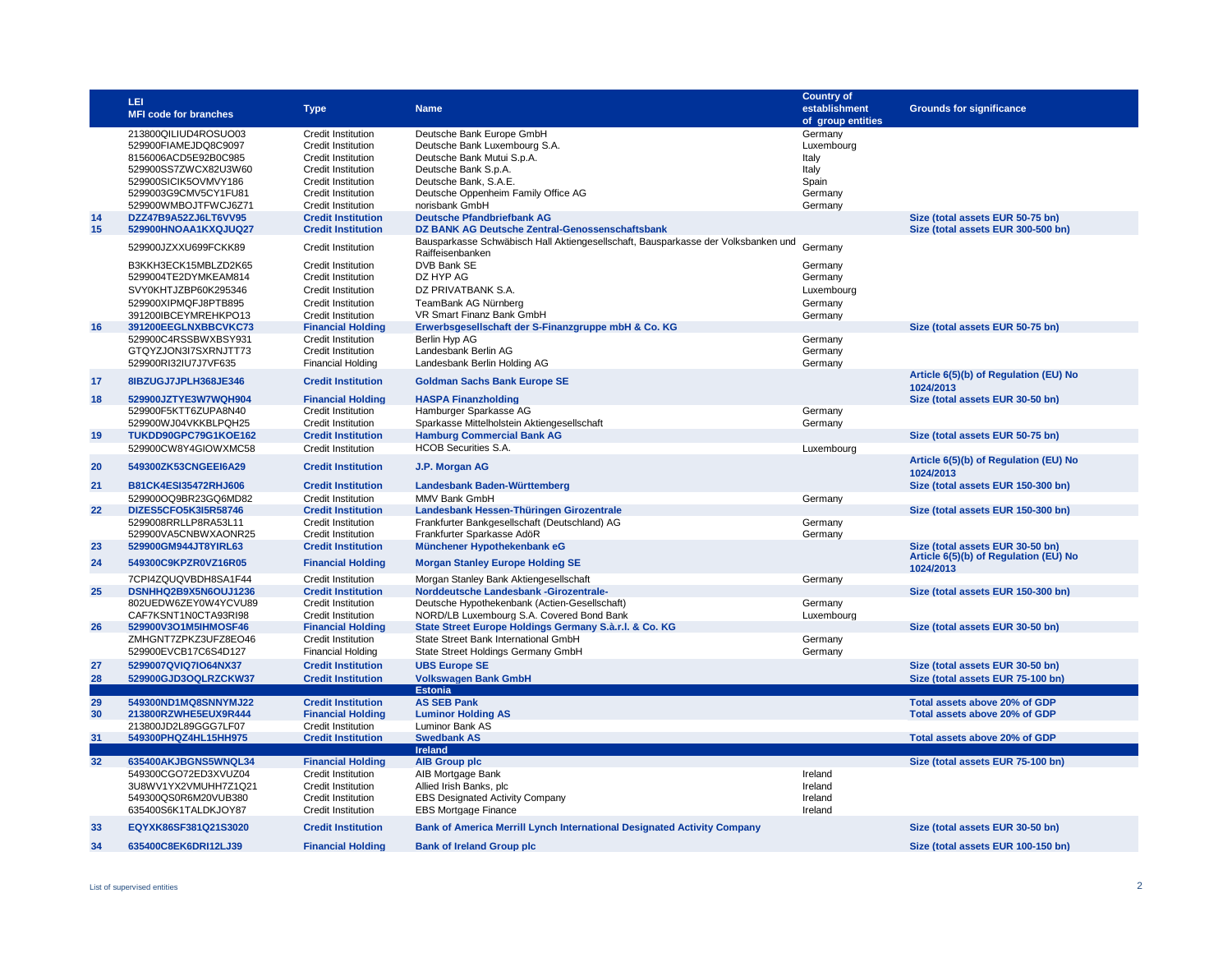|    | LEI.                                         | <b>Type</b>                                     | <b>Name</b>                                                                                                     | <b>Country of</b><br>establishment | <b>Grounds for significance</b>           |
|----|----------------------------------------------|-------------------------------------------------|-----------------------------------------------------------------------------------------------------------------|------------------------------------|-------------------------------------------|
|    | MFI code for branches                        |                                                 |                                                                                                                 | of group entities                  |                                           |
|    | 635400LWGWFFKITHYD44                         | <b>Credit Institution</b>                       | Bank of Ireland Mortgage Bank                                                                                   | Ireland                            |                                           |
|    | Q2GQA2KF6XJ24W42G291                         | <b>Credit Institution</b>                       | The Governor and Company of the Bank of Ireland                                                                 | Ireland                            |                                           |
| 35 | 2G5BKIC2CB69PRJH1W31                         | <b>Credit Institution</b>                       | <b>Barclays Bank Ireland PLC</b>                                                                                |                                    | Size (total assets EUR 30-50 bn)          |
| 36 | 549300K7L8YW8M215U46                         | <b>Financial Holding</b>                        | <b>Citibank Holdings Ireland Limited</b>                                                                        |                                    | Size (total assets EUR 30-50 bn)          |
|    | N1FBEDJ5J41VKZLO2475                         | Credit Institution                              | Citibank Europe plc                                                                                             | Ireland                            |                                           |
| 37 | 635400KQIMALJ4XLAD78                         | <b>Credit Institution</b>                       | <b>Ulster Bank Ireland Designated Activity Company</b>                                                          |                                    | Size (total assets EUR 30-50 bn)<br>$(*)$ |
|    |                                              |                                                 | Greece                                                                                                          |                                    |                                           |
| 38 | 5299009N55YRQC69CN08                         | <b>Credit Institution</b>                       | <b>Alpha Bank AE</b>                                                                                            |                                    | Size (total assets EUR 50-75 bn)          |
|    | 529900VS0F7BA91P4I60                         | Credit Institution                              | Alpha Bank Cyprus LTD                                                                                           | Cyprus                             |                                           |
| 39 | JEUVK5RWVJEN8W0C9M24<br>724500Z0QSF35S5BRA68 | <b>Credit Institution</b>                       | Eurobank Ergasias S.A.                                                                                          | The Netherlands                    | Size (total assets EUR 50-75 bn)<br>(#3)  |
|    | 5493004KSNEM4U7L8714                         | <b>Financial Holding</b><br>Credit Institution  | ERB New Europe Holding B.V.<br>Eurobank Cyprus Ltd                                                              | Cyprus                             |                                           |
|    | 529900HB1NOUF0UAGK18                         | Credit Institution                              | Eurobank Private Bank Luxembourg S.A.                                                                           | Luxembourg                         |                                           |
| 40 | 5UMCZOEYKCVFAW8ZLO05                         | <b>Credit Institution</b>                       | <b>National Bank of Greece S.A.</b>                                                                             |                                    | Size (total assets EUR 50-75 bn)          |
|    | 5493008QZPPHVJ8Q4F45                         | Credit Institution                              | National Bank of Greece (Cyprus) Ltd                                                                            | Cyprus                             |                                           |
|    | 549300NVZPUIN4HPKJ05                         | Financial holding                               | NBG (Malta) Holdings Ltd                                                                                        | Malta                              |                                           |
|    | 549300646HCJTJVWSP81                         | Credit Institution                              | NBG Bank Malta Ltd                                                                                              | Malta                              |                                           |
|    | 549300ZDE5UXQ8XJW512                         | <b>Financial Holding</b>                        | NBG International Holdings B.V.                                                                                 | The Netherlands                    |                                           |
| 41 | M6AD1Y1KW32H8THQ6F76                         | <b>Credit Institution</b>                       | <b>Piraeus Bank S.A.</b>                                                                                        |                                    | Size (total assets EUR 50-75 bn)          |
|    |                                              |                                                 | <b>Spain</b>                                                                                                    |                                    |                                           |
| 42 | 9598003BP0LHPHDWV834                         | <b>Financial Holding</b>                        | <b>ABANCA Holding Financiero S.A.</b>                                                                           |                                    | Size (total assets EUR 50-75 bn)          |
|    | 54930056IRBXK0Q1FP96                         | Credit Institution                              | ABANCA Corporación Bancaria S.A.                                                                                | Spain                              |                                           |
|    | 95980020140005487661                         | <b>Credit Institution</b>                       | Banco Caixa Geral, SA                                                                                           | Spain                              |                                           |
| 43 | K8MS7FD7N5Z2WQ51AZ71                         | <b>Credit Institution</b>                       | Banco Bilbao Vizcaya Argentaria, S.A.                                                                           |                                    | Size (total assets EUR 500-1,000 bn)      |
|    | 95980020140005803881                         | Credit Institution                              | Banco Industrial de Bilbao, S.A.                                                                                | Spain                              |                                           |
|    | 95980020140005816006                         | Credit Institution                              | Banco Occidental, S.A.                                                                                          | Spain                              |                                           |
|    | 95980020140005997493                         | Credit Institution                              | BBVA Instituição Financeira de Crédito, S.A.                                                                    | Portugal                           |                                           |
|    | L35YSDFOIH056VDJ2557                         | Credit Institution                              | GarantiBank International N.V.                                                                                  | The Netherlands                    |                                           |
| 44 | 95980020140005881190                         | <b>Credit Institution</b>                       | Banco de Crédito Social Cooperativo, S.A.                                                                       |                                    | Size (total assets EUR 30-50 bn)          |
|    | 635400AAPLXTJGKCMB39                         | <b>Credit Institution</b>                       | Caixa R. Altea, C.C.V.                                                                                          | Spain                              |                                           |
|    | 6354007ZW5CLO6YHGK36                         | Credit Institution                              | Caixa R. de Turís, C.C.V.                                                                                       | Spain                              |                                           |
|    | 635400NY7IQMBTTK4D30<br>635400J15IRJJXMI6M28 | Credit Institution                              | Caixa R. S. Vicent Ferrer de la Vall D'Uixó, C.C.V.                                                             | Spain<br>Spain                     |                                           |
|    | 635400Q3SPCPIHXXGR35                         | Credit Institution<br>Credit Institution        | Caixa R.S. Josep de Vilavella, S.C.C.V.<br>Caixa Rural De Callosa D'en Sarria Cooperativa De Credito Valenciana | Spain                              |                                           |
|    | 635400FTUWGNM6CHRI73                         | <b>Credit Institution</b>                       | Caixa Rural Torrent, C.C.V.                                                                                     | Spain                              |                                           |
|    | 635400AOYRRGOJUGAX32                         | Credit Institution                              | Caja de Crédito de Petrel, Caja Rural, C.C.V.                                                                   | Spain                              |                                           |
|    | 635400T8P82JKHPUBD58                         | Credit Institution                              | Caja R. Católico Agraria, S.C.C.V.                                                                              | Spain                              |                                           |
|    | 635400AQCMGMEAGQB886                         | Credit Institution                              | Caja R. de Alginet, S.C.C.V.                                                                                    | Spain                              |                                           |
|    | 635400OVO6HWLUD2YY08                         | Credit Institution                              | Caja R. de Cheste, S.C.C.                                                                                       | Spain                              |                                           |
|    | 635400TVFCZ8KWG6YZ06                         | <b>Credit Institution</b>                       | Caja R. de Villar, C.C.V.                                                                                       | Spain                              |                                           |
|    | 635400JGUDBXA9SJAT89                         | Credit Institution                              | Caja R. La Junquera de Chilches, S.C.C.V.                                                                       | Spain                              |                                           |
|    | 635400GCLK5ZHSHH5B80                         | Credit Institution                              | Caja R. S. Isidro de Vilafames, S.C.C.V.                                                                        | Spain                              |                                           |
|    | 635400PG53OKXYYLRB68                         | Credit Institution                              | Caja R. S. Jaime Alquerías Niño Perdido S.C.C.V.                                                                | Spain                              |                                           |
|    | 635400QRDROC5REDLP11                         | Credit Institution                              | Caja R. S. José de Burriana, S.C.C.V.                                                                           | Spain                              |                                           |
|    | 635400T6AXCIH7EOTO46                         | Credit Institution                              | Caja R. S. José de Nules, S.C.C.V.                                                                              | Spain                              |                                           |
|    | 635400LATQHBDJVK2O07                         | Credit Institution                              | Caja R. S. Roque de Almenara S.C.C.V.                                                                           | Spain                              |                                           |
|    | 635400CE9HHFB55PEY43                         | Credit Institution                              | Cajamar Caja Rural Sociedad Cooperativa de Crédito<br>Banco de Sabadell, S.A.                                   | Spain                              |                                           |
| 45 | SI5RG2M0WQQLZCXKRM20<br>959800EPV2YFDAY45075 | <b>Credit Institution</b><br>Credit Institution | Sabadell Consumer Finance S.A.                                                                                  | Spain                              | Size (total assets EUR 150-300 bn)        |
| 46 | 5493006QMFDDMYWIAM13                         | <b>Credit Institution</b>                       | <b>Banco Santander, S.A.</b>                                                                                    |                                    | Size (total assets above EUR 1,000 bn)    |
|    | 549300LD5HEC0DZ52L40                         | <b>Financial Holding</b>                        | Aljardi SGPS, Lda (Zona Franca da Madeira)                                                                      | Portugal                           |                                           |
|    | 549300MJE0EYLRQ0SS55                         | <b>Credit Institution</b>                       | Banca PSA Italia S.p.A.                                                                                         | Italy                              |                                           |
|    | 959800MZYB6CKWA9K382                         | Credit Institution                              | Banco de Albacete, S.A.                                                                                         | Spain                              |                                           |
|    | 5493000SSDWVPM6FTJ67                         | <b>Credit Institution</b>                       | Banco Madesant - Sociedade Unipessoal S.A. (Zona Franca da Madeira)                                             | Portugal                           |                                           |
|    | 549300Z5VU00GHU3B005                         | Credit Institution                              | Banco Santander Consumer Portugal, S.A.                                                                         | Portugal                           |                                           |
|    | 549300URJH9VSI58CS32                         | Credit Institution                              | Banco Santander Totta S.A.                                                                                      | Portugal                           |                                           |
|    | 969500C6V7XE6KJJW795                         | Credit Institution                              | Compagnie Générale De Crédit Aux Particuliers - Credipar)                                                       | France                             |                                           |
|    | 969500Y5YGKGKT3Q1627                         | Credit Institution                              | Compagnie pour la Location de Véhicules (CIV)                                                                   | France                             |                                           |
|    | 391200UZL84G59FD0D11                         | <b>Credit Institution</b>                       | Hyundai Capital Bank Europe GmbH                                                                                | Germany                            |                                           |
|    | 95980020140006024944                         | Credit Institution                              | Open Bank, S.A.                                                                                                 | Spain                              |                                           |
|    | 5493002G6Y6SPVETC087                         | <b>Credit Institution</b>                       | PSA Bank Deutschland GmbH                                                                                       | Germany                            |                                           |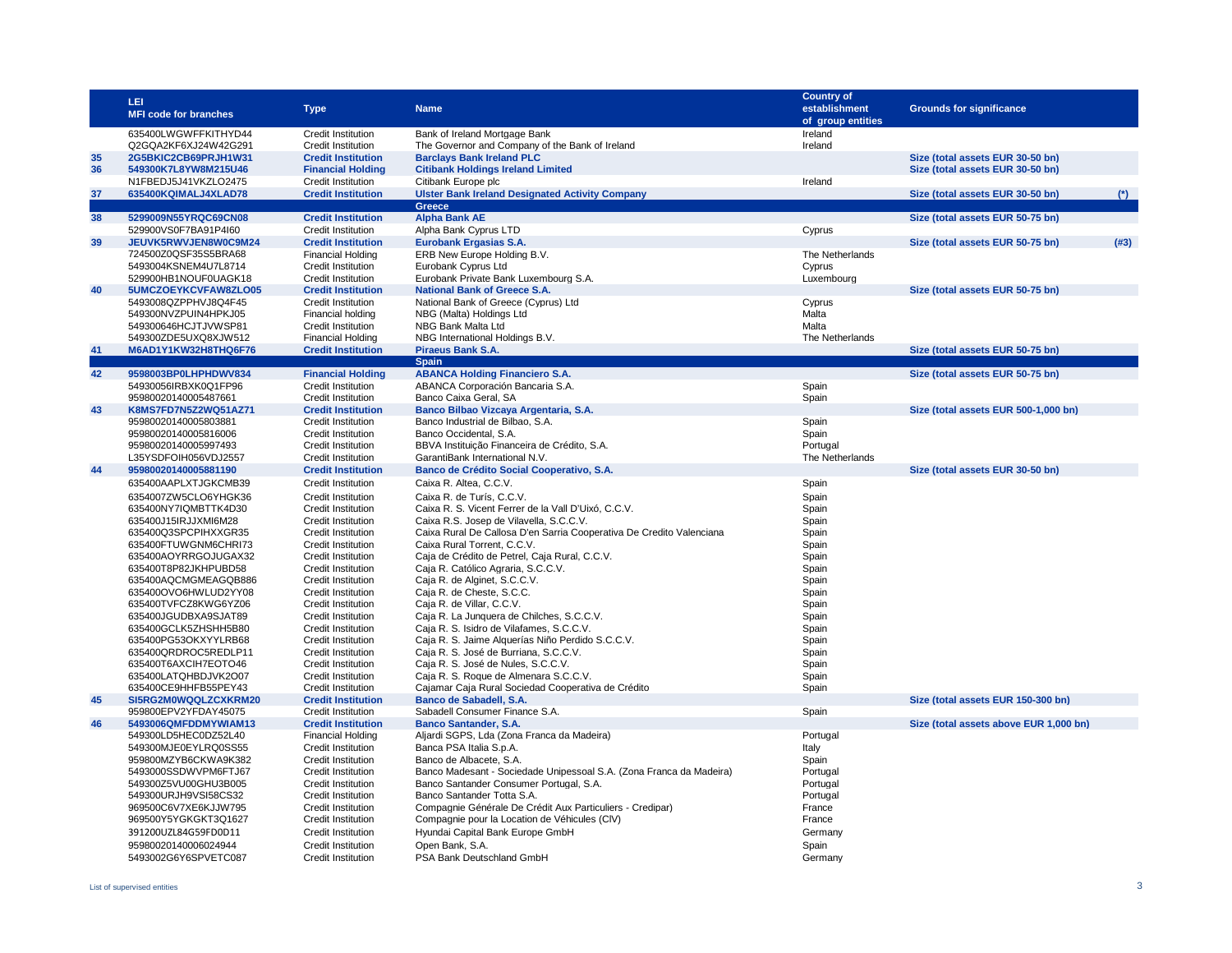|    | LEI<br><b>MFI code for branches</b>          | <b>Type</b>                                            | <b>Name</b>                                                            | <b>Country of</b><br>establishment | <b>Grounds for significance</b>        |      |
|----|----------------------------------------------|--------------------------------------------------------|------------------------------------------------------------------------|------------------------------------|----------------------------------------|------|
|    |                                              |                                                        |                                                                        | of group entities                  |                                        |      |
|    | 969500JK1O192KI3E882                         | <b>Credit Institution</b>                              | PSA Banque France                                                      | France                             |                                        |      |
|    | 5299002CRNX7K6KOL397                         | <b>Credit Institution</b>                              | Santander Consumer Bank Aktiengesellschaft                             | Germany                            |                                        |      |
|    | 5299000l7Y60A8273788                         | <b>Credit Institution</b>                              | Santander Consumer Bank GmbH                                           | Austria                            |                                        |      |
|    | 549300O0YQXDOJB36Y73                         | <b>Credit Institution</b>                              | Santander Consumer Bank S.p.A.                                         | Italy                              |                                        |      |
|    | 549300EFMBDUBFU1TB60                         | <b>Credit Institution</b>                              | Santander Consumer Bank SA                                             | Belgium                            |                                        |      |
|    | 969500PK0U0ALL29GP16                         | <b>Credit Institution</b>                              | Santander Consumer Banque                                              | France                             |                                        |      |
|    | 5493000LM0MZ4JPMGM90                         | Credit Institution                                     | Santander Consumer Finance, S.A.                                       | Spain                              |                                        |      |
|    | 529900WIJT833AWXWQ36                         | <b>Financial Holding</b>                               | Santander Consumer Holding Austria GmbH                                | Austria                            |                                        |      |
|    | 529900KRVTRP5RWP9K95                         | <b>Financial Holding</b>                               | Santander Consumer Holding GmbH                                        | Germany                            |                                        |      |
|    | 959800PF0SJV8TSAB140                         | <b>Credit Institution</b>                              | Santander Investment, S.A.                                             | Spain                              |                                        |      |
|    | 95980020140005970915                         | <b>Credit Institution</b>                              | Santander Securities Services, S.A.                                    | Spain                              |                                        |      |
|    | 5493005RLLC1P7VSVC58                         | <b>Financial Holding</b>                               | Santander Totta - SGPS, S.A.                                           | Portugal                           |                                        |      |
| 47 | VWMYAEQSTOPNV0SUGU82                         | <b>Credit Institution</b>                              | Bankinter, S.A.                                                        |                                    | Size (total assets EUR 75-100 bn)      |      |
|    | 549300FCO24OZMMRHE09                         | Credit Institution                                     | Bankinter Luxembourg S.A.                                              | Luxembourg                         |                                        |      |
|    | 95980020140005375820                         | <b>Credit Institution</b>                              | EVO Banco S.A.U.                                                       | Spain                              |                                        |      |
| 48 | 549300GT0XFTFHGOIS94                         | <b>Financial Holding</b>                               | <b>BFA Tenedora De Acciones S.A.U.</b>                                 |                                    | Size (total assets EUR 150-300 bn)     |      |
|    | 549300685QG7DJS55M76                         | Credit Institution                                     | Bankia, S.A.                                                           | Spain                              |                                        |      |
| 49 | 7CUNS533WID6K7DGFI87                         | <b>Credit Institution</b>                              | CaixaBank, S.A.                                                        |                                    | Size (total assets EUR 300-500 bn)     |      |
|    | 3DM5DPGI3W6OU6GJ4N92                         | <b>Credit Institution</b>                              | Banco BPI, SA                                                          | Portugal                           |                                        |      |
|    | 2221007YM6XY7PI28I04                         | Credit Institution                                     | CaixaBank Wealth Management Luxembourg S.A.                            | Luxembourg                         |                                        | (#2) |
|    | 95980020140005635198                         | <b>Credit Institution</b>                              | Nuevo Micro Bank, S.A.U.                                               | Spain                              |                                        |      |
| 50 | 549300OLBL49CW8CT155                         | <b>Credit Institution</b>                              | Ibercaja Banco, S.A.                                                   |                                    | Size (total assets EUR 30-50 bn)       |      |
| 51 | 549300U4LIZV0REEQQ46                         | <b>Credit Institution</b>                              | Kutxabank, S.A.                                                        |                                    | Size (total assets EUR 50-75 bn)       |      |
|    | 95980020140005488243                         | <b>Credit Institution</b>                              | Cajasur Banco, S.A.                                                    | Spain                              |                                        |      |
| 52 | 635400XT3V7WHLSFYY25                         | <b>Credit Institution</b>                              | Liberbank, S.A.                                                        |                                    | Size (total assets EUR 30-50 bn)       |      |
| 53 | 5493007SJLLCTM6J6M37                         | <b>Credit Institution</b>                              | Unicaja Banco, S.A.                                                    |                                    | Size (total assets EUR 50-75 bn)       |      |
|    | 549300CM3R8O9D5Q9M94                         | Credit Institution                                     | Banco Europeo de Finanzas, S.A.                                        | Spain                              |                                        |      |
|    |                                              |                                                        | <b>France</b>                                                          |                                    |                                        |      |
| 54 | R0MUWSFPU8MPRO8K5P83                         | <b>Credit Institution</b>                              | <b>BNP Paribas S.A.</b>                                                |                                    | Size (total assets above EUR 1,000 bn) |      |
|    | 8156008AC7041FA5C394                         | <b>Credit Institution</b>                              | Artigiancassa S.p.A.                                                   | Italy                              |                                        |      |
|    |                                              |                                                        |                                                                        |                                    |                                        |      |
|    | UI802FYJ52XDB7N4KN18                         | Credit Institution                                     | Banca Nazionale del Lavoro S.p.A.                                      | Italy                              |                                        |      |
|    | 213800H2UOPJDGKRTY19                         | Credit Institution                                     | Banco BNP Paribas Personal Finance S.A.                                | Portugal                           |                                        |      |
|    | 95980020140005879929                         | <b>Credit Institution</b>                              | Banco Cetelem S.A.                                                     | Spain                              |                                        |      |
|    | 969500N52VEUBS4SIL34                         | <b>Credit Institution</b>                              | <b>Banque Solfea</b>                                                   | France                             |                                        |      |
|    | UAIAINAJ28P30E5GWE37                         | <b>Credit Institution</b>                              | <b>BGL BNP Paribas</b>                                                 | Luxembourg                         |                                        |      |
|    | 969500PEV9ULDOND9384                         | <b>Credit Institution</b>                              | <b>BNP Paribas Antilles Guyane</b>                                     | France                             |                                        |      |
|    | KGCEPHLVVKVRZYO1T647                         | Credit Institution                                     | BNP Paribas Fortis SA; BNP Paribas Fortis NV                           | Belgium                            |                                        |      |
|    | 969500O7DJZNM0F0Z036                         | Credit Institution                                     | BNP Paribas Home Loan SFH                                              | France                             |                                        |      |
|    | 9695008XBRCWFEZ8B440                         | <b>Credit Institution</b>                              | <b>BNP Paribas Lease Group</b>                                         | France                             |                                        |      |
|    | 969500VHT1ZNPVWOYF63                         | <b>Credit Institution</b>                              | <b>BNP Paribas Personal Finance</b>                                    | France                             |                                        |      |
|    | 969500FZIK0SBNRSC223                         | <b>Credit Institution</b>                              | <b>BNP Paribas Public Sector SCF</b>                                   | France                             |                                        |      |
|    | 9695005XT323C6A7GN39                         | <b>Credit Institution</b>                              | <b>BNP Paribas Réunion</b>                                             | France                             |                                        |      |
|    | 549300WCGB70D06XZS54                         | Credit Institution                                     | <b>BNP Paribas Securities Services</b>                                 | France                             |                                        |      |
|    | 529900CQ5X4PTEPSZW88                         | Credit Institution                                     | bpost banque SA; bpost bank NV                                         | Belgium                            |                                        |      |
|    | 969500FFSA9DO4WKVZ66                         | <b>Credit Institution</b>                              | <b>Claas Financial Services</b>                                        | France                             |                                        |      |
|    | 96950015J69CVHEL3Z57                         | <b>Credit Institution</b>                              | <b>CNH Industrial Capital Europe</b>                                   | France                             |                                        |      |
|    | 8156001CB574B6939179                         | Credit Institution                                     | Findomestic Banca S.p.A.                                               | Italy                              |                                        |      |
|    | 96950046C6898GAG8P66                         | <b>Credit Institution</b>                              | <b>JCB Finance</b>                                                     | France                             |                                        |      |
|    | 969500M22JF85TPA6F83                         | <b>Credit Institution</b>                              | <b>MFF</b>                                                             | France                             |                                        |      |
|    | 969500G0F6571RKIRJ92                         | <b>Credit Institution</b>                              | Natiocrédibail                                                         | France                             |                                        |      |
|    | 969500X5SDIOTP2B2892                         | <b>Credit Institution</b>                              | Natiocredimurs, Société en Nom Collectif                               | France                             |                                        |      |
|    | 549300CU9LDRDVQE5539                         | <b>Credit Institution</b>                              | OPEL Bank S.A.                                                         | France                             |                                        |      |
| 55 | 9695005MSX1OYEMGDF46                         | <b>Credit Institution</b>                              | <b>BPCE S.A.</b>                                                       |                                    | Size (total assets above EUR 1,000 bn) |      |
|    | 635400VIYABUSTRYT791                         | <b>Credit Institution</b>                              | <b>Banco Primus</b>                                                    | Portugal                           |                                        |      |
|    | 969500GRYRLGR28CAX66                         | <b>Credit Institution</b>                              | Banque BCP                                                             | France                             |                                        |      |
|    | 549300X8LQKEYXI85460                         | <b>Credit Institution</b>                              | Banque BCP S.A.                                                        | Luxembourg                         |                                        |      |
|    | 969500U61BV3EB4B7I48                         | <b>Credit Institution</b>                              | Banque de Savoie                                                       | France                             |                                        |      |
|    | 969500RJUSFHLNM8LI47                         | <b>Credit Institution</b>                              | Banque du Bâtiment et des Travaux Publics - BTP Banque                 | France                             |                                        |      |
|    | 96950070V8OK5HMTM949                         | Credit Institution                                     | Banque Edel S.N.C.                                                     | France                             |                                        |      |
|    | 969500Q0AKBOIX5OK547<br>EJ3P8B7HPQFKAH6YME79 | <b>Credit Institution</b><br><b>Credit Institution</b> | Banque Internationale De Commerce - BIC BRED<br><b>Banque Palatine</b> | France<br>France                   |                                        |      |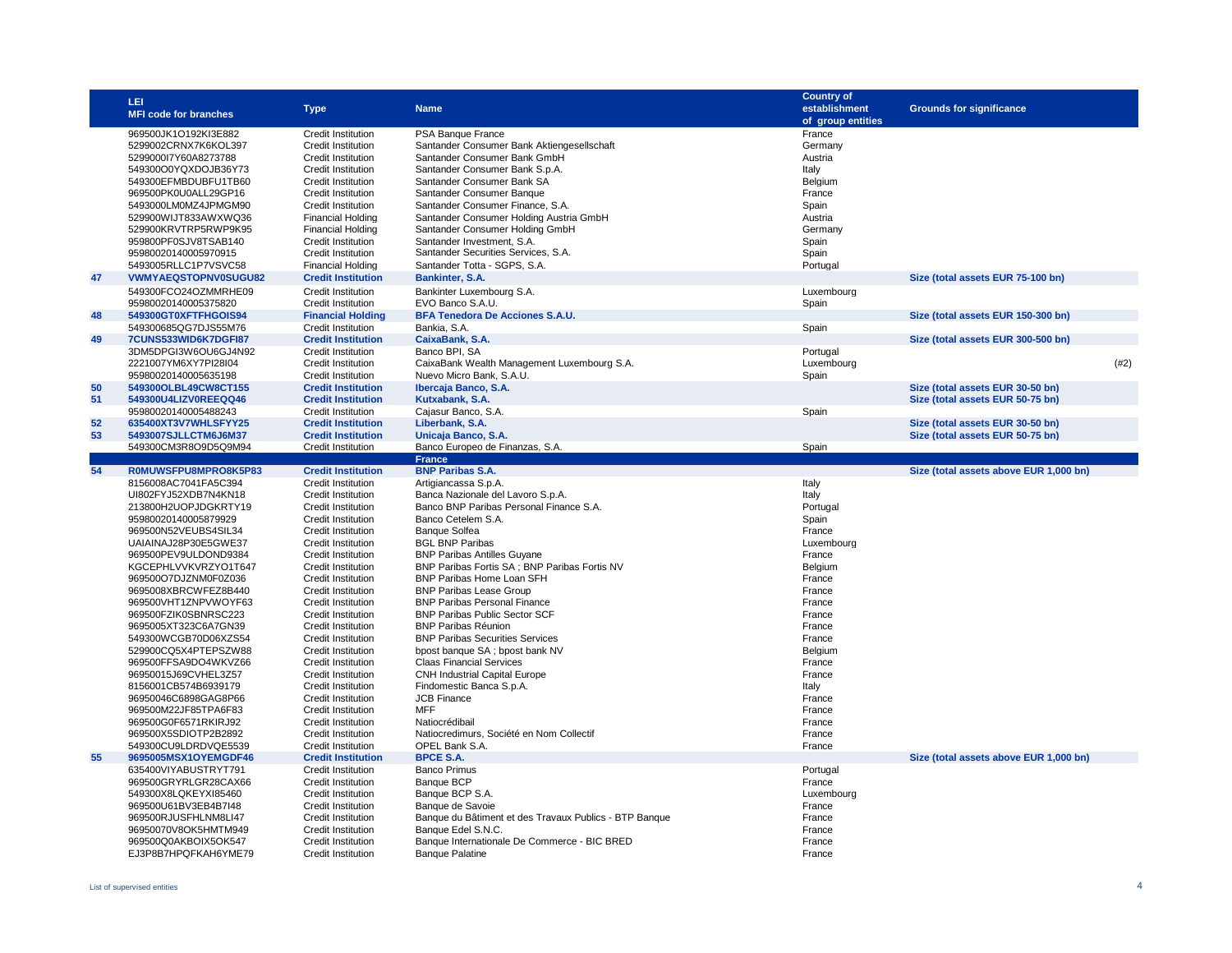|    | LEI                          |                           |                                                                         | <b>Country of</b> |                                           |
|----|------------------------------|---------------------------|-------------------------------------------------------------------------|-------------------|-------------------------------------------|
|    |                              | <b>Type</b>               | <b>Name</b>                                                             | establishment     | <b>Grounds for significance</b>           |
|    | <b>MFI code for branches</b> |                           |                                                                         | of group entities |                                           |
|    | 969500EVOBAGHKZEXA33         | <b>Credit Institution</b> | Banque Populaire Alsace Lorraine Champagne                              | France            |                                           |
|    | 969500FVXC72N72X9J71         | Credit Institution        | Banque Populaire Aquitaine Centre Atlantique                            | France            |                                           |
|    | 969500JM7VIGQIPZOL49         | <b>Credit Institution</b> | Banque Populaire Auvergne Rhône-Alpes                                   | France            |                                           |
|    | 969500QFU43JUMEBY949         | <b>Credit Institution</b> | Banque Populaire Bourgogne Franche-Comté                                | France            |                                           |
|    | 969500RVNUVNP6SCY284         | <b>Credit Institution</b> | Banque Populaire du Nord                                                | France            |                                           |
|    | 969500VRA7FNH5YBQJ98         | <b>Credit Institution</b> | Banque Populaire du Sud                                                 | France            |                                           |
|    | 969500WFZ7C2IBN9TB80         | Credit institution        | <b>Banque Populaire Grand Ouest</b>                                     | France            |                                           |
|    | 969500NJ02LC5HAFDY89         | <b>Credit Institution</b> | Banque Populaire Méditerranée                                           | France            |                                           |
|    | 969500W2MGVVW9OKB478         | Credit Institution        | <b>Banque Populaire Occitane</b>                                        | France            |                                           |
|    | 969500W8SBCXNX1DG443         | <b>Credit Institution</b> | Banque Populaire Rives de Paris                                         | France            |                                           |
|    | 969500W7Y2VW04VB8943         | <b>Credit Institution</b> | Banque Populaire Val de France                                          | France            |                                           |
|    | 9695007YFLSFQ43HNC76         | <b>Credit Institution</b> | <b>BPCE Bail</b>                                                        | France            |                                           |
|    | 969500XQTL79VHO3DZ93         | <b>Credit Institution</b> | <b>BPCE Factor</b>                                                      | France            |                                           |
|    | 969500T4TDGHRQWB7P58         | <b>Credit Institution</b> | BPCE International et Outre-Mer S.A.                                    | France            |                                           |
|    | 9695003SC48YQ0POQD44         | <b>Credit Institution</b> | <b>BPCE Lease</b>                                                       | France            |                                           |
|    | 969500X4B1N5NA7VL398         | Credit Institution        | <b>BPCE Lease Immo</b>                                                  | France            |                                           |
|    | 969500T1UBNNTYVWOS04         | <b>Credit Institution</b> | <b>BPCE SFH</b>                                                         | France            |                                           |
|    | NICH5Q04ADUV9SN3Q390         | <b>Credit Institution</b> | <b>BRED - Banque Populaire</b>                                          | France            |                                           |
|    |                              |                           |                                                                         |                   |                                           |
|    | 969500SGZEL04ORYBK95         | Credit Institution        | <b>Bred Cofilease</b>                                                   | France            |                                           |
|    | 969500OCJGH64CBUIY13         | <b>Credit Institution</b> | <b>Bred Gestion</b>                                                     | France            |                                           |
|    | 969500A9SZ8YP1810S21         | <b>Credit Institution</b> | Caisse d'Épargne et de Prévoyance Aquitaine Poitou-Charentes            | France            |                                           |
|    | 969500SJXM8MW32ZVG75         | <b>Credit Institution</b> | Caisse d'Épargne et de Prévoyance Bretagne-Pays de Loire                | France            |                                           |
|    | 9695005B0IXNAZ11QL51         | <b>Credit Institution</b> | Caisse d'Épargne et de Prévoyance Côte d'Azur                           | France            |                                           |
|    | 9695001WIZU5SWHBP423         | <b>Credit Institution</b> | Caisse d'Épargne et de Prévoyance d'Auvergne et du Limousin             | France            |                                           |
|    | 9695009GVHASHCJ1D122         | <b>Credit Institution</b> | Caisse d'Épargne et de Prévoyance de Bourgogne Franche-Comté            | France            |                                           |
|    | 969500L38QMPKJ554U34         | <b>Credit Institution</b> | Caisse d'Épargne et de Prévoyance de Midi-Pyrénées                      | France            |                                           |
|    | 969500VR2NA6ANMTXH21         | <b>Credit Institution</b> | Caisse d'Épargne et de Prévoyance de Rhône-Alpes                        | France            |                                           |
|    | 9695001BN7B574TIZH43         | <b>Credit Institution</b> | Caisse d'Épargne et de Prévoyance du Languedoc Roussillon               | France            |                                           |
|    | 969500JJWO4PQG0R1C58         | <b>Credit Institution</b> | Caisse d'Épargne et de Prévoyance Grand Est Europe                      | France            |                                           |
|    | 969500GIUTUIEDJHFL17         | <b>Credit Institution</b> | Caisse d'Épargne et de Prévoyance Hauts de France                       | France            |                                           |
|    | 969500W34S6NCZWYBV47         | <b>Credit Institution</b> | Caisse d'Épargne et de Prévoyance Ile-de-France                         | France            |                                           |
|    | 969500XVHN9Z1Z1Y1358         | <b>Credit Institution</b> | Caisse d'Épargne et de Prévoyance Loire-Centre                          | France            |                                           |
|    | 9695006UH4BR9VH36947         | <b>Credit Institution</b> | Caisse d'Épargne et de Prévoyance Loire-Drôme-Ardèche                   | France            |                                           |
|    | 9695007N7RATI6VK7E92         | <b>Credit Institution</b> | Caisse d'Épargne et de Prévoyance Normandie                             | France            |                                           |
|    | 969500TU5ZMYBIWP0R51         | <b>Credit Institution</b> | Caisse d'Épargne et de Prévoyance Provence-Alpes-Corse                  | France            |                                           |
|    | 96950085R4Y28ZBSAR42         | <b>Credit Institution</b> | Caisse Francaise de Développement Industriel - C.F.D.I.                 | France            |                                           |
|    | 969500VZLRAWMFK5XH78         | <b>Credit Institution</b> | Caisse Solidaire                                                        | France            |                                           |
|    | 969500H8VFKY74LBMD78         | <b>Credit Institution</b> | Capitole Finance - Tofinso                                              | France            |                                           |
|    | 969500W8LGZQUL2KL242         | Credit Institution        | <b>CASDEN Banque Populaire</b>                                          | France            |                                           |
|    | 969500GMOFJPLBESK810         | <b>Credit Institution</b> | Cicobail                                                                | France            |                                           |
|    | DKGVVH5FKILG8R13CO13         | <b>Credit Institution</b> | Compagnie de Financement Foncier                                        | France            |                                           |
|    | W2RVX391BFSQJQAGEM62         | <b>Credit Institution</b> | Crédit Coopératif                                                       | France            |                                           |
|    | 969500EYG6U339D3TI84         | <b>Credit Institution</b> | Crédit Foncier de France S.A.                                           | France            |                                           |
|    | 529900AW9RMSHTDQ7J56         | <b>Credit Institution</b> | FIDOR Bank AG                                                           | Germany           |                                           |
|    | 969500OCY8KZTP2CB380         | <b>Credit Institution</b> | Natixis Asset Management Finance                                        | France            |                                           |
|    | 969500Y5C0C13HQSAB09         | <b>Credit Institution</b> | Natixis Coficiné                                                        | France            |                                           |
|    | 969500FPMX32U8Y45C30         | <b>Credit Institution</b> | <b>Natixis Payment Solutions</b>                                        | France            |                                           |
|    | 529900J6VNDBVTKV7I86         | Credit Institution        | NATIXIS Pfandbriefbank AG                                               | Germany           |                                           |
|    | KX1WK48MPD4Y2NCUIZ63         | <b>Credit Institution</b> | Natixis S.A.                                                            | France            |                                           |
|    | 969500892AQHFDSWRF71         | <b>Credit Institution</b> | Natixis Wealth Management                                               | France            |                                           |
|    | AELIZRVUG3YVEFFUVL97         | <b>Credit Institution</b> | Natixis Wealth Management Luxembourg                                    | Luxembourg        |                                           |
|    | 969500E07BR6468F5910         | <b>Credit Institution</b> | Oney Bank S.A.                                                          | France            |                                           |
|    | 969500OQSJX6T47PZQ59         | <b>Credit Institution</b> | Société Centrale pour le Financement de l'Immobilier - SOCFIM           | France            |                                           |
|    | 9695003ZGAIUXLI2B651         | <b>Credit Institution</b> | Société de Banque et d'Expansion - S.B.E.                               | France            |                                           |
|    | 969500HSSPLK6MZ00106         | <b>Credit Institution</b> | Société financière Antilles Guyane - SOFIAG                             | France            |                                           |
|    |                              |                           |                                                                         |                   |                                           |
|    | 969500RL9JL5GKD1DY57         | <b>Credit Institution</b> | Société Financière de la Nef                                            | France            |                                           |
|    | 969500U1YMTCDXPHSS10         | <b>Credit Institution</b> | Société Financière pour le Développement de la Réunion (S.O.F.I.D.E.R.) | France            |                                           |
| 56 | 969500FYSB4IT3QWYB65         | <b>Financial Holding</b>  | <b>Bpifrance S.A. (Banque Publique d'Investissement)</b>                |                   | Size (total assets EUR 75-100 bn)         |
|    | 969500STN7T9MRUMJ267         | <b>Credit Institution</b> | Bpifrance Financement S.A.                                              | France            |                                           |
| 57 | 969500TVVZM86W7W5I94         | <b>Credit Institution</b> | C.R.H. - Caisse de Refinancement de l'Habitat                           |                   | Size (total assets EUR 30-50 bn)<br>$(*)$ |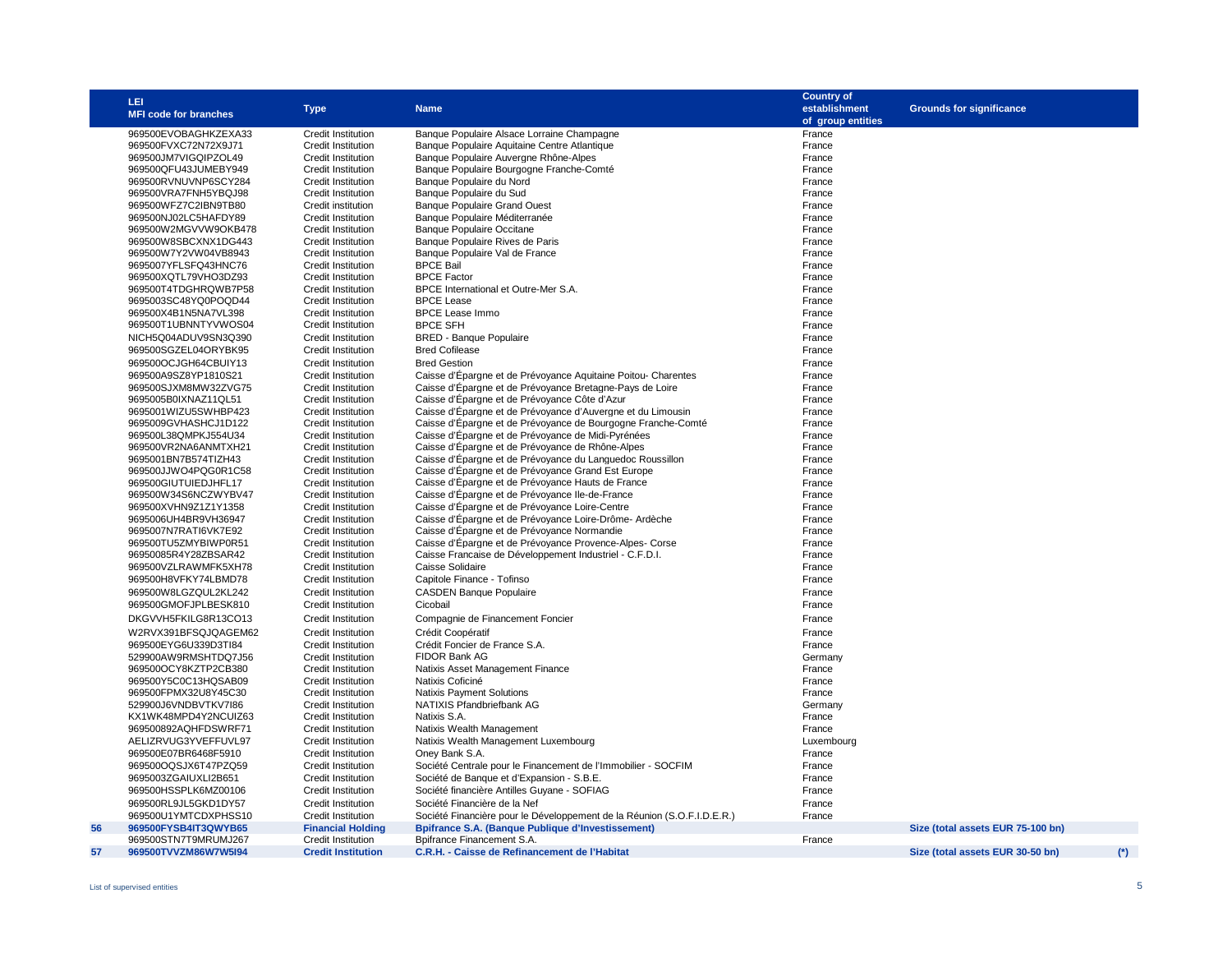|    | LEI                          |                                                        |                                                                    | <b>Country of</b> |                                        |
|----|------------------------------|--------------------------------------------------------|--------------------------------------------------------------------|-------------------|----------------------------------------|
|    |                              | <b>Type</b>                                            | <b>Name</b>                                                        | establishment     | <b>Grounds for significance</b>        |
|    | <b>MFI code for branches</b> |                                                        |                                                                    | of group entities |                                        |
| 58 | 9695000CG7B84NLR5984         | <b>Credit Institution</b>                              | <b>Confédération Nationale du Crédit Mutuel</b>                    |                   | Size (total assets EUR 500-1,000 bn)   |
|    | 969500ZQ9ZCXKXACF956         | Credit Institution                                     | Arkéa banking services                                             | France            |                                        |
|    | 969500LZ8VV8HS83UI11         | <b>Credit Institution</b>                              | Arkéa banque entreprises et institutionnels                        | France            |                                        |
|    | 969500EYUH381IUM2589         | Credit Institution                                     | Arkéa Direct Bank                                                  | France            |                                        |
|    | 9695003L69OAFQ15LD18         | <b>Credit Institution</b>                              | Arkéa Home Loans SFH                                               | France            |                                        |
|    | 9695002BGH4R9KJFC936         | <b>Credit Institution</b>                              | Arkéa public sector SCF                                            | France            |                                        |
|    | 969500QH3DQ56ELDMG12         | <b>Credit Institution</b>                              | Banque CIC Est                                                     | France            |                                        |
|    | 969500PLBHFXRDQ2T644         | Credit Institution                                     | <b>Banque CIC Nord-Ouest</b>                                       | France            |                                        |
|    | 969500Q39EWQJXXGQB80         | Credit Institution                                     | <b>Banque CIC Ouest</b>                                            | France            |                                        |
|    | 969500W27MXOYZQRB449         | <b>Credit Institution</b>                              | <b>Banque CIC Sud-Ouest</b>                                        | France            |                                        |
|    | PSZXLEV07O5MHRRFCW56         | <b>Credit Institution</b>                              | Banque de Luxembourg S.A.                                          | Luxembourg        |                                        |
|    | 969500EIKV8PFM8OAP16         |                                                        | Banque du groupe casino                                            | France            |                                        |
|    | 9695006OH2J2YVVCPY96         | <b>Credit Institution</b><br><b>Credit Institution</b> | Banque Européenne du Crédit Mutuel                                 | France            |                                        |
|    | VBHFXSYT7OG62HNT8T76         |                                                        | Banque Fédérative du Crédit Mutuel                                 | France            |                                        |
|    |                              | <b>Credit Institution</b>                              |                                                                    |                   |                                        |
|    | 549300OHZQPOY65BN167         | <b>Credit Institution</b>                              | Banque Transatlantique Belgium SA                                  | Belgium           |                                        |
|    | 549300N5WDXOIOYBFN31         | <b>Credit Institution</b>                              | Banque Transatlantique Luxembourg S.A.                             | Luxembourg        |                                        |
|    | 969500FZ69MUJG4X7Z43         | <b>Credit Institution</b>                              | Banque transatlantique S.A.                                        | France            |                                        |
|    | 529900GQWNQZIWLG8D46         | <b>Credit Institution</b>                              | Beobank NV ; Beobank SA                                            | Belgium           |                                        |
|    | 969500D8YMZCD2TDNN02         | <b>Credit Institution</b>                              | Caisse Agricole Crédit Mutuel                                      | France            |                                        |
|    | 969500CXBDY2KMHP0J53         | Credit Institution                                     | Caisse Centrale du Crédit Mutuel                                   | France            |                                        |
|    | 969500YOM7PBQMJLNE66         | Credit Institution                                     | Caisse de Bretagne de Crédit Mutuel Agricole                       | France            |                                        |
|    | 969500LFTDNMONT2EP08         | Credit Institution                                     | Caisse fédérale de Crédit Mutuel                                   | France            |                                        |
|    | 23B6332KMR0JIZLJG565         | <b>Credit Institution</b>                              | Caisse Fédérale du Crédit Mutuel de Maine-Anjou et Basse-Normandie | France            |                                        |
|    | 969500MOQLCWGNJR5B72         | <b>Credit Institution</b>                              | Caisse Fédérale du Crédit Mutuel Nord Europe                       | France            |                                        |
|    | 969500A2J49LYGX9NS83         | <b>Credit Institution</b>                              | Caisse Fédérale du Crédit Mutuel Océan                             | France            |                                        |
|    | 969500C2HPPLSSBMJ939         | <b>Credit Institution</b>                              | CIC Iberbanco                                                      | France            |                                        |
|    | 969500WG4PW2O28P5546         | <b>Credit Institution</b>                              | Cofidis participations                                             | France            |                                        |
|    | 969500EJMFFRSWFDJG41         | <b>Credit Institution</b>                              | Cofidis S.A.                                                       | France            |                                        |
|    | 9695000UYHNOFKRJWZ52         | <b>Credit Institution</b>                              | Créatis                                                            | France            |                                        |
|    | 969500YEPXWE78XJIB31         | <b>Credit Institution</b>                              | Crédit foncier et communal d'Alsace et de Lorraine-banque          | France            |                                        |
|    | N4JDFKKH2FTD8RKFXO39         | <b>Credit Institution</b>                              | Crédit Industriel et Commercial - Cic                              | France            |                                        |
|    | 96950041VJ1QP0B69503         | <b>Credit Institution</b>                              | Crédit Mutuel Arkéa                                                | France            |                                        |
|    | 969500HRT9HZF47M6584         | <b>Credit Institution</b>                              | Crédit Mutuel Factoring                                            | France            |                                        |
|    | 9695009KQA7MMTQL8E07         | <b>Credit Institution</b>                              | Crédit Mutuel Home Loan SFH                                        | France            |                                        |
|    |                              | <b>Credit Institution</b>                              | Crédit Mutuel Leasing                                              | France            |                                        |
|    | 969500LTWFP98DC8XE44         |                                                        |                                                                    |                   |                                        |
|    | 969500FE2U56EIAS1D04         | <b>Credit Institution</b>                              | Crédit Mutuel Real Estate Lease                                    | France            |                                        |
|    | 969500B8TW4VUQ7WKT96         | <b>Credit Institution</b>                              | Factofrance S.A.S.                                                 | France            |                                        |
|    | 969500ZO0UK0ACQQHO98         | <b>Credit Institution</b>                              | Fédéral finance                                                    | France            |                                        |
|    | 549300FQ8ZKJZE5WPT72         | <b>Credit Institution</b>                              | Keytrade Bank Luxembourg S.A.                                      | Luxembourg        |                                        |
|    | 969500GIRR9L94LVRP32         | <b>Credit Institution</b>                              | Lyonnaise de banque "L.B."                                         | France            |                                        |
|    | 969500CHDIA34DPV9611         | <b>Credit Institution</b>                              | Monabang.                                                          | France            |                                        |
|    | 529900A3P80B8TXJHR15         | <b>Financial Holding</b>                               | TARGO Deutschland GmbH                                             | Germany           |                                        |
|    | 95980020140005562739         | <b>Credit Institution</b>                              | Targobank                                                          | Spain             |                                        |
|    | 529900DSJ4S9VXG0FS94         | <b>Credit Institution</b>                              | <b>TARGOBANK AG</b>                                                | Germany           |                                        |
| 59 | 969500TJ5KRTCJQWXH05         | <b>Credit Institution</b>                              | <b>Crédit Agricole S.A.</b>                                        |                   | Size (total assets above EUR 1,000 bn) |
|    | 96950010FL2T1TJKR531         | Credit Institution                                     | Amundi                                                             | France            |                                        |
|    | 9695004W30Q4EEGQ1Y09         | <b>Credit Institution</b>                              | Amundi finance                                                     | France            |                                        |
|    | 969500LC14MGH2LT8K81         | <b>Credit Institution</b>                              | Auxifip                                                            | France            |                                        |
|    | 213800JCFD358CCSSK44         | <b>Credit Institution</b>                              | Banco Credibom, SA                                                 | Portugal          |                                        |
|    | 9598004AD4ZYT23URU08         | <b>Credit Institution</b>                              | Bankoa, S.A.                                                       | Spain             |                                        |
|    | 969500X6PPLAEU0GBV79         | <b>Credit Institution</b>                              | <b>Banque Chalus</b>                                               | France            |                                        |
|    | 9695005HLMTFJJDOB797         | <b>Credit Institution</b>                              | <b>Bforbank</b>                                                    | France            |                                        |
|    | 969500GDYGB7Y20PP765         | <b>Credit Institution</b>                              | <b>CA Consumer Finance</b>                                         | France            |                                        |
|    | 549300UA2M7UCJX8SE64         | <b>Credit Institution</b>                              | CA Indosuez Wealth (Europe)                                        | Luxembourg        |                                        |
|    | 969500IHDSNRRY5LDB67         | <b>Credit Institution</b>                              | CA Indosuez Wealth (France)                                        | France            |                                        |
|    | 8156008364FBF7D6E009         | Credit institution                                     | CA Indosuez Wealth (Italy) S.p.A.                                  | Italy             |                                        |
|    | 96950023SCR9X9F3L662         | <b>Credit Institution</b>                              | <b>CACEIS Bank</b>                                                 | France            |                                        |
|    | 969500OLD4M3NDWVC189         | <b>Financial Holding</b>                               | CACEIS S.A.                                                        | France            |                                        |
|    | 969500VCC5OCQHSHU906         | <b>Credit Institution</b>                              | Caisse régionale de crédit agricole mutuel Alsace Vosges           | France            |                                        |
|    | 969500B5DNR7Q1ACGD23         | <b>Credit Institution</b>                              | Caisse régionale de crédit agricole mutuel Atlantique Vendée       | France            |                                        |
|    |                              |                                                        |                                                                    |                   |                                        |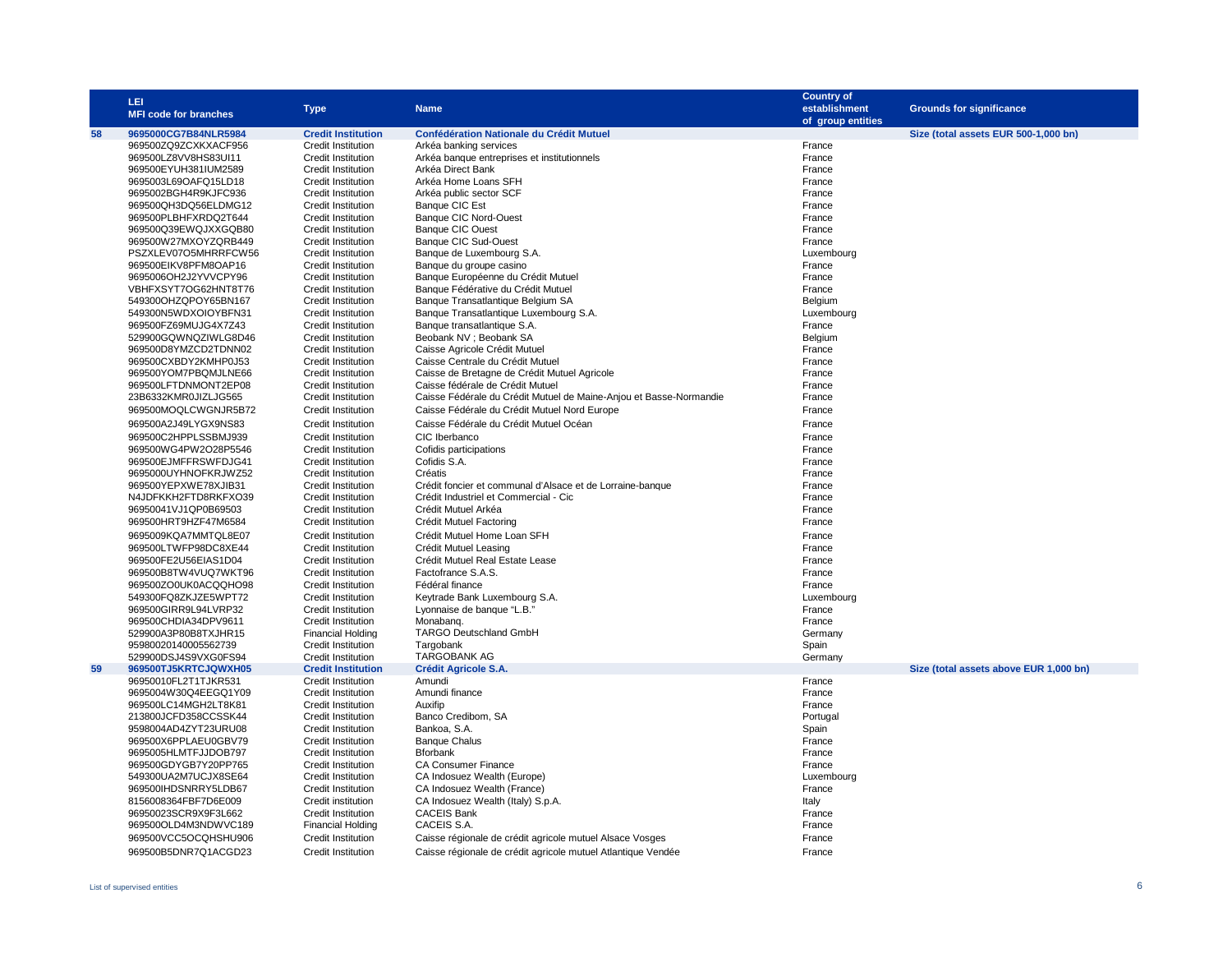|    | LEI                          |                           |                                                                                                                   | <b>Country of</b> |                                    |
|----|------------------------------|---------------------------|-------------------------------------------------------------------------------------------------------------------|-------------------|------------------------------------|
|    |                              | <b>Type</b>               | <b>Name</b>                                                                                                       | establishment     | <b>Grounds for significance</b>    |
|    | <b>MFI code for branches</b> |                           |                                                                                                                   | of group entities |                                    |
|    | 969500FYEXW795NPJO79         |                           | Caisse régionale de crédit agricole mutuel Brie Picardie                                                          | France            |                                    |
|    |                              | <b>Credit Institution</b> |                                                                                                                   |                   |                                    |
|    | 96950001JKROZEF62G96         | <b>Credit Institution</b> | Caisse régionale de crédit agricole mutuel Centre Loire                                                           | France            |                                    |
|    | 969500WJ4V0WNG8Q5L42         | Credit Institution        | Caisse régionale de crédit agricole mutuel Centre-Est                                                             | France            |                                    |
|    | 969500WME8Y1C3PFJO94         | <b>Credit Institution</b> | Caisse régionale de crédit agricole mutuel Charente-Maritime Deux-Sèvres                                          | France            |                                    |
|    | 9695006R5WWBX118FA17         | <b>Credit Institution</b> | Caisse régionale de crédit agricole mutuel Charente-Périgord (Crédit agricole Charente-<br>Périgord)              | France            |                                    |
|    | 969500VSI0Q11PB93327         | <b>Credit Institution</b> | Caisse régionale de crédit agricole mutuel d'Alpes-Provence                                                       | France            |                                    |
|    | 969500X8MO6M37C47827         | <b>Credit Institution</b> | Caisse régionale de crédit agricole mutuel d'Aquitaine                                                            | France            |                                    |
|    | 969500I60Z80FT66CR93         | <b>Credit Institution</b> | Caisse régionale de crédit agricole mutuel d'Ille-et-Vilaine                                                      | France            |                                    |
|    |                              |                           | Caisse régionale de crédit agricole mutuel de Centre France - Crédit agricole Centre                              |                   |                                    |
|    | 969500AGACQ54Q3UF243         | <b>Credit Institution</b> | France (3ème du nom)                                                                                              | France            |                                    |
|    | 9695005FT3RGI6WWJ534         | Credit Institution        | Caisse régionale de crédit agricole mutuel de Champagne-Bourgogne                                                 | France            |                                    |
|    | 969500E6PTIKAVW46P28         | <b>Credit Institution</b> | Caisse régionale de crédit agricole mutuel de Franche-Comté                                                       | France            |                                    |
|    | 9695003KLVYC6WLE4F19         | <b>Credit Institution</b> | Caisse régionale de crédit agricole mutuel de l'Anjou et du Maine                                                 | France            |                                    |
|    | 9695004NR7T2BKZFQL03         | <b>Credit Institution</b> | Caisse régionale de crédit agricole mutuel de la Corse                                                            | France            |                                    |
|    | 969500NUI273XLGK9751         | Credit Institution        | Caisse régionale de crédit agricole mutuel de la Guadeloupe                                                       | France            |                                    |
|    | 969500SAHI7IJX8TRZ82         | Credit Institution        | Caisse régionale de crédit agricole mutuel de la Martinique et de la Guyane                                       | France            |                                    |
|    | 969500SRQKP7167VWF70         | Credit Institution        | Caisse régionale de crédit agricole mutuel de la Réunion                                                          | France            |                                    |
|    | 969500BQ4JYX8980ZJ22         | <b>Credit Institution</b> | Caisse régionale de crédit agricole mutuel de la Touraine et du Poitou                                            | France            |                                    |
|    | 969500XM9XYLLPWS3X80         | Credit Institution        | Caisse régionale de crédit agricole mutuel de Lorraine                                                            | France            |                                    |
|    |                              |                           |                                                                                                                   |                   |                                    |
|    | SQEISV1ELQFV4EDRBN58         | <b>Credit Institution</b> | Caisse régionale de crédit agricole mutuel de Normandie                                                           | France            |                                    |
|    | 969500PI25OKPKTD9364         | <b>Credit Institution</b> | Caisse régionale de crédit agricole mutuel de Paris et d'Ile-de-France                                            | France            |                                    |
|    | 9695005GXM695D8LUY58         | Credit Institution        | Caisse régionale de crédit agricole mutuel des Côtes-D'Armor                                                      | France            |                                    |
|    | 969500ORP9FTJYI28L37         | <b>Credit Institution</b> | Caisse régionale de crédit agricole mutuel des Savoie - Crédit agricole des Savoie                                | France            |                                    |
|    | 969500URVFX2P87A8306         | <b>Credit Institution</b> | Caisse régionale de crédit agricole mutuel du Centre Ouest                                                        | France            |                                    |
|    | 96950008DNO3H80I0682         | Credit Institution        | Caisse régionale de crédit agricole mutuel du Finistère                                                           | France            |                                    |
|    | 969500A3Y5KTGJEMDZ32         | Credit Institution        | Caisse régionale de crédit agricole mutuel du Languedoc                                                           | France            |                                    |
|    | 9695008F57RGP8WJVD09         | <b>Credit Institution</b> | Caisse régionale de crédit agricole mutuel du Morbihan                                                            | France            |                                    |
|    | 969500LLFVCIVUFVMK94         | Credit Institution        | Caisse régionale de crédit agricole mutuel du Nord Est                                                            | France            |                                    |
|    | 969500KBBNBZ7MIZAX74         | Credit Institution        | Caisse régionale de crédit agricole mutuel Loire - Haute-Loire                                                    | France            |                                    |
|    | 969500FF9M4SBM5VHR15         | <b>Credit Institution</b> | Caisse régionale de crédit agricole mutuel Nord de France                                                         | France            |                                    |
|    | 969500KWT26BST7DUO80         | Credit Institution        | Caisse régionale de crédit agricole mutuel Nord Midi-Pyrénées                                                     | France            |                                    |
|    |                              |                           |                                                                                                                   |                   |                                    |
|    | 9695003BBN1S4HV82514         | <b>Credit Institution</b> | Caisse régionale de crédit agricole mutuel Normandie-Seine                                                        | France            |                                    |
|    | 969500CP6UARAMYIGY51         | <b>Credit Institution</b> | Caisse régionale de crédit agricole mutuel Provence-Côte d'Azur (Alpes de Haute-<br>Provence-Alpes-maritimes-Var) | France            |                                    |
|    | 969500M0I766TJINXO92         | <b>Credit Institution</b> | Caisse régionale de crédit agricole mutuel Pyrénées-Gascogne                                                      | France            |                                    |
|    | 969500GCBQ50LL4N4X78         | Credit Institution        | Caisse régionale de crédit agricole mutuel Sud-Méditerranée (Ariège et Pyrénées-<br>Orientales)                   | France            |                                    |
|    | 969500DRY71IGWG0L656         | Credit Institution        | Caisse régionale de crédit agricole mutuel Sud Rhône-Alpes                                                        | France            |                                    |
|    | 969500VME9AAR39CTQ60         | Credit Institution        | Caisse régionale de crédit agricole mutuel Toulouse 31                                                            | France            |                                    |
|    | 9695000P6V7QBJL4NW96         | Credit Institution        | Caisse régionale de crédit agricole mutuel Val de France                                                          | France            |                                    |
|    | 1VUV7VQFKUOQSJ21A208         | <b>Credit Institution</b> | Crédit Agricole corporate and investment bank                                                                     | France            |                                    |
|    | 815600489AA5BAEB2211         | <b>Credit Institution</b> | Crédit Agricole FriulAdria S.p.A.                                                                                 | Italy             |                                    |
|    | 969500C9913Z7PKUGB44         | <b>Credit Institution</b> | Crédit Agricole home Ioan SFH                                                                                     |                   |                                    |
|    |                              |                           |                                                                                                                   | France            |                                    |
|    | 8156007D348794DB1690         | <b>Credit Institution</b> | Crédit Agricole Italia S.p.A.                                                                                     | Italy             |                                    |
|    | 969500HQXNML1DTRBT51         | <b>Credit Institution</b> | Crédit Agricole leasing & factoring                                                                               | France            |                                    |
|    | 969500CN2FOU71HFHW51         | <b>Credit Institution</b> | Crédit Agricole Public Sector SCF                                                                                 | France            |                                    |
|    | 9695009F5UPB9IITI298         | <b>Credit Institution</b> | Crédit Iyonnais                                                                                                   | France            |                                    |
|    | 52990056C1E0V96O5B50         | <b>Credit Institution</b> | CreditPlus Bank Aktiengesellschaft                                                                                | Germany           |                                    |
|    | 969500OMKS4AIGVOBR28         | <b>Credit Institution</b> | Ester finance titrisation                                                                                         | France            |                                    |
|    | 529900ICKT0K5E1BTY38         | <b>Credit Institution</b> | FCA Bank GmbH                                                                                                     | Austria           |                                    |
|    | 549300V1VN70Q7PQ7234         | <b>Credit Institution</b> | FCA Bank S.p.A.                                                                                                   | Italy             |                                    |
|    | 549300FKDOCTGHXNSX04         | <b>Credit Institution</b> | FCA Capital Portugal Instituição Financeira de Crédito, S.A.                                                      |                   |                                    |
|    |                              |                           |                                                                                                                   | Portugal          |                                    |
|    | 969500QL4O0R6UCP9V20         | <b>Credit Institution</b> | Finamur                                                                                                           | France            |                                    |
|    | 96950036L1P0BIL35D42         | <b>Credit Institution</b> | LixxBail                                                                                                          | France            |                                    |
|    | 969500QQVZTWFHPN2O17         | <b>Credit Institution</b> | Unifergie - Union pour le financement des économies d'énergie                                                     | France            |                                    |
|    | 9695003L8X241KRTAG54         | <b>Credit Institution</b> | Union de Banques Arabes et Françaises - U.B.A.F.                                                                  | France            |                                    |
| 60 | F0HUI1NY1AZMJMD8LP67         | <b>Credit Institution</b> | <b>HSBC France</b>                                                                                                |                   | Size (total assets EUR 150-300 bn) |
|    | 969500HCJLWDO4YCYT40         | Credit Institution        | HSBC SFH (France)                                                                                                 | France            |                                    |
| 61 | 96950066U5XAAIRCPA78         | <b>Credit Institution</b> | <b>La Banque Postale</b>                                                                                          |                   | Size (total assets EUR 150-300 bn) |
|    | 96950085DHGG9K8CYV50         | Credit Institution        | <b>BPE</b>                                                                                                        | France            |                                    |
|    |                              |                           |                                                                                                                   |                   |                                    |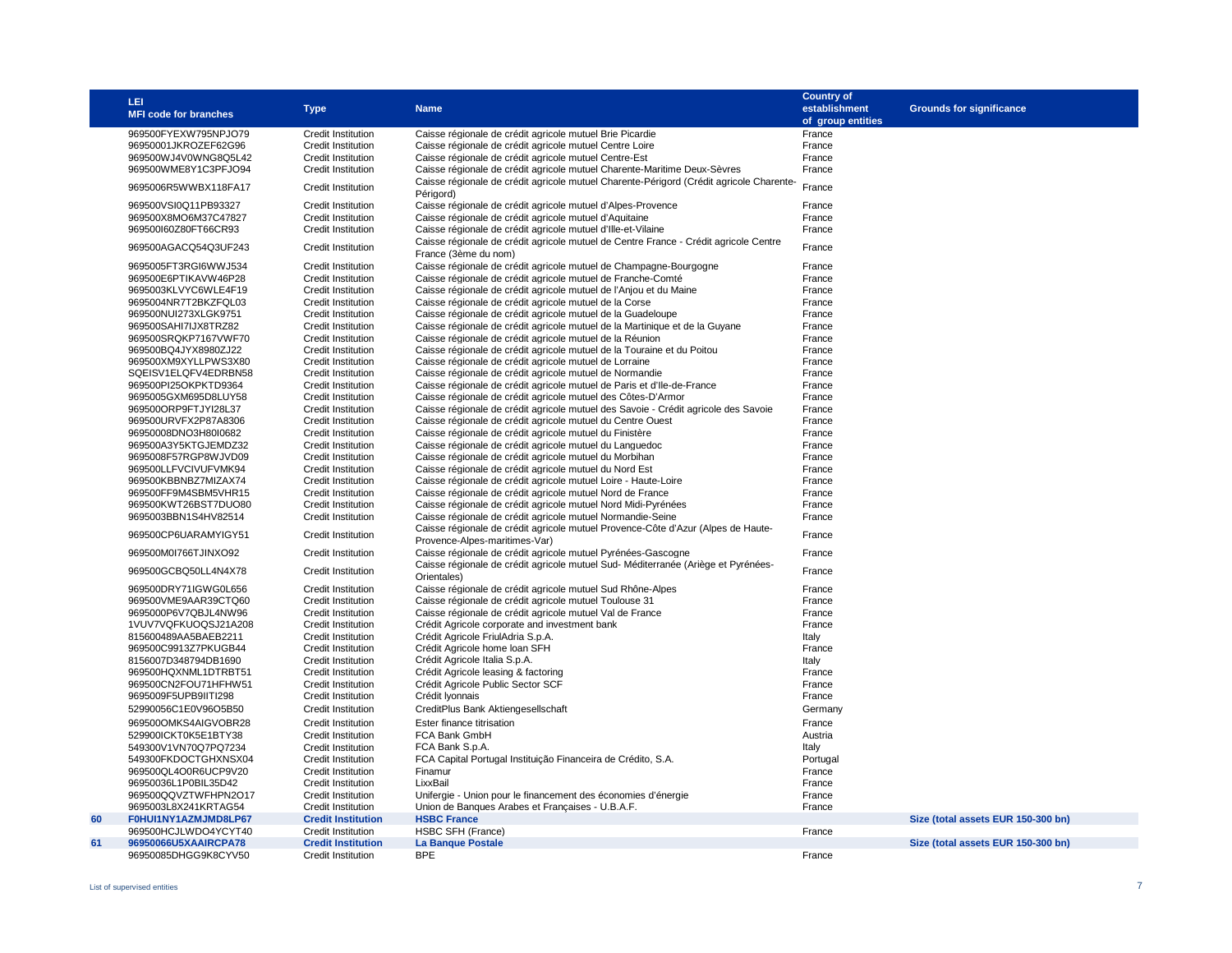|    | LEI.<br><b>MFI code for branches</b>         | <b>Type</b>                                            | <b>Name</b>                                                                                   | <b>Country of</b><br>establishment<br>of group entities | <b>Grounds for significance</b>                    |
|----|----------------------------------------------|--------------------------------------------------------|-----------------------------------------------------------------------------------------------|---------------------------------------------------------|----------------------------------------------------|
|    | 969500D5PFMTWUYSUF61                         | <b>Credit Institution</b>                              | La Banque Postale Home Loan SFH                                                               | France                                                  |                                                    |
|    | 9695008E191FD8QQ7K18                         | Credit Institution                                     | Ma French Bank                                                                                | France                                                  |                                                    |
| 62 | 96950001WI712W7PQG45                         | <b>Credit Institution</b>                              | <b>RCI Banque SA</b>                                                                          |                                                         | Size (total assets EUR 50-75 bn)                   |
|    | 9695002ASDT3XIMLZY47                         | <b>Credit Institution</b>                              | Diac                                                                                          | France                                                  |                                                    |
| 63 | 549300HFEHJOXGE4ZE63                         | <b>Credit Institution</b>                              | <b>SFIL S.A.</b>                                                                              |                                                         | Size (total assets EUR 50-75 bn)                   |
| 64 | 549300E6W08778I4OW85<br>O2RNE8IBXP4R0TD8PU41 | Credit Institution<br><b>Credit Institution</b>        | Caisse Française de Financement Local<br>Société Générale S.A.                                | France                                                  | Size (total assets above EUR 1,000 bn)             |
|    | 969500LFYDOK3LAWLC94                         | Credit Institution                                     | Banque Courtois - successeurs de l'ancienne maison Courtois et Cie depuis 1760                | France                                                  |                                                    |
|    | 969500K8IQ975QPQKN89                         | <b>Credit Institution</b>                              | Banque française commerciale Océan Indien                                                     | France                                                  |                                                    |
|    | 9695005FRTPG86D3A872                         | Credit Institution                                     | <b>Banque Kolb</b>                                                                            | France                                                  |                                                    |
|    | 9695007GXCW7F3DE1B10                         | Credit Institution                                     | <b>Banque Laydernier</b>                                                                      | France                                                  |                                                    |
|    | 969500SXF5G2B4BBYX03                         | <b>Credit Institution</b>                              | <b>Banque Nuger</b>                                                                           | France                                                  |                                                    |
|    | 9695006UOK8Z3F6QNF11                         | <b>Credit Institution</b>                              | Banque Rhône-Alpes - Groupe Crédit du Nord                                                    | France                                                  |                                                    |
|    | 969500QMD9H878YIJZ23                         | <b>Credit Institution</b>                              | <b>Banque Tarneaud</b>                                                                        | France                                                  |                                                    |
|    | 9695003SJ7Z9C9HIGV14                         | <b>Credit Institution</b>                              | Boursorama                                                                                    | France                                                  |                                                    |
|    | 969500U7ESUWL7OBF125                         | <b>Credit Institution</b>                              | Compagnie générale de location d'équipements 'C.G.L.'                                         | France                                                  |                                                    |
|    | 54930076YK05WVH25M52                         | Credit Institution                                     | Crédit du Nord                                                                                | France                                                  |                                                    |
|    | 529900O36LIHML9KNF05                         | Credit Institution                                     | <b>GEFA BANK GmbH</b>                                                                         | Germany                                                 |                                                    |
|    | 9695007Q5MTZ4Q454M45                         | Credit Institution                                     | Génébangue                                                                                    | France                                                  |                                                    |
|    | 969500QUPGUHSZ2FTU81                         | <b>Credit Institution</b>                              | Généfim                                                                                       | France                                                  |                                                    |
|    | 529900U1VF734FP08987                         | <b>Credit Institution</b>                              | Hanseatic Bank GmbH & Co KG                                                                   | Germany                                                 |                                                    |
|    | SK47231564<br>39120001X431NHDFYX28           | <b>Branch</b>                                          | Komerční banka, a.s., pobočka zahraničnej banky<br>SG Equipment Finance GmbH                  | Slovakia<br>Germany                                     |                                                    |
|    | 969500ITSEQFH24SE562                         | <b>Financial Holding</b><br>Credit Institution         | <b>SGB Finance</b>                                                                            | France                                                  |                                                    |
|    | 549300H7CCQ6BSQBGG72                         | <b>Credit Institution</b>                              | SKB Banka d.d. Ljubljana                                                                      | Slovenia                                                |                                                    |
|    | 96950000VTPII1X03R06                         | Credit Institution                                     | Société anonyme de crédit à l'industrie française (C.A.L.I.F.)                                | France                                                  |                                                    |
|    | 549300BI9FMGBXN2I036                         | <b>Credit Institution</b>                              | Société Générale Capital Market Finance S.A.                                                  | Luxembourg                                              |                                                    |
|    | 969500VFRBX1W3Y3XS80                         | <b>Credit Institution</b>                              | Société générale de Banque aux Antilles                                                       | France                                                  | (#1)                                               |
|    | 969500O6YKL9S5XGAP98                         | <b>Credit Institution</b>                              | SOCIETE GENERALE Factoring SA                                                                 | France                                                  |                                                    |
|    | 5493007Q432SOF1RTC02                         | Credit Institution                                     | Société Générale Financing and Distribution                                                   | Luxembourg                                              |                                                    |
|    | TPS0Q8GFSZF45ZZFL873                         | <b>Credit Institution</b>                              | Société Générale Luxembourg                                                                   | Luxembourg                                              |                                                    |
|    | 815600D6C6FA8E2ACB85                         | Credit Institution                                     | Société Générale Mutui Italia S.p.A.                                                          | Italy                                                   |                                                    |
|    | 9695003KW541RB4PSS16                         | Credit Institution                                     | Société générale pour le développement des opérations de crédit-bail immobilier -<br>Sogebail | France                                                  |                                                    |
|    | 969500F9HMMIJD7DJC28                         | Credit Institution                                     | Société générale SCF                                                                          | France                                                  |                                                    |
|    | 549300SAMQW7TYZ1TR74                         | Credit Institution                                     | Société Générale Securities Services S.p.A.                                                   | Italy                                                   |                                                    |
|    | 969500KN90DZLHUN3566<br>969500YKZ8SRGIZE5441 | <b>Credit Institution</b>                              | Société générale SFH<br>Société marseillaise de crédit                                        | France                                                  |                                                    |
|    | 969500SX48YEYEHYII63                         | <b>Credit Institution</b><br><b>Credit Institution</b> | Sogefimur                                                                                     | France<br>France                                        |                                                    |
|    |                                              |                                                        | Italy                                                                                         |                                                         |                                                    |
| 65 | F1T87K3OQ2OV1UORLH26                         | <b>Credit Institution</b>                              | Banca Carige S.p.A. - Cassa di Risparmio di Genova e Imperia                                  |                                                         | Article 6(5)(b) of Regulation (EU) No<br>1024/2013 |
|    | 549300DY78U4CMKNHE48                         | Credit Institution                                     | Banca Cesare Ponti S.p.A.                                                                     | Italy                                                   |                                                    |
|    | 549300OHXNZXGU6Q6H37                         | <b>Credit Institution</b>                              | Banca del Monte di Lucca S.p.A.                                                               | Italy                                                   |                                                    |
| 66 | J4CP7MHCXR8DAQMKIL78                         | <b>Credit Institution</b>                              | <b>BANCA MONTE DEI PASCHI DI SIENA S.p.A.</b>                                                 |                                                         | Size (total assets EUR 100-150 bn)                 |
|    | 969500R3EA0ADWQ2II38                         | Credit Institution                                     | Monte Paschi Banque S.A.                                                                      | France                                                  |                                                    |
|    | V3Z6EZ8Z6KSBJBFBIC58                         | Credit Institution                                     | MPS CAPITAL SERVICES BANCA PER LE IMPRESE S.p.A.                                              | Italy                                                   |                                                    |
|    | 815600852C49ADB47186<br>8156007AE27B7429B185 | <b>Credit Institution</b><br>Credit Institution        | MPS LEASING & FACTORING S.p.A.<br>WISE DIALOG BANK S.p.A.                                     | Italy<br>Italy                                          |                                                    |
| 67 | J48C8PCSJVUBR8KCW529                         | <b>Credit Institution</b>                              | Banca Popolare di Sondrio, Società Cooperativa per Azioni                                     |                                                         | Size (total assets EUR 30-50 bn)                   |
|    | 81560095BC9C22595B60                         | <b>Credit Institution</b>                              | Banca della Nuova Terra S.p.A.                                                                | Italy                                                   |                                                    |
| 68 | 815600E4E6DCD2D25E30                         | <b>Credit Institution</b>                              | Banco BPM S.p.A.                                                                              |                                                         | Size (total assets EUR 150-300 bn)                 |
|    | 549300NQ32SRT0NWPB72                         | Credit Institution                                     | Aletti & C. Banca di Investimento Mobiliare S.p.A.                                            | Italy                                                   |                                                    |
|    | 549300GRXFI7D6PNEA68                         | <b>Credit Institution</b>                              | Banca Akros S.p.A.                                                                            | Italy                                                   |                                                    |
| 69 | N747OI7JINV7RUUH6190                         | <b>Credit Institution</b>                              | <b>BPER Banca S.p.A.</b>                                                                      |                                                         | Size (total assets EUR 50-75 bn)                   |
|    | 549300PHVEBLXGO8CN25                         | Credit Institution                                     | Banca di Sassari S.p.A.                                                                       | Italy                                                   |                                                    |
|    | 549300VD62S16PRFF473                         | <b>Credit Institution</b>                              | Banco di Sardegna S.p.A.                                                                      | Italy                                                   |                                                    |
|    | 549300FOF121DSRG5867                         | <b>Credit Institution</b>                              | BPER Bank Luxembourg S.A.                                                                     | Luxembourg                                              |                                                    |
|    | 549300IQDG1U1RH9SU92                         | Credit Institution                                     | Cassa di Risparmio di Bra S.p.A.                                                              | Italy                                                   |                                                    |
|    | 815600081C1567070B91                         | Credit Institution                                     | Cassa di Risparmio di Saluzzo S.p.A.                                                          | Italy                                                   |                                                    |
| 70 | LOO0AWXR8GF142JCO404                         | <b>Credit Institution</b>                              | Cassa Centrale Banca - Credito Cooperativo Italiano S.p.A.                                    |                                                         | Size (total assets EUR 50-75 bn)                   |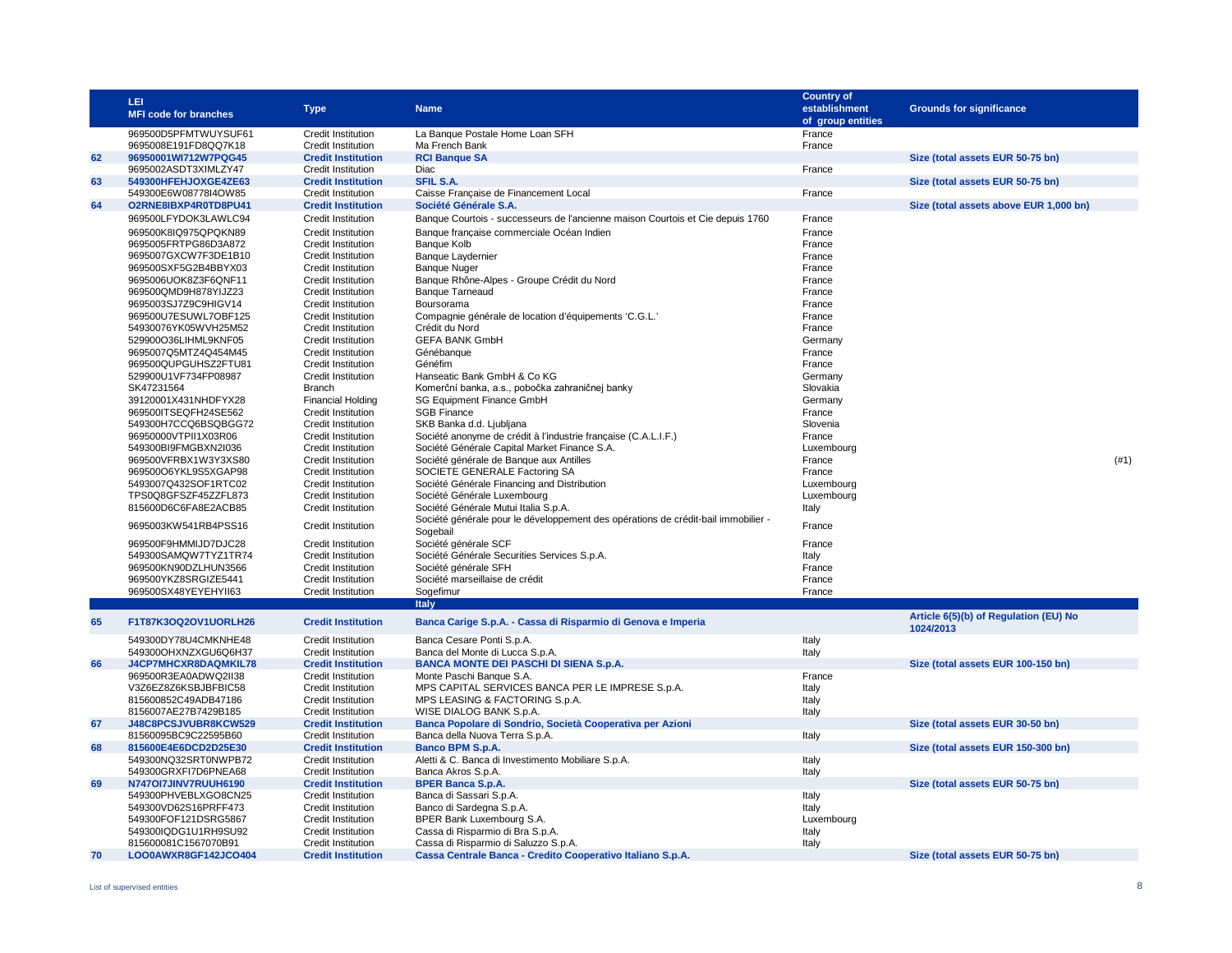| LEI<br><b>MFI code for branches</b>          | <b>Type</b>                                            | <b>Name</b>                                                                                                                                                         | <b>Country of</b><br>establishment<br>of group entities | <b>Grounds for significance</b> |
|----------------------------------------------|--------------------------------------------------------|---------------------------------------------------------------------------------------------------------------------------------------------------------------------|---------------------------------------------------------|---------------------------------|
| 549300WHH7HQS04GS740                         | <b>Credit Institution</b>                              | Banca Adria Colli Euganei - Credito Cooperativo Società Cooperativa                                                                                                 | Italy                                                   |                                 |
| 815600AB0F135FA6AC11                         | <b>Credit Institution</b>                              | BANCA ALTO VICENTINO - Credito Cooperativo di Schio, Pedemonte e Roana -<br>Società Cooperativa                                                                     | Italy                                                   |                                 |
| 815600508DD477037C23<br>815600592C43D4AB9174 | Credit Institution<br><b>Credit Institution</b>        | Banca Centro Emilia - Credito Cooperativo Società cooperativa<br>BANCA CENTRO LAZIO Credito Cooperativo - Società cooperativa                                       | Italy<br>Italy                                          |                                 |
| 8156009C268CA101E223                         | <b>Credit Institution</b>                              | Banca del Gran Sasso d'Italia - Banca di Credito Cooperativo Società Cooperativa per                                                                                | Italy                                                   |                                 |
| 8156008AB768C360F861                         | <b>Credit Institution</b>                              | azioni<br>BANCA DEL TERRITORIO LOMBARDO CREDITO COOPERATIVO - Società                                                                                               | Italy                                                   |                                 |
| 815600507FA0758E6840                         | Credit Institution                                     | cooperativa o. in forma abbreviata. "BTL"<br>Banca dell'Alta Murgia Credito Cooperativo - Società cooperativa                                                       | Italy                                                   |                                 |
| 815600F58EC991557450                         | <b>Credit Institution</b>                              | Banca di Bologna Credito Cooperativo società cooperativa<br>Banca di Caraglio del Cuneese e della Riviera dei Fiori - Credito Cooperativo - Società                 | Italy                                                   |                                 |
| 549300TCEYVHTMWRRX34                         | Credit Institution                                     | cooperativa                                                                                                                                                         | Italy                                                   |                                 |
| 8156004429DC523F7747                         | <b>Credit Institution</b>                              | Banca di Credito Cooperativo dei Castelli e degli Iblei - Società cooperativa                                                                                       | Italy                                                   |                                 |
| 8156007B431FA10DC467                         | <b>Credit Institution</b>                              | Banca di Credito Cooperativo dei Castelli Romani e del Tuscolo - Società cooperativa                                                                                | Italy                                                   |                                 |
| 815600D2B97740C5D011                         | <b>Credit Institution</b>                              | Banca di Credito Cooperativo del Circeo e Privernate - Società cooperativa                                                                                          | Italy                                                   |                                 |
| 8156002B95B1A84D5374                         | <b>Credit Institution</b>                              | BANCA DI CREDITO COOPERATIVO DEL VELINO - Comune di Posta Provincia di<br>Rieti - Società Cooperativa                                                               | Italy                                                   |                                 |
| 81560021E7800490A761                         | <b>Credit Institution</b>                              | Banca di Credito Cooperativo dell'Alto Tirreno della Calabria Verbicaro (Provincia di<br>Cosenza) - Società cooperativa                                             | Italy                                                   |                                 |
| 5493006DF3CJAPW64Z40                         | <b>Credit Institution</b>                              | Banca di Credito Cooperativo della Romagna Occidentale - Società cooperativa                                                                                        | Italy                                                   |                                 |
| 815600CE8997AB730738                         | <b>Credit Institution</b>                              | Banca di Credito Cooperativo di Alberobello e Sammichele di Bari - Società Cooperativa Italy                                                                        |                                                         |                                 |
| 8156009A05D870E43030                         | <b>Credit Institution</b>                              | Banca di Credito Cooperativo di Anagni - Società cooperativa                                                                                                        | Italy                                                   |                                 |
| 815600B13AD31D39D678                         | <b>Credit Institution</b>                              | Banca di Credito Cooperativo di Aquara - Società cooperativa                                                                                                        | Italy                                                   |                                 |
| 8156009499D0A080FA62<br>81560091574B0CCEFB73 | <b>Credit Institution</b><br><b>Credit Institution</b> | Banca di Credito Cooperativo di Barlassina - Società cooperativa<br>Banca di Credito Cooperativo di Brescia - Società cooperativa oppure, in forma                  | Italy<br>Italy                                          |                                 |
| 549300S7C1GB2JYIKK33                         | <b>Credit Institution</b>                              | abbreviata, "Credito Cooperativo di Brescia - Società cooperativa"<br>Banca di Credito Cooperativo di Casalgrasso e Sant'Albano Stura - Società cooperativa Italy   |                                                         |                                 |
|                                              | <b>Credit Institution</b>                              |                                                                                                                                                                     |                                                         |                                 |
| 8156005F89D8A2777026<br>815600185B3DB18DA514 | <b>Credit Institution</b>                              | Banca di Credito Cooperativo di Cassano delle Murge e Tolve - Società cooperativa<br>Banca di Credito Cooperativo di Castagneto Carducci - Società cooperativa      | Italy<br>Italy                                          |                                 |
| 5493002HFC6D3TA7KQ61                         | <b>Credit Institution</b>                              | Banca di Credito Cooperativo di Cherasco - Società cooperativa                                                                                                      | Italy                                                   |                                 |
| 815600F4DEAB2DB98487                         | <b>Credit Institution</b>                              | Banca di Credito Cooperativo di Conversano - Società cooperativa                                                                                                    | Italy                                                   |                                 |
| 81560027A3FCB64DB096                         | <b>Credit Institution</b>                              | Banca di Credito Cooperativo di Flumeri - Società cooperativa                                                                                                       | Italy                                                   |                                 |
| 815600E5D92770C58275                         | <b>Credit Institution</b>                              | Banca di Credito Cooperativo di Locorotondo - Cassa Rurale ed Artigiana - Società<br>cooperativa                                                                    | Italy                                                   |                                 |
| 8156005FED254FE6D424                         | Credit Institution                                     | Banca di Credito Cooperativo di Pianfei e Rocca de' Baldi - Società cooperativa                                                                                     | Italy                                                   |                                 |
| 815600CEC2F5CA193226                         | <b>Credit Institution</b>                              | Banca di Credito Cooperativo di San Giovanni Rotondo - Società cooperativa                                                                                          | Italy                                                   |                                 |
| 8156009C252A56CA6782                         | Credit Institution                                     | Banca di Credito Cooperativo di San Marzano di San Giuseppe - Taranto - Società<br>Cooperativa                                                                      | Italy                                                   |                                 |
| 81560000348B3B64B603                         | <b>Credit Institution</b>                              | Banca di Credito Cooperativo di Sarsina - Società cooperativa                                                                                                       | Italy<br>Italy                                          |                                 |
| 5493001IDJJSIDOP8024<br>81560083C138B5225E12 | <b>Credit Institution</b><br><b>Credit Institution</b> | Banca di Credito Cooperativo di Spello e Bettona - Società cooperativa<br>BANCA DI CREDITO COOPERATIVO DI TURRIACO - SOCIETÀ COOPERATIVA                            | Italy                                                   |                                 |
| 81560080DE68CD0F6B78                         | <b>Credit Institution</b>                              | Banca di Credito Cooperativo La Riscossa di Regalbuto - Società cooperativa                                                                                         | Italy                                                   |                                 |
| 5493002GUK42AICGG334                         | <b>Credit Institution</b>                              | Banca di Credito Cooperativo Laudense Lodi - Società cooperativa                                                                                                    | Italy                                                   |                                 |
| 8156003877C8B5565058                         | <b>Credit Institution</b>                              | Banca di Credito Cooperativo Monopoli - Società cooperativa                                                                                                         | Italy                                                   |                                 |
| 815600E3ADB5FFB01F79                         | <b>Credit Institution</b>                              | Banca di Credito Cooperativo Sangro Teatina di Atessa - Società cooperativa<br>Banca di Credito Cooperativo Valdostana - Coopérative de Crédit Valdôtaine - Società | Italy                                                   |                                 |
| 529900ZYI15J69I7KK95                         | <b>Credit Institution</b>                              | Cooperativa                                                                                                                                                         | Italy                                                   |                                 |
| 815600B12A035CEEFD62                         | Credit Institution                                     | Banca Lazio Nord Credito Cooperativo                                                                                                                                | Italy                                                   |                                 |
| 815600E6A5F948BED362                         | <b>Credit Institution</b>                              | BANCA MALATESTIANA - Credito Cooperativo - Società Cooperativa<br>Banca Monte Pruno - Credito Cooperativo di Fisciano, Roscigno e Laurino - Società                 | Italy                                                   |                                 |
| 815600BEB84262193263                         | <b>Credit Institution</b>                              | cooperativa                                                                                                                                                         | Italy                                                   |                                 |
| 549300W9LMF70M5SBS25                         | <b>Credit Institution</b>                              | Banca Prealpi SanBiagio Credito Cooperativo - Società Cooperativa<br>Banca Sicana - Credito Cooperativo di Sommatino, Serradifalco e Sambuca di Sicilia -           | Italy                                                   |                                 |
| 815600E96158FB8FF364                         | <b>Credit Institution</b>                              | Società Cooperativa                                                                                                                                                 | Italy                                                   |                                 |
| 549300207BR8W5FCX367<br>213800AGKVL18YKQSV51 | Credit Institution<br><b>Credit Institution</b>        | BancaTer Credito Cooperativo FVG - Società cooperativa<br>Banco Marchigiano Credito Cooperativo                                                                     | Italy<br>Italy                                          |                                 |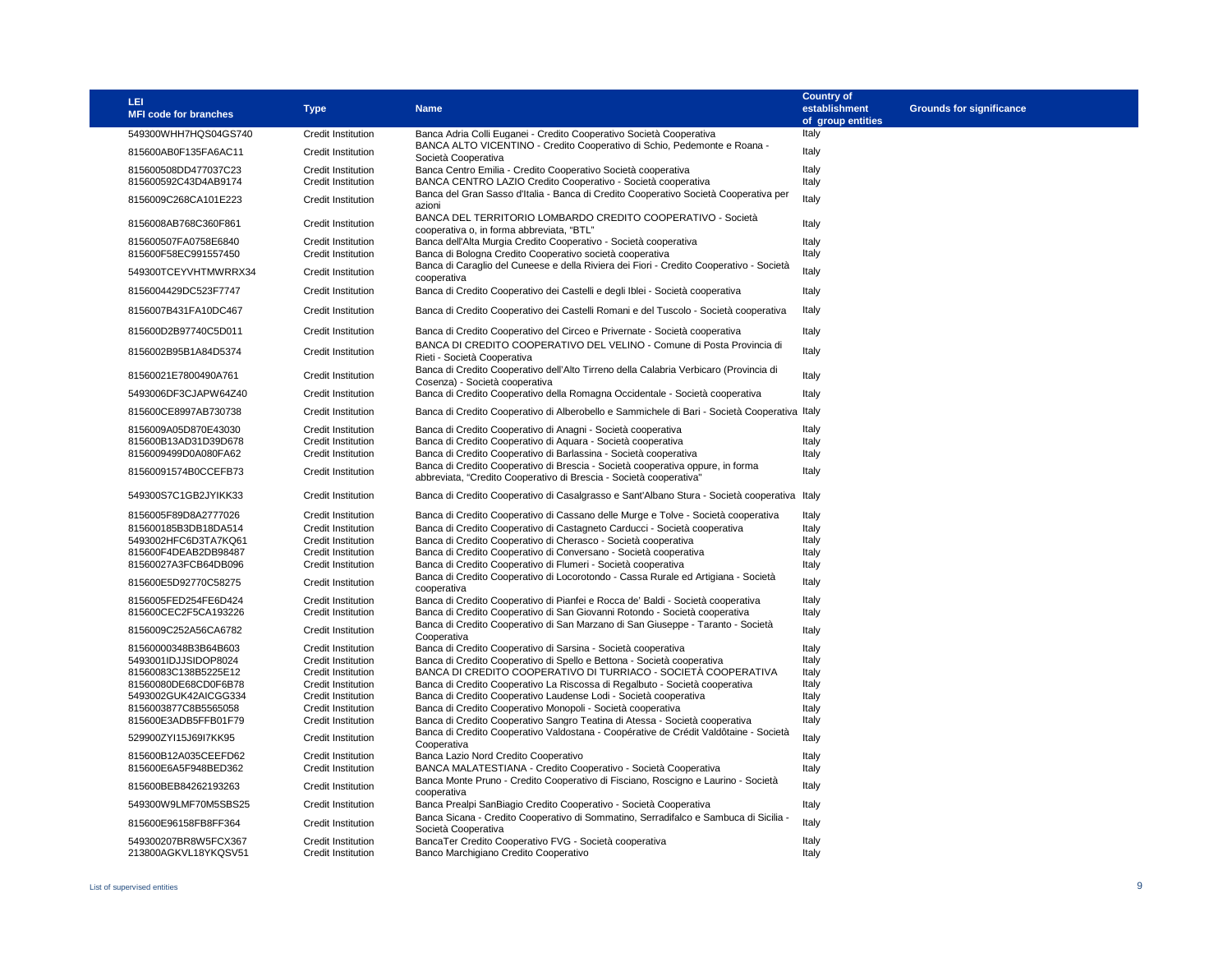|    | LEI                          |                           |                                                                                                           | Country of        |                                    |
|----|------------------------------|---------------------------|-----------------------------------------------------------------------------------------------------------|-------------------|------------------------------------|
|    | <b>MFI code for branches</b> | <b>Type</b>               | <b>Name</b>                                                                                               | establishment     | <b>Grounds for significance</b>    |
|    |                              |                           |                                                                                                           | of group entities |                                    |
|    | 8156000D231E006B3783         | <b>Credit Institution</b> | BCC Felsinea - Banca di Credito Cooperativo dal 1902 - Società cooperativa                                | Italy             |                                    |
|    | 54930082Z2DPUUSYXO04         | <b>Credit Institution</b> | BENE BANCA CREDITO COOPERATIVO DI BENE VAGIENNA (CUNEO) - SOCIETA'                                        | Italy             |                                    |
|    |                              |                           | <b>COOPERATIVA</b>                                                                                        |                   |                                    |
|    | 54930034BCN4UKQP6G13         | <b>Credit Institution</b> | Cassa di Trento, Lavis, Mezzocorona e Valle di Cembra - Banca di Credito Cooperativo                      | Italy             |                                    |
|    |                              |                           | Società cooperativa                                                                                       |                   |                                    |
|    | 549300YHNUGLS407SF83         | Credit Institution        | Cassa Padana Banca di Credito Cooperativo - Società cooperativa                                           | Italy             |                                    |
|    | 5493001K2IOH22XTGJ76         | <b>Credit Institution</b> | CASSA RURALE ADAMELLO Banca di Credito Cooperativo - Società Cooperativa                                  | Italy             |                                    |
|    | 549300MUQNWYKYESGE19         | <b>Credit Institution</b> | Cassa Rurale Alta Vallagarina e Lizzana - Banca di Credito Cooperativo - Società                          | Italy             |                                    |
|    |                              |                           | cooperativa                                                                                               |                   |                                    |
|    | 549300L4VGUHIHBN5T53         | Credit Institution        | Cassa Rurale Alta Valsugana Banca di Credito Cooperativo - Società cooperativa                            | Italy             |                                    |
|    | 5493006IXEI238WEWX48         | <b>Credit Institution</b> | Cassa Rurale Alto Garda - Banca di Credito Cooperativo - Società Cooperativa                              | Italy             |                                    |
|    | 54930051952BDB4UR393         | <b>Credit Institution</b> | Cassa Rurale di Ledro - Banca di Credito Cooperativo - Società cooperativa                                | Italy             |                                    |
|    | 549300RCH7C72D6ERH33         | <b>Credit Institution</b> | Cassa Rurale di Rovereto - Banca di Credito Cooperativo - Società cooperativa                             | Italy             |                                    |
|    | 549300NCMRN7QO6TPB94         | <b>Credit Institution</b> | Cassa Rurale Dolomiti di Fassa Primiero e Belluno - Banca di Credito Cooperativo -<br>Società cooperativa | Italy             |                                    |
|    |                              |                           | Cassa Rurale ed Artigiana di Borgo San Giacomo (Brescia) - Credito Cooperativo -                          |                   |                                    |
|    | 549300MZA4CBXT81MS60         | <b>Credit Institution</b> | Società cooperativa                                                                                       | Italy             |                                    |
|    |                              |                           | Cassa Rurale ed Artigiana di Boves - Banca di Credito Cooperativo (Boves - Cuneo) -                       |                   |                                    |
|    | 529900A89KU7DB0XKP06         | <b>Credit Institution</b> | Società Cooperativa                                                                                       | Italy             |                                    |
|    |                              |                           | CASSA RURALE ED ARTIGIANA DI CORTINA D'AMPEZZO E DELLE DOLOMITI -                                         |                   |                                    |
|    | 549300R3XR02910GZ080         | <b>Credit Institution</b> | Credito Cooperativo - Società cooperativa                                                                 | Italy             |                                    |
|    |                              |                           |                                                                                                           |                   |                                    |
|    | 549300WBF5HKZND1YQ97         | <b>Credit Institution</b> | Cassa Rurale ed Artigiana di Vestenanova - Credito Cooperativo - Società Cooperativa                      | Italy             |                                    |
|    |                              |                           | Cassa Rurale GIUDICARIE VALSABBIA PAGANELLA Banca di Credito Cooperativo                                  |                   |                                    |
|    | 5493000IPQ5EZ5Y4WC35         | <b>Credit Institution</b> | Società Cooperativa                                                                                       | Italy             |                                    |
|    |                              |                           | Cassa Rurale Novella e Alta Anaunia Banca di Credito Cooperativo - Società                                | Italy             |                                    |
|    | 5493002SMIO23YLG9J37         | <b>Credit Institution</b> | cooperativa                                                                                               |                   |                                    |
|    | 549300YJDGR9LQDONY75         | <b>Credit Institution</b> | Cassa Rurale Rotaliana e Giovo - Banca di Credito Cooperativo - Società cooperativa                       |                   |                                    |
|    |                              |                           |                                                                                                           | Italy             |                                    |
|    | 549300PKIBU2YUNTH225         | <b>Credit Institution</b> | Cassa Rurale Val di Fiemme Banca di Credito Cooperativo Società Cooperativa                               | Italy             |                                    |
|    | 549300FZTQNO0EOY4Y45         | <b>Credit Institution</b> | Cassa Rurale Val di Non - Banca di Credito Cooperativo - Società cooperativa                              | Italy             |                                    |
|    | 549300JXVNVNY1YSBO15         | <b>Credit Institution</b> | CASSA RURALE VAL DI SOLE - Banca di Credito Cooperativo - Società Cooperativa                             | Italy             |                                    |
|    |                              |                           |                                                                                                           |                   |                                    |
|    | 549300LFHTJF2OGIXL33         | <b>Credit Institution</b> | Cassa Rurale Vallagarina - Banca di Credito Cooperativo - Società cooperativa                             | Italy             |                                    |
|    | 549300HM84IFXD1X6652         | <b>Credit Institution</b> | Cassa Rurale Valsugana e Tesino - Banca di Credito Cooperativo - Società cooperativa Italy                |                   |                                    |
|    | 549300R3JXX43J09PA39         | <b>Credit Institution</b> | Centroveneto Bassano Banca - Credito Cooperativo - Soc. Coop.                                             | Italy             |                                    |
|    |                              |                           |                                                                                                           |                   |                                    |
|    | 8156006E5A083C759043         | <b>Credit Institution</b> | CREDITO COOPERATIVO - CASSA RURALE ED ARTIGIANA DEL FRIULI VENEZIA                                        | Italy             |                                    |
|    |                              |                           | GIULIA (ABBREVIATO CASSA RURALE FVG) - SOCIETÀ COOPERATIVA                                                |                   |                                    |
|    | 815600E124FA09C12E37         | <b>Credit Institution</b> | CREDITO COOPERATIVO CENTRO CALABRIA - Società cooperativa                                                 | Italy             |                                    |
|    | 81560093FCC24546F856         | <b>Credit Institution</b> | Credito Etneo "Banca di Credito Cooperativo - Società cooperativa"                                        | Italy             |                                    |
|    | 549300S5ES5WTO0PH393         | <b>Credit Institution</b> | Friulovest Banca - Credito Cooperativo - Società Cooperativa                                              | Italy             |                                    |
|    | 81560016432945B31773         | <b>Credit Institution</b> | PrimaCassa - Credito Cooperativo FVG - società cooperativa                                                | Italy             |                                    |
|    | 529900ARX9C44EDFQG43         | <b>Credit Institution</b> | Raiffeisenkasse Ritten Genossenschaft - Cassa Rurale Renon Società Cooperativa                            | Italy             |                                    |
|    | 815600A9CA782010F012         | <b>Credit Institution</b> | Raiffeisenkasse St. Martin in Passeier Genossenschaft - Cassa Raiffeisen di San                           | Italy             |                                    |
|    |                              |                           | Martino in Passiria Società Cooperativa                                                                   |                   |                                    |
|    | 815600BDBBCC1431D872         | <b>Credit Institution</b> | RomagnaBanca Credito Cooperativo Romagna Est e Sala di Cesenatico s.c." in forma                          | Italy             |                                    |
|    |                              |                           | abbreviata "RomagnaBanca Credito Cooperativo s.c."                                                        |                   |                                    |
|    | 549300902G19KTDUZ827         | <b>Credit Institution</b> | ROVIGOBANCA Credito Cooperativo - società cooperativa                                                     | Italy             |                                    |
|    | 815600810B937CD30406         | <b>Credit Institution</b> | ZKB ZADRUŽNA KRAŠKA BANKA TRST GORICA Zadruga - ZKB CREDITO                                               | Italy             |                                    |
|    |                              |                           | COOPERATIVO DI TRIESTE E GORIZIA Società Cooperativa                                                      |                   |                                    |
| 71 | 815600AD83B2B6317788         | <b>Financial Holding</b>  | <b>Credito Emiliano Holding S.p.A.</b>                                                                    |                   | Size (total assets EUR 30-50 bn)   |
|    | 815600A15AB095A07855         | <b>Credit Institution</b> | Banca Euromobiliare S.p.A.                                                                                | Italy             |                                    |
|    | 8156004B244AA70DE787         | <b>Credit Institution</b> | Credito Emiliano S.p.A.                                                                                   | Italy             |                                    |
| 72 | NNVPP80YIZGEY2314M97         | <b>Credit Institution</b> | Iccrea Banca S.p.A. - Istituto Centrale del Credito Cooperativo                                           |                   | Size (total assets EUR 150-300 bn) |
|    | 529900DYXMRV3VD4O825         | <b>Credit Institution</b> | Banca Alpi Marittime Credito Cooperativo Carrù Società cooperativa per azioni                             | Italy             |                                    |
|    | 549300IGVRJKAFTG2F34         | Credit Institution        | Banca Alta Toscana Credito Cooperativo - società cooperativa                                              | Italy             |                                    |
|    | 8156001FAA78B9C94B89         | <b>Credit Institution</b> | Banca Centro - Credito Cooperativo Toscana - Umbria - società cooperativa                                 | Italy             |                                    |
|    | 815600E0D5CF102FCB85         | <b>Credit Institution</b> | Banca Centropadana Credito Cooperativo - Società cooperativa                                              | Italy             |                                    |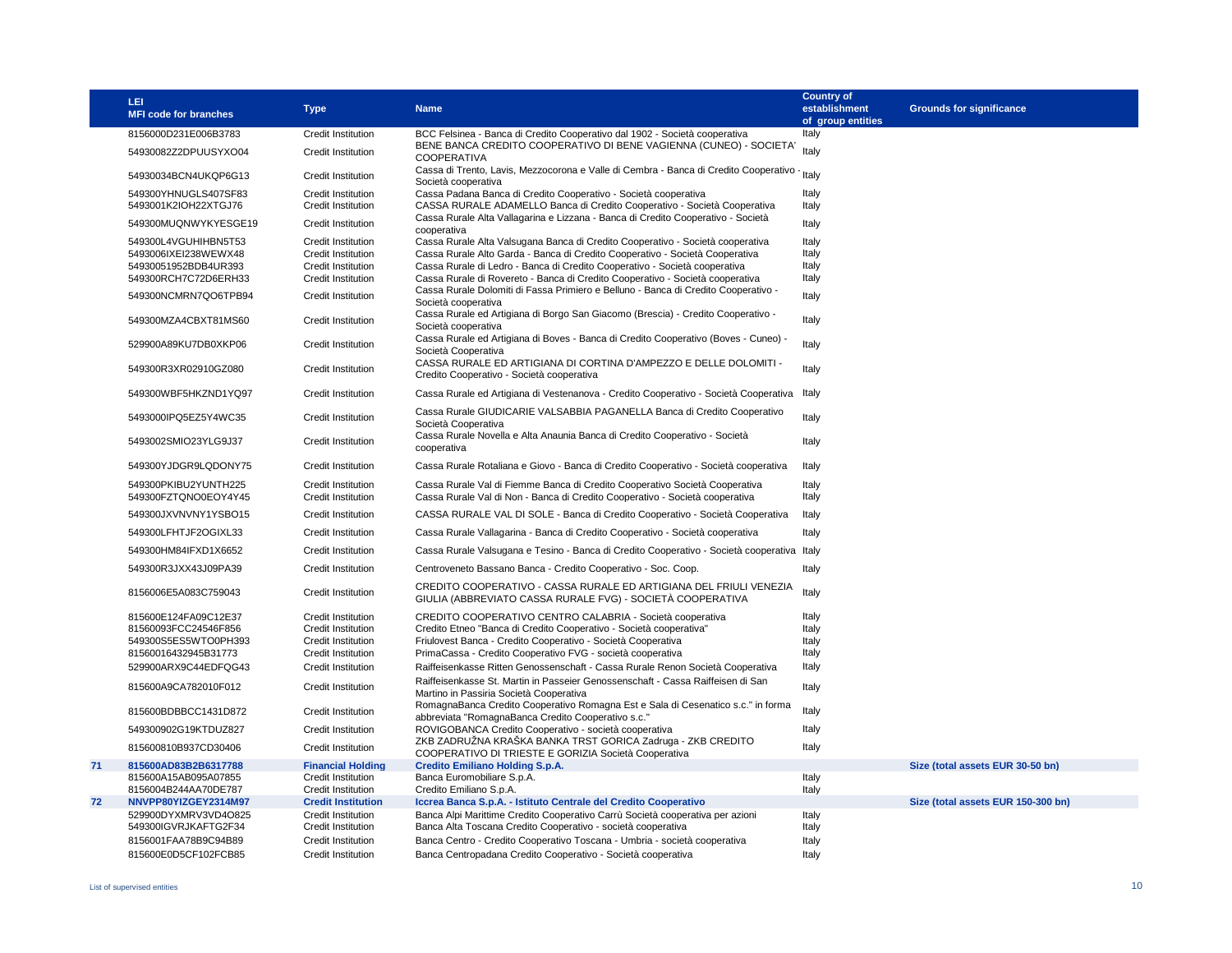| LEI.                         |                           |                                                                                       | <b>Country of</b> |                                 |
|------------------------------|---------------------------|---------------------------------------------------------------------------------------|-------------------|---------------------------------|
|                              | <b>Type</b>               | <b>Name</b>                                                                           | establishment     | <b>Grounds for significance</b> |
| <b>MFI code for branches</b> |                           |                                                                                       | of group entities |                                 |
| 549300R7VK7PAHEHQ320         | <b>Credit Institution</b> | BANCA CREMASCA E MANTOVANA- Credito Cooperativo- Società cooperativa                  | Italy             |                                 |
| 213800HX3NN1E7FQEQ06         | <b>Credit Institution</b> | Banca dei Sibillini-Credito Cooperativo di Casavecchia - Società cooperativa          | Italy             |                                 |
|                              |                           | BANCA DEL CATANZARESE - CREDITO COOPERATIVO - SOCIETA'                                |                   |                                 |
| 8156009580A5A11D7809         | <b>Credit Institution</b> | <b>COOPERATIVA</b>                                                                    | Italy             |                                 |
|                              |                           | Banca del Cilento di Sassano e Vallo di Diano e della Lucania - Credito Cooperativo - |                   |                                 |
| 8156009A4AFF0C1E6B44         | <b>Credit Institution</b> |                                                                                       | Italy             |                                 |
|                              |                           | Società Cooperativa per azioni                                                        |                   |                                 |
| 213800HEAE6H2M1Q3S97         | Credit Institution        | Banca del Piceno Credito Cooperativo - Società cooperativa                            | Italy             |                                 |
| 81560030E9DBD0D5E541         | <b>Credit Institution</b> | Banca del Valdarno - Credito Cooperativo - Società Cooperativa                        | Italy             |                                 |
| 549300I8FH314U10ZK71         | <b>Credit Institution</b> | BANCA DELLA MARCA Credito Cooperativo - Società Cooperativa                           | Italy             |                                 |
| 815600A08DEE8E5FEF34         | <b>Credit Institution</b> | Banca della Valsassina Credito Cooperativo - Società cooperativa                      | Italy             |                                 |
| 8156003073EAF2280026         | <b>Credit Institution</b> | Banca dell'Elba Credito Cooperativo - Società cooperativa                             | Italy             |                                 |
| 213800OJ4LG8R54XIX88         | <b>Credit Institution</b> | Banca di Ancona e Falconara Marittima Credito Cooperativo - Società cooperativa       | Italy             |                                 |
| 8156000E223BCDD9B355         | <b>Credit Institution</b> | Banca di Andria di Credito Cooperativo - Società cooperativa                          | Italy             |                                 |
| 549300QGFHQRB8SVPI60         | <b>Credit Institution</b> | Banca di Anghiari e Stia - Credito Cooperativo - Società cooperativa                  | Italy             |                                 |
| 81560021A777399C8A98         | <b>Credit Institution</b> | Banca di Credito Cooperativo "G.Toniolo" di San Cataldo (Caltanissetta) società       | Italy             |                                 |
|                              |                           | cooperativa                                                                           |                   |                                 |
| 8156000591F6D1881913         | <b>Credit Institution</b> | Banca di Credito Cooperativo Abruzzese - Cappelle sul Tavo società cooperativa        | Italy             |                                 |
| 815600EA7F74AD0BFC07         | <b>Credit Institution</b> | Banca di Credito Cooperativo Agrigentino - Società cooperativa                        | Italy             |                                 |
| 549300TIUY0WVROSRF36         | <b>Credit Institution</b> | Banca di Credito Cooperativo Agrobresciano - Società cooperativa                      | Italy             |                                 |
| 8156009539C883586092         | <b>Credit Institution</b> | Banca di Credito Cooperativo Bergamasca e Orobica - Società cooperativa               | Italy             |                                 |
| 81560049CEAA56190014         | <b>Credit Institution</b> | Banca di Credito Cooperativo Bergamo e Valli - Società cooperativa                    | Italy             |                                 |
| 549300NPPVK0H2XGQ639         | <b>Credit Institution</b> | Banca di Credito Cooperativo Brianza e Laghi - società cooperativa                    | Italy             |                                 |
|                              |                           | BANCA DI CREDITO COOPERATIVO CAMPANIA CENTRO - CASSA RURALE ED                        |                   |                                 |
| 815600359CB8809F3B57         | <b>Credit Institution</b> | ARTIGIANA - Società cooperativa                                                       | Italy             |                                 |
| 8156005AF5CB138D5E62         | <b>Credit Institution</b> | Banca di Credito Cooperativo degli Ulivi - Terra di Bari - Società cooperativa        | Italy             |                                 |
| 8156003E7C83E0E5A794         | <b>Credit Institution</b> | Banca di Credito Cooperativo dei Colli Albani - Società cooperativa                   | Italy             |                                 |
| 815600A339665E59B196         | <b>Credit Institution</b> | Banca di Credito Cooperativo del Basso Sebino - Società cooperativa                   |                   |                                 |
|                              |                           |                                                                                       | Italy             |                                 |
| 2138002ZW2HMFTRYF147         | Credit Institution        | Banca di Credito Cooperativo del Metauro - Società cooperativa                        | Italy             |                                 |
| 815600609F6B88892B88         | <b>Credit Institution</b> | Banca di Credito Cooperativo dell'Oglio e del Serio, Società cooperativa              | Italy             |                                 |
| 81560024665B1D101E77         | <b>Credit Institution</b> | Banca di Credito Cooperativo della Provincia Romana - Società cooperativa             | Italy             |                                 |
| 815600319098FE3E4C13         | <b>Credit Institution</b> | Banca di Credito Cooperativo della Valle del Fitalia - società cooperativa            | Italy             |                                 |
| 8156006BE70771197135         | <b>Credit Institution</b> | Banca di Credito Cooperativo della Valle del Trigno - Società cooperativa             | Italy             |                                 |
| 815600ADE74B26BBC232         | <b>Credit Institution</b> | Banca di Credito Cooperativo dell'Adriatico Teramano - Società cooperativa            | Italy             |                                 |
|                              | <b>Credit Institution</b> | Banca di Credito Cooperativo di Alba, Langhe, Roero e del Canavese Società            |                   |                                 |
| 549300CUJUUF2CK3QK26         |                           | Cooperativa                                                                           | Italy             |                                 |
| 815600F426FC5A48F641         | <b>Credit Institution</b> | Banca di Credito Cooperativo di Altofonte e Caccamo - Società cooperativa             | Italy             |                                 |
| 815600394B60C2D3BE77         | Credit Institution        | Banca di Credito Cooperativo di Arborea - Società cooperativa                         | Italy             |                                 |
| 549300MB8JNPSH0NIZ61         | <b>Credit Institution</b> | BANCA DI CREDITO COOPERATIVO DI AVETRANA - Società Cooperativa                        | Italy             |                                 |
| 815600A41BAE508B4978         | <b>Credit Institution</b> | Banca di Credito Cooperativo di Bari - Società cooperativa                            | Italy             |                                 |
| 81560059500B178C0F86         | <b>Credit Institution</b> | Banca di Credito Cooperativo di Basciano Società cooperativa                          | Italy             |                                 |
| 81560086FC6C00CB8127         | <b>Credit Institution</b> | Banca di Credito Cooperativo di Bellegra - Società cooperativa                        | Italy             |                                 |
|                              |                           | BANCA DI CREDITO COOPERATIVO DI BORGHETTO LODIGIANO - SOCIETA'                        |                   |                                 |
| 5493003JVMNZ3DPQCK68         | <b>Credit Institution</b> | <b>COOPERATIVA</b>                                                                    | Italy             |                                 |
|                              |                           |                                                                                       |                   |                                 |
| 815600C101E215303625         | <b>Credit Institution</b> | Banca di Credito Cooperativo di Buccino e dei Comuni Cilentani - Società Cooperativa  | Italy             |                                 |
| 81560038D26CF6594F32         | <b>Credit Institution</b> | Banca di Credito Cooperativo di Buonabitacolo - Società cooperativa                   | Italy             |                                 |
| 815600F340760D34C636         | <b>Credit Institution</b> | Banca di Credito Cooperativo di Busto Garolfo e Buguggiate - Società cooperativa      | Italy             |                                 |
| 81560085614CE4044842         | <b>Credit Institution</b> | Banca di Credito Cooperativo di Cagliari - Società cooperativa                        | Italy             |                                 |
| 8156005D33AEADD74A22         | <b>Credit Institution</b> | Banca di Credito Cooperativo di Canosa - Loconia Società cooperativa                  | Italy             |                                 |
|                              |                           |                                                                                       |                   |                                 |
| 81560085243C7A22D013         | <b>Credit Institution</b> | Banca di Credito Cooperativo di Capaccio Paestum e Serino - Società cooperativa       | Italy             |                                 |
| 549300627QRYTW1KIZ12         | <b>Credit Institution</b> | BANCA DI CREDITO COOPERATIVO DI CARATE BRIANZA - SOCIETA'                             | Italy             |                                 |
|                              |                           | <b>COOPERATIVA</b>                                                                    |                   |                                 |
| 815600060B0559175453         | <b>Credit Institution</b> | Banca di Credito Cooperativo di Castiglione Messer Raimondo e Pianella - Società      | Italy             |                                 |
|                              |                           | cooperativa per azioni a responsabilità limitata                                      |                   |                                 |
| 815600E58F23FBD07B59         | <b>Credit Institution</b> | Banca di Credito Cooperativo di Cittanova - Società cooperativa                       | Italy             |                                 |
| 2138006RZQ2Q5WP2V343         | <b>Credit Institution</b> | Banca di Credito Cooperativo di Fano - Società cooperativa                            | Italy             |                                 |
| 815600F7E20E33D4B595         | Credit Institution        | Banca di Credito Cooperativo di Gambatesa - Società cooperativa                       | Italy             |                                 |
| 8156004771C4C28EB022         | <b>Credit Institution</b> | Banca di Credito Cooperativo di Gaudiano di Lavello - Società cooperativa             | Italy             |                                 |
| 815600E9E5FC140FBE91         | <b>Credit Institution</b> | Banca di Credito Cooperativo di Leverano Società cooperativa                          | Italy             |                                 |
|                              |                           |                                                                                       |                   |                                 |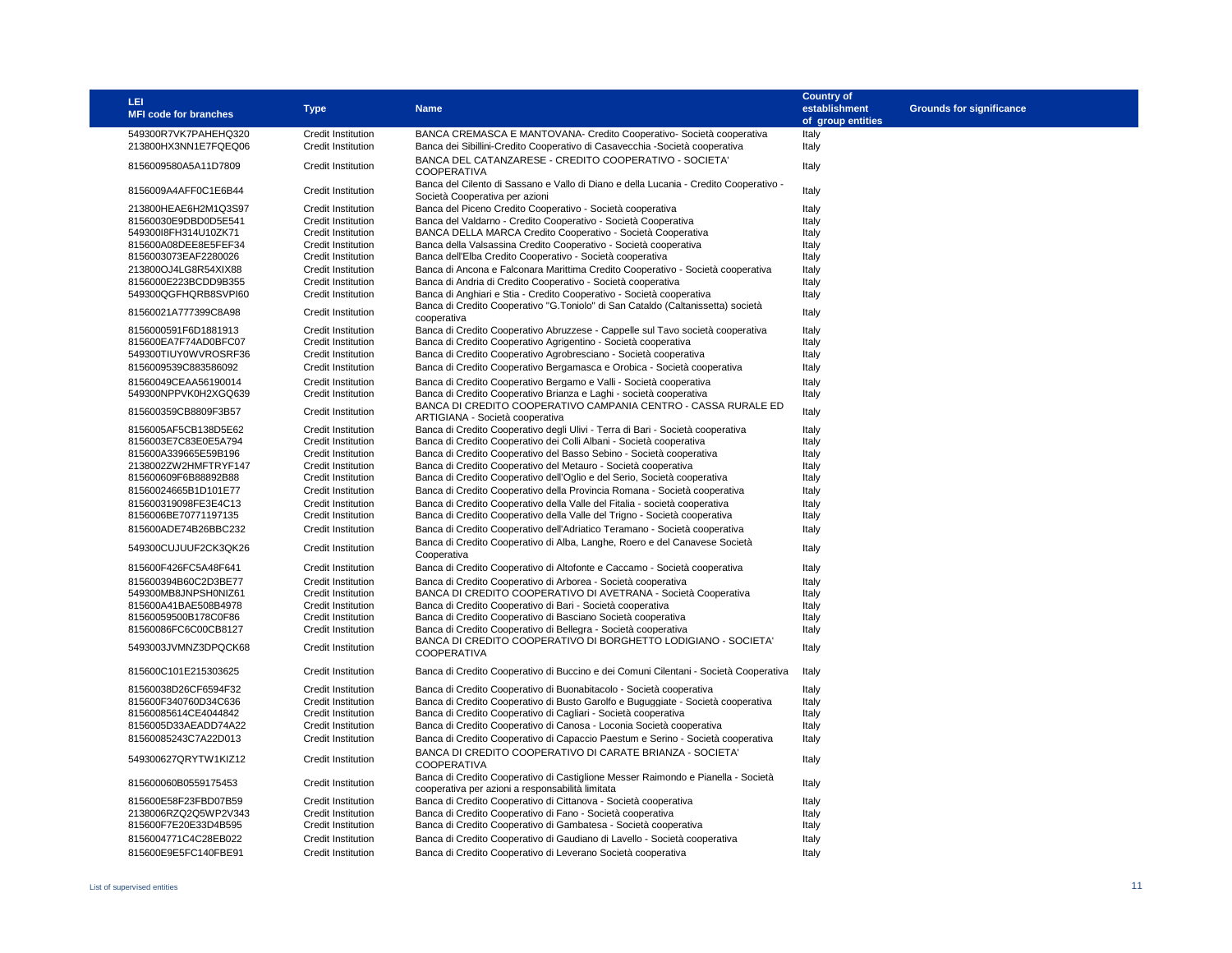| LEI                          |                           |                                                                                                        | <b>Country of</b> |                                 |
|------------------------------|---------------------------|--------------------------------------------------------------------------------------------------------|-------------------|---------------------------------|
|                              | <b>Type</b>               | <b>Name</b>                                                                                            | establishment     | <b>Grounds for significance</b> |
| <b>MFI code for branches</b> |                           |                                                                                                        | of group entities |                                 |
| 815600F588D900701610         | <b>Credit Institution</b> | Banca di Credito Cooperativo di Lezzeno (Como)- Società cooperativa                                    | Italy             |                                 |
| 8156007B86A3EABEF937         | <b>Credit Institution</b> | Banca di Credito Cooperativo di Marina di Ginosa (TA) - Società cooperativa                            | Italy             |                                 |
| 81560047DC6480EE7889         | Credit Institution        | Banca di Credito Cooperativo di Massafra - Società cooperativa                                         | Italy             |                                 |
| 549300C6L67POGOTK470         | <b>Credit Institution</b> | Banca di Credito Cooperativo di Milano - Società cooperativa                                           | Italy             |                                 |
| 815600E3A78973E36F85         | <b>Credit Institution</b> | Banca di Credito Cooperativo di Montepaone - Società cooperativa                                       | Italy             |                                 |
| 549300Y3SYD3R07LYS08         | Credit Institution        | Banca di Credito Cooperativo di Mozzanica - Società cooperativa                                        | Italy             |                                 |
|                              | <b>Credit Institution</b> | Banca di Credito Cooperativo di Napoli - Società cooperativa                                           | Italy             |                                 |
| 815600ED93CC24800564         |                           |                                                                                                        |                   |                                 |
| 815600E5ACBF344A5C50         | <b>Credit Institution</b> | Banca di Credito Cooperativo di Nettuno - Società cooperativa                                          | Italy             |                                 |
| 815600D63A8EF8ECE620         | <b>Credit Institution</b> | Banca di Credito Cooperativo di Oppido Lucano e Ripacandida - Società cooperativa                      | Italy             |                                 |
| 213800J7R5S5HB56BJ48         | <b>Credit Institution</b> | Banca di Credito Cooperativo di Ostra e Morro d'Alba - Società cooperativa                             | Italy             |                                 |
| 213800WWEG2ERRNV4T32         | <b>Credit Institution</b> | Banca di Credito Cooperativo di Ostra Vetere - Società cooperativa                                     | Italy             |                                 |
| 8156004DCB878A344F61         | <b>Credit Institution</b> | Banca di Credito Cooperativo di Ostuni - Società cooperativa                                           | Italy             |                                 |
| 8156003612CB0B67E831         | <b>Credit Institution</b> | Banca di Credito Cooperativo di Pachino - Società cooperativa                                          | Italy             |                                 |
| 2138003K4HA4JNKW7342         | <b>Credit Institution</b> | Banca di Credito Cooperativo di Pergola e Corinaldo - Società cooperativa                              | Italy             |                                 |
| 549300TUB5TU8NU5CC18         | <b>Credit Institution</b> | Banca di Credito Cooperativo di Pontassieve - Società cooperativa                                      | Italy             |                                 |
| 8156007CDD4F40965278         | <b>Credit Institution</b> |                                                                                                        | Italy             |                                 |
|                              |                           | Banca di Credito Cooperativo di Pratola Peligna - Società cooperativa                                  |                   |                                 |
| 815600BDB91CFF904A37         | Credit Institution        | Banca di Credito Cooperativo di Putignano - Società cooperativa                                        | Italy             |                                 |
| 2138005YNZGB4JGPNL33         | <b>Credit Institution</b> | Banca di Credito Cooperativo di Recanati e Colmurano - Società cooperativa                             | Italy             |                                 |
| 549300EJVW55HJ98V521         | <b>Credit Institution</b> | Banca di Credito Cooperativo di Roma - Società cooperativa                                             | Italy             |                                 |
| 815600E41EA1B7DB4B20         | Credit Institution        | Banca di Credito Cooperativo di San Biagio Platani - Società cooperativa                               | Italy             |                                 |
| 54930090SMZ6BUH5QZ02         | <b>Credit Institution</b> | Banca di Credito Cooperativo di San Marco dei Cavoti e del Sannio - Calvi - Società<br>cooperativa     | Italy             |                                 |
| 549300NZSH0TUJK0MP50         | Credit Institution        | Banca di Credito Cooperativo di Santeramo in Colle (Bari) - Società cooperativa                        | Italy             |                                 |
| 81560072DB4C69D19464         | <b>Credit Institution</b> | Banca di Credito Cooperativo di Scafati e Cetara - Società cooperativa                                 | Italy             |                                 |
| 81560027F4E51C4FBF71         | Credit Institution        | Banca di Credito Cooperativo di Spinazzola - Società cooperativa                                       | Italy             |                                 |
| 5493002ZF0U0GKWZR064         | <b>Credit Institution</b> | BANCA DI CREDITO COOPERATIVO DI STARANZANO E VILLESSE - SOC. COOP.                                     | Italy             |                                 |
| 815600F9BAA8F7A6E161         | Credit Institution        | Banca di Credito Cooperativo di Terra d'Otranto - Società cooperativa                                  | Italy             |                                 |
|                              |                           |                                                                                                        |                   |                                 |
| 549300Z8WO0USJ2GJL93         | <b>Credit Institution</b> | Banca di Credito Cooperativo di Triuggio e della Valle del Lambro - Società Cooperativa Italy          |                   |                                 |
| 8156007B79F45EC4F227         | <b>Credit Institution</b> | Banca di Credito Cooperativo di Venezia, Padova e Rovigo - Banca Annia Società<br>Cooperativa          | Italy             |                                 |
| 8156000A6CEA2058A773         | Credit Institution        | Banca di Credito Cooperativo Don Stella Di Resuttano - Società cooperativa                             | Italy             |                                 |
| 8156001BB29F58775803         | <b>Credit Institution</b> | Banca di Credito Cooperativo Mutuo Soccorso Gangi - Società cooperativa                                | Italy             |                                 |
| 5493005B0M5DJBZW1L20         | <b>Credit Institution</b> | Banca di Credito Cooperativo Pordenonese e Monsile - Società cooperativa                               | Italy             |                                 |
| 81560033FF167D891734         | <b>Credit Institution</b> | Banca di Credito Cooperativo San Giuseppe delle Madonie - Società cooperativa                          | Italy             |                                 |
| 8156003E3D7205593396         | <b>Credit Institution</b> | Banca di Credito Cooperativo San Giuseppe di Mussomeli Società Cooperativa                             | Italy             |                                 |
|                              |                           | Banca di Credito Cooperativo San Michele di Caltanissetta e Pietraperzia - Società                     |                   |                                 |
| 8156008C7C0B20EA2969         | <b>Credit Institution</b> | cooperativa                                                                                            | Italy             |                                 |
| 81560065B99BF3EEED47         | <b>Credit Institution</b> | BANCA DI CREDITO COOPERATIVO Terra di Lavoro "S. Vincenzo de' Paoli" Società<br>Cooperativa per Azioni | Italy             |                                 |
|                              |                           | BANCA DI CREDITO COOPERATIVO VALLE DEL TORTO - SOCIETA'                                                |                   |                                 |
| 8156002B686285A23661         | Credit Institution        | <b>COOPERATIVA</b>                                                                                     | Italy             |                                 |
| 549300JK0JZQU6CW3084         | <b>Credit Institution</b> | Banca di Credito Cooperativo Vicentino - Pojana Maggiore (Vicenza) - Società<br>Cooperativa            | Italy             |                                 |
| 213800XNM6R7H7YDYM15         | <b>Credit Institution</b> | BANCA DI FILOTTRANO - CREDITO COOPERATIVO DI FILOTTRANO E DI<br>CAMERANO-SOCIETA' COOPERATIVA          | Italy             |                                 |
| 2138005G7OZ24BLZMP56         | <b>Credit Institution</b> | Banca di Pesaro Credito Cooperativo - Società cooperativa                                              | Italy             |                                 |
| 213800E4QT6C67P9QR72         | <b>Credit Institution</b> | Banca di Pescia e Cascina Credito Cooperativo - Società Cooperativa S.C.                               | Italy             |                                 |
|                              |                           |                                                                                                        |                   |                                 |
| 81560078BF3FB3EA0847         | <b>Credit Institution</b> | BANCA DI PISA E FORNACETTE Credito Cooperativo - Società cooperativa per azioni Italy                  |                   |                                 |
| 213800BABSIOVJ9U9136         | Credit Institution        | Banca di Ripatransone e del Fermano Credito Cooperativo - Società cooperativa                          | Italy             |                                 |
| 815600B1C72004699131         | <b>Credit Institution</b> | Banca di Taranto - Banca di Credito Cooperativo - Società cooperativa                                  | Italy             |                                 |
| 549300M8XQL2SIHLTO81         | <b>Credit Institution</b> | Banca di Udine Credito Cooperativo - Società cooperativa                                               | Italy             |                                 |
| 549300QN4ZK3WVJSXX27         | <b>Credit Institution</b> | Banca di Verona credito cooperativo cadidavid - Società cooperativa per azioni                         | Italy             |                                 |
|                              |                           |                                                                                                        |                   |                                 |
| 8156006B5372B27D1F97         | <b>Credit Institution</b> | Banca Don Rizzo Credito Cooperativo della Sicilia occidentale - Società cooperativa                    | Italy             |                                 |
| 549300HQF0CKXWS4CJ46         | <b>Credit Institution</b> | BANCA MEDIOCREDITO DEL FRIULI VENEZIA GIULIA S.p.A                                                     | Italy             |                                 |
| 549300IUJKG10TQJXM77         | <b>Credit Institution</b> | BANCA PATAVINA Credito Cooperativo di Sant'Elena e Piove di Sacco, Società                             | Italy             |                                 |
|                              |                           | Cooperativa                                                                                            |                   |                                 |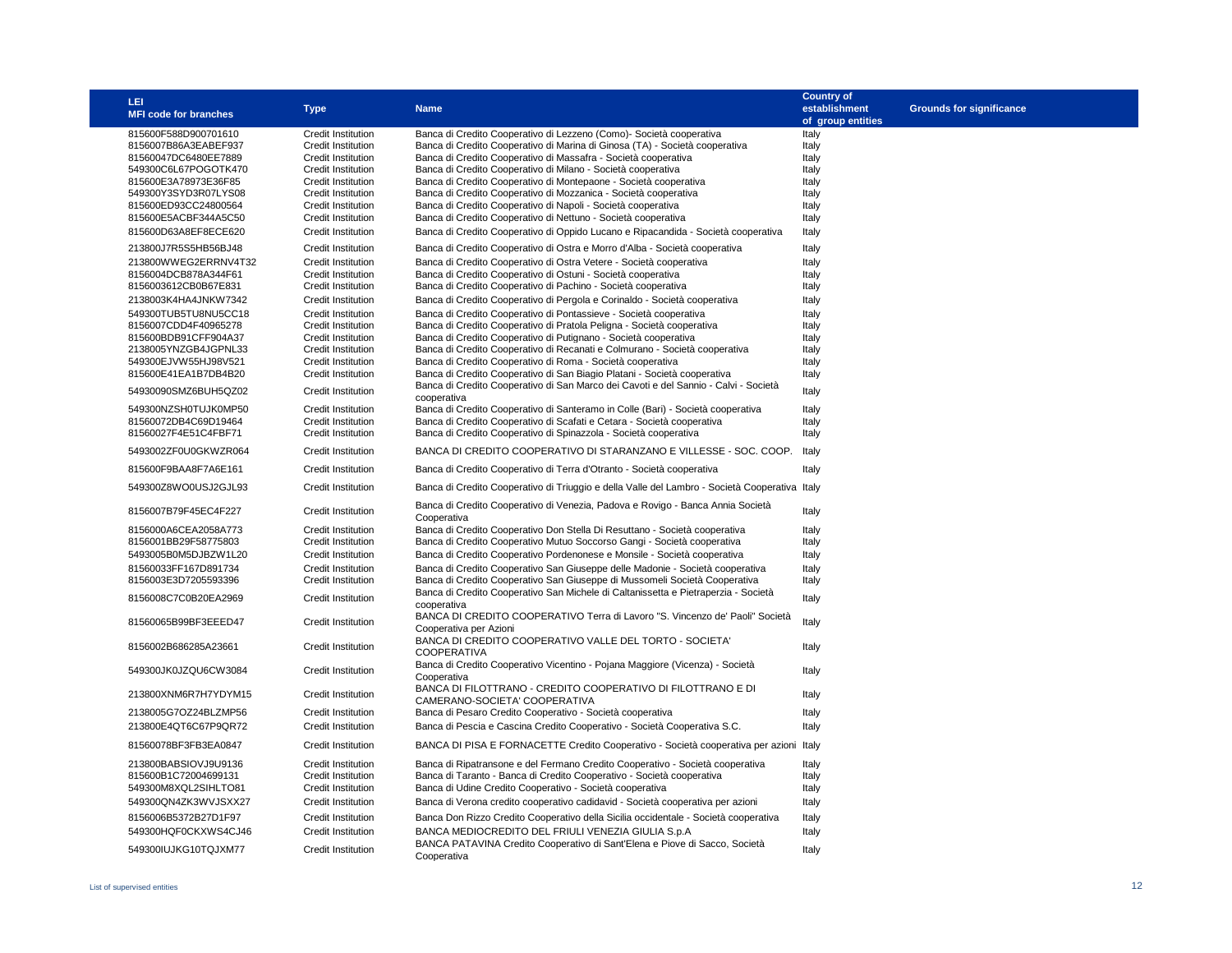|    | LEI.<br><b>MFI code for branches</b>         | <b>Type</b>                                            | <b>Name</b>                                                                                                                                  | <b>Country of</b><br>establishment<br>of group entities | <b>Grounds for significance</b>      |
|----|----------------------------------------------|--------------------------------------------------------|----------------------------------------------------------------------------------------------------------------------------------------------|---------------------------------------------------------|--------------------------------------|
|    | 815600781499E4A92317                         | <b>Credit Institution</b>                              | Banca per lo Sviluppo della Cooperazione di Credito S.p.A.                                                                                   | Italy                                                   |                                      |
|    | 815600C24240F5072990                         | <b>Credit Institution</b>                              | Banca San Francesco Credito Cooperativo - Società cooperativa                                                                                | Italy                                                   |                                      |
|    | 815600D2A535AB310937                         | Credit Institution                                     | Banca San Giorgio Quinto Valle Agno - Credito Cooperativo - Società Cooperativa                                                              | Italy                                                   |                                      |
|    | 815600A84A153BE1A871                         | Credit Institution                                     | Banca Valdichiana Credito Cooperativo di Chiusi e Montepulciano - Società Cooperativa Italy                                                  |                                                         |                                      |
|    | 529900SCODDYH4YVYA60                         | <b>Credit Institution</b>                              | Banca Veronese Credito Cooperativo di Concamarise - Società cooperativa                                                                      | Italy                                                   |                                      |
|    | 81560036A9D8DF50A702                         | <b>Credit Institution</b>                              | Banca Versilia Lunigiana e Garfagnana - Credito Cooperativo - Società Cooperativa                                                            | Italy                                                   |                                      |
|    | 815600F20AB1ACA60919                         | <b>Credit Institution</b>                              | Banco Fiorentino - Mugello Impruneta Signa - Credito Cooperativo - Società<br>Cooperativa                                                    | Italy                                                   |                                      |
|    | 815600AD2A7F68612621                         | Credit Institution                                     | BCC Basilicata - Credito Cooperativo di Laurenzana e Comuni Lucani - Società<br>cooperativa                                                  | Italy                                                   |                                      |
|    | 81560076F9CF35569687                         | Credit Institution                                     | B.C.C. del Garda - Banca di Credito Cooperativo Colli Morenici del Garda - Società<br>cooperativa                                            | Italy                                                   |                                      |
|    | 8156004B65D1A028DE87                         | Credit Institution                                     | Cassa Rurale - Banca di Credito Cooperativo di Treviglio - Società cooperativa                                                               | Italy                                                   |                                      |
|    | 815600CDF4027EC1AF66                         | Credit Institution                                     | Cassa Rurale ed Artigiana dell'Agro Pontino - Banca di Credito Cooperativo - Società                                                         | Italy                                                   |                                      |
|    |                                              |                                                        | Cooperativa<br>CASSA RURALE ED ARTIGIANA DI BINASCO - CREDITO COOPERATIVO Società                                                            |                                                         |                                      |
|    | 549300P123CGXBLT3M90                         | Credit Institution                                     | cooperativa                                                                                                                                  | Italy                                                   |                                      |
|    | 81560058B09E00E6B614                         | Credit Institution                                     | Cassa Rurale ed Artigiana di Brendola Credito Cooperativo - Società cooperativa                                                              | Italy                                                   |                                      |
|    | 213800Y98OCZVJIM5C04                         | Credit Institution                                     | CASSA RURALE ED ARTIGIANA DI CANTÙ BANCA DI CREDITO COOPERATIVO -<br>Società cooperativa                                                     | Italy                                                   |                                      |
|    | 8156009F4602B5E67F66                         | Credit Institution                                     | Cassa Rurale ed Artigiana di Castellana Grotte - Credito Cooperativo - Società<br>cooperativa                                                | Italy                                                   |                                      |
|    | 815600949D9905878C77                         | <b>Credit Institution</b>                              | CASSA RURALE ED ARTIGIANA DI RIVAROLO MANTOVANO (MANTOVA)<br>CREDITO COOPERATIVO - Società cooperativa                                       | Italy                                                   |                                      |
|    | 529900NQZHRIVDUZTC59                         | <b>Credit Institution</b>                              | CentroMarca Banca - Credito Cooperativo di Treviso e Venezia, Società Cooperativa<br>per azioni                                              | Italy                                                   |                                      |
|    | 8156002A2660357A2282                         | <b>Credit Institution</b>                              | CEREABANCA 1897 - Credito Cooperativo - Società cooperativa                                                                                  | Italy                                                   |                                      |
|    | 5493001TFWOL7W94IZ53                         | <b>Credit Institution</b>                              | CHIANTIBANCA - CREDITO COOPERATIVO - S.C.                                                                                                    | Italy                                                   |                                      |
|    | 815600C58CB170C66887                         | <b>Credit Institution</b>                              | Credito Cooperativo - Cassa Rurale ed Artigiana di Paliano - Società cooperativa                                                             | Italy                                                   |                                      |
|    | 81560046D2F4157A3552                         | Credit Institution                                     | Credito Cooperativo Cassa Rurale ed Artigiana di Erchie - Società cooperativa                                                                | Italy                                                   |                                      |
|    | 815600516E0DFDFB1A29                         | Credit Institution                                     | CREDITO COOPERATIVO DI CARAVAGGIO ADDA E CREMASCO - CASSA<br>RURALE - Società Cooperativa                                                    | Italy                                                   |                                      |
|    | 8156001BF936BA1AF429                         | <b>Credit Institution</b>                              | Credito Cooperativo di San Calogero e Maierato - Bcc del Vibonese - Soc. Cooperativa Italy                                                   |                                                         |                                      |
|    | 549300FO5ANZMIVPNN87                         | Credit Institution                                     | Credito Cooperativo Friuli - Società cooperativa                                                                                             | Italy                                                   |                                      |
|    | 815600BCA706E397CE36                         | <b>Credit Institution</b>                              | Credito Cooperativo Mediocrati - Società cooperativa                                                                                         | Italy                                                   |                                      |
|    | 549300IMLK876H8BDA38                         | Credit Institution                                     | Credito Cooperativo Ravennate, Forlivese e Imolese Società cooperativa                                                                       | Italy                                                   |                                      |
|    | 815600810761E5145524                         | Credit Institution                                     | Credito Cooperativo Romagnolo - Bcc di Cesena e Gatteo - Società Cooperativa                                                                 | Italy                                                   |                                      |
|    | 8156005B55CF2C496C85                         | <b>Credit Institution</b>                              | Credito Cooperativo Valdarno Fiorentino Banca di Cascia - Società Cooperativa                                                                | Italy                                                   |                                      |
|    | 8156007809B0C5D5EC30<br>815600904756ED045170 | <b>Credit Institution</b><br><b>Credit Institution</b> | Credito Padano Banca di Credito Cooperativo - Società cooperativa<br>Credito Trevigiano - Banca di Credito Cooperativo - Società Cooperativa | Italy<br>Italy                                          |                                      |
|    | 213800YGLP66PQFJDE14                         | <b>Credit Institution</b>                              | Emil Banca - Credito Cooperativo - Società Cooperativa                                                                                       | Italy                                                   |                                      |
|    | 5493004CEH2M42CLH992                         | <b>Credit Institution</b>                              | Iccrea Bancaimpresa S.p.A.                                                                                                                   | Italy                                                   |                                      |
|    | 8156000AA840CB4E1F46                         | <b>Credit Institution</b>                              | La BCC del Crotonese - Credito Cooperativo Società cooperativa                                                                               | Italy                                                   |                                      |
|    | 815600E568401B26FB47                         | Credit Institution                                     | RivieraBanca Credito Cooperativo di Rimini e Gradara s.c.                                                                                    | Italy                                                   |                                      |
|    | 815600DAF12F47DD1E35                         | Credit Institution                                     | Terre Etrusche e di Maremma - Credito Cooperativo - Società Cooperativa                                                                      | Italy                                                   |                                      |
|    | 5299009VRTVEID33F522                         | Credit Institution                                     | VALPOLICELLA BENACO BANCA CREDITO COOPERATIVO (VERONA) - SOCIETA'<br><b>COOPERATIVA</b>                                                      | Italy                                                   |                                      |
|    | 529900D5YZQVRWKIDF53                         | Credit Institution                                     | Vival Banca - Banca di Credito Cooperativo di Montecatini Terme, Bientina e S. Pietro in<br>Vincio società cooperativa                       | Italy                                                   |                                      |
| 73 | 2W8N8UU78PMDQKZENC08                         | <b>Credit Institution</b>                              | Intesa Sanpaolo S.p.A.                                                                                                                       |                                                         | Size (total assets EUR 500-1,000 bn) |
|    | 81560095E5C286EA9562                         | <b>Credit Institution</b>                              | Banca 5 S.p.A.                                                                                                                               | Italy                                                   |                                      |
|    | QV4Q8OGJ7OA6PA8SCM14                         | <b>Credit Institution</b>                              | Banca IMI S.p.A.                                                                                                                             | Italy                                                   |                                      |
|    | 549300ECJDDLOVWWL932                         | <b>Credit Institution</b>                              | Banka Intesa Sanpaolo d.d.                                                                                                                   | Slovenia                                                |                                      |
|    | 549300XGJX6FOWLOI640                         | <b>Credit Institution</b>                              | Fideuram - Intesa Sanpaolo Private Banking S.p.A.                                                                                            | Italy                                                   |                                      |
|    | 7S8518QC0P5IKHFFCP88                         | <b>Credit Institution</b>                              | Fideuram Bank (Luxembourg) S.A.                                                                                                              | Luxembourg                                              |                                      |
|    | 635400PSMCTBZD9XNS47                         | Credit Institution                                     | Intesa Sanpaolo Bank Ireland Plc                                                                                                             | Ireland                                                 |                                      |
|    | 549300H62SNDRT0PS319                         | <b>Credit Institution</b>                              | Intesa Sanpaolo Bank Luxembourg S.A.                                                                                                         | Luxembourg                                              |                                      |
|    | 8156004F298245FBB836                         | <b>Credit Institution</b>                              | Intesa Sanpaolo Private Banking S.p.A.                                                                                                       | Italy                                                   |                                      |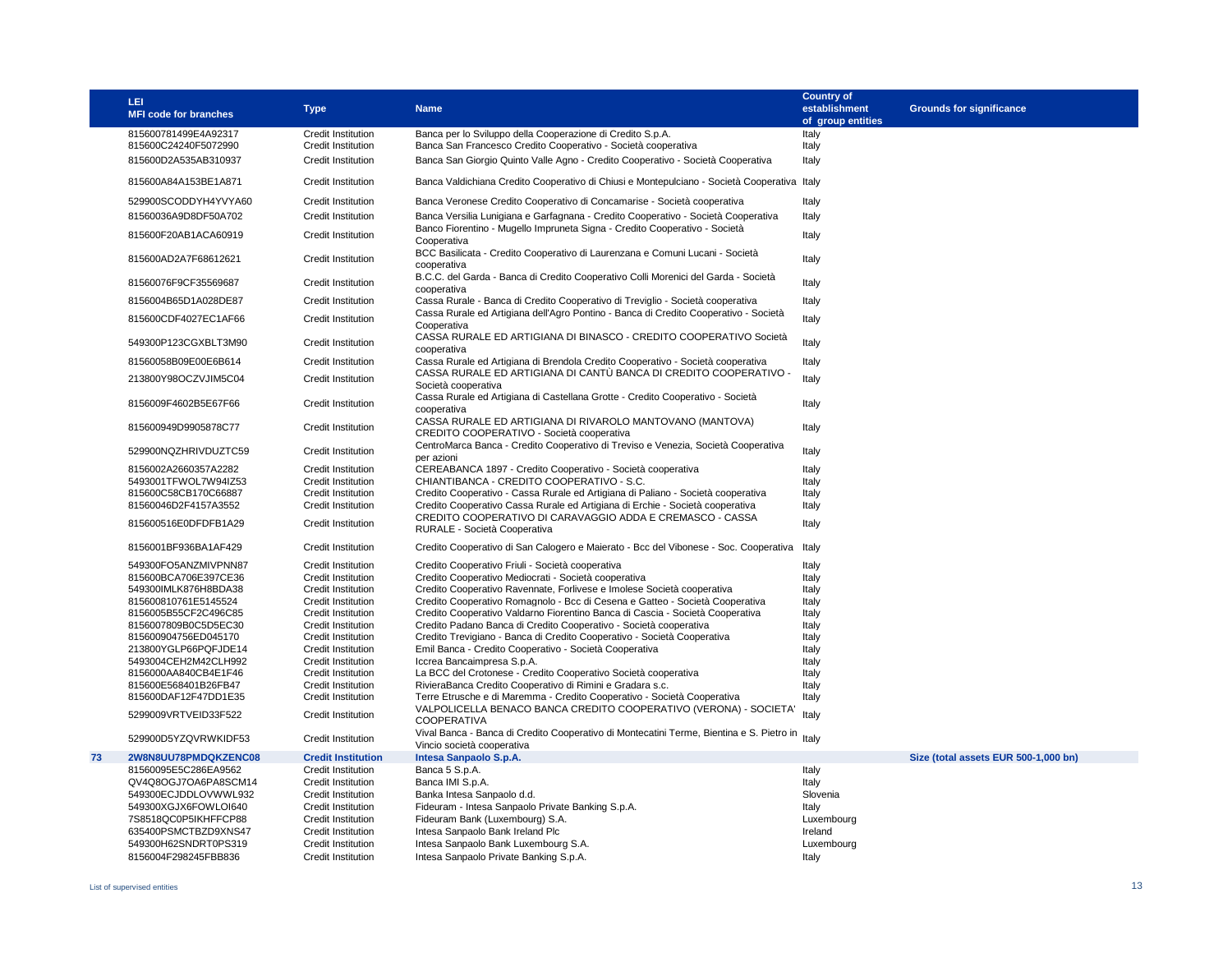|    | LEI<br><b>MFI code for branches</b>          | <b>Type</b>                                            | <b>Name</b>                                                                                                       | <b>Country of</b><br>establishment<br>of group entities | <b>Grounds for significance</b>                                    |
|----|----------------------------------------------|--------------------------------------------------------|-------------------------------------------------------------------------------------------------------------------|---------------------------------------------------------|--------------------------------------------------------------------|
|    | 8156003BCBA47D0A3661                         | <b>Credit Institution</b>                              | <u> istituto per lo sviluppo Economico dell'Italia Mendionale - (i.sv. E.i.Men.) - s.p.A. in</u><br>بمماجمات بمال | Italy                                                   |                                                                    |
|    | 549300JB1P61FUTPEZ75                         | <b>Credit Institution</b>                              | Všeobecná úverová banka, a.s.                                                                                     | Slovakia                                                |                                                                    |
| 74 | PSNL19R2RXX5U3QWHI44                         | <b>Credit Institution</b>                              | Mediobanca - Banca di Credito Finanziario S.p.A.                                                                  |                                                         | Size (total assets EUR 75-100 bn)                                  |
|    | 815600DDCE9083CAC598                         | <b>Credit Institution</b>                              | CheBanca! S.p.A.                                                                                                  | Italy                                                   |                                                                    |
|    | 549300BDK2FS7ZK39197                         | <b>Credit Institution</b><br><b>Credit Institution</b> | Compass Banca S.p.A.<br>MEDIOBANCA INTERNATIONAL (LUXEMBOURG) S.A.                                                | Italy<br>Luxembourg                                     |                                                                    |
| 75 | 549300DV870NBWY5W279<br>549300TRUWO2CD2G5692 | <b>Credit Institution</b>                              | <b>UniCredit S.p.A.</b>                                                                                           |                                                         | Size (total assets EUR 500-1,000 bn)                               |
|    | 529900ESWL1AEC189F69                         | <b>Credit Institution</b>                              | Schoellerbank Aktiengesellschaft                                                                                  | Austria                                                 |                                                                    |
|    | 2ZCNRR8UK83OBTEK2170                         | <b>Credit Institution</b>                              | UniCredit Bank AG                                                                                                 | Germany                                                 |                                                                    |
|    | D1HEB8VEU6D9M8ZUXG17                         | <b>Credit Institution</b>                              | UniCredit Bank Austria AG                                                                                         | Austria                                                 |                                                                    |
|    | SK47251336                                   | Branch                                                 | UniCredit Bank Czech Republic and Slovakia, a.s., pobočka zahraničnej banky                                       | Slovakia                                                |                                                                    |
|    | JLWCUYA7LL5CX6EWZL14                         | Credit Institution                                     | UniCredit Bank Ireland plc                                                                                        | Ireland                                                 |                                                                    |
|    | 549300O2UN9JLME31F08<br>52990015EWMMMCSTS175 | Credit Institution<br>Credit Institution               | UniCredit Banka Slovenija d.d.<br>UniCredit International Bank (Luxembourg) SA                                    | Slovenia<br>Luxembourg                                  |                                                                    |
| 76 | 81560097964CBDAED282                         | <b>Credit Institution</b>                              | Unione di Banche Italiane Società per Azioni                                                                      |                                                         | Size (total assets EUR 100-150 bn)                                 |
|    | 815600C2B72391A68F89                         | Credit Institution                                     | IW Bank S.p.A.                                                                                                    | Italy                                                   |                                                                    |
|    |                                              |                                                        | <b>Cyprus</b>                                                                                                     |                                                         |                                                                    |
| 77 | 635400L14KNHZXPUZM19                         | <b>Financial Holding</b>                               | <b>Bank of Cyprus Holdings Public Limited Company</b>                                                             |                                                         | Total assets above 20% of GDP                                      |
|    | PQ0RAP85KK9Z75ONZW93                         | Credit Institution                                     | Bank of Cyprus Public Company Ltd                                                                                 | Cyprus                                                  |                                                                    |
| 78 | CXUHEGU3MADZ2CEV7C11                         | <b>Credit Institution</b>                              | <b>Hellenic Bank Public Company Limited</b>                                                                       |                                                         | Total assets above 20% of GDP                                      |
| 79 | 253400EBCBBVB9TUHN50                         | <b>Credit Institution</b>                              | <b>RCB Bank LTD</b><br>Latvia                                                                                     |                                                         | Total assets above 20% of GDP                                      |
|    |                                              |                                                        |                                                                                                                   |                                                         | Among the three largest credit                                     |
| 80 | 549300YW95G1VBBGGV07                         | <b>Credit Institution</b>                              | AS "SEB banka"                                                                                                    |                                                         | institutions in the Member State                                   |
| 81 |                                              |                                                        | "Swedbank" AS                                                                                                     |                                                         | Among the three largest credit                                     |
|    | 549300FXBIWWGK7T0Y98                         | <b>Credit Institution</b>                              |                                                                                                                   |                                                         | institutions in the Member State                                   |
|    |                                              |                                                        | Lithuania                                                                                                         |                                                         |                                                                    |
| 82 | 549300SBPFE9JX7N8J82                         | <b>Credit Institution</b>                              | <b>AB SEB bankas</b>                                                                                              |                                                         | Among the three largest credit<br>institutions in the Member State |
| 83 | 549300GH3DFCXVNBHE59                         | <b>Credit Institution</b>                              | "Swedbank", AB                                                                                                    |                                                         | Total assets above 20% of GDP                                      |
| 84 | 549300TK038P6EV4YU51                         | <b>Credit Institution</b>                              | Akcinė bendrovė Šiaulių bankas                                                                                    |                                                         | Among the three largest credit                                     |
|    |                                              |                                                        | <b>Luxembourg</b>                                                                                                 |                                                         | institutions in the Member State                                   |
| 85 | R7CQUF1DQM73HUTV1078                         | <b>Credit Institution</b>                              | Banque et Caisse d'Epargne de l'Etat, Luxembourg                                                                  |                                                         | Size (total assets EUR 30-50 bn)                                   |
| 86 | 9CZ7TVMR36CYD5TZBS50                         | <b>Credit Institution</b>                              | Banque Internationale à Luxembourg S.A.                                                                           |                                                         | Total assets above 20% of GDP                                      |
| 87 | 7W1GMC6J4KGLBBUSYP52                         | <b>Credit Institution</b>                              | J.P. Morgan Bank Luxembourg S.A.                                                                                  |                                                         | Total assets above 20% of GDP                                      |
| 88 | 549300AUUQG072ATL746                         | <b>Financial Holding</b>                               | <b>Precision Capital S.A.</b>                                                                                     |                                                         | Total assets above 20% of GDP                                      |
|    | 549300MBATQXH2LXVB46                         | Credit Institution                                     | Banque Puilaetco Dewaay Luxembourg S.A.                                                                           | Luxembourg                                              |                                                                    |
|    | 7245006T4L0305PC0Q20                         | Credit Institution                                     | InsingerGilissen Bankiers N.V.                                                                                    | The Netherlands                                         |                                                                    |
|    | 529900V4C4TQ58UU4B93<br>5493006IEY9SF5FUW108 | Credit Institution<br>Credit Institution               | Merck Finck Privatbankiers AG<br>Puilaetco Dewaay Private Bankers SA                                              | Germany<br>Belgium                                      |                                                                    |
|    | KHCL65TP05J1HUW2D560                         | Credit Institution                                     | Quintet Private Bank (Europe) S.A.                                                                                | Luxembourg                                              |                                                                    |
| 89 | 549300IVXKQHV6O7PY61                         | <b>Credit Institution</b>                              | <b>RBC Investor Services Bank S.A.</b>                                                                            |                                                         | Total assets above 20% of GDP                                      |
|    | 549300JMKURD5NQVQS89                         | Credit Institution                                     | RBC Investor Services Bank France S.A.                                                                            | France                                                  |                                                                    |
| 90 | 529900RWC8ZYB066JF16                         | <b>Credit Institution</b>                              | <b>Malta</b><br><b>Bank of Valletta plc</b>                                                                       |                                                         |                                                                    |
| 91 | 549300X34UUBDEUL1Z91                         | <b>Credit Institution</b>                              | <b>HSBC Bank Malta p.l.c.</b>                                                                                     |                                                         | Total assets above 20% of GDP<br>Total assets above 20% of GDP     |
|    |                                              |                                                        |                                                                                                                   |                                                         | Among the three largest credit                                     |
| 92 | 213800TC9PZRBHMJW403                         | <b>Financial Holding</b>                               | <b>MDB Group Limited</b>                                                                                          |                                                         | institutions in the Member State                                   |
|    | 529900SYUCFQHI3JZQ05                         | Credit Institution                                     | MeDirect Bank (Malta) plc                                                                                         | Malta                                                   |                                                                    |
|    | 529900MATKY89NT0U738                         | Credit Institution                                     | MeDirect Bank SA<br><b>The Netherlands</b>                                                                        | Belgium                                                 |                                                                    |
| 93 | BFXS5XCH7N0Y05NIXW11                         | <b>Credit Institution</b>                              | <b>ABN AMRO Bank N.V.</b>                                                                                         |                                                         | Size (total assets EUR 300-500 bn)                                 |
|    | G8ZTNESVNKW4NN761W05                         | <b>Credit Institution</b>                              | ABN AMRO Clearing Bank N.V.                                                                                       | The Netherlands                                         |                                                                    |
|    | 7245001TRP8115MBIT70                         | Credit Institution                                     | ABN AMRO Groenbank B.V.                                                                                           | The Netherlands                                         |                                                                    |
|    | 724500CH8CC5T0YOLT90                         | Credit Institution                                     | ABN AMRO Hypotheken Groep B.V.                                                                                    | The Netherlands                                         |                                                                    |
|    | 9695006VP5GYY1SKMT07                         | Credit Institution                                     | Banque Neuflize OBC S.A.                                                                                          | France                                                  |                                                                    |
|    | 529900Q34B4VFMNB5G71<br>724500GY4BYLAXLTAN38 | Credit Institution<br><b>Credit Institution</b>        | Bethmann Bank AG<br>International Card Services B.V.                                                              | Germany<br>The Netherlands                              |                                                                    |
|    |                                              |                                                        |                                                                                                                   |                                                         |                                                                    |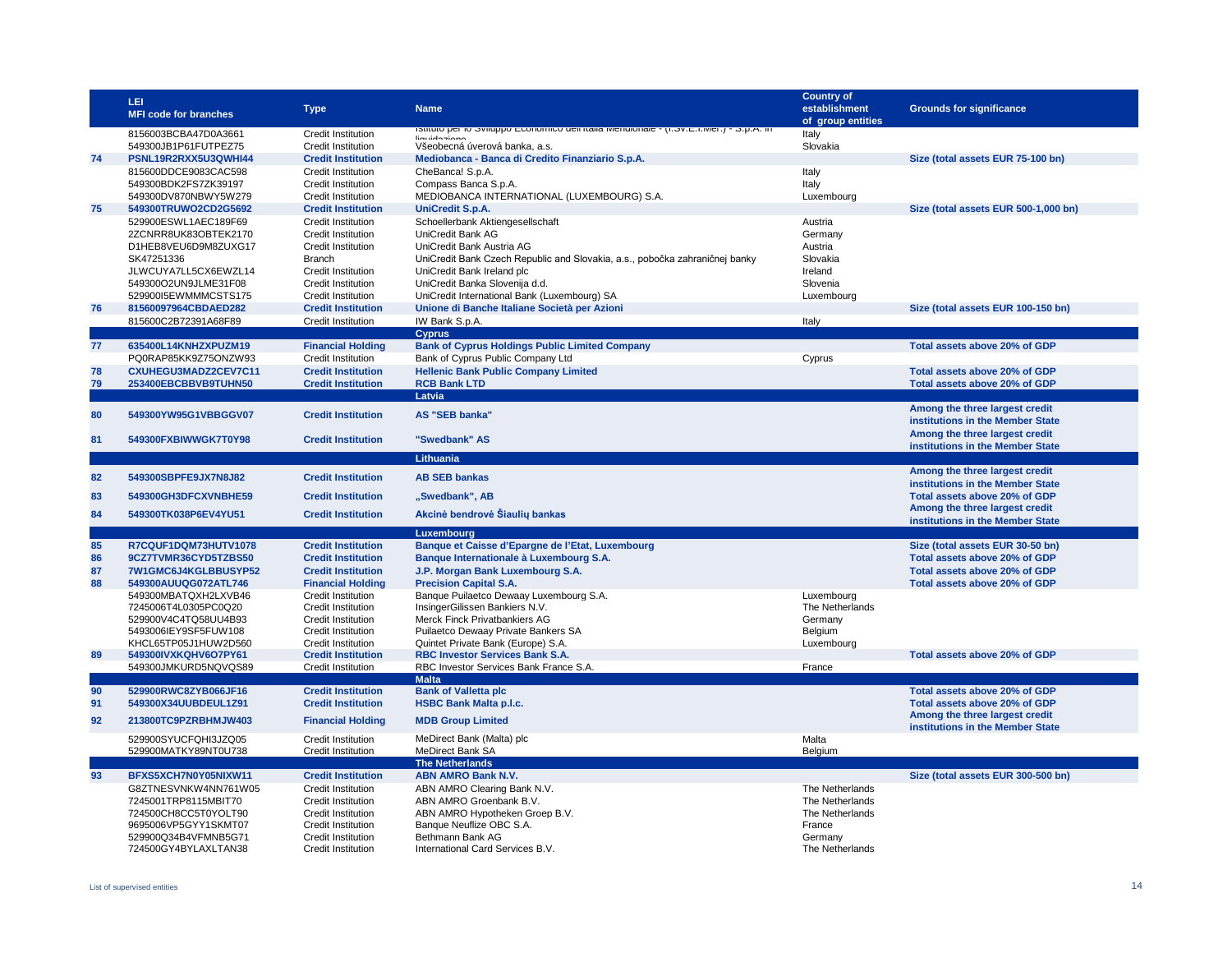|     | LEI.<br><b>MFI code for branches</b>         | <b>Type</b>                                            | <b>Name</b>                                                                                                      | <b>Country of</b><br>establishment<br>of group entities | <b>Grounds for significance</b>      |
|-----|----------------------------------------------|--------------------------------------------------------|------------------------------------------------------------------------------------------------------------------|---------------------------------------------------------|--------------------------------------|
| 94  | 529900GGYMNGRQTDOO93                         | <b>Credit Institution</b>                              | <b>BNG Bank N.V.</b>                                                                                             |                                                         | Size (total assets EUR 100-150 bn)   |
| 95  | DG3RU1DBUFHT4ZF9WN62                         | <b>Credit Institution</b>                              | Coöperatieve Rabobank U.A.                                                                                       |                                                         | Size (total assets EUR 500-1,000 bn) |
|     | FI19211852                                   | Branch                                                 | De Lage Landen Finans AB, sivuliike Suomessa                                                                     | Finland                                                 |                                      |
|     | 635400JLGKETPVVGPW53                         | <b>Credit Institution</b>                              | De Lage Landen International B.V.                                                                                | The Netherlands                                         |                                      |
|     | 724500XGC9SSQ81M6I94                         | <b>Credit Institution</b>                              | Rabo Groen Bank B.V.                                                                                             | The Netherlands                                         |                                      |
| 96  | 724500A1FNICHSDF2I11                         | <b>Credit Institution</b>                              | de Volksbank N.V.                                                                                                |                                                         | Size (total assets EUR 50-75 bn)     |
| 97  | 549300NYKK9MWM7GGW15                         | <b>Mixed Financial</b>                                 | <b>ING Groep N.V.</b>                                                                                            |                                                         | Size (total assets EUR 500-1,000 bn) |
|     | 5493001H5BP31T28VF34                         | <b>Credit Institution</b>                              | Bank Mendes Gans N.V.                                                                                            | The Netherlands                                         |                                      |
|     | 3TK20IVIUJ8J3ZU0QE75                         | <b>Credit Institution</b>                              | ING Bank N.V.                                                                                                    | The Netherlands                                         |                                      |
|     | JLS56RAMYQZECFUF2G44                         | <b>Credit Institution</b>                              | ING Belgium SA; ING België NV; ING Belgique SA                                                                   | Belgium                                                 |                                      |
|     | 549300BV62M7SZOIN394                         | <b>Credit Institution</b>                              | <b>ING Groenbank N.V.</b>                                                                                        | The Netherlands                                         |                                      |
|     | 5493007S4JE930SIUE86                         | <b>Financial Holding</b>                               | <b>ING Holding Deutschland GmbH</b>                                                                              | Germany                                                 |                                      |
|     | 549300BT51N3KAXDPP56                         | <b>Credit Institution</b>                              | <b>ING Luxembourg</b>                                                                                            | Luxembourg                                              |                                      |
|     | 3KXUNHVVQFIJN6RHLO76                         | <b>Credit Institution</b>                              | ING-DiBa AG                                                                                                      | Germany                                                 |                                      |
| 98  | JLP5FSPH9WPSHY3NIM24                         | <b>Credit Institution</b>                              | Nederlandse Waterschapsbank N.V.<br>Austria                                                                      |                                                         | Size (total assets EUR 75-100 bn)    |
| 99  | 529900S9YO2JHTIIDG38                         | <b>Financial Holding</b>                               | <b>BAWAG Group AG</b>                                                                                            |                                                         | Size (total assets EUR 30-50 bn)     |
|     |                                              |                                                        | BAWAG P.S.K. Bank für Arbeit und Wirtschaft und Österreichische Postsparkasse                                    |                                                         |                                      |
|     | 529900ICA8XQYGIKR372                         | Credit Institution                                     | Aktiengesellschaft                                                                                               | Austria                                                 |                                      |
|     | 529900Y43E48WFXS1P45                         | <b>Credit Institution</b>                              | BAWAG P.S.K. Wohnbaubank Aktiengesellschaft                                                                      | Austria                                                 |                                      |
|     | 529900ATMU0I9NDABM36                         | <b>Credit Institution</b>                              | easybank AG                                                                                                      | Austria                                                 |                                      |
|     | 529900BE1N478OL46841                         | <b>Credit Institution</b>                              | <b>IMMO-BANK Aktiengesellschaft</b>                                                                              | Austria                                                 |                                      |
|     | 529900TPGMMB7GRJQB55                         | <b>Credit Institution</b>                              | start:bausparkasse AG                                                                                            | Austria                                                 |                                      |
|     | 391200KWWDTGVSVM9A47                         | <b>Credit Institution</b>                              | start:bausparkasse AG                                                                                            | Germany                                                 |                                      |
|     | 52990087IL4WM7TO8668                         | <b>Credit Institution</b>                              | SÜDWESTBANK Aktiengesellschaft                                                                                   | Germany                                                 |                                      |
| 100 | PQOH26KWDF7CG10L6792                         | <b>Credit Institution</b>                              | <b>Erste Group Bank AG</b>                                                                                       |                                                         | Size (total assets EUR 150-300 bn)   |
|     | V0VY22PV9D0HFTF8EI62                         | <b>Credit Institution</b>                              | Allgemeine Sparkasse Oberösterreich Bankaktiengesellschaft                                                       | Austria                                                 |                                      |
|     | 315700RO18UEKF9GP419                         | <b>Credit Institution</b>                              | Banka Sparkasse d.d.                                                                                             | Slovenia                                                |                                      |
|     | 549300UX7UF0Y8BXNK09<br>529900GZ42KYYPY7HZ06 | <b>Credit Institution</b><br>Credit Institution        | Bankhaus Krentschker & Co. Aktiengesellschaft<br>Bausparkasse der österreichischen Sparkassen Aktiengesellschaft | Austria<br>Austria                                      |                                      |
|     | 529900Z9G1PRYZSX4O63                         | <b>Credit Institution</b>                              | Die Zweite Wiener Vereins-Sparcasse                                                                              | Austria                                                 |                                      |
|     | 529900HC8KY7N0HNY191                         | <b>Credit Institution</b>                              | Dornbirner Sparkasse Bank AG                                                                                     | Austria                                                 |                                      |
|     | 549300HUKIA1IZQHFZ83                         | <b>Credit Institution</b>                              | Erste Bank der oesterreichischen Sparkassen AG                                                                   | Austria                                                 |                                      |
|     | 529900TKQRJNCFUQI507                         | <b>Credit Institution</b>                              | Kärntner Sparkasse Aktiengesellschaft                                                                            | Austria                                                 |                                      |
|     | 52990080J4AQ0O07WO29                         | <b>Credit Institution</b>                              | KREMSER BANK UND SPARKASSEN AKTIENGESELLSCHAFT                                                                   | Austria                                                 |                                      |
|     | 529900L8FZJJC3JGYK56                         | <b>Credit Institution</b>                              | Lienzer Sparkasse AG                                                                                             | Austria                                                 |                                      |
|     | 549300217L3KBPWCK782                         | <b>Credit Institution</b>                              | Salzburger Sparkasse Bank Aktiengesellschaft                                                                     | Austria                                                 |                                      |
|     | 549300S2T3FWVVXWJI89                         | <b>Credit Institution</b>                              | Slovenská sporiteľňa, a.s.                                                                                       | Slovakia                                                |                                      |
|     | 529900AZFXT8865M6B67                         | Credit Institution                                     | SPAR-FINANZ BANK AG                                                                                              | Austria                                                 |                                      |
|     | 549300X1FFW399TI1820                         | <b>Credit Institution</b>                              | Sparkasse Baden                                                                                                  | Austria                                                 |                                      |
|     | 5299006FZT79EKTMK255                         | Credit Institution                                     | Sparkasse Bludenz Bank AG                                                                                        | Austria                                                 |                                      |
|     | 529900IZ69LR7SRU9V71                         | Credit Institution                                     | Sparkasse Bregenz Bank Aktiengesellschaft                                                                        | Austria                                                 |                                      |
|     | 5299007CQAM6HN45CF82                         | <b>Credit Institution</b>                              | Sparkasse der Gemeinde Egg                                                                                       | Austria                                                 |                                      |
|     | 529900XA7RHLU8ECBK28                         | <b>Credit Institution</b><br><b>Credit Institution</b> | Sparkasse der Stadt Amstetten AG<br>Sparkasse der Stadt Feldkirch                                                | Austria                                                 |                                      |
|     | 5299007FR13EUF82L493<br>5299005F2A4SAXE4PE25 | <b>Credit Institution</b>                              | Sparkasse der Stadt Kitzbühel                                                                                    | Austria<br>Austria                                      |                                      |
|     | 529900XDISRMBH5UBL39                         | <b>Credit Institution</b>                              | Sparkasse Eferding-Peuerbach-Waizenkirchen                                                                       | Austria                                                 |                                      |
|     | 5299004LQR2P5LDTH233                         | Credit Institution                                     | Sparkasse Feldkirchen/Kärnten                                                                                    | Austria                                                 |                                      |
|     | 529900408LYNP1ETAV33                         | <b>Credit Institution</b>                              | SPARKASSE FRANKENMARKT AKTIENGESELLSCHAFT                                                                        | Austria                                                 |                                      |
|     | 529900HFS7EV7VIALL43                         | Credit Institution                                     | Sparkasse Hainburg-Bruck-Neusiedl Aktiengesellschaft                                                             | Austria                                                 |                                      |
|     | 529900F5XFD7D1PQS086                         | <b>Credit Institution</b>                              | Sparkasse Haugsdorf                                                                                              | Austria                                                 |                                      |
|     | 529900LC50TXB405RY86                         | <b>Credit Institution</b>                              | Sparkasse Herzogenburg-Neulengbach Bank Aktiengesellschaft                                                       | Austria                                                 |                                      |
|     | 529900YFDTTO5R71VW86                         | <b>Credit Institution</b>                              | Sparkasse Horn-Ravelsbach-Kirchberg Aktiengesellschaft                                                           | Austria                                                 |                                      |
|     | 529900WSPO88HBNY6S36                         | <b>Credit Institution</b>                              | Sparkasse Imst AG                                                                                                | Austria                                                 |                                      |
|     | 529900L5GWPLRF3T6825                         | <b>Credit Institution</b>                              | Sparkasse Korneuburg AG                                                                                          | Austria                                                 |                                      |
|     | 529900PMGP6HWEDQW939                         | <b>Credit Institution</b>                              | Sparkasse Kufstein Tiroler Sparkasse von 1877<br>Sparkasse Lambach Bank Aktiengesellschaft                       | Austria                                                 |                                      |
|     | 5299009MP8BA1UW56F78<br>529900Z4R67VBTGVH491 | Credit Institution<br>Credit Institution               | Sparkasse Langenlois                                                                                             | Austria<br>Austria                                      |                                      |
|     | 52990073IQ71941QXH68                         | Credit Institution                                     | Sparkasse Mittersill Bank AG                                                                                     | Austria                                                 |                                      |
|     | 529900JJ5V5FF6B1BP91                         | Credit Institution                                     | Sparkasse Mühlviertel-West Bank Aktiengesellschaft                                                               | Austria                                                 |                                      |
|     | 529900T3GEQTBTM4VF20                         | <b>Credit Institution</b>                              | Sparkasse Mürzzuschlag Aktiengesellschaft                                                                        | Austria                                                 |                                      |
|     |                                              |                                                        |                                                                                                                  |                                                         |                                      |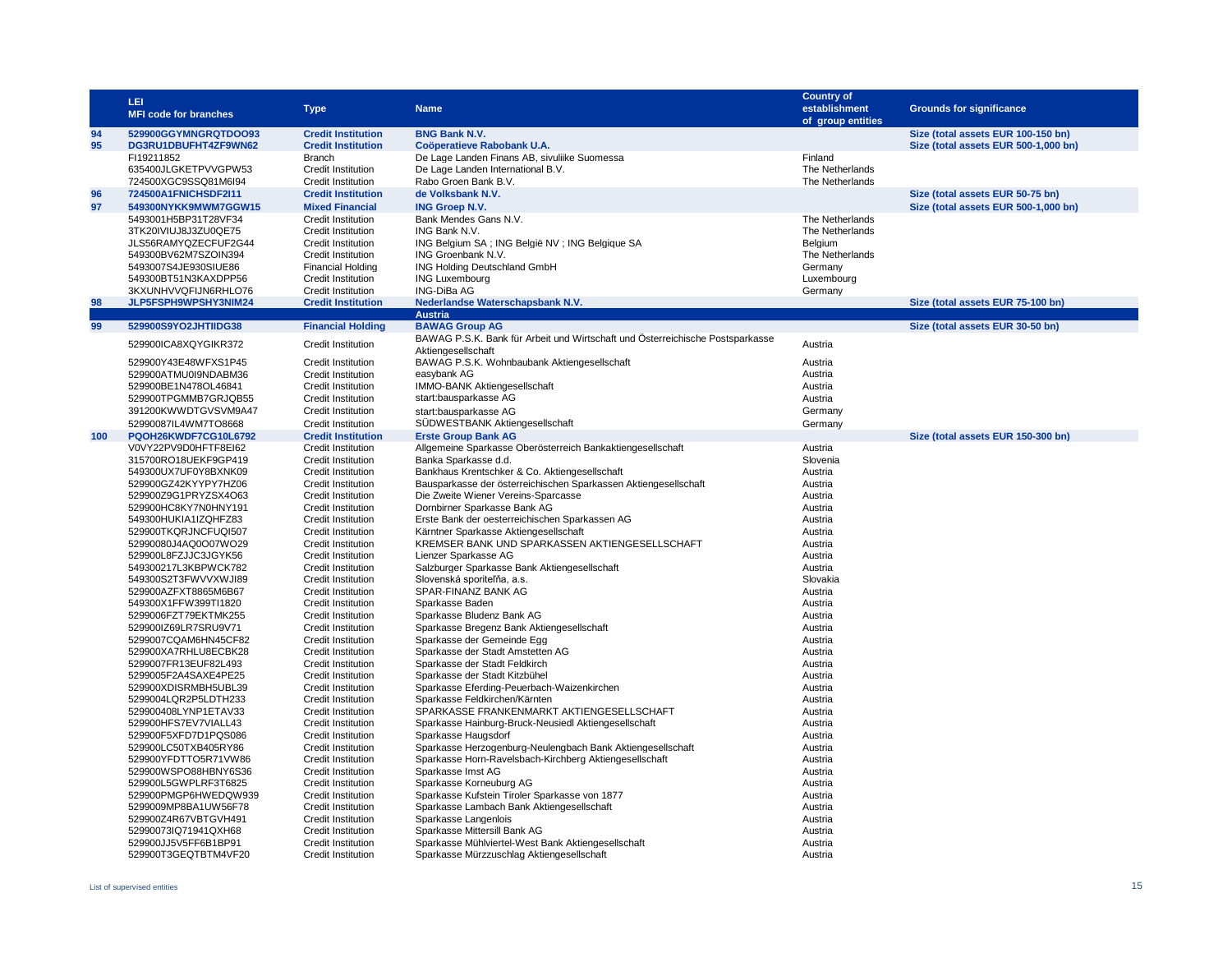|     | LEI                          |                           |                                                          | <b>Country of</b> |                                         |
|-----|------------------------------|---------------------------|----------------------------------------------------------|-------------------|-----------------------------------------|
|     |                              | <b>Type</b>               | <b>Name</b>                                              | establishment     | <b>Grounds for significance</b>         |
|     | <b>MFI code for branches</b> |                           |                                                          | of group entities |                                         |
|     | 529900QU5N4XMZ1M8Y58         | <b>Credit Institution</b> | Sparkasse Neuhofen Bank Aktiengesellschaft               | Austria           |                                         |
|     |                              |                           |                                                          |                   |                                         |
|     | 529900JSHYRHGDZL1753         | <b>Credit Institution</b> | Sparkasse Neunkirchen                                    | Austria           |                                         |
|     | 549300FVPWXG57TWN385         | Credit Institution        | SPARKASSE NIEDERÖSTERREICH MITTE WEST AKTIENGESELLSCHAFT | Austria           |                                         |
|     | 529900XW4Z6DFWK42X08         | Credit Institution        | Sparkasse Pöllau AG                                      | Austria           |                                         |
|     | 5299004T81B4514RAQ13         | Credit Institution        | Sparkasse Pottenstein N.Ö.                               | Austria           |                                         |
|     | 529900ZKIMUP9PHZIY83         | <b>Credit Institution</b> | Sparkasse Poysdorf AG                                    | Austria           |                                         |
|     | 529900A3V7234Q3DNK66         | <b>Credit Institution</b> | Sparkasse Pregarten - Unterweißenbach AG                 | Austria           |                                         |
|     | 5299001G7RXMGFNQBO33         | <b>Credit Institution</b> | Sparkasse Rattenberg Bank AG                             | Austria           |                                         |
|     | 5299002Q3XW9T7PSYJ07         | <b>Credit Institution</b> | Sparkasse Reutte AG                                      | Austria           |                                         |
|     |                              | <b>Credit Institution</b> |                                                          | Austria           |                                         |
|     | 529900JQ18IUYNKUIP97         |                           | Sparkasse Ried im Innkreis-Haag am Hausruck              |                   |                                         |
|     | 5299006ORDZE7VB1WT33         | <b>Credit Institution</b> | Sparkasse Salzkammergut AG                               | Austria           |                                         |
|     | 529900VABV69Q757MP34         | <b>Credit Institution</b> | Sparkasse Scheibbs AG                                    | Austria           |                                         |
|     | 529900P4VO14SV3AUU56         | <b>Credit Institution</b> | Sparkasse Schwaz AG                                      | Austria           |                                         |
|     | 529900ZOABQITI07W206         | <b>Credit Institution</b> | Sparkasse Voitsberg-Köflach Bankaktiengesellschaft       | Austria           |                                         |
|     | 549300DVPJYGNF2P7B03         | <b>Credit Institution</b> | Steiermärkische Bank und Sparkassen Aktiengesellschaft   | Austria           |                                         |
|     | 529900HGWNOHNJP3D185         | <b>Credit Institution</b> | Tiroler Sparkasse Bankaktiengesellschaft Innsbruck       | Austria           |                                         |
|     | 529900K5H0F7K9SBO784         | Credit Institution        | Waldviertler Sparkasse Bank AG                           | Austria           |                                         |
|     | 529900TZVDFQV1D69R57         | <b>Credit Institution</b> | Wiener Neustädter Sparkasse                              | Austria           |                                         |
|     |                              |                           |                                                          |                   |                                         |
| 101 | 9ZHRYM6F437SQJ6OUG95         | <b>Credit Institution</b> | <b>Raiffeisen Bank International AG</b>                  |                   | Size (total assets EUR 100-150 bn)      |
|     | 529900TXPMGGJR19EY42         | Credit Institution        | Kathrein Privatbank Aktiengesellschaft                   | Austria           |                                         |
|     | 529900WEWTWSNCK1VE42         | <b>Credit Institution</b> | Raiffeisen Bausparkasse Gesellschaft m.b.H.              | Austria           |                                         |
|     | 529900M2F7D5795H1A49         | Credit Institution        | Raiffeisen Centrobank AG                                 | Austria           |                                         |
|     | 3157002JBFAI478MD587         | <b>Credit Institution</b> | Tatra banka, a.s.                                        | Slovakia          |                                         |
| 102 | 529900XSTAE561178282         | <b>Financial Holding</b>  | Raiffeisenbankengruppe OO Verbund eGen                   |                   | Size (total assets EUR 30-50 bn)        |
|     | I6SS27Q1Q3385V753S50         | <b>Credit Institution</b> | Raiffeisenlandesbank Oberösterreich Aktiengesellschaft   | Austria           |                                         |
|     | 5299005BG2M7ZL8HDK23         | <b>Credit Institution</b> | SALZBURGER LANDES-HYPOTHEKENBANK AKTIENGESELLSCHAFT      | Austria           |                                         |
|     |                              |                           |                                                          |                   |                                         |
| 103 | 529900IZ8TASAYR3A694         | <b>Credit Institution</b> | <b>Sberbank Europe AG</b>                                |                   | Article 6(5)(b) of Regulation (EU) No   |
|     |                              |                           |                                                          |                   | 1024/2013                               |
|     | 529900NQF1UOZPME3N44         | <b>Credit Institution</b> | Sberbank banka d.d.                                      | Slovenia          |                                         |
|     |                              |                           |                                                          |                   |                                         |
| 104 | 529900D4CD6DIB3Cl904         | <b>Credit Institution</b> | <b>Volksbank Wien AG</b>                                 |                   | Importance for the economy of the Union |
|     |                              |                           |                                                          |                   | or any Participating Member State       |
|     |                              | Credit Institution        | Österreichische Ärzte- und Apothekerbank AG              |                   |                                         |
|     | 529900X1F1MUXHHDIV43         |                           |                                                          | Austria           |                                         |
|     | 5299008GUMP03BH2RI06         | <b>Financial Holding</b>  | VB Schärding Wels Eferding Holding eG                    | Austria           |                                         |
|     | 529900GXZM8IKP4S7O11         | Credit Institution        | Volksbank Kärnten eG                                     | Austria           |                                         |
|     | 529900TJVZO6PPBYKU80         | <b>Credit Institution</b> | Volksbank Niederösterreich AG                            | Austria           |                                         |
|     | 5299002O43DCLC2NJV75         | <b>Credit Institution</b> | Volksbank Oberösterreich AG                              | Austria           |                                         |
|     | 529900P1U3D3OR1TG879         | <b>Credit Institution</b> | Volksbank Salzburg eG                                    | Austria           |                                         |
|     | 529900AB1TM69EG83E75         | <b>Credit Institution</b> | Volksbank Steiermark AG                                  | Austria           |                                         |
|     | 529900CYHTDIZTXAFW51         | <b>Credit Institution</b> | Volksbank Tirol AG                                       | Austria           |                                         |
|     |                              |                           | VOLKSBANK VORARLBERG e.Gen.                              |                   |                                         |
|     | 529900Z809LC9QNOR649         | Credit Institution        |                                                          | Austria           |                                         |
|     |                              |                           | Portugal                                                 |                   |                                         |
| 105 | JU1U6S0DG9YLT7N8ZV32         | <b>Credit Institution</b> | <b>Banco Comercial Português, SA</b>                     |                   | Size (total assets EUR 75-100 bn)       |
|     | 529900GYIFZ0EH50GF42         | Credit Institution        | Banco ActivoBank, SA                                     | Portugal          |                                         |
| 106 | TO822O0VT80V06K0FH57         | <b>Credit Institution</b> | Caixa Geral de Depósitos, SA                             |                   | Size (total assets EUR 75-100 bn)       |
|     | 549300KAXHDD341NRL28         | <b>Credit Institution</b> | Caixa - Banco de Investimento, SA                        | Portugal          |                                         |
| 107 | 222100K6QL2V4MLHWQ08         | <b>Financial Holding</b>  | LSF Nani Investments S.à.r.l.                            |                   | Size (total assets EUR 30-50 bn)        |
|     | 549300TW29K5QURDVU59         | <b>Credit Institution</b> | BEST - Banco Electrónico de Serviço Total, SA            | Portugal          |                                         |
|     |                              |                           |                                                          |                   |                                         |
|     | 222100G2HV6K1ZW7DW18         | <b>Financial Holding</b>  | Nani Holdings, SGPS, S.A.                                | Portugal          |                                         |
|     | 549300EP6JOM2CY64233         | Credit Institution        | Novo Banco dos Açores, SA                                | Portugal          |                                         |
|     | 5493009W2E2YDCXY6S81         | Credit Institution        | NOVO BANCO, S.A.                                         | Portugal          |                                         |
|     |                              |                           | <b>Slovenia</b>                                          |                   |                                         |
|     |                              |                           |                                                          |                   | Among the three largest credit          |
| 108 | 222100ZXZ9BRGDMKXL75         | <b>Financial Holding</b>  | Biser Topco S.à.r.l.                                     |                   | institutions in the Member State        |
|     | 549300271OUEJT4RYD30         | <b>Credit Institution</b> | Abanka d.d.                                              | Slovenia          |                                         |
|     | 22210058UCKT3BJTCN24         | <b>Financial Holding</b>  | Biser Bidco S.à.r.l.                                     | Luxembourg        |                                         |
|     |                              |                           |                                                          |                   |                                         |
|     | 549300J0GSZ83GTKBZ89         | <b>Credit Institution</b> | Nova Kreditna Banka Maribor d.d.                         | Slovenia          |                                         |
| 109 | 5493001BABFV7P27OW30         | <b>Credit Institution</b> | Nova Ljubljanska Banka d.d. Ljubljana                    |                   | Total assets above 20% of GDP           |
|     |                              |                           | <b>Slovakia</b>                                          |                   |                                         |
| 110 | 549300S2T3FWVVXWJI89         | <b>Credit Institution</b> | Slovenská sporiteľňa, a.s.                               |                   | Among the three largest credit          |
|     |                              |                           |                                                          |                   | (1)<br>institutions in the Member State |
|     |                              |                           |                                                          |                   |                                         |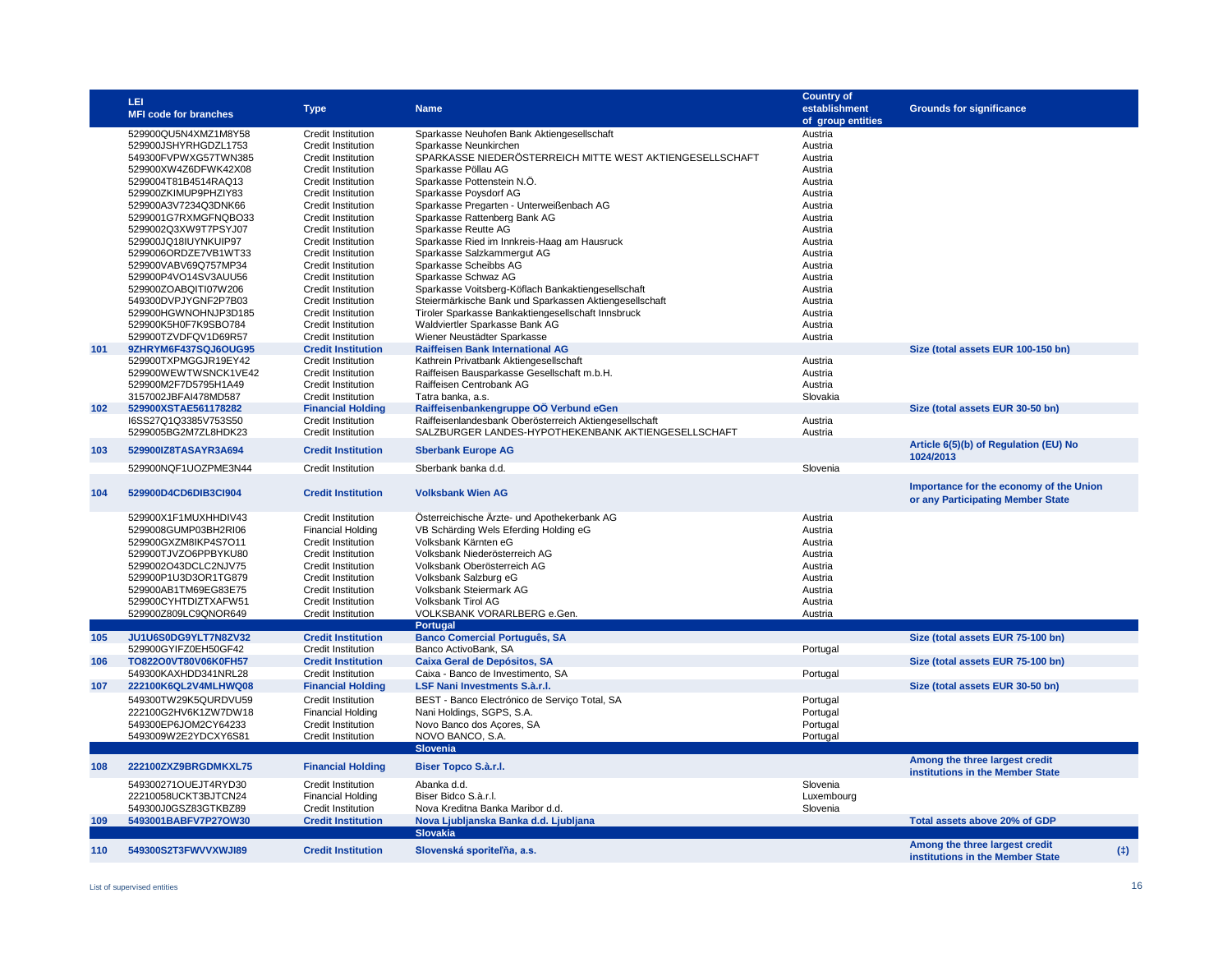|     | LEI<br><b>MFI code for branches</b>          | <b>Type</b>                                            | <b>Name</b>                                           | <b>Country of</b><br>establishment<br>of group entities | <b>Grounds for significance</b>                                    |     |
|-----|----------------------------------------------|--------------------------------------------------------|-------------------------------------------------------|---------------------------------------------------------|--------------------------------------------------------------------|-----|
| 111 | 3157002JBFAI478MD587                         | <b>Credit Institution</b>                              | Tatra banka, a.s.                                     |                                                         | Among the three largest credit<br>institutions in the Member State | (1) |
| 112 | 549300JB1P61FUTPEZ75                         | <b>Credit Institution</b>                              | Všeobecná úverová banka, a.s.                         |                                                         | Among the three largest credit<br>institutions in the Member State | (1) |
|     |                                              |                                                        | <b>Finland</b>                                        |                                                         |                                                                    |     |
| 113 | 529900HEKOENJHPNN480                         | <b>Credit Institution</b>                              | <b>Kuntarahoitus Oyj</b>                              |                                                         | Size (total assets EUR 30-50 bn)                                   |     |
| 114 | 529900ODI3047E2LIV03                         | <b>Credit Institution</b>                              | Nordea Bank Abp                                       |                                                         | Size (total assets EUR 500-1,000 bn)                               |     |
|     | 7437001LESKGLAEOEU84                         | <b>Credit Institution</b>                              | Nordea Kiinnitysluottopankki Oyi                      | Finland                                                 |                                                                    |     |
|     | 529900Z872020RO6J884                         | <b>Credit Institution</b>                              | Nordea Rahoitus Suomi Oy                              | Finland                                                 |                                                                    |     |
| 115 | 7437003B5WFBOIEFY714                         | <b>Credit Institution</b>                              | <b>OP Osuuskunta</b>                                  |                                                         | Size (total assets EUR 100-150 bn)                                 |     |
|     | 743700P59CLCUAOO3595                         | <b>Credit Institution</b>                              | Alajärven Osuuspankki                                 | Finland                                                 |                                                                    |     |
|     | 743700HPINRFPX8RXN47                         | Credit Institution                                     | Ala-Satakunnan Osuuspankki                            | Finland                                                 |                                                                    |     |
|     | 743700F2UORCGTFUYO02                         | Credit Institution                                     | Alastaron Osuuspankki                                 | Finland                                                 |                                                                    |     |
|     | 74370073K87ST7Z3KJ70                         | <b>Credit Institution</b>                              | Alavieskan Osuuspankki                                | Finland                                                 |                                                                    |     |
|     | 743700CYLA0M84DD0R95<br>74370027F0X7YDR8AQ33 | <b>Credit Institution</b><br><b>Credit Institution</b> | Alavuden Seudun Osuuspankki<br>Andelsbanken för Åland | Finland<br>Finland                                      |                                                                    |     |
|     | 74370017CL9CIMW1BB86                         | <b>Credit Institution</b>                              | Andelsbanken Raseborg                                 | Finland                                                 |                                                                    |     |
|     | 743700IHK3UB0RO57K09                         | Credit Institution                                     | Artjärven Osuuspankki                                 | Finland                                                 |                                                                    |     |
|     | 743700WJ2RUS5L40WJ09                         | <b>Credit Institution</b>                              | Askolan Osuuspankki                                   | Finland                                                 |                                                                    |     |
|     | 743700VY2W3QJGFLPT18                         | <b>Credit Institution</b>                              | Auranmaan Osuuspankki                                 | Finland                                                 |                                                                    |     |
|     | 743700KC1KWMCS2BWH13                         | <b>Credit Institution</b>                              | Etelä-Hämeen Osuuspankki                              | Finland                                                 |                                                                    |     |
|     | 743700MHNVY2ZL88EM50                         | <b>Credit Institution</b>                              | Etelä-Karjalan Osuuspankki                            | Finland                                                 |                                                                    |     |
|     | 743700UZ1VOLOGO1OJ70                         | <b>Credit Institution</b>                              | Etelä-Pirkanmaan Osuuspankki                          | Finland                                                 |                                                                    |     |
|     | 743700B7Q12N6S7N7X40                         | <b>Credit Institution</b>                              | Etelä-Pohjanmaan Osuuspankki                          | Finland                                                 |                                                                    |     |
|     | 743700X29KDN3GKIWU33                         | <b>Credit Institution</b>                              | Euran Osuuspankki                                     | Finland                                                 |                                                                    |     |
|     | 7437005JG3Z3WOS6XW29                         | <b>Credit Institution</b>                              | Haapamäen Seudun Osuuspankki                          | Finland                                                 |                                                                    |     |
|     | 743700DC8KVM3TM9RB18                         | <b>Credit Institution</b>                              | Hailuodon Osuuspankki                                 | Finland                                                 |                                                                    |     |
|     | 7437007ENH9GBNW16K76                         | <b>Credit Institution</b>                              | Halsua-Ylipään Osuuspankki                            | Finland                                                 |                                                                    |     |
|     | 743700M7JFX3LTJH7K88                         | <b>Credit Institution</b>                              | Helsingin Seudun Osuuspankki                          | Finland                                                 |                                                                    |     |
|     | 743700EK80GWAWN5U233                         | <b>Credit Institution</b>                              | Himangan Osuuspankki                                  | Finland                                                 |                                                                    |     |
|     | 7437006R7KBXSB08RV60                         | <b>Credit Institution</b>                              | Honkilahden Osuuspankki                               | Finland                                                 |                                                                    |     |
|     | 743700KBABXWNBOG4472                         | <b>Credit Institution</b>                              | Humppilan-Metsämaan Osuuspankki                       | Finland                                                 |                                                                    |     |
|     | 743700HE1XP3MG000T16                         | <b>Credit Institution</b>                              | Itä-Uudenmaan Osuuspankki                             | Finland                                                 |                                                                    |     |
|     | 7437008VU2NRJXAZXB79                         | <b>Credit Institution</b>                              | Jämsän Seudun Osuuspankki                             | Finland                                                 |                                                                    |     |
|     | 74370055K4A4WHBSWC21                         | <b>Credit Institution</b>                              | Janakkalan Osuuspankki                                | Finland                                                 |                                                                    |     |
|     | 7437007VWK7OVH2L9M20                         | <b>Credit Institution</b>                              | Järvi-Hämeen Osuuspankki                              | Finland                                                 |                                                                    |     |
|     | 743700YIQDI229VCF807                         | <b>Credit Institution</b>                              | Jokioisten Osuuspankki                                | Finland<br>Finland                                      |                                                                    |     |
|     | 743700HPFK5TOZEID048<br>743700O4NRVI5J2KYZ81 | <b>Credit Institution</b><br><b>Credit Institution</b> | Kainuun Osuuspankki<br>Kalajoen Osuuspankki           | Finland                                                 |                                                                    |     |
|     | 7437006W45FD922EYI27                         | <b>Credit Institution</b>                              | Kangasalan Seudun Osuuspankki                         | Finland                                                 |                                                                    |     |
|     | 743700JLRONKNUWLYD47                         | <b>Credit Institution</b>                              | Kangasniemen Osuuspankki                              | Finland                                                 |                                                                    |     |
|     | 743700NIL91GWUIF6W52                         | <b>Credit Institution</b>                              | Kannuksen Osuuspankki                                 | Finland                                                 |                                                                    |     |
|     | 74370015P9XEIXDVY637                         | Credit Institution                                     | Kärkölän Osuuspankki                                  | Finland                                                 |                                                                    |     |
|     | 74370015ZE09JO490U23                         | <b>Credit Institution</b>                              | Kemin Seudun Osuuspankki                              | Finland                                                 |                                                                    |     |
|     | 743700KP81EUI8819583                         | <b>Credit Institution</b>                              | Kerimäen Osuuspankki                                  | Finland                                                 |                                                                    |     |
|     | 743700ML4AWA0MHV1191                         | <b>Credit Institution</b>                              | Kesälahden Osuuspankki                                | Finland                                                 |                                                                    |     |
|     | 7437005U02E0MJI4BB87                         | <b>Credit Institution</b>                              | Keski-Pohjanmaan Osuuspankki                          | Finland                                                 |                                                                    |     |
|     | 74370097ZDC1B7CS5F05                         | <b>Credit Institution</b>                              | Keski-Suomen Osuuspankki                              | Finland                                                 |                                                                    |     |
|     | 743700A9UMGAQ9M0E933                         | <b>Credit Institution</b>                              | Kiikoisten Osuuspankki                                | Finland                                                 |                                                                    |     |
|     | 743700LBS30RMPKWKR64                         | <b>Credit Institution</b>                              | Kiteen Seudun Osuuspankki                             | Finland                                                 |                                                                    |     |
|     | 743700HYSY3UIQC81S16                         | <b>Credit Institution</b>                              | Koitin-Pertunmaan Osuuspankki                         | Finland                                                 |                                                                    |     |
|     | 743700QZB28DPS5GCD07                         | <b>Credit Institution</b>                              | Korpilahden Osuuspankki                               | Finland                                                 |                                                                    |     |
|     | 743700OBWFVSN6OFX175                         | <b>Credit Institution</b>                              | Korsnäs Andelsbank                                    | Finland                                                 |                                                                    |     |
|     | 7437009AXKGWIELFMM06                         | <b>Credit Institution</b>                              | Kronoby Andelsbank                                    | Finland                                                 |                                                                    |     |
|     | 743700DQL4AMH4DDIP61                         | <b>Credit Institution</b>                              | Kuhmon Osuuspankki                                    | Finland                                                 |                                                                    |     |
|     | 743700Z1AFPCIXYCWK70                         | <b>Credit Institution</b>                              | Kuortaneen Osuuspankki                                | Finland                                                 |                                                                    |     |
|     | 74370019WUYFD6L05Q96                         | <b>Credit Institution</b>                              | Kurun Osuuspankki                                     | Finland                                                 |                                                                    |     |
|     | 743700ZU856U8XLQZK68                         | <b>Credit Institution</b>                              | Kuusamon Osuuspankki                                  | Finland                                                 |                                                                    |     |
|     | 743700GZJ66T3LR9AA03                         | <b>Credit Institution</b>                              | Kymenlaakson Osuuspankki                              | Finland                                                 |                                                                    |     |
|     |                                              |                                                        |                                                       |                                                         |                                                                    |     |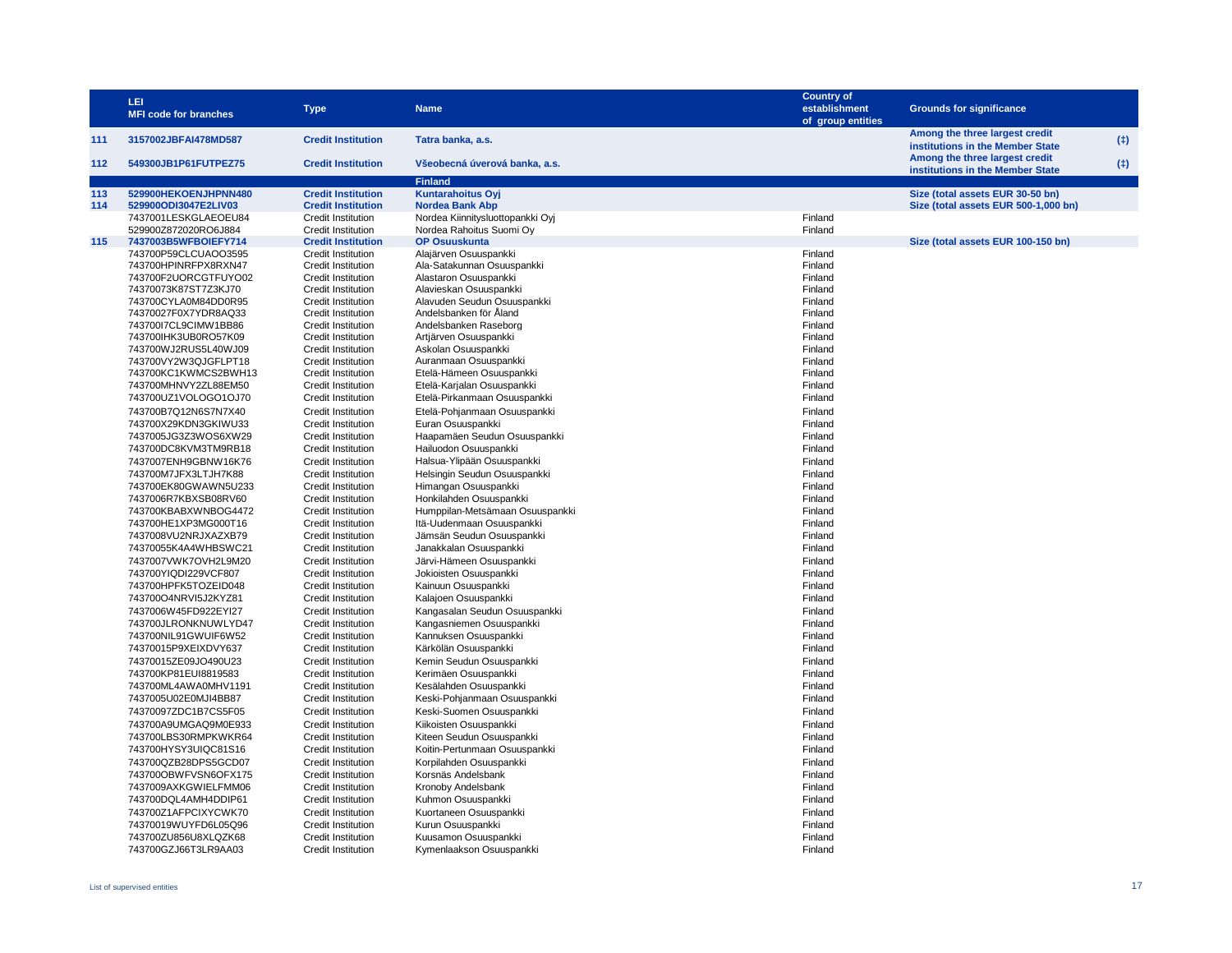| LEI                          |                           |                                  | <b>Country of</b> |                                 |
|------------------------------|---------------------------|----------------------------------|-------------------|---------------------------------|
| <b>MFI code for branches</b> | <b>Type</b>               | <b>Name</b>                      | establishment     | <b>Grounds for significance</b> |
|                              |                           |                                  | of group entities |                                 |
| 743700YMZH4OEGOXG841         | <b>Credit Institution</b> | Laihian Osuuspankki              | Finland           |                                 |
| 743700RBFI9Y3A2EG815         | <b>Credit Institution</b> | Länsi-Kymen Osuuspankki          | Finland           |                                 |
| 7437009KVZK8X0D99654         | <b>Credit Institution</b> | Länsi-Suomen Osuuspankki         | Finland           |                                 |
| 743700C8FVF87I96Z009         | <b>Credit Institution</b> | Lapin Osuuspankki                | Finland           |                                 |
| 7437007REGGNXYD2DK11         | <b>Credit Institution</b> | Lehtimäen Osuuspankki            | Finland           |                                 |
|                              |                           |                                  |                   |                                 |
| 743700GU0MRCL3M75I66         | <b>Credit Institution</b> | Lemin Osuuspankki                | Finland           |                                 |
| 743700AEXHM36P5C7T97         | <b>Credit Institution</b> | Limingan Osuuspankki             | Finland           |                                 |
| 743700AF1SBHSA4O5W59         | <b>Credit Institution</b> | Liperin Osuuspankki              | Finland           |                                 |
| 743700MX33P7UUCNR963         | <b>Credit Institution</b> | Loimaan Seudun Osuuspankki       | Finland           |                                 |
| 7437009MN5S4JJJ4VI94         | <b>Credit Institution</b> | Lokalahden Osuuspankki           | Finland           |                                 |
| 743700Q1LWZ4Y0EKR428         | <b>Credit Institution</b> | Lounaismaan Osuuspankki          | Finland           |                                 |
| 743700KKSGN4OMWDGL22         | Credit Institution        | Lounaisrannikon Osuuspankki      | Finland           |                                 |
| 743700Q1Z9Z9OYVQA133         | <b>Credit Institution</b> | Lounais-Suomen Osuuspankki       | Finland           |                                 |
| 7437007R670U5P0B2129         | <b>Credit Institution</b> | Luhangan Osuuspankki             | Finland           |                                 |
| 743700ZESY5UVQB2QO25         | <b>Credit Institution</b> | Luopioisten Osuuspankki          | Finland           |                                 |
| 743700IJEFBP2LH4KB85         | <b>Credit Institution</b> | Luumäen Osuuspankki              | Finland           |                                 |
| 743700KZG4DRVNYYRP06         | <b>Credit Institution</b> | Maaningan Osuuspankki            | Finland           |                                 |
| 743700PFPL5042H2GW71         | <b>Credit Institution</b> | Mäntsälän Osuuspankki            | Finland           |                                 |
| 743700XYQJ3CMYDAIS18         | <b>Credit Institution</b> | Miehikkälän Osuuspankki          | Finland           |                                 |
| 743700M8IDLE7OUJGL97         | <b>Credit Institution</b> | Mouhijärven Osuuspankki          | Finland           |                                 |
| 743700KOC7ONKBMR4525         | <b>Credit Institution</b> | Multian Osuuspankki              | Finland           |                                 |
| 7437002WEFWSYATR2N80         | <b>Credit Institution</b> | Mynämäen-Nousiaisten Osuuspankki | Finland           |                                 |
| 743700XF2UPB5Y351629         | <b>Credit Institution</b> | Nagu Andelsbank                  | Finland           |                                 |
| 743700APEEB4897EDQ84         | <b>Credit Institution</b> | Nakkila-Luvian Osuuspankki       | Finland           |                                 |
| 7437008TJBCASFTJJY74         | <b>Credit Institution</b> | Niinijokivarren Osuuspankki      | Finland           |                                 |
|                              |                           |                                  |                   |                                 |
| 743700O4ZKUAUWI7MR80         | <b>Credit Institution</b> | Nilakan Seudun Osuuspankki       | Finland           |                                 |
| 743700IX3V0DULG0E310         | <b>Credit Institution</b> | Nivalan Osuuspankki              | Finland           |                                 |
| 549300NQ588N7RWKBP98         | <b>Credit Institution</b> | OP Yrityspankki Oyj              | Finland           |                                 |
| 743700IJXAGL8TGFRC33         | <b>Credit Institution</b> | OP-Asuntoluottopankki Oyj        | Finland           |                                 |
| 743700ABSYTMKL8IF439         | <b>Credit Institution</b> | OP-Korttiyhtiö Oyi               | Finland           |                                 |
| 743700JBSBLALUKAVO03         | <b>Credit Institution</b> | Orimattilan Osuuspankki          | Finland           |                                 |
| 743700ZEJ4W19TVBOJ86         | <b>Credit Institution</b> | Oripään Osuuspankki              | Finland           |                                 |
| 7437005D7Y68Z12DH091         | <b>Credit Institution</b> | Osuuspankki Kantrisalo           | Finland           |                                 |
| 743700A2GL1W3A06WE44         | <b>Credit Institution</b> | Oulaisten Osuuspankki            | Finland           |                                 |
| 743700VPGD5G0QF6TR40         | <b>Credit Institution</b> | Oulun Osuuspankki                | Finland           |                                 |
| 743700EBME32PXBEMC66         | <b>Credit Institution</b> | Outokummun Osuuspankki           | Finland           |                                 |
| 743700Y710QP7SURFQ56         | <b>Credit Institution</b> | Päijät-Hämeen Osuuspankki        | Finland           |                                 |
| 743700FRL5VND98LRW83         | <b>Credit Institution</b> | Paltamon Osuuspankki             | Finland           |                                 |
| 743700IHURZ8VMQD4Q72         | <b>Credit Institution</b> | Parikkalan Osuuspankki           | Finland           |                                 |
| 743700QCC7N8MCA6GD92         | <b>Credit Institution</b> | Pedersörenejdens Andelsbank      | Finland           |                                 |
| 743700JFCRS8L4CILX14         | <b>Credit Institution</b> | Peräseinäjoen Osuuspankki        | Finland           |                                 |
| 743700DZ6HE7LCRZ2W26         | <b>Credit Institution</b> | Perhon Osuuspankki               | Finland           |                                 |
| 743700V2NMNCS085TJ90         | <b>Credit Institution</b> | Perhonjokilaakson Osuuspankki    | Finland           |                                 |
| 7437008NJB465JRJ8U12         | <b>Credit Institution</b> | Petäjäveden Osuuspankki          | Finland           |                                 |
| 743700GJ4UN7ZRKOHU29         | <b>Credit Institution</b> | Pohjois-Hämeen Osuuspankki       | Finland           |                                 |
| 7437000YE37J35JJA860         | <b>Credit Institution</b> | Pohjois-Karjalan Osuuspankki     | Finland           |                                 |
| 743700GFD1LTRFQ5F539         | <b>Credit Institution</b> | Pohiois-Savon Osuuspankki        | Finland           |                                 |
| 743700MRIEL5SJ6YUR33         | <b>Credit Institution</b> | Pohjolan Osuuspankki             | Finland           |                                 |
| 7437007LJK24K8KRH254         | <b>Credit Institution</b> | Polvijärven Osuuspankki          | Finland           |                                 |
| 743700CL719AIFR46561         | <b>Credit Institution</b> | Posion Osuuspankki               | Finland           |                                 |
| 743700EUGXN4G6Z6GQ05         | <b>Credit Institution</b> | Pudasjärven Osuuspankki          | Finland           |                                 |
| 743700M9RASYX94PV904         | <b>Credit Institution</b> | Pukkilan Osuuspankki             | Finland           |                                 |
| 743700GPLZAPCVT4DD07         | <b>Credit Institution</b> | Pulkkilan Osuuspankki            | Finland           |                                 |
| 743700IQJN2H8TL25G52         | <b>Credit Institution</b> |                                  |                   |                                 |
|                              |                           | Punkalaitumen Osuuspankki        | Finland           |                                 |
| 7437008D3M45Q20VXT20         | <b>Credit Institution</b> | Purmo Andelsbank                 | Finland           |                                 |
| 743700I70YHRWX6KNW39         | <b>Credit Institution</b> | Raahen Seudun Osuuspankki        | Finland           |                                 |
| 743700AB5XWUMVQEAH75         | <b>Credit Institution</b> | Rääkkylän Osuuspankki            | Finland           |                                 |
| 7437004C3FH18M3RRP74         | <b>Credit Institution</b> | Rantasalmen Osuuspankki          | Finland           |                                 |
|                              |                           |                                  |                   |                                 |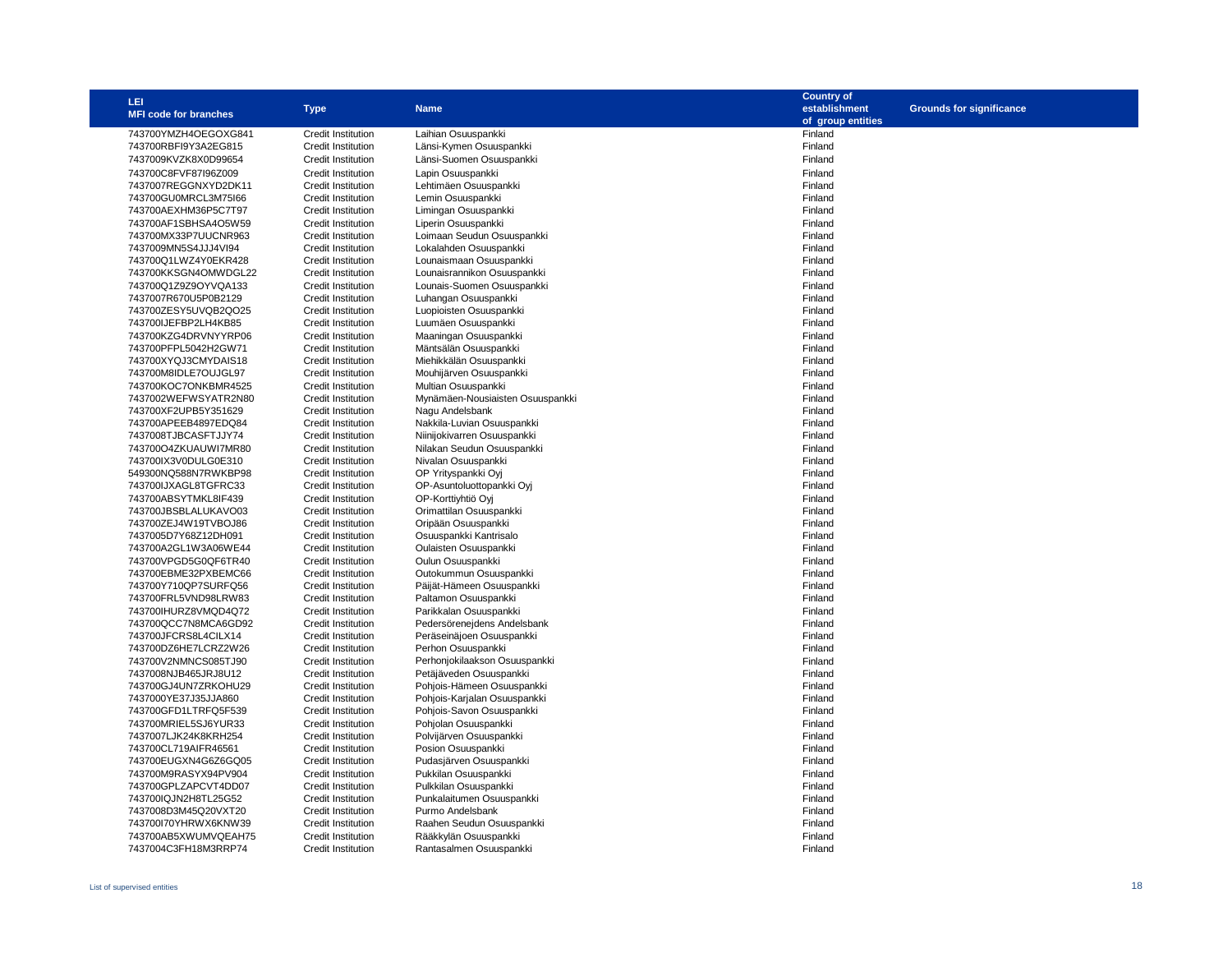| LEI                                          |                                          |                                                   | <b>Country of</b>  |                                 |
|----------------------------------------------|------------------------------------------|---------------------------------------------------|--------------------|---------------------------------|
| <b>MFI code for branches</b>                 | <b>Type</b>                              | <b>Name</b>                                       | establishment      | <b>Grounds for significance</b> |
|                                              |                                          |                                                   | of group entities  |                                 |
| 743700QLP1JIYC9LNM65                         | <b>Credit Institution</b>                | Rautalammin Osuuspankki                           | Finland            |                                 |
| 743700LUHWWI4JDKRQ82                         | Credit Institution                       | Riistaveden Osuuspankki                           | Finland            |                                 |
| 743700TKUYLG4RW2K249                         | Credit Institution                       | Ruukin Osuuspankki                                | Finland            |                                 |
| 7437006A4VPAI9NZ1745                         | <b>Credit Institution</b>                | Rymättylän Osuuspankki                            | Finland            |                                 |
| 743700D3NZGSY7QU1F29                         | Credit Institution                       | Sallan Osuuspankki                                | Finland            |                                 |
| 743700TUZ4ANZLWI6M13                         | Credit Institution                       | Sastamalan Osuuspankki                            | Finland            |                                 |
| 743700HC5C388KB3MP75                         | Credit Institution                       | Satakunnan Osuuspankki                            | Finland            |                                 |
| 743700NAOLSTMW1FWJ89                         | Credit Institution                       | Satapirkan Osuuspankki                            | Finland            |                                 |
| 743700PFDKNYJICSTJ10                         | <b>Credit Institution</b>                | Savitaipaleen Osuuspankki                         | Finland            |                                 |
| 743700GYCIRJVFJ14E25                         | <b>Credit Institution</b>                | Siikajoen Osuuspankki                             | Finland            |                                 |
| 743700QVY80YGS74CR74                         | Credit Institution                       | Siikalatvan Osuuspankki                           | Finland            |                                 |
| 743700M6E377APG4P880                         | Credit Institution                       | Simpeleen Osuuspankki                             | Finland            |                                 |
| 743700GB87YRXFF28K90                         | <b>Credit Institution</b>                | Suomenselän Osuuspankki                           | Finland            |                                 |
| 743700XQEP1UEYJUNS65                         | <b>Credit Institution</b>                | Suur-Savon Osuuspankki                            | Finland            |                                 |
| 743700ZOM3P6QENZZS37                         | Credit Institution                       | Taivalkosken Osuuspankki                          | Finland            |                                 |
| 74370033X2BDDOHHYH87                         | <b>Credit Institution</b>                | Taivassalon Osuuspankki                           | Finland            |                                 |
| 743700TIOTHSZS7MTG50                         | <b>Credit Institution</b>                | Tampereen Seudun Osuuspankki                      | Finland            |                                 |
| 743700UXY2MX54OLKB86                         | <b>Credit Institution</b>                | Tervolan Osuuspankki                              | Finland            |                                 |
| 7437008O79B7AX43HW34                         | Credit Institution                       | Tervon Osuuspankki                                | Finland            |                                 |
| 743700GZ9ULMS4QI7E91                         | Credit Institution                       | Toholammin Osuuspankki                            | Finland            |                                 |
| 7437001W7ZYBLF5PLQ44                         | Credit Institution                       | Tornion Osuuspankki                               | Finland            |                                 |
| 743700IV1RKODV0CZL73                         | Credit Institution                       | Turun Seudun Osuuspankki                          | Finland            |                                 |
| 74370014NEIOLLVU6U43                         | <b>Credit Institution</b>                | Tuusniemen Osuuspankki                            | Finland            |                                 |
| 74370063P1OZKHHQXE70                         | <b>Credit Institution</b>                | Tyrnävän Osuuspankki                              | Finland            |                                 |
| 743700O9JDDFMPOOP955                         | <b>Credit Institution</b>                | Ullavan Osuuspankki                               | Finland            |                                 |
| 743700HQEAX8JW5U6922                         | <b>Credit Institution</b>                | Utajärven Osuuspankki                             | Finland            |                                 |
| 743700MG74Z3JMPCM913                         | <b>Credit Institution</b>                | Uudenmaan Osuuspankki                             | Finland            |                                 |
| 743700EDXMJUEUAO0K53                         | Credit Institution                       | Vaara-Karjalan Osuuspankki                        | Finland            |                                 |
| 743700K3BR9RSDT06G37                         | <b>Credit Institution</b>                | Vasa Andelsbank                                   | Finland            |                                 |
| 743700OD43J9JBTF4114                         | Credit Institution                       | Vehmersalmen Osuuspankki                          | Finland            |                                 |
| 743700XXJM4ZW2PRX166                         | <b>Credit Institution</b>                | Vesannon Osuuspankki                              | Finland            |                                 |
| 743700523GZCTOS08E41                         | <b>Credit Institution</b>                | Vihannin Osuuspankki                              | Finland            |                                 |
| 743700PHR05DN0LGWT35                         | Credit Institution                       | Vimpelin Osuuspankki                              | Finland            |                                 |
| 7437007ZEXRV7WM2LP51                         | <b>Credit Institution</b>                | Ylä-Kainuun Osuuspankki                           | Finland            |                                 |
| 743700KAL725N4TGJS47                         | Credit Institution                       | Yläneen Osuuspankki<br>Ylä-Pirkanmaan Osuuspankki | Finland            |                                 |
| 7437008T38NCFUZK1W68<br>7437006SV8L2TOJ65K82 | Credit Institution<br>Credit Institution | Ylä-Savon Osuuspankki                             | Finland<br>Finland |                                 |
| 743700VWK3ULNUY6PZ06                         | <b>Credit Institution</b>                | Ylitornion Osuuspankki                            | Finland            |                                 |
| 7437009PIR3DVSTEQ287                         | <b>Credit Institution</b>                | Ypäjän Osuuspankki                                | Finland            |                                 |
|                                              |                                          |                                                   |                    |                                 |
|                                              |                                          |                                                   |                    |                                 |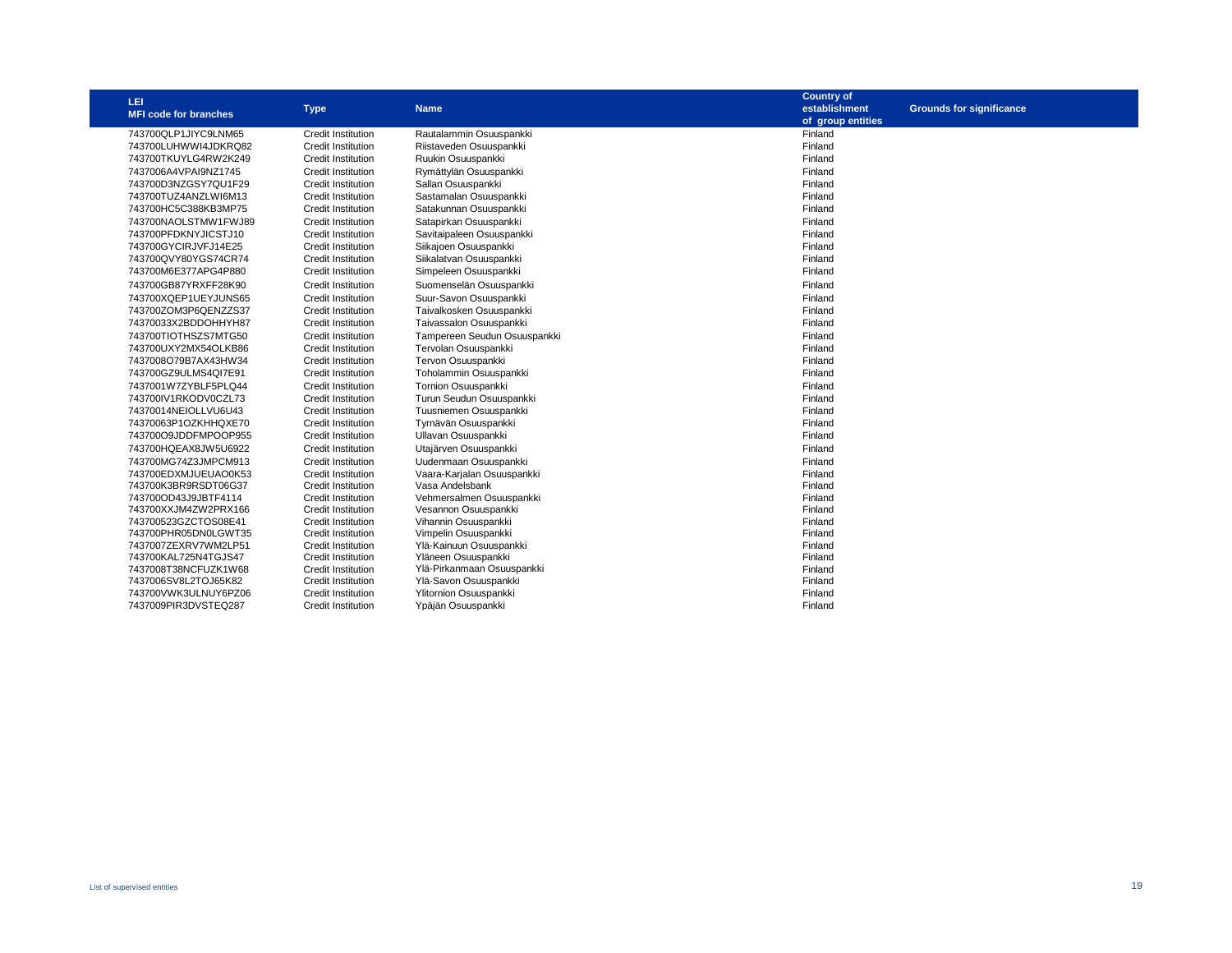## **B. List of less significant institutions**

| LEI<br><b>MFI code for branches</b>          | <b>Type</b>                                            | <b>Name</b>                                                      |
|----------------------------------------------|--------------------------------------------------------|------------------------------------------------------------------|
|                                              |                                                        |                                                                  |
|                                              |                                                        | <b>Belgium</b>                                                   |
|                                              |                                                        | Nationale Bank van België / Banque Nationale de Belgique         |
| 549300U1YXDFKMDU7D20                         | <b>Credit Institution</b>                              | Aion                                                             |
| 549300H2VNRV8LKCTU90                         | <b>Mixed Financial Holding</b>                         | Anbang Belgium Holding NV                                        |
| 5493008P8921NNSV4139                         | <b>Credit Institution</b>                              | <b>Bank Dierickx Leys</b>                                        |
| 549300Y3RTKH8O8DYY87                         | <b>Credit Institution</b>                              | Bank J. Van Breda en C° NV                                       |
| 549300GN1OZCOY5S7285<br>549300APOHPVL4YFCA77 | <b>Credit Institution</b><br><b>Credit Institution</b> | <b>Banque CPH</b>                                                |
|                                              | <b>Credit Institution</b>                              | Banque Eni SA<br>BANQUE NAGELMACKERS S.A.                        |
| 549300F0CVELHBU9A156<br>5493008BATDQM2LE5Z97 | <b>Credit Institution</b>                              | <b>Byblos Bank Europe</b>                                        |
| 549300EMW7AECU3N6X07                         | <b>Credit Institution</b>                              | Centrale Kredietverlening                                        |
| 549300DYPOFMXOR7XM56                         | <b>Credit Institution</b>                              | Crelan SA                                                        |
| 549300GFYXO0IJ3KY349                         | <b>Financial Holding</b>                               | Datex                                                            |
| 54930005DD2HH36LIR91                         | <b>Credit Institution</b>                              | Delen Private Bank SA                                            |
| 549300OZ46BRLZ8Y6F65                         | <b>Credit Institution</b>                              | Euroclear Bank                                                   |
| 549300CBNW05DILT6870                         | <b>Financial Holding</b>                               | Euroclear SA                                                     |
| 5493007JPYB9SW6CSB23                         | <b>Credit Institution</b>                              | Europabank                                                       |
| 549300TDPXT0OW2AY198                         | <b>Financial Holding</b>                               | FinAx NV                                                         |
| BE0670848040                                 | Branch                                                 | Hoist Finance AB                                                 |
| BE0822008979                                 | <b>Branch</b>                                          | J.P. Morgan Europe Ltd                                           |
| 894500K5YZ634UTW1E78                         | <b>Credit Institution</b>                              | NewB SCE                                                         |
| 549300BXOBQRLLWB2871                         | <b>Credit Institution</b>                              | Shizuoka Bank (Europe) SA                                        |
| 549300UZW78KEHRUB928                         | <b>Credit Institution</b>                              | United Taiwan Bank SA                                            |
| 54930084TZJBK6D1AY92                         | Credit Institution                                     | VAN DE PUT & CO Private Bankers                                  |
| 54930060Q00W1SRIUI57                         | <b>Credit Institution</b>                              | vdk bank                                                         |
| 724500Y9RFSG3F8WLT55                         | <b>Financial Holding</b>                               | Vodeno Holdings Coöperatief U.A.                                 |
|                                              |                                                        | <b>Germany</b>                                                   |
|                                              |                                                        | Bundesanstalt für Finanzdienstleistungsaufsicht                  |
| 529900BBEBGNAA1C6176                         | <b>Credit Institution</b>                              | Aachener Bank eG<br>Aachener Bausparkasse AG                     |
| 529900UMXNPZHCSC3Q13<br>529900RBO6AZKV6QZU52 | <b>Credit Institution</b><br><b>Financial Holding</b>  | <b>ABC Holding GmbH</b>                                          |
| DE05754                                      | Branch                                                 | ABC International Bank plc, Zweigniederlassung Frankfurt am Main |
| 5299009502R8B6S3LN39                         | <b>Credit Institution</b>                              | abcbank GmbH                                                     |
| 391200DOLQBXF4UYLC89                         | <b>Credit Institution</b>                              | ABK Allgemeine Beamten Bank AG                                   |
| 391200LPPQSPVADQIM92                         | <b>Financial Holding</b>                               | ABK Allgemeine Beteiligungs-und Kapitalgesellschaft mbH          |
| 529900FJUMZDJWF8QV72                         | <b>Credit Institution</b>                              | Abtsgmünder Bank - Raiffeisen - eG                               |
| 529900E1WHT64CB20277                         | <b>Credit Institution</b>                              | Airbus Bank GmbH                                                 |
| 529900DSIVJWCUQUMP41                         | <b>Credit Institution</b>                              | AKA Ausfuhrkredit-Gesellschaft mit beschränkter Haftung          |
| 529900P90XJRYLOJNP77                         | <b>Credit Institution</b>                              | <b>AKBANK AG</b>                                                 |
| 529900W1M53OKIAJ5A09                         | <b>Credit Institution</b>                              | akf bank GmbH & Co KG                                            |
| 391200OM1ASXABQTGF02                         | <b>Credit Institution</b>                              | Aktivbank Aktiengesellschaft                                     |
| 529900XV9ULDHFQNJS78                         | <b>Credit Institution</b>                              | Allgäuer Volksbank eG Kempten-Sonthofen                          |
| 529900EM0ZU25V87GD50                         | <b>Credit Institution</b>                              | Alte Leipziger Bauspar AG                                        |
| 529900LZDW2COOVSK824                         | <b>Credit Institution</b>                              | Alxing-Brucker Genossenschaftsbank eG                            |
| 529900WX2U712LHABH62                         | <b>Credit Institution</b>                              | Augsburger Aktienbank Aktiengesellschaft                         |
| 549300W89PRWL66WVY31                         | <b>Credit Institution</b>                              | AXA Bank AG                                                      |
| 529900IPV3OK4E5D8Y90                         | <b>Financial Holding</b>                               | B. Metzler seel. Sohn & Co. Holding Aktiengesellschaft           |
| 529900IOG1ENLW4SUU53                         | <b>Credit Institution</b>                              | B. Metzler seel. Sohn & Co. Kommanditgesellschaft auf Aktien     |
| 529900JFOPPEDUR61H13                         | <b>Credit Institution</b>                              | Baader Bank Aktiengesellschaft                                   |
| 529900WMY8Q2ZBWJVD33                         | <b>Credit Institution</b>                              | <b>BAG Bankaktiengesellschaft</b>                                |
| 5299007I4FXQ3DWNYO94                         | <b>Credit Institution</b>                              | Bank 1 Saar eG                                                   |
| 529900DFGOXK0YLFQ697                         | <b>Credit Institution</b>                              | Bank für Kirche und Caritas eG                                   |
| 529900A5E8HID9W8L033                         | <b>Credit Institution</b>                              | Bank für Kirche und Diakonie eG - KD-Bank                        |
| 5299000R7WZOVIFHLN21                         | Credit Institution                                     | Bank für Sozialwirtschaft Aktiengesellschaft                     |
| 5299006L608JYM89QP49                         | Credit Institution                                     | Bank im Bistum Essen eG                                          |
| 52990040GV6S6DHUXU91                         | <b>Credit Institution</b>                              | Bank Julius Bär Europe AG                                        |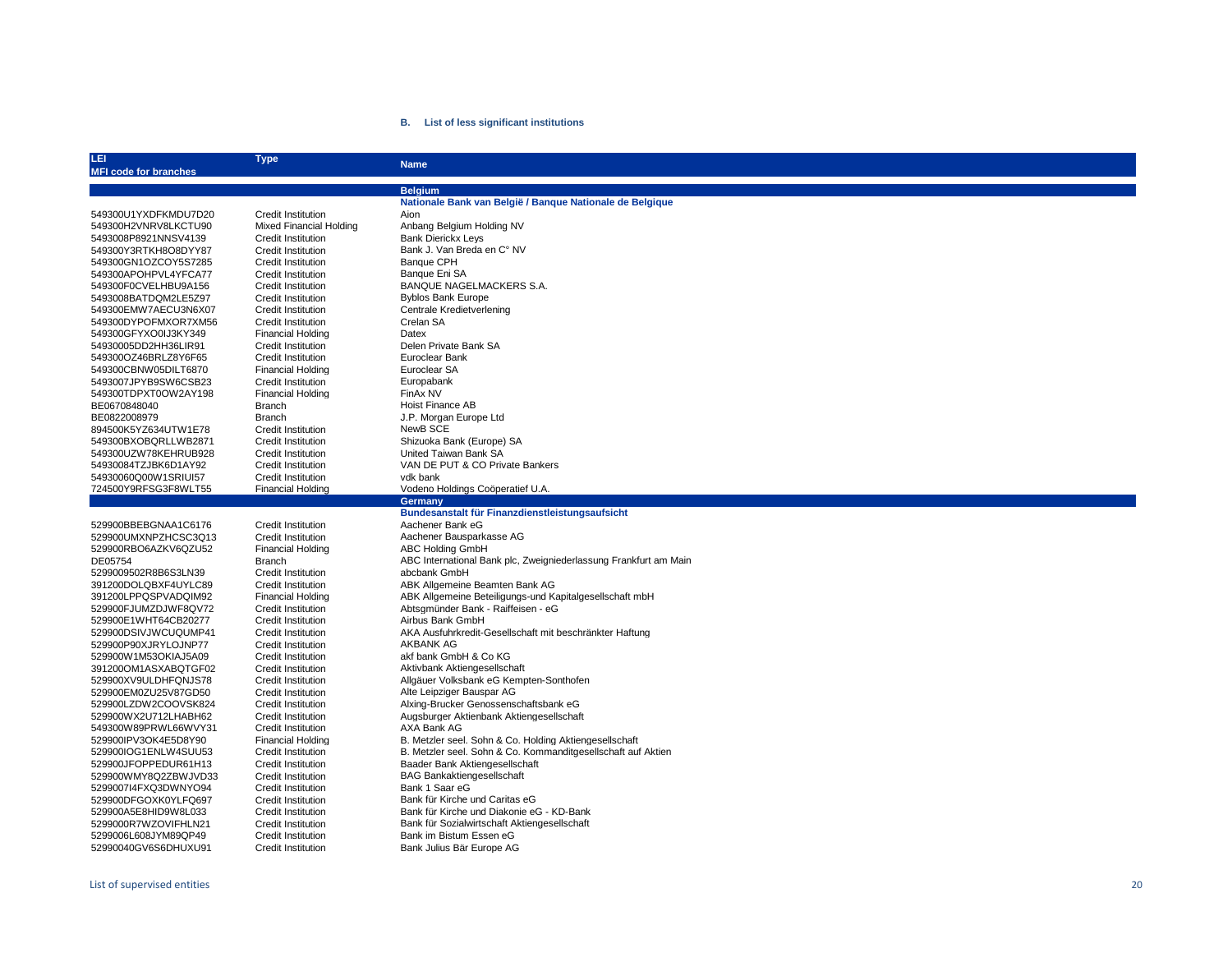| LEI                          | <b>Type</b>               |                                                                                                             |
|------------------------------|---------------------------|-------------------------------------------------------------------------------------------------------------|
| <b>MFI code for branches</b> |                           | <b>Name</b>                                                                                                 |
| 529900KKJ9XOK6WO4426         | Credit Institution        | Bank Vontobel Europe AG                                                                                     |
| 529900C3SHT3Q94H3W82         | <b>Financial Holding</b>  | Bank 11 Holding GmbH                                                                                        |
| 529900T9MJ6GH7X6QA19         | <b>Credit Institution</b> | Bank11 für Privatkunden und Handel GmbH                                                                     |
| 5299001DYPSTT2ATLX95         | <b>Credit Institution</b> | Bankhaus Anton Hafner KG                                                                                    |
| 529900508MSGTKVQKZ11         | <b>Credit Institution</b> | Bankhaus August Lenz & Co. Aktiengesellschaft                                                               |
| 5299005TV0L59BVRQG23         | <b>Credit Institution</b> | Bankhaus Bauer Aktiengesellschaft                                                                           |
| 529900QAB0KRK7AA2H39         | <b>Credit Institution</b> | Bankhaus C.L. Seeliger                                                                                      |
| 391200N0BCBVNXBRVE65         | <b>Credit Institution</b> | Bankhaus E. Mayer AG                                                                                        |
| 529900XLXZ4E43CYT795         | <b>Credit Institution</b> | Bankhaus Ellwanger & Geiger KG                                                                              |
| 529900984Z5768JBQF32         | Credit Institution        | Bankhaus Gebr. Martin Aktiengesellschaft                                                                    |
| 52990092MV2ZVLDQAD56         | <b>Credit Institution</b> | Bankhaus Herzogpark AG                                                                                      |
| 391200VXBQK0HAAE7G94         | <b>Credit Institution</b> | Bankhaus J. Faißt oHG                                                                                       |
| 529900ODBMTZXAN1B073         | <b>Credit Institution</b> | Bankhaus Lampe KG                                                                                           |
| 529900J7MNGH9AFRRD37         | <b>Credit Institution</b> | Bankhaus Ludwig Sperrer KG                                                                                  |
| 529900RH5DCK9S9XYX26         | <b>Credit Institution</b> | Bankhaus Max Flessa KG                                                                                      |
| 529900TON0U80IQ5N848         | <b>Credit Institution</b> | Bankhaus Obotritia GmbH                                                                                     |
| 529900JKIXFIA5LYZN73         | <b>Credit Institution</b> | Bankhaus Rautenschlein AG                                                                                   |
| 39120001QL91PI3RXO91         | <b>Credit Institution</b> | Bankhaus von der Heydt GmbH & Co. KG                                                                        |
| 529900FAAKQAZH0OHZ82         | Credit Institution        | Bankhaus Werhahn GmbH                                                                                       |
| 5299001R998PVUCDKR55         | <b>Credit Institution</b> | Bausparkasse Mainz Aktiengesellschaft                                                                       |
| 529900XNTKP4AWBR6991         | <b>Credit Institution</b> | Bayerische Bodenseebank - Raiffeisen- eingetragene Genossenschaft                                           |
| 52990041R8KZII7MRY61         | <b>Financial Holding</b>  | <b>BB Beteiligungs GmbH</b>                                                                                 |
| 529900LIZVBUANJ20E31         | <b>Credit Institution</b> | <b>BBBank eG</b>                                                                                            |
| 529900H4JD9LEALS6S16         | <b>Credit Institution</b> | Bensberger Bank eG                                                                                          |
| 5299005D4I5DYOHT5055         | <b>Credit Institution</b> | Berkheimer Bank eG                                                                                          |
| 529900P0K9DSQNQL9L23         | <b>Financial Holding</b>  | Berliner Effektengesellschaft AG                                                                            |
| 529900T7MYZUMMW4O176         | <b>Credit Institution</b> | Berliner Volksbank eG                                                                                       |
| 529900GCY25B7SPR3560         | <b>Credit Institution</b> | Bernhauser Bank eG                                                                                          |
| 529900E5ULQQ1YHY4B13         | <b>Credit Institution</b> | Bezirkssparkasse Reichenau                                                                                  |
|                              | <b>Financial Holding</b>  | <b>BFF Holding GmbH</b>                                                                                     |
| 529900GFT28SEW1QSG52         | <b>Credit Institution</b> | BfW - Bank für Wohnungswirtschaft AG                                                                        |
| 213800YQ2JHZ6WV1PS06         | <b>Financial Holding</b>  | <b>BHF Group SA</b>                                                                                         |
| D2OIGPB6E66YOBJ9GT20         | <b>Credit Institution</b> | <b>BMW Bank GmbH</b>                                                                                        |
| 529900GK2AGSDVLQ0P42         | <b>Credit Institution</b> | Bopfinger Bank Sechta-Ries eG                                                                               |
| 529900ZG2U1UNEWSWG40         | Credit Institution        | Bordesholmer Sparkasse Aktiengesellschaft                                                                   |
| 5299008W44I8V87F0U52         | <b>Credit Institution</b> | Brandenburger Bank Volksbank-Raiffeisenbank eG                                                              |
| 529900KE0RXWI3Z6VU55         | <b>Credit Institution</b> | Bremische Volksbank eG                                                                                      |
| 529900SU9499SQ6N8G87         | <b>Credit Institution</b> | Brühler Bank eG                                                                                             |
| 529900VFIFTUZZZT3C10         | <b>Credit Institution</b> | <b>BSQ Bauspar AG</b>                                                                                       |
| 5299008TDNA6IM1ZZC60         | <b>Credit Institution</b> | Budenheimer Volksbank eG                                                                                    |
| 529900ATAS3PCZAMFW02         | <b>Credit Institution</b> | Calenberger Kreditverein Calenberg-Göttingen- Grubenhagen- Hildesheim'scher ritterschaftlicher Kreditverein |
| 391200NCIUDBLHOE6C73         | <b>Credit Institution</b> | CB Bank GmbH                                                                                                |
| 549300298FD7AS4PPU70         | <b>Credit Institution</b> | Clearstream Banking Aktiengesellschaft                                                                      |
| 5493004PP58SUE3G8M27         | <b>Financial Holding</b>  | Clearstream Holding AG                                                                                      |
| 529900ENT1WBE443LZ43         | <b>Credit Institution</b> | Credit Suisse (Deutschland) Aktiengesellschaft                                                              |
| 529900EKHINI3PE9J144         | <b>Credit Institution</b> | <b>CRONBANK Aktiengesellschaft</b>                                                                          |
| 529900LSSAD1RBVWHJ37         | <b>Credit Institution</b> | <b>CVW-Privatbank AG</b>                                                                                    |
| DE04022                      | Branch                    | Danske Bank A/S Zweigniederlassung Hamburg                                                                  |
| 529900FMPYJ0QVTBSD95         | <b>Credit Institution</b> | Debeka Bausparkasse Aktiengesellschaft Sitz Koblenz am Rhein                                                |
| MRFNHBHO7AUDKS46SC62         | <b>Credit Institution</b> | Degussa Bank Aktiengesellschaft                                                                             |
| 529900DBKUI06S4XAS60         | <b>Credit Institution</b> | Dettinger Bank eG Volks- und Raiffeisenbank                                                                 |
| 39120001JPAYYPDRNN92         | <b>Credit Institution</b> | Deutsche Bausparkasse Badenia Aktiengesellschaft                                                            |
| 391200SW4JELHZ8L0Y34         | <b>Credit Institution</b> | Deutsche Handelsbank AG                                                                                     |
| 529900EXG2PM316ISO63         | <b>Credit Institution</b> | Deutsche WertpapierService Bank AG                                                                          |
| 5299009D9BIL4D4UHT93         | <b>Credit Institution</b> | Die Sparkasse Bremen AG                                                                                     |
| 5299001CHU3TRRK8UZ78         | Credit Institution        | Dithmarscher Volks- und Raiffeisenbank eG                                                                   |
| 529900RSKB4L1LC0HT02         | <b>Credit Institution</b> | DKM Darlehnskasse Münster eG                                                                                |
| DE05640                      | <b>Branch</b>             | DNB Bank ASA Filiale Deutschland                                                                            |
| 529900P8OKWO25XE4251         | <b>Credit Institution</b> | Donau-Iller Bank eG                                                                                         |
| 23ZYQ4KSBEDVYML8NC86         | <b>Credit Institution</b> | Donner & Reuschel Aktiengesellschaft                                                                        |
| 529900C61SO23HBUWX84         | Credit Institution        | Dortmunder Volksbank eingetragene Genossenschaft                                                            |
| P0T131ELWMYGYC1G4O52         | <b>Credit Institution</b> | DSK Hyp AG                                                                                                  |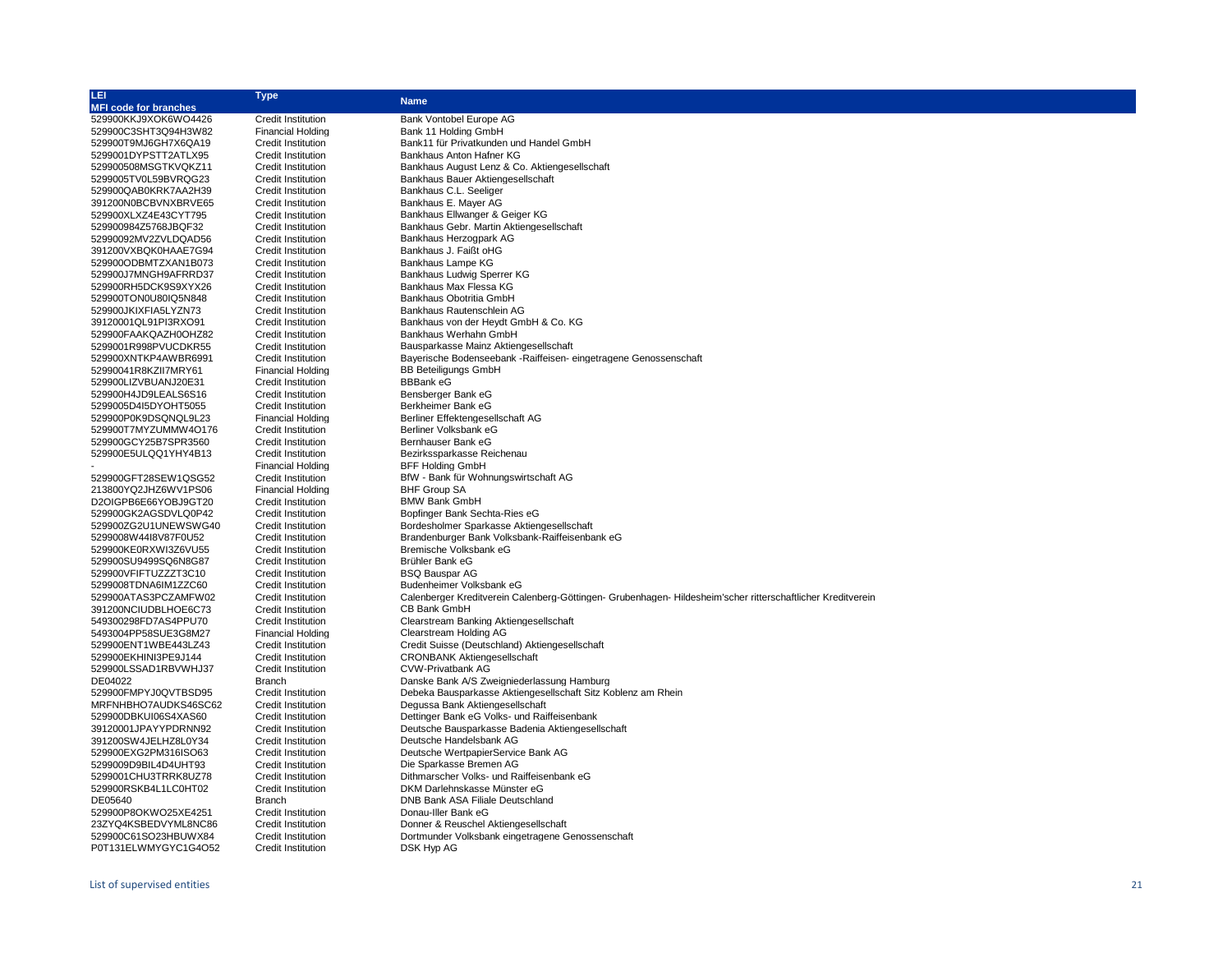| LEI                          | <b>Type</b>               | <b>Name</b>                                                   |
|------------------------------|---------------------------|---------------------------------------------------------------|
| <b>MFI code for branches</b> |                           |                                                               |
| 529900YQVTG54RAR6439         | <b>Credit Institution</b> | DZB Bank GmbH                                                 |
| 529900UZ5LPUOSWYC555         | <b>Credit Institution</b> | Echterdinger Bank eG                                          |
| 391200SVHXSRYC4Y6902         | <b>Credit Institution</b> | Eckernförder Bank eG Volksbank-Raiffeisenbank                 |
| 529900XQMOF3BB8ZKT64         | <b>Credit Institution</b> | Edekabank Aktiengesellschaft                                  |
| 529900G07F3297WTW056         | <b>Credit Institution</b> | EIS Einlagensicherungsbank GmbH                               |
| 529900H8A4MZJKMDFU11         | <b>Credit Institution</b> | Emsländische Volksbank eG                                     |
| 529900SK9E9C9PBNZX75         | <b>Credit Institution</b> | Erfurter Bank eG                                              |
| 529900LXGM7KMLJE5H80         | <b>Credit Institution</b> | Erzgebirgssparkasse                                           |
| 529900FWPX4ZEDGW7972         | <b>Credit Institution</b> | <b>ETRIS Bank GmbH</b>                                        |
| 529900LN3S50JPU47S06         |                           | <b>EUREX Clearing Aktiengesellschaft</b>                      |
|                              | <b>Credit Institution</b> | <b>Eurocity Bank AG</b>                                       |
| 5299009DP8KGKY0MMB95         | <b>Credit Institution</b> |                                                               |
| 39120020BBOSP6DZUC29         | Credit Institution        | Europäisch-Iranische Handelsbank Aktiengesellschaft           |
| DE05612                      | <b>Branch</b>             | Europe Arab Bank plc                                          |
| 391200014TK600CZIE75         | <b>Credit Institution</b> | European Bank for Financial Services GmbH (ebase®)            |
| 529900R600X5X54X0G26         | <b>Credit Institution</b> | Evangelische Bank eG                                          |
| 5299002RTPWNHY2DI332         | Credit Institution        | EVENORD-BANK eG - KG                                          |
| 5299000WY4EJA4YRVE32         | <b>Credit Institution</b> | Federseebank eG                                               |
| DE05832                      | <b>Branch</b>             | FHB Kereskedelmi Bank Zrt. Niederlassung Frankfurt            |
| 5299004611357MQINQ02         | Credit Institution        | FIL Fondsbank GmbH                                            |
| 529900B4OR3PD4V3AQ57         | <b>Financial Holding</b>  | Finanzholding der Sparkasse in Bremen                         |
| 529900IRBZTADXJB6757         | <b>Financial Holding</b>  | flatex AG                                                     |
| 529900MKYC1FZ83V3121         | <b>Credit Institution</b> | flatex Bank AG                                                |
| 529900C4BDI11BJKQ590         | <b>Credit Institution</b> | Föhr-Amrumer Bank eG                                          |
| 391200Y1C3ZJT2NUUD34         | Credit Institution        | Fondsdepot Bank GmbH                                          |
| 549300BZZFFS0SOWR325         | <b>Credit Institution</b> | Ford Bank GmbH                                                |
| DE03290                      | <b>Branch</b>             | Ford Bank Niederlassung der FCE Bank plc                      |
| 529900RA3M7K4CI4JZ35         | <b>Credit Institution</b> | Förde Sparkasse                                               |
| 529900YYUQ23KIEZ0M67         | <b>Credit Institution</b> | Frankenberger Bank, Raiffeisenbank eG                         |
| 529900967AJZ6T29Q111         | <b>Credit Institution</b> | Frankfurter Volksbank eG                                      |
| 529900B0CY07L22N6B17         | <b>Credit Institution</b> | Freisinger Bank eG Volksbank-Raiffeisenbank                   |
| 529900I6N5PAU6EVAN62         | <b>Credit Institution</b> | Fürst Fugger Privatbank Aktiengesellschaft                    |
| 529900WQ56SLB1IPWX73         | <b>Credit Institution</b> | Fürstlich Castell'sche Bank, Credit-Casse Aktiengesellschaft  |
| 529900RHBE9A57LIR568         | <b>Credit Institution</b> | Gabler-Saliter Bankgeschäft AG                                |
| 529900RZUR7UCUPMNP12         | <b>Financial Holding</b>  | Gemeinnützige Sparkassenstiftung zu Lübeck                    |
| 5299008M5D5QGM9F2M17         | <b>Credit Institution</b> | Geno Bank Essen eG                                            |
| 529900EXCN8TJWH3DA29         | <b>Credit Institution</b> | Genobank Mainz eG                                             |
| 529900EGI7TF9Y3BB167         | <b>Credit Institution</b> | Genossenschaftsbank eG München                                |
| 529900XOI1D8DFZG4P42         | <b>Credit Institution</b> | Genossenschaftsbank Unterallgäu eG                            |
| 529900Z2Y8487OQRMV97         | <b>Credit Institution</b> | Genossenschaftsbank Weil im Schönbuch eG                      |
| 529900FR98RO8IKX3687         | <b>Credit Institution</b> | Gladbacher Bank AG von 1922                                   |
| 52990026HQOTT4AJP655         | <b>Credit Institution</b> | GLS Gemeinschaftsbank e.G.                                    |
| DE05884                      | <b>Branch</b>             | Goldman Sachs International Bank Zweigniederlassung Frankfurt |
| 391200HOASIPGIO9YW76         | <b>Credit Institution</b> | Gover & Göppel KG                                             |
| 529900T5ON7PES0TL534         | <b>Credit Institution</b> | Grafschafter Volksbank eG                                     |
| 529900MEGV7Z652LK042         | Credit Institution        | Greensill Bank AG                                             |
| 529900BHRYZ464GFD289         | <b>Financial Holding</b>  | <b>GRENKE AG</b>                                              |
| 529900K6G9E0JFCFFE23         | <b>Credit Institution</b> | Grenke Bank AG                                                |
| 529900OPLFNQ83732X45         | Credit Institution        | Hagnauer Volksbank eG                                         |
| 529900C1N2GMTYIKO591         | <b>Credit Institution</b> | Hamburger Volksbank eG                                        |
| 529900MQJIQGD8N3YV53         | <b>Credit Institution</b> | Hannoversche Volksbank eG                                     |
| 5299001OKQX8MIF6CX78         | <b>Credit Institution</b> | Harzer Volksbank eG                                           |
| 529900JHQ2OFFMM02038         | <b>Credit Institution</b> | Harzsparkasse                                                 |
| 529900OOZP78CYPYF471         | Credit Institution        | Hauck & Aufhäuser Privatbankiers Aktiengesellschaft           |
|                              |                           |                                                               |
| 529900EDWLRSBBNPOK20         | <b>Credit Institution</b> | Hausbank München eG Bank für Haus- und Grundbesitz            |
| 529900KTP4LDLQ7MIR59         | <b>Credit Institution</b> | Heidelberger Volksbank eingetragene Genossenschaft            |
| 5299005T3VDFRFKEDR04         | <b>Credit Institution</b> | Heidenheimer Volksbank eG                                     |
| 529900SQBP5GRV2TTK54         | <b>Credit Institution</b> | Herner Sparkasse                                              |
| 391200JFJ7FON3NE1Q88         | <b>Credit Institution</b> | <b>HKB Bank GmbH</b>                                          |
| 529900P108QSOO21EE97         | <b>Credit Institution</b> | Hoerner-Bank Aktiengesellschaft                               |
| 52990003P069MRS9D366         | <b>Credit Institution</b> | Hohenzollerische Landesbank Kreissparkasse Sigmaringen        |
| DE05896                      | Branch                    | Hoist Finance AB (publ) Niederlassung Deutschland             |

391200ABD1OLFULBLM06 Credit Institution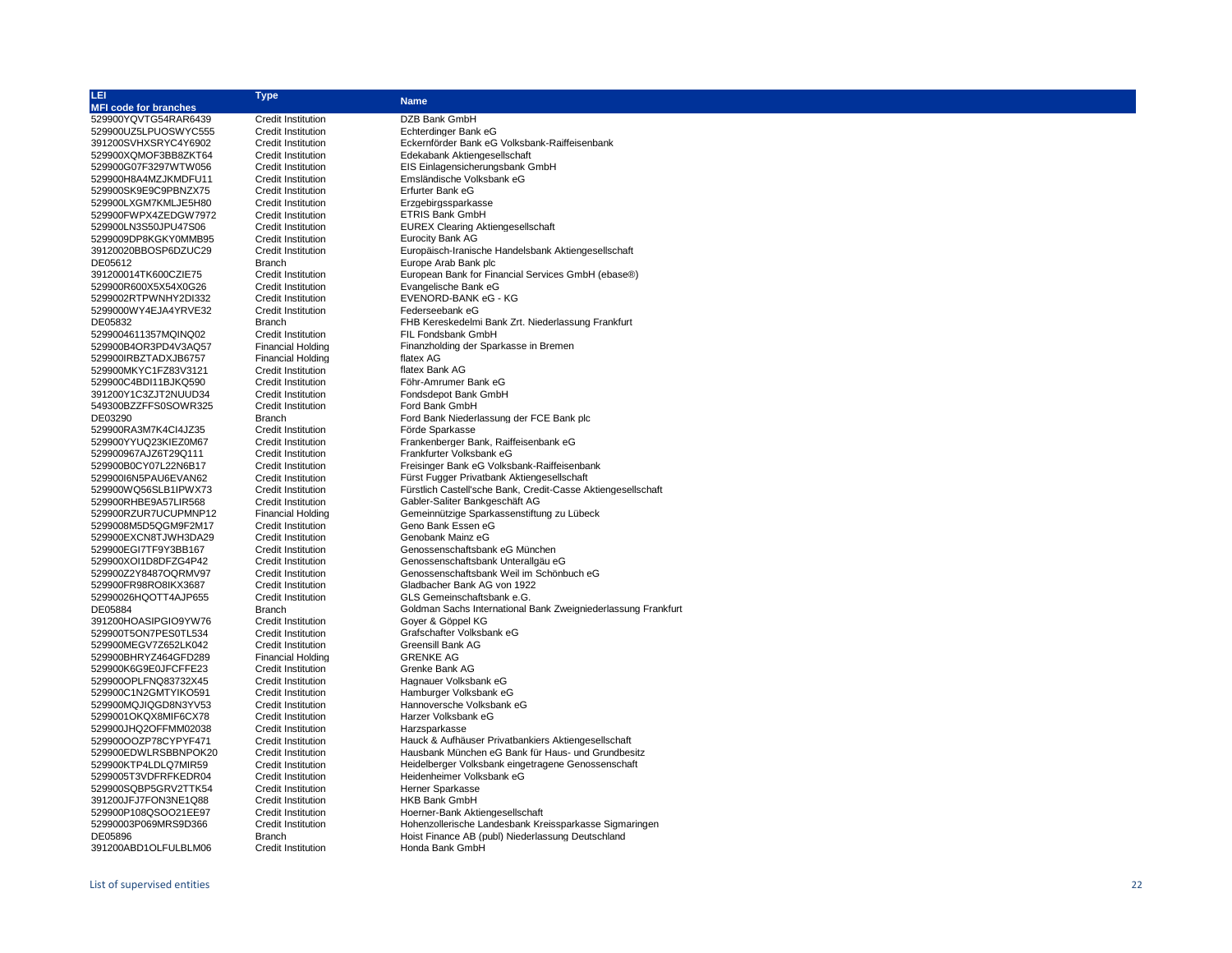| LEI                          | <b>Type</b>               | <b>Name</b>                                                                                      |
|------------------------------|---------------------------|--------------------------------------------------------------------------------------------------|
| <b>MFI code for branches</b> |                           |                                                                                                  |
| 529900W3NTW28LTOL246         | <b>Financial Holding</b>  | HORUS Ellwanger & Geiger Holding GmbH                                                            |
| 21380051GNDG65QWAO66         | <b>Financial Holding</b>  | <b>HSBC Germany Holdings GmbH</b>                                                                |
| JUNT405OW8OY5GN4DX16         | <b>Credit Institution</b> | HSBC Trinkaus & Burkhardt AG                                                                     |
| 529900CWI4OT4SMHQM23         | <b>Credit Institution</b> | Hümmlinger Volksbank eG                                                                          |
| 529900WVTLE8OTNZY156         | <b>Credit Institution</b> | Hüttenberger Bank eG                                                                             |
| 529900WJYRLX4PRMQM74         | <b>Credit Institution</b> | IBM Deutschland Kreditbank Gesellschaft mit beschränkter Haftung                                 |
| DE05803                      | <b>Branch</b>             | ICICI Bank UK PLC, Germany Branch                                                                |
| DE05826                      | <b>Branch</b>             | Ikano Bank AB (publ), Zweigniederlassung Deutschland                                             |
| PWEFG14QWWESISQ84C69         | <b>Credit Institution</b> | IKB Deutsche Industriebank Aktiengesellschaft                                                    |
| 529900088909IB2EAZ74         | <b>Credit Institution</b> | Internationales Bankhaus Bodensee AG                                                             |
| 52990089JN9S8OJ5KU82         | <b>Credit Institution</b> | <b>Isbank AG</b>                                                                                 |
| DE05854                      | <b>Branch</b>             | J.P. Morgan Securities plc Frankfurt Branch                                                      |
| 529900UC2OD7II24Z667         | <b>Credit Institution</b> | Joh. Berenberg, Gossler & Co. KG                                                                 |
| DE05650                      | <b>Branch</b>             | Jyske Bank A/S, Filiale Hamburg                                                                  |
| 529900LCYFGV3LZPWH72         | <b>Credit Institution</b> | Kaltenkirchener Bank eG                                                                          |
| 5299006OWDQGU3FEDK86         | <b>Credit Institution</b> | Kasseler Sparkasse                                                                               |
| 529900MHMES2JJY4T459         | Credit Institution        | KEB Hana Bank (D) Aktiengesellschaft                                                             |
| 5299002GPCR602QYJC04         | <b>Financial Holding</b>  | KfW Beteiligungsholding                                                                          |
|                              |                           |                                                                                                  |
| 529900Q1M1F4M8KMTM64         | <b>Credit Institution</b> | KfW IPEX-Bank GmbH                                                                               |
| 529900UCQ5HTMTVAY212         | <b>Credit Institution</b> | Kieler Volksbank eG                                                                              |
| 52990057VEWDZZFRIJ07         | <b>Credit Institution</b> | Kreis- und Stadtsparkasse Erding-Dorfen                                                          |
| 529900G44YLWEBXZBR24         | <b>Credit Institution</b> | Kreis- und Stadtsparkasse Kaufbeuren                                                             |
| 529900F0V9LOK95G5I37         | <b>Credit Institution</b> | Kreis- und Stadtsparkasse Münden                                                                 |
| 529900GP93B3EF6Y1989         | <b>Credit Institution</b> | Kreis- und Stadtsparkasse Wasserburg am Inn                                                      |
| 529900QUQNS1LW47DJ51         | <b>Credit Institution</b> | Kreissparkasse Ahrweiler                                                                         |
| 52990013RUF1YVQ45842         | <b>Credit Institution</b> | Kreissparkasse Anhalt-Bitterfeld                                                                 |
| 5299006A2PPHMJUAYM46         | <b>Credit Institution</b> | Kreissparkasse Augsburg                                                                          |
| 529900XKH0809QTNWQ25         | <b>Credit Institution</b> | Kreissparkasse Bautzen                                                                           |
| 5299005E2F0CA1738607         | <b>Credit Institution</b> | Kreissparkasse Bersenbrück                                                                       |
| 529900FPOU897IEWGV26         | <b>Credit Institution</b> | Kreissparkasse Biberach                                                                          |
| 529900MPVCAOW4A6PE25         | <b>Credit Institution</b> | Kreissparkasse Birkenfeld (Birkenfelder Landesbank)                                              |
| 529900KO4FARHCMXNJ85         | <b>Credit Institution</b> | Kreissparkasse Bitburg-Prüm                                                                      |
| 5299007DRP3741GOZM90         | <b>Credit Institution</b> | Kreissparkasse Böblingen                                                                         |
| 5299002H4HNGZGLL9S48         | Credit Institution        | Kreissparkasse Börde                                                                             |
| 529900FLLALM2RHDWW17         | <b>Credit Institution</b> | Kreissparkasse Döbeln                                                                            |
| 529900Z1V9UDM2YYKI87         | <b>Credit Institution</b> | Kreissparkasse Düsseldorf                                                                        |
| 529900SJ58V1OLTYNP09         | <b>Credit Institution</b> | Kreissparkasse Eichsfeld                                                                         |
| 529900ICDZY7LEZHKJ46         | <b>Credit Institution</b> | Kreissparkasse Esslingen-Nürtingen                                                               |
| 529900ZUL2DDJ2C57W97         | <b>Credit Institution</b> | Kreissparkasse Euskirchen                                                                        |
| 529900NEY2D8BD532C51         | <b>Credit Institution</b> | Kreissparkasse Fallingbostel in Walsrode                                                         |
| 529900UWNQB5DODHTT84         | <b>Credit Institution</b> | Kreissparkasse Freudenstadt                                                                      |
| 529900AJ2F80T1EA8X85         | <b>Credit Institution</b> | Kreissparkasse Garmisch-Partenkirchen                                                            |
| 529900XEQIE8VMIDYW28         | <b>Credit Institution</b> | Kreissparkasse Gelnhausen                                                                        |
| 52990051JDPDRCH81306         | <b>Credit Institution</b> | Kreissparkasse Göppingen                                                                         |
| 529900MQ8PEMY841JJ04         | <b>Credit Institution</b> | Kreissparkasse Gotha                                                                             |
| 529900MBX1YTKVWAEZ43         | <b>Credit Institution</b> | Kreissparkasse Grafschaft Bentheim zu Nordhorn                                                   |
| 529900Y3MXIU45A22Q34         | <b>Credit Institution</b> | Kreissparkasse Grafschaft Diepholz                                                               |
| 529900RJT960CY3TAK43         | <b>Credit Institution</b> | Kreissparkasse Groß-Gerau                                                                        |
| 529900CDFH7GJ76LXH43         | <b>Credit Institution</b> | Kreissparkasse Halle (Westf.)                                                                    |
| 529900S3OB921ZBBUG77         | <b>Credit Institution</b> | Kreissparkasse Heidenheim                                                                        |
| 529900LG0ZUI1LJU1P46         | <b>Credit Institution</b> | Kreissparkasse Heilbronn                                                                         |
| 529900VU0QU9PDVTQ128         | <b>Credit Institution</b> | Kreissparkasse Heinsberg - Zweckverbandssparkasse des Kreises Heinsberg und der Stadt Erkelenz - |
| 529900C993QTFX14KV96         | <b>Credit Institution</b> | Kreissparkasse Herzogtum Lauenburg                                                               |
| 529900Z8UBNQXJICNG59         | <b>Credit Institution</b> | Kreissparkasse Hildburghausen                                                                    |
| 52990021HAPOILUFSF84         | <b>Credit Institution</b> | Kreissparkasse Kaiserslautern                                                                    |
| 529900VUIZ6XDB24BS88         | <b>Credit Institution</b> | Kreissparkasse Kelheim                                                                           |
| 529900RTSGHDD7OOSO86         | <b>Credit Institution</b> | Kreissparkasse Köln                                                                              |
| 529900BBD7C7JXDKE759         | <b>Credit Institution</b> | Kreissparkasse Kusel                                                                             |
| 529900BU2W60OCE4EA97         | <b>Credit Institution</b> | Kreissparkasse Limburg                                                                           |
| 529900L26863H1FN4S52         | <b>Credit Institution</b> | Kreissparkasse Ludwigsburg                                                                       |
| 529900O3MJJBL4BZKX03         | <b>Credit Institution</b> | Kreissparkasse Märkisch-Oderland                                                                 |
| 5299006Y97HSE7B5WB50         | <b>Credit Institution</b> | Kreissparkasse Maven                                                                             |
|                              |                           |                                                                                                  |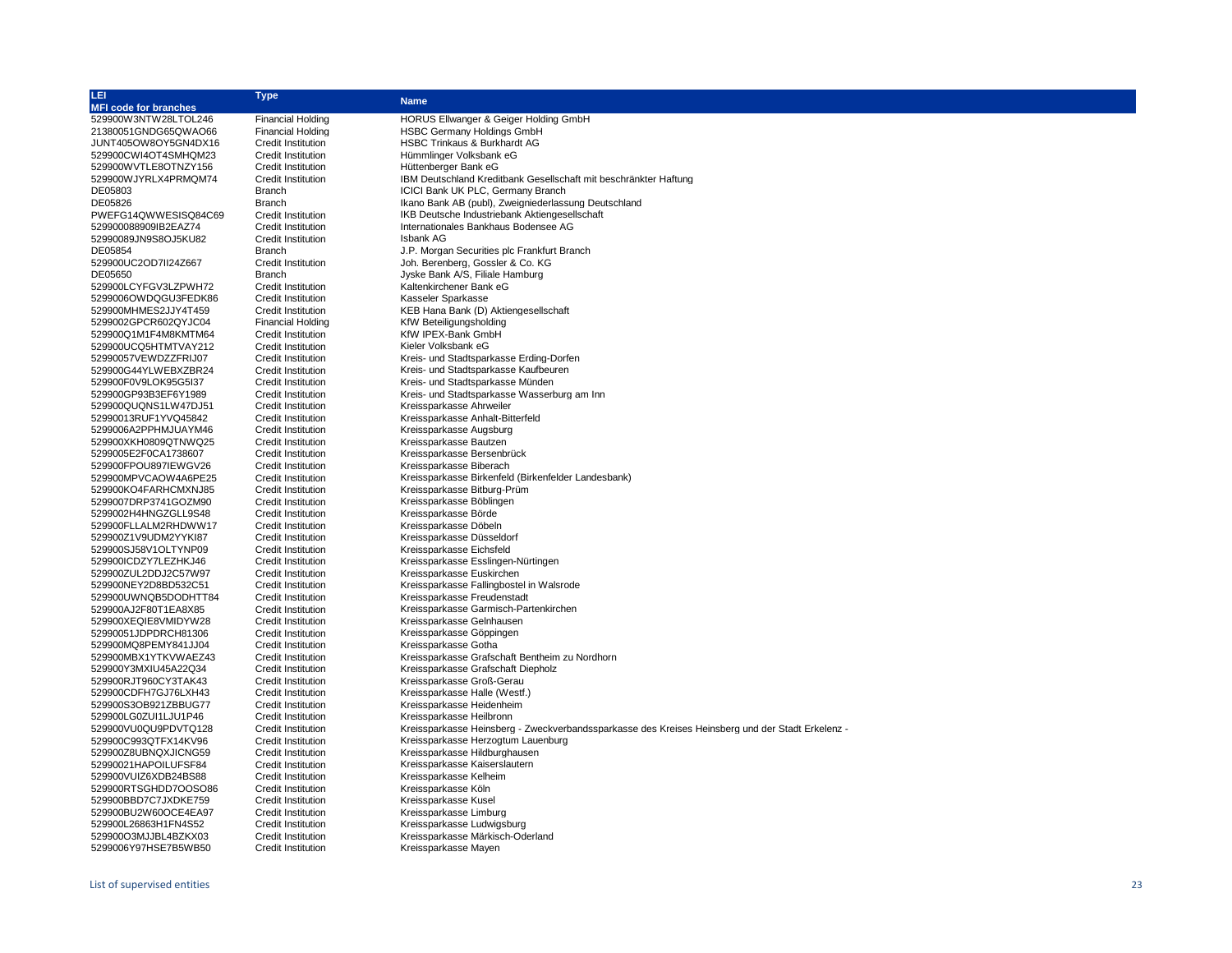| LEI                                          | <b>Type</b>                                            | <b>Name</b>                                                                                                                                                                                                                           |
|----------------------------------------------|--------------------------------------------------------|---------------------------------------------------------------------------------------------------------------------------------------------------------------------------------------------------------------------------------------|
| <b>MFI code for branches</b>                 |                                                        |                                                                                                                                                                                                                                       |
| 529900NPGCYRD0A7GI52                         | Credit Institution                                     | Kreissparkasse Melle                                                                                                                                                                                                                  |
| 5299009W2BWIO9MJJC09                         | <b>Credit Institution</b>                              | Kreissparkasse Miesbach-Tegernsee                                                                                                                                                                                                     |
| 529900NY4QE4LF18FA62                         | <b>Credit Institution</b>                              | Kreissparkasse München Starnberg Ebersberg                                                                                                                                                                                            |
| 529900OVERR058YXOB66                         | <b>Credit Institution</b>                              | Kreissparkasse Nordhausen                                                                                                                                                                                                             |
| 529900E15I4XYNU1NF86                         | <b>Credit Institution</b>                              | Kreis-Sparkasse Northeim                                                                                                                                                                                                              |
| 52990008SP9ETV9l7047                         | <b>Credit Institution</b>                              | Kreissparkasse Ostalb                                                                                                                                                                                                                 |
| 5299002GZMVW234JRW43                         | <b>Credit Institution</b>                              | Kreissparkasse Ravensburg                                                                                                                                                                                                             |
| 529900WZ5UJMQE5EXE26                         | <b>Credit Institution</b>                              | Kreissparkasse Reutlingen                                                                                                                                                                                                             |
| 529900M6K8MY9AX8XV65                         | <b>Credit Institution</b>                              | Kreissparkasse Rhein-Hunsrück                                                                                                                                                                                                         |
| 529900E0KDTTAKITHC30                         | <b>Credit Institution</b>                              | Kreissparkasse Rottweil                                                                                                                                                                                                               |
| 5299000K05SFBDX9PV30                         | <b>Credit Institution</b>                              | Kreissparkasse Saale-Orla                                                                                                                                                                                                             |
| 529900DFS6YI9LIZAJ72                         | <b>Credit Institution</b>                              | Kreissparkasse Saalfeld-Rudolstadt                                                                                                                                                                                                    |
| 529900P70FRX40Z44V62                         | <b>Credit Institution</b>                              | Kreissparkasse Saarlouis                                                                                                                                                                                                              |
| 5299001BHV0GYRSE1192                         | <b>Credit Institution</b>                              | Kreissparkasse Saarpfalz                                                                                                                                                                                                              |
| 529900C7LGUV8N5BG037                         | <b>Credit Institution</b>                              | Kreissparkasse Schlüchtern                                                                                                                                                                                                            |
| 5299001UN4CS1DE1IX93                         | Credit Institution                                     | Kreissparkasse Schwalm-Eder                                                                                                                                                                                                           |
| 529900Z53OT4CHNVP677                         | <b>Credit Institution</b>                              | Kreissparkasse Soltau                                                                                                                                                                                                                 |
| 529900DPL9DTMHQAME41                         | <b>Credit Institution</b>                              | Kreissparkasse St. Wendel                                                                                                                                                                                                             |
| 529900ALRWVJW8UUH641                         | <b>Credit Institution</b>                              | Kreissparkasse Stade                                                                                                                                                                                                                  |
| 5299001SSGO8MMQN8E03                         | <b>Credit Institution</b>                              |                                                                                                                                                                                                                                       |
|                                              |                                                        | Kreissparkasse Steinfurt - Zweckverbandssparkasse des Kreises Steinfurt und der Städte und Gemeinden Altenberge,<br>Greven, Hörstel, Hopsten, Horstmar, Ibbenbüren, Ladbergen, Laer, Lienen, Lotte, Metelen, Mettingen, Neuenkirchen, |
|                                              |                                                        |                                                                                                                                                                                                                                       |
|                                              |                                                        | Nordwalde, Recke, Saerbeck, Steinfurt, Tecklenburg, Westerkappeln und Wettringen                                                                                                                                                      |
| 529900ZFCAYRV20FSC78                         | <b>Credit Institution</b>                              | Kreissparkasse Stendal                                                                                                                                                                                                                |
| 529900IZPJ195088J625                         | <b>Credit Institution</b>                              | Kreissparkasse Syke                                                                                                                                                                                                                   |
| 529900UV7P5CA8A2L926                         | <b>Credit Institution</b>                              | Kreissparkasse Traunstein-Trostberg                                                                                                                                                                                                   |
| 529900VZSHKAB0ZU6Z09                         | <b>Credit Institution</b>                              | Kreissparkasse Tübingen                                                                                                                                                                                                               |
| 529900H6PMBEQPIEO203                         | Credit Institution                                     | Kreissparkasse Tuttlingen                                                                                                                                                                                                             |
| 529900TXWHPLJGQB9048                         | <b>Credit Institution</b>                              | Kreissparkasse Verden                                                                                                                                                                                                                 |
| 529900P12WJ5WU3W9566                         | <b>Credit Institution</b>                              | Kreissparkasse Vulkaneifel                                                                                                                                                                                                            |
| 5299007GMRYEAD6PRW15                         | <b>Credit Institution</b>                              | Kreissparkasse Waiblingen                                                                                                                                                                                                             |
| 529900QGRCPQ350ZRW03                         | <b>Credit Institution</b>                              | Kreissparkasse Weilburg                                                                                                                                                                                                               |
| 529900E6H214NUUU7V22                         | <b>Credit Institution</b>                              | Kreissparkasse Wiedenbrück Zweckverbandssparkasse des Kreises Gütersloh und der Stadt Rheda-Wiedenbrück                                                                                                                               |
|                                              |                                                        |                                                                                                                                                                                                                                       |
| 529900X624BIZY01DY26                         | <b>Credit Institution</b>                              | Kreis-und Stadtsparkasse Unna-Kamen, Zweckverbandssparkasse des Kreises Unna, der Kreisstadt Unna, der Stadt                                                                                                                          |
|                                              |                                                        | Kamen, der Stadt Fröndenberg und der Gemeinde Holzwickede                                                                                                                                                                             |
| 529900ES946F61B1ZR12                         | Credit Institution                                     | <b>KT Bank AG</b>                                                                                                                                                                                                                     |
| 5299000M5HXDRIFSGM87                         | <b>Credit Institution</b>                              | Kurhessische Landbank eG                                                                                                                                                                                                              |
| 529900923ONNWU006D14                         | <b>Credit Institution</b>                              | Kyffhäusersparkasse Artern-Sondershausen                                                                                                                                                                                              |
| 391200J4PA51SDPM1U90                         | <b>Credit Institution</b>                              | Landbank Horlofftal eingetragene Genossenschaft                                                                                                                                                                                       |
| 52990050SU0S4QQ4Z793                         | <b>Credit Institution</b>                              | Landesbank Saar                                                                                                                                                                                                                       |
| 529900PO4CDCHAP5UT66                         | <b>Credit Institution</b>                              | Landessparkasse zu Oldenburg                                                                                                                                                                                                          |
| 391200YADB0DFDZGWC82                         | <b>Credit Institution</b>                              | LBS Bausparkasse Schleswig-Holstein-Hamburg AG                                                                                                                                                                                        |
| 391200UEWWKBDK12KP84                         | <b>Credit Institution</b>                              | LBS Bayerische Landesbausparkasse                                                                                                                                                                                                     |
| 529900FU4WJ2XT7BVE31                         | Credit Institution                                     | LBS Landesbausparkasse Südwest                                                                                                                                                                                                        |
| 529900QM844Z8F45QI96                         | <b>Credit Institution</b>                              | LBS Norddeutsche Landesbausparkasse Berlin-Hannover                                                                                                                                                                                   |
| 5299004SI3IL8FGDV034                         | <b>Credit Institution</b>                              | LBS Ostdeutsche Landesbausparkasse Aktiengesellschaft                                                                                                                                                                                 |
| 529900HC4LDSGK0NCJ85                         | <b>Credit Institution</b>                              | LBS Westdeutsche Landesbausparkasse                                                                                                                                                                                                   |
| 529900NUOHU5B1BOYF39                         | <b>Credit Institution</b>                              | Leipziger Volksbank eG                                                                                                                                                                                                                |
| 529900P5SXLD86FO1N96                         | <b>Credit Institution</b><br><b>Credit Institution</b> | levoBank eG<br>LIGA Bank eG                                                                                                                                                                                                           |
| 529900QDBEIBLJCSQE34<br>2138001WO21Z3B8Y8K20 | <b>Credit Institution</b>                              | Llovds Bank GmbH                                                                                                                                                                                                                      |
| DE05902                                      | <b>Branch</b>                                          | Lloyds Bank plc Niederlassung Berlin                                                                                                                                                                                                  |
| 529900PWC05918YY6110                         | <b>Financial Holding</b>                               | M.M. Warburg & CO Gruppe GmbH                                                                                                                                                                                                         |
| 5299006GIC8WWC5LYZ79                         | <b>Credit Institution</b>                              | M.M. Warburg & CO Hypothekenbank Aktiengesellschaft                                                                                                                                                                                   |
| MZI1VDH2BQLFZGLQDO60                         | <b>Credit Institution</b>                              | M.M.Warburg & CO (AG & Co.) Kommanditgesellschaft auf Aktien                                                                                                                                                                          |
| DE05815                                      | <b>Branch</b>                                          | Macquarie Bank International Limited, Niederlassung Deutschland                                                                                                                                                                       |
| 529900MC68RTGHKI4F05                         | <b>Credit Institution</b>                              | MainFirst Bank Aktiengesellschaft                                                                                                                                                                                                     |
| 529900KA1X3855ZIY689                         | <b>Credit Institution</b>                              | Mainzer Volksbank e.G.                                                                                                                                                                                                                |
| 529900CK14SGH0EXOB27                         | <b>Credit Institution</b>                              | Marcard, Stein & Co AG                                                                                                                                                                                                                |
| 529900UV7UT5TCAG0G06                         | <b>Credit Institution</b>                              | Märkische Bank eG                                                                                                                                                                                                                     |
| 529900BQBP4JMDPM6Q19                         | <b>Credit Institution</b>                              | Max Heinr. Sutor OHG                                                                                                                                                                                                                  |
|                                              |                                                        |                                                                                                                                                                                                                                       |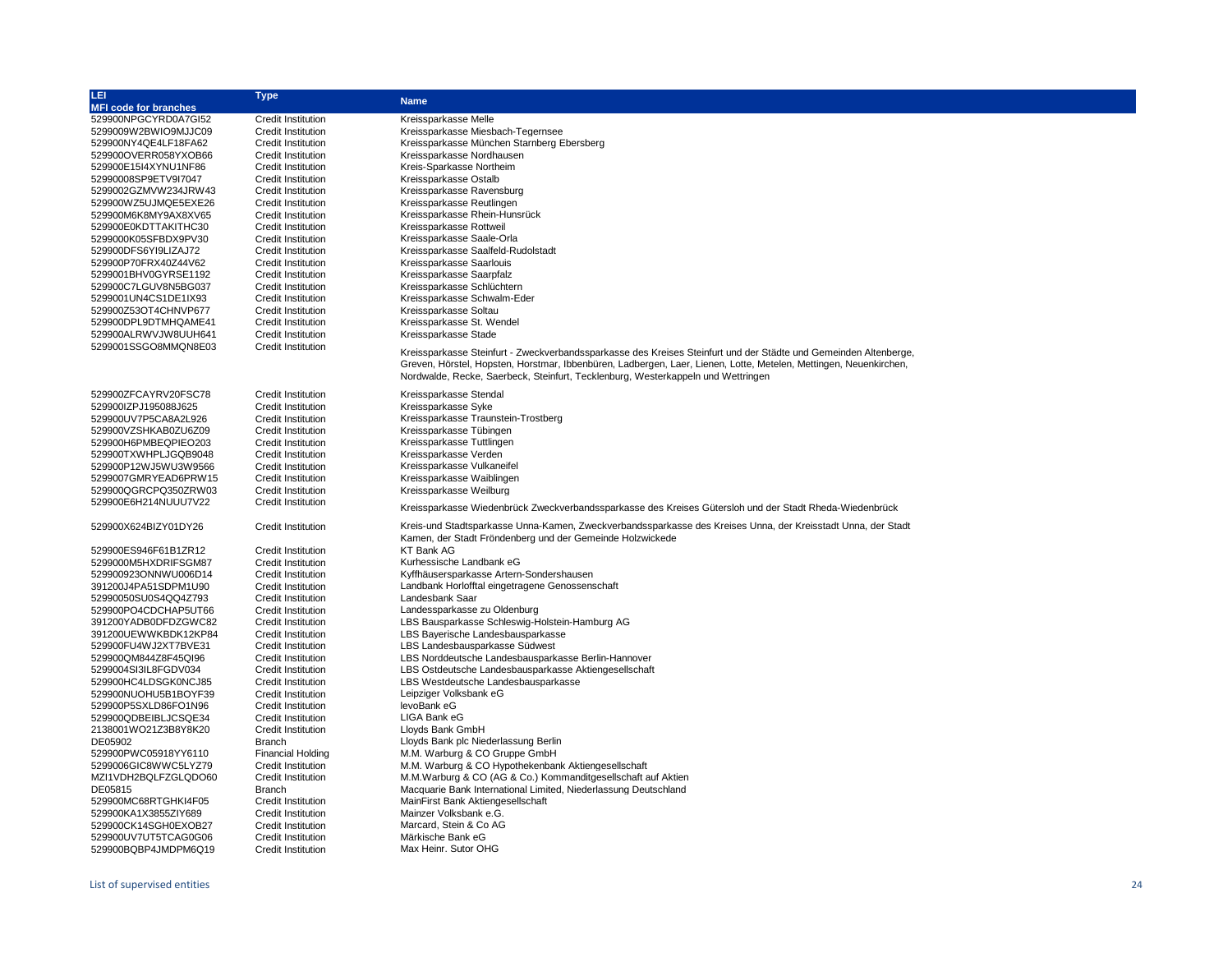| LEI.                            | <b>Type</b>                                            |                                                                                              |
|---------------------------------|--------------------------------------------------------|----------------------------------------------------------------------------------------------|
| <b>MFI code for branches</b>    |                                                        | <b>Name</b>                                                                                  |
| 391200JSBVM7SPMPFX14            | <b>Credit Institution</b>                              | MCE Bank GmbH                                                                                |
| 529900EIN2ZVA8ELCD81            | <b>Credit Institution</b>                              | mediserv Bank GmbH                                                                           |
| 529900FVNS34ENY5A496            | <b>Credit Institution</b>                              | Mendener Bank eG                                                                             |
| 529900DEAYRUPP22B339            | <b>Credit Institution</b>                              | Mercedes-Benz Bank AG                                                                        |
| 529900Y9V9S4JSXJZK89            | <b>Credit Institution</b>                              | Merkur Bank KGaA                                                                             |
| 391200TQYSDQXVIEPY43            | <b>Credit Institution</b>                              | Misr Bank - Europe GmbH                                                                      |
| 529900X200JCQZE8VX28            | <b>Credit Institution</b>                              | Mittelbrandenburgische Sparkasse in Potsdam                                                  |
| 391200NDSKH9BHFGEJ93            | <b>Credit Institution</b>                              | MKB Mittelstandskreditbank Aktiengesellschaft                                                |
| 529900M25NF9TALIWQ20            | <b>Financial Holding</b>                               | MLP SE                                                                                       |
|                                 |                                                        |                                                                                              |
| 529900YOBXEE8ZYM4V56            | Credit Institution<br><b>Branch</b>                    | <b>MLP Banking AG</b><br>Morgan Stanley Bank International Limited Niederlassung Deutschland |
| DE05724<br>529900VHU3S8ZYAQYZ61 |                                                        | Münchner Bank eG                                                                             |
|                                 | <b>Credit Institution</b>                              | Münsterländische Bank Thie & Co. KG                                                          |
| 529900XB8HDS2S70LH09            | <b>Credit Institution</b>                              |                                                                                              |
| 529900XJ050LKAPHXM52            | <b>Credit Institution</b><br><b>Credit Institution</b> | Müritz-Sparkasse<br>N26 Bank GmbH                                                            |
| 529900JB9XYZ8E87N345            |                                                        |                                                                                              |
| 529900CJAJ0HDPPKUI53            | <b>Credit Institution</b>                              | Nassauische Sparkasse                                                                        |
| DE05614                         | Branch                                                 | National Westminster Bank plc                                                                |
| 529900B91AUH0YTEXN10            | <b>Credit Institution</b>                              | National-Bank, Aktiengesellschaft                                                            |
| DE05701                         | Branch                                                 | Natwest Markets Plc Niederlassung Frankfurt                                                  |
| 3912001LD8RUVNQECS69            | Credit Institution                                     | net-m privatbank 1891 AG                                                                     |
| 529900MH3KO3HVBFAX18            | <b>Credit Institution</b>                              | NIBC bank Deutschland AG                                                                     |
| 5299005S9J7CTFNBXH55            | <b>Credit Institution</b>                              | Niederrheinische Sparkasse Rhein-Lippe                                                       |
| 529900Y2l953BJ8KOV45            | <b>Credit Institution</b>                              | Nord-Ostsee Sparkasse                                                                        |
| 529900HV8WMGF2BXPM03            | <b>Credit Institution</b>                              | Nordthüringer Volksbank eG                                                                   |
| 529900P1AOHRZSAUNY13            | <b>Credit Institution</b>                              | North Channel Bank GmbH & Co. KG                                                             |
| 529900XLAZ15LYK8XK27            | <b>Credit Institution</b>                              | ODDO BHF Aktiengesellschaft                                                                  |
| 529900CDDKNSPWIAOP87            | <b>Credit Institution</b>                              | Oddo Seydler Bank AG                                                                         |
| 529900810TO44SUINZ71            | Credit Institution                                     | Oldenburgische Landesbank Aktiengesellschaft                                                 |
| 529900TTQ33NNFOSDF74            | Credit Institution                                     | Onstmettinger Bank eG                                                                        |
| 5299000NI62AJ0DGKH76            | <b>Credit Institution</b>                              | Ostfriesische Volksbank eG                                                                   |
| 529900GB9HQMO9Y9B097            | <b>Credit Institution</b>                              | Ostsächsische Sparkasse Dresden                                                              |
| 529900AT73S3UKIMP047            | <b>Credit Institution</b>                              | OstseeSparkasse Rostock                                                                      |
| DE05833                         | Branch                                                 | OTP Bank Nyrt. Niederlassung Deutschland                                                     |
| 529900REDZ151VJNW143            | <b>Credit Institution</b>                              | Otto M. Schröder Bank Aktiengesellschaft                                                     |
| 529900R2ND5XI26DZ328            | <b>Credit Institution</b>                              | Oyak Anker Bank GmbH                                                                         |
| 529900SCADYND9KVP627            | <b>Credit Institution</b>                              | Pax-Bank eG                                                                                  |
| DE05886                         | <b>Branch</b>                                          | PKO Bank Polski S.A. Niederlassung Deutschland                                               |
| 5299002X86DA8KW66940            | <b>Credit Institution</b>                              | Pommersche Volksbank eG                                                                      |
| 549300W1QYDI0OYR2P73            | <b>Credit Institution</b>                              | Portigon AG                                                                                  |
| 529900H9255HSTOGDY35            | Credit Institution                                     | ProCredit Bank AG                                                                            |
| 529900LIN8L1K9MLTR09            | <b>Financial Holding</b>                               | ProCredit Holding AG & Co.KGaA                                                               |
| 52990051M5IBVG7NXR89            | <b>Credit Institution</b>                              | PSD Bank Berlin-Brandenburg eG                                                               |
| 5299007YNRS66KKG0810            | <b>Credit Institution</b>                              | PSD Bank Braunschweig eG                                                                     |
| 529900JQJNQGXQZ12459            | <b>Credit Institution</b>                              | PSD Bank Hannover eG                                                                         |
| 5299005QMSP02NYJBZ32            | <b>Credit Institution</b>                              | PSD Bank Hessen-Thüringen eG                                                                 |
| 529900DB1FYHSPU1LN76            | <b>Credit Institution</b>                              | PSD Bank Karlsruhe-Neustadt eG                                                               |
| 5299001VD42OCUBBQF41            | <b>Credit Institution</b>                              | PSD Bank Kiel eG                                                                             |
| 529900EDGJAI75AJ1J71            | Credit Institution                                     | PSD Bank Koblenz eG                                                                          |
| 529900KNPI1D0Y1DGK92            | <b>Credit Institution</b>                              | PSD Bank München eG                                                                          |
| 529900WCSH33UUPXPH12            | <b>Credit Institution</b>                              | PSD Bank Nord eG                                                                             |
| 529900YUKZ4C8FPONG83            | <b>Credit Institution</b>                              | PSD Bank Nürnberg eG                                                                         |
| 5299001ZDCILHOAR7Q32            | Credit Institution                                     | PSD Bank RheinNeckarSaar eG                                                                  |
| 529900CS2DTIIVXYK804            | <b>Credit Institution</b>                              | PSD Bank Rhein-Ruhr eG                                                                       |
| 529900COPYLMXONPTC24            | <b>Credit Institution</b>                              | PSD Bank West eG                                                                             |
| 529900RD5JHCTHFESN73            | <b>Credit Institution</b>                              | PSD Bank Westfalen-Lippe eG                                                                  |
| 5299004IU009FT2HTS78            | <b>Credit Institution</b>                              | <b>Quirin Privatbank AG</b>                                                                  |
| 529900KW4GG29WO59056            | <b>Credit Institution</b>                              | Raiffeisen - meine Bank eG                                                                   |
| 529900P103HNI68TV259            | <b>Credit Institution</b>                              | Raiffeisen Privatbank eG                                                                     |
| 529900ES21I7FQKP9415            | <b>Credit Institution</b>                              | Raiffeisen Spar + Kreditbank eG                                                              |
| 52990020NIO2QQLIT406            | Credit Institution                                     | Raiffeisenbank Adelzhausen-Sielenbach eG                                                     |

529900VT7A7LHPOCYV70 Credit Institution Raiffeisenbank Aichhalden-Hardt-Sulgen eG<br>529900JEKLBM7SSTQS98 Credit Institution Raiffeisenbank Aidlingen eG

Raiffeisenbank Aidlingen eG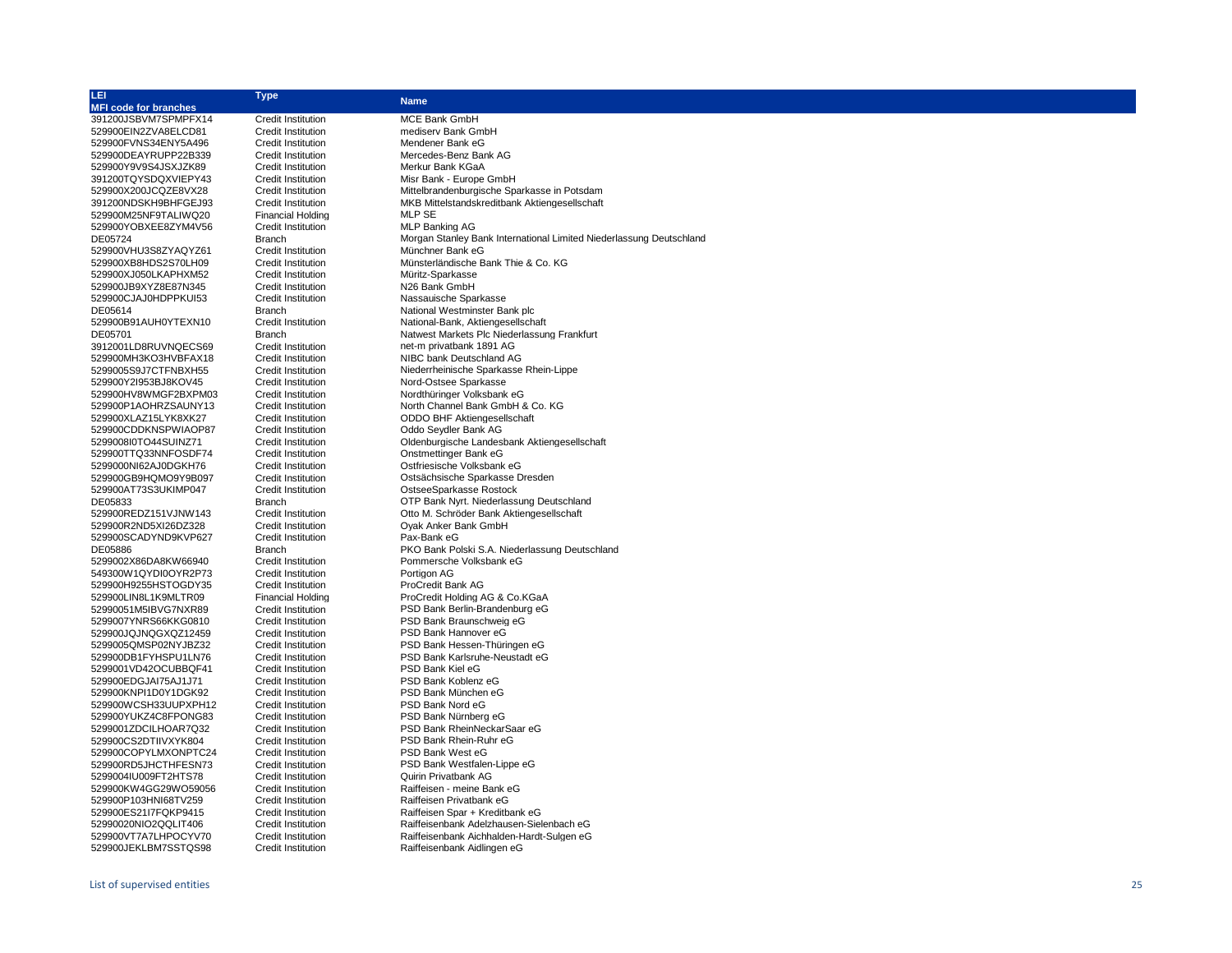| LEI                          | <b>Type</b>               | <b>Name</b>                                               |
|------------------------------|---------------------------|-----------------------------------------------------------|
| <b>MFI code for branches</b> |                           |                                                           |
| 3912002QZMEZO2KJZE37         | <b>Credit Institution</b> | Raiffeisenbank Aiglsbach eG                               |
| 529900OHUHJRS2P39784         | <b>Credit Institution</b> | Raiffeisenbank Aindling eG                                |
| 529900B909XL5B2WHV75         | <b>Credit Institution</b> | Raiffeisenbank Aitrang-Ruderatshofen eG                   |
| 391200RSC9RYYCP2KC10         | <b>Credit Institution</b> | Raiffeisenbank Altdorf-Ergolding eG                       |
| 529900SN472TILH3RM57         | <b>Credit Institution</b> | Raiffeisenbank Altdorf-Feucht eG                          |
| 391200LINCNRUHLGEP55         | <b>Credit Institution</b> | Raiffeisenbank Alteglofsheim-Hagelstadt eG                |
| 5299005NWLM5BJ07F245         | <b>Credit Institution</b> | Raiffeisenbank Altschweier eG                             |
| 529900OMAOLGHE7UML58         | <b>Credit Institution</b> | Raiffeisenbank am Dreisessel eG                           |
| 529900N21YBLSSD9YT89         | <b>Credit Institution</b> | Raiffeisenbank Am Goldenen Steig eG                       |
| 52990002AOJ5QYHRDS24         | <b>Credit Institution</b> | Raiffeisenbank am Kulm eG                                 |
| 5299009OMCNAWE2WTC71         | <b>Credit Institution</b> | Raiffeisenbank Anger eG                                   |
| 529900S90ZQ3HED40876         | <b>Credit Institution</b> | Raiffeisenbank Aresing-Gerolsbach eG                      |
| 5299003WFWKBPJQ1M410         | <b>Credit Institution</b> | Raiffeisenbank Arnstorf eG                                |
| 52990018JAQK94497F68         | <b>Credit Institution</b> | Raiffeisenbank Asbach-Burghaun eG                         |
| 529900HBDL63JZQPL059         | <b>Credit Institution</b> | Raiffeisenbank Aschau-Samerberg eG                        |
| 529900FI3KMLY2DOVK48         | <b>Credit Institution</b> | Raiffeisenbank Aschberg eG                                |
| 529900R1A7TN1LM06875         | <b>Credit Institution</b> | Raiffeisenbank Auerbach-Freihung eG                       |
| 5299008OHEJ4GWHLOJ53         | <b>Credit Institution</b> | Raiffeisenbank Augsburger Land West eG                    |
| 529900HSCZ66XD71P398         | <b>Credit Institution</b> | Raiffeisenbank Aulendorf eG                               |
| 3912006KOLR69ZPPEZ32         | <b>Credit Institution</b> | Raiffeisenbank Bad Kötzting eG                            |
| 529900673O9RT0H4KR87         | <b>Credit Institution</b> | Raiffeisenbank Bad Saulgau eG                             |
| 391200F5EVIBV1TWEX09         | <b>Credit Institution</b> | Raiffeisenbank Bad Schussenried eG                        |
| 529900FLRSBNRI6T7218         | <b>Credit Institution</b> | Raiffeisenbank Bad Windsheim eG                           |
| 529900PV6NMLG7A07E74         | <b>Credit Institution</b> | Raiffeisenbank Baisweil-Eggenthal-Friesenried eG          |
| 391200QFHKFFRLN5I553         | <b>Credit Institution</b> | Raiffeisenbank Bechhofen eG                               |
| 5299003YWG9GBJAHML48         | <b>Credit Institution</b> | Raiffeisenbank Beilngries eG                              |
| 529900O41FX1BDKQGP38         | <b>Credit Institution</b> | Raiffeisenbank Berghülen eG                               |
| 529900HGXH6VMSKD1288         | <b>Credit Institution</b> | Raiffeisenbank Beuerberg-Eurasburg eG                     |
| 529900Q5RDP6E79KWX23         | <b>Credit Institution</b> | Raiffeisenbank Biberach eG                                |
| 529900HMJTUA75M2AB16         | <b>Credit Institution</b> | Raiffeisenbank Bibertgrund eG                             |
| 529900NFP8CVUMHPTO39         | <b>Credit Institution</b> | Raiffeisenbank Bidingen eG                                |
| 391200RNH9BNLRC0IL45         | <b>Credit Institution</b> | Raiffeisenbank Biebergrund- Petersberg eG                 |
| 529900ISAWOANWHA3D29         | <b>Credit Institution</b> | Raiffeisenbank Bissingen eG                               |
| 529900XXZTGP63UM1323         | <b>Credit Institution</b> | Raiffeisenbank Bobingen eG                                |
| 529900ZB4NCETE37DG53         | <b>Credit Institution</b> | Raiffeisenbank Böllingertal eG                            |
| 529900S4MFU1FFRTKZ13         | <b>Credit Institution</b> | Raiffeisenbank Borken Nordhessen eG                       |
| 529900RJ87WUJ2OAO847         | <b>Credit Institution</b> | Raiffeisenbank Bruck eG                                   |
| 5299000G88VRM4ANQO92         | <b>Credit Institution</b> | Raiffeisenbank Buch-Eching eG                             |
| 529900Y7544GYFG3TK85         | <b>Credit Institution</b> | Raiffeisenbank Bühlertal eG                               |
| 529900BVUP40I1J7ZH60         | <b>Credit Institution</b> | Raiffeisenbank Burgebrach - Stegaurach eG                 |
| 5299009A6ZY3AIDP5474         | <b>Credit Institution</b> | Raiffeisenbank Butjadingen-Abbehausen eG                  |
| 529900XBPDFUJS0CPK08         | <b>Credit Institution</b> | Raiffeisenbank Bütthard-Gaukönigshofen eG                 |
| 529900ZE6IJR39Y18J76         | <b>Credit Institution</b> | Raiffeisenbank Chamer Land eG                             |
| 529900H24NOMGMZBCZ74         | <b>Credit Institution</b> | Raiffeisenbank Chiemgau - Nord - Obing eG                 |
| 529900JQS7IQHS1L1Q97         | <b>Credit Institution</b> | Raiffeisenbank Denzlingen-Sexau eG                        |
| 529900XGIZA1FDCDQZ11         | <b>Credit Institution</b> | Raiffeisenbank Dietersheim und Umgebung eG                |
| 391200DRLB1DHUMB0N77         | <b>Credit Institution</b> | Raiffeisenbank Donau-Heuberg, eingetragene Genossenschaft |
| 5299002F0VR9S2N48F91         | <b>Credit Institution</b> | Raiffeisenbank Ebrachgrund eG                             |
| 5299000AFYN2KIDKYP77         | <b>Credit Institution</b> | Raiffeisenbank eG (Baunatal)                              |
| 529900QQ49ZWG1OW7W89         | <b>Credit Institution</b> | Raiffeisenbank eG (Elztal)                                |
| 5299005IST094V3XHU84         | <b>Credit Institution</b> | Raiffeisenbank eG (Hagenow)                               |
| 529900H1QC8BPEX0O985         | <b>Credit Institution</b> | Raiffeisenbank eG (Handewitt)                             |
| 529900IONZ7XPGBINC13         | <b>Credit Institution</b> | Raiffeisenbank eG (Lauenburg)                             |
| 5299002HYGKN2PVW0806         | <b>Credit Institution</b> | Raiffeisenbank eG (Leezen)                                |
| 39120000V0MYFQN1SO81         | <b>Credit Institution</b> | Raiffeisenbank eG (Moormerland)                           |
| 529900EKXZS8A6D0UB40         | <b>Credit Institution</b> | Raiffeisenbank eG (Niederwallmenach)                      |
| 529900JRPSTM2K590489         | <b>Credit Institution</b> | Raiffeisenbank eG (Owschlag)                              |
| 3912002JUXX6AEDUI212         | <b>Credit Institution</b> | Raiffeisenbank eG (Ratzeburg)                             |
| 52990024G0N1T9LQAJ26         | <b>Credit Institution</b> | Raiffeisenbank eG (Rodenbach)                             |
| 5299001LO40HZJF61T52         | Credit Institution        | Raiffeisenbank eG (Seestermühe)                           |
| 5299007Y7UJE5QV9QD03         | <b>Credit Institution</b> | Raiffeisenbank eG (Simmerath)                             |
| 391200EMSDBIFHWREC72         | <b>Credit Institution</b> | Raiffeisenbank eG (Struvenhütten)                         |
|                              |                           |                                                           |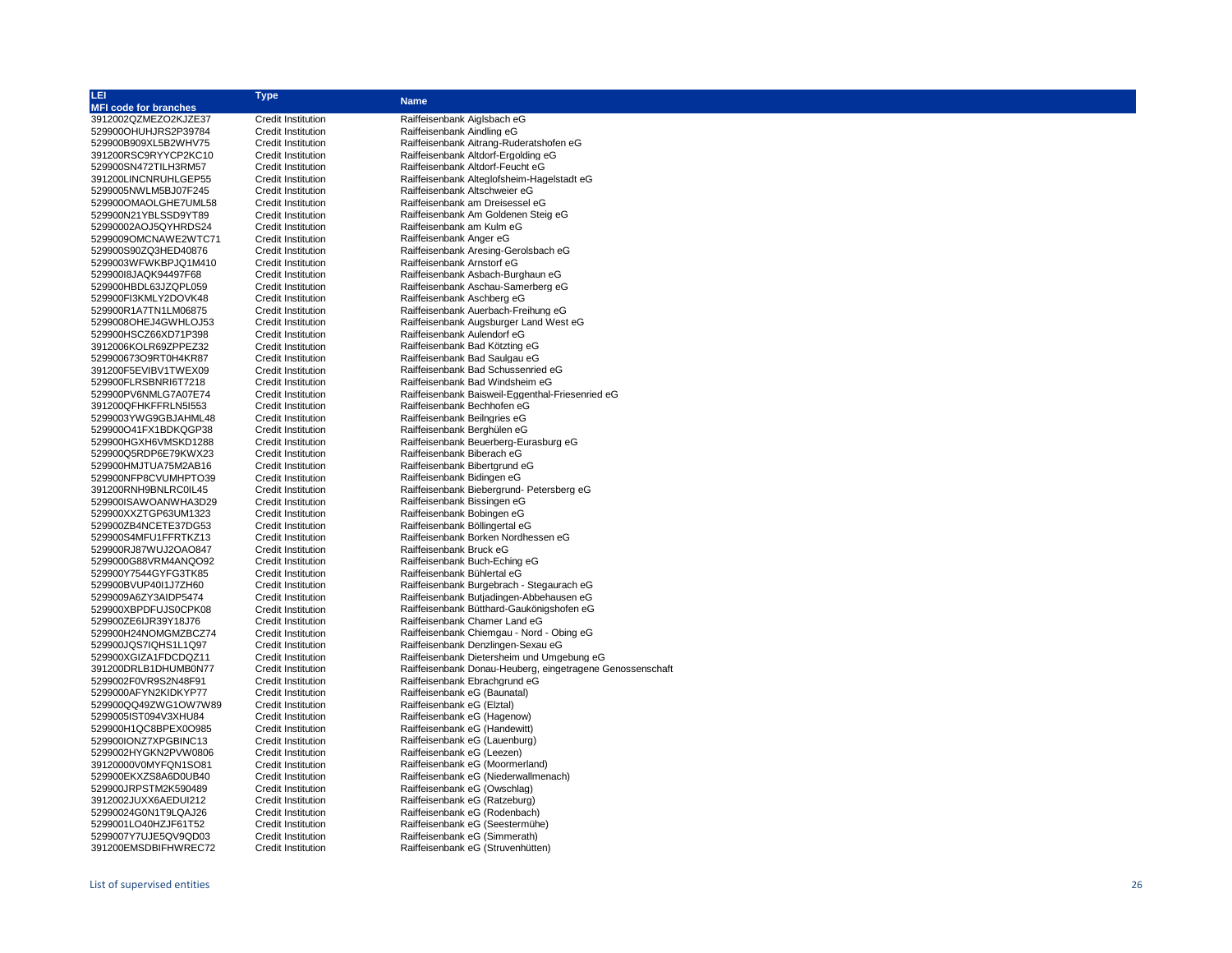| LEI                          | <b>Type</b>               |                                                               |
|------------------------------|---------------------------|---------------------------------------------------------------|
| <b>MFI code for branches</b> |                           | <b>Name</b>                                                   |
| 391200OVYHN1EAYWJV45         | <b>Credit Institution</b> | Raiffeisenbank eG (Todenbüttel)                               |
| 529900JKDJYUYCOZYI25         | <b>Credit Institution</b> | Raiffeisenbank eG Deggendorf-Plattling-Sonnenwald             |
| 529900J5TUMU3E1SLC32         | <b>Credit Institution</b> | Raiffeisenbank eG Offenbach/M.-Bieber                         |
| 529900YKZWR2YF6CCR74         | <b>Credit Institution</b> | Raiffeisenbank eG Scharrel                                    |
| 5299005GUTY316HFWF50         | <b>Credit Institution</b> | Raiffeisenbank eG Unterwesterwald                             |
| 5299003BM5J078AXVS43         | <b>Credit Institution</b> | Raiffeisenbank Ehekirchen-Oberhausen eG                       |
| 529900S24NBYGGVAFY08         | <b>Credit Institution</b> | Raiffeisenbank Ehingen-Hochsträß eG                           |
| 391200KTWOTE1KXQIU30         | <b>Credit Institution</b> | Raiffeisenbank Eichenbühl und Umgebung eG                     |
| 5299008BSVA4NY593212         | <b>Credit Institution</b> | Raiffeisenbank Eifeltor eG                                    |
| 5299005ESR0IPYWFYP06         | <b>Credit Institution</b> | Raiffeisenbank Elbmarsch eG                                   |
|                              |                           |                                                               |
| 529900PJXMMZ3I6O2U89         | <b>Credit Institution</b> | Raiffeisenbank Elsavatal eG                                   |
| 529900I5A2T01KLWV917         | <b>Credit Institution</b> | Raiffeisenbank Emsland-Mitte eG                               |
| 391200GADI8AJH9IL137         | <b>Credit Institution</b> | Raiffeisenbank Emtmannsberg eG                                |
| 529900IURQZDWTE8OO73         | <b>Credit Institution</b> | Raiffeisenbank Erding eG                                      |
| 529900GR81XCTVS3GX66         | <b>Credit Institution</b> | Raiffeisenbank Erkelenz eG                                    |
| 529900YMMZ97HOH40U86         | <b>Credit Institution</b> | Raiffeisenbank Erlenbach eG                                   |
| 529900ZCL59QH7V9GK48         | <b>Credit Institution</b> | Raiffeisenbank Erlenmoos eG                                   |
| 529900UU2R8UBHFSX429         | <b>Credit Institution</b> | Raiffeisenbank Ersingen eG                                    |
| 529900WJO0I2E7ERWD80         | <b>Credit Institution</b> | Raiffeisenbank Eschlkam-Lam-Lohberg-Neukirchen b. Hl. Blut eG |
| 5299002Z1GJN6DXKXW83         | <b>Credit Institution</b> | Raiffeisen-Bank Eschweiler eG                                 |
| 529900P3SXYJHJ3A0231         | <b>Credit Institution</b> | Raiffeisenbank Essenbach eG                                   |
| 529900AFHS5UFS199I83         | <b>Credit Institution</b> | Raiffeisenbank Estenfeld-Beratheim eG                         |
| 529900RIAYUJ8EZ23F61         | <b>Credit Institution</b> | Raiffeisenbank Falkenstein-Wörth eG                           |
| 3912001OJYZZF7OZP475         | <b>Credit Institution</b> | Raiffeisenbank Fischenich-Kendenich eG                        |
| 529900AYKDWWPPMU3H09         | <b>Credit Institution</b> | Raiffeisenbank Flachsmeer eG                                  |
| 529900V2A0LYV789YG97         | <b>Credit Institution</b> | Raiffeisenbank Floß eG                                        |
| 5299001RBEXZCE3U5H72         | <b>Credit Institution</b> | Raiffeisenbank Frankenhardt-Stimpfach eG                      |
| 52990022D6KZA0TTNI80         | <b>Credit Institution</b> | Raiffeisenbank Frankenwinheim und Umgebung eG                 |
| 529900S5CBS0GD0ZHG33         | <b>Credit Institution</b> | Raiffeisenbank Fränkische Schweiz eG                          |
| 52990058FOJZETNCT155         | <b>Credit Institution</b> | Raiffeisenbank Freinsheim eG                                  |
| 529900EGS3MYS47STR05         | <b>Credit Institution</b> | Raiffeisenbank Fuchstal- Denklingen eG                        |
| 529900ZELDCGY9PLFN54         | <b>Credit Institution</b> | Raiffeisenbank Gammesfeld eingetragene Genossenschaft         |
| 529900H4LS5GHV4OZT53         | <b>Credit Institution</b> | Raiffeisenbank Gefrees eG                                     |
| 5299008N1FFXN4XXM058         | <b>Credit Institution</b> | Raiffeisenbank Geiselhöring-Pfaffenberg eG                    |
| 529900DTJBS7IK0LHB77         | <b>Credit Institution</b> | Raiffeisenbank Geislingen-Rosenfeld eG                        |
| 5299005IN6TVN2CXFS16         | <b>Credit Institution</b> | Raiffeisenbank Gilching eG                                    |
|                              |                           | Raiffeisenbank Gmund am Tegernsee eG                          |
| 529900Y0QCPE3V0OZG62         | <b>Credit Institution</b> | Raiffeisenbank Gotha e.G.                                     |
| 529900BI1V1F4U1MHN03         | <b>Credit Institution</b> | Raiffeisenbank Grainet eG                                     |
| 5299002YPOCI02FI9X11         | <b>Credit Institution</b> |                                                               |
| 5299001U5LX7XCP9HW36         | <b>Credit Institution</b> | Raiffeisenbank Grävenwiesbach eG                              |
| 529900ESVTSPIVSA2L74         | <b>Credit Institution</b> | Raiffeisenbank Greding-Thalmässing eG                         |
| 529900EP541D63MYPD84         | <b>Credit Institution</b> | Raiffeisenbank Griesstätt-Halfing eG                          |
| 5299003JYVV58FST1U32         | <b>Credit Institution</b> | Raiffeisenbank Grimma eG                                      |
| 529900Z2OHMF1O4SSZ52         | Credit Institution        | Raiffeisenbank Gruibingen eG                                  |
| 529900LS9I3Q7X20C864         | <b>Credit Institution</b> | Raiffeisenbank Gymnich eG                                     |
| 529900PHZ32U8QK7R083         | <b>Credit Institution</b> | Raiffeisenbank Haag-Gars-Maitenbeth eG                        |
| 529900YHOXR8KYLSEX32         | <b>Credit Institution</b> | Raiffeisenbank Hallertau eG                                   |
| 5299002DMWV5MBDB5504         | <b>Credit Institution</b> | Raiffeisenbank Hardt-Bruhrain eG                              |
| 529900ZBZUU2EJLV6F59         | <b>Credit Institution</b> | Raiffeisenbank Heilsbronn-Windsbach eG                        |
| 529900EISKP7D20UZ372         | <b>Credit Institution</b> | Raiffeisenbank Hengersberg-Schöllnach eG                      |
| 529900V4M623WEPVD520         | <b>Credit Institution</b> | Raiffeisenbank Heroldsbach eG                                 |
| 529900NLQRZU8I72F034         | <b>Credit Institution</b> | Raiffeisenbank Hersbruck eG                                   |
| 391200WZWLCRZR8RPN77         | <b>Credit Institution</b> | Raiffeisenbank HessenNord eG                                  |
| 529900WL0D6E1DUQVY29         | <b>Credit Institution</b> | Raiffeisenbank Hiltenfingen eG                                |
| 529900NFZFYAHTEZA581         | <b>Credit Institution</b> | Raiffeisenbank Hirschau eG                                    |
| 39120027LPCNXTOZZI58         | Credit Institution        | Raiffeisenbank Höchberg eG                                    |
| 391200XKWCY6V5XLLG70         | <b>Credit Institution</b> | Raiffeisenbank Hochfranken West eG                            |
| 529900IS872BKIO03403         | <b>Credit Institution</b> | Raiffeisenbank Hohenloher Land eG                             |
| 529900OCRW53HI87OX61         | <b>Credit Institution</b> | Raiffeisenbank Holzkirchen-Otterfing eG                       |
| 529900JU3NI3PH3JVH89         | <b>Credit Institution</b> | Raiffeisenbank i. Lkrs. Passau-Nord eG                        |
| 5299009A3NNGOV6Q7Y54         | <b>Credit Institution</b> | Raiffeisenbank Ichenhausen eG                                 |
| 529900BQ213HK5ULK534         | <b>Credit Institution</b> | Raiffeisenbank im Allgäuer Land eG                            |
|                              |                           |                                                               |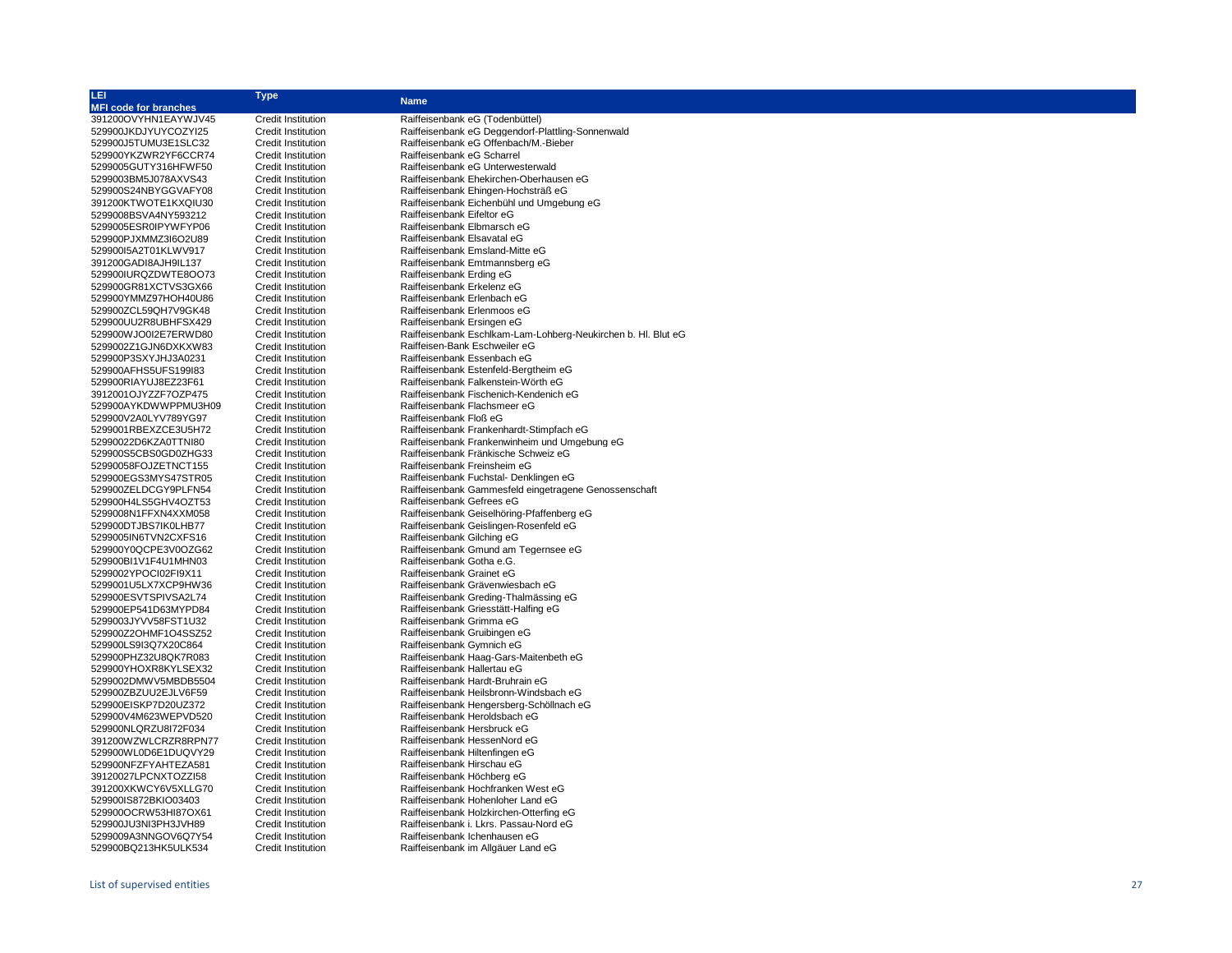| LEI.                         | <b>Type</b>               |                                                     |
|------------------------------|---------------------------|-----------------------------------------------------|
| <b>MFI code for branches</b> |                           | <b>Name</b>                                         |
| 5299007O0A3MLVGRMU30         | Credit Institution        | Raiffeisenbank im Breisgau eG                       |
| 529900GDURGTIB6S6B27         | Credit Institution        | Raiffeisenbank im Donautal eG                       |
| 529900C0H5OM7TYSQK47         | <b>Credit Institution</b> | Raiffeisenbank im Fuldaer Land eG                   |
| 529900OECHYN1CKQ6475         | <b>Credit Institution</b> | Raiffeisenbank im Grabfeld eG                       |
| 5299009LXN3A6SUT3944         | <b>Credit Institution</b> | Raiffeisenbank im Hochtaunus eG                     |
| 529900I7H5MTC4UX0890         | <b>Credit Institution</b> | Raiffeisenbank im Kreis Calw eG                     |
| 529900Q4W1LSVUCO8L66         | <b>Credit Institution</b> | Raiffeisenbank im Oberland eG                       |
| 391200KUCWY0JM6JYX82         | Credit Institution        | Raiffeisenbank im Oberpfälzer Jura eG               |
| 529900KPZWEYVA94RZ04         | <b>Credit Institution</b> | Raiffeisenbank Irrel eG                             |
| 5299008VGCLH8JYR3K70         | <b>Credit Institution</b> | Raiffeisenbank Isar-Loisachtal eG                   |
| 529900PD961RLT0L7Q54         | <b>Credit Institution</b> | Raiffeisenbank Jettingen-Scheppach eG               |
| 529900ET3S8PSL3XSS71         | <b>Credit Institution</b> | Raiffeisenbank Kaarst eG                            |
| 529900Z3O84HYIJF5E21         | <b>Credit Institution</b> | Raiffeisenbank Kaiserstuhl eG                       |
| 529900ATTP55L2G63Z11         | Credit Institution        | Raiffeisenbank Kalbe-Bismark eG                     |
| 3912006FWLWVUEXA2K55         | <b>Credit Institution</b> | Raiffeisenbank Kastellaun eG                        |
| 529900CBSU3IKK8HXB24         | Credit Institution        | Raiffeisenbank Kehrig eG                            |
| 529900T3Z29V78YK5Z10         | Credit Institution        | Raiffeisenbank Kempten- Oberallgäu eG               |
| 529900A1Q9DIV7G22866         | <b>Credit Institution</b> | Raiffeisenbank Kieselbronn eG                       |
| 529900MNNP2L0BZKDM04         | <b>Credit Institution</b> | Raiffeisenbank Kirchweihtal eG                      |
| 529900PNPVP5HJMZ7735         | <b>Credit Institution</b> | Raiffeisenbank Kirtorf eG                           |
| 529900LF81A0TME61753         | Credit Institution        | Raiffeisenbank Kissing- Mering eG.                  |
| 5299008DN7A1U8N1BY49         | <b>Credit Institution</b> | Raiffeisenbank Kitzinger Land eG                    |
| 391200YCHKO0QGFAP755         | <b>Credit Institution</b> | Raiffeisenbank Knoblauchsland eG                    |
| 529900UYTAE51VW2TG15         | <b>Credit Institution</b> | Raiffeisenbank Kreis Kelheim eG                     |
| 529900UNTYKKVT3TQV16         | <b>Credit Institution</b> | Raiffeisenbank Küps-Mitwitz-Stockheim eG            |
| 52990087RF0LMLZ69A08         | Credit Institution        | Raiffeisenbank Lorup eG                             |
| 529900GVT9FAV11P1I47         | Credit Institution        | Raiffeisenbank Main-Spessart eG                     |
| 529900MOBTIT6POH8J38         | <b>Credit Institution</b> | Raiffeisenbank Maitis eG                            |
| 391200LCWODCJCT8VN67         | Credit Institution        | Raiffeisenbank Maßbach eG                           |
| 529900DVM1TNGSLYYC45         | <b>Credit Institution</b> | Raiffeisenbank Mecklenburger Seenplatte eG          |
| 529900K3OORSTIY6NH53         | Credit Institution        | Raiffeisenbank Mehring-Leiwen eG                    |
| 5299009ANZ6NZD8IDE98         | Credit Institution        | Raiffeisenbank Mehrstetten eG                       |
| 391200MAXK4O4QKB1Z13         | <b>Credit Institution</b> | Raiffeisenbank Mittelschwaben eG                    |
| 5299008GKJ48L49YT646         | Credit Institution        | Raiffeisenbank Mittenwald eG                        |
| 5299008K277FJCCC0J28         | <b>Credit Institution</b> | Raiffeisenbank Moselkrampen eG                      |
| 3912008JS15GCOK70A26         | <b>Credit Institution</b> | Raiffeisenbank Mötzingen eG Mötzingen - Iselshausen |
| 529900338TU1OQMM8562         | Credit Institution        | Raiffeisenbank München-Nord eG                      |
| 529900BI9ARDF02BZ794         | Credit Institution        | Raiffeisenbank München-Süd eG                       |
| 529900Y8F7TFZRMA0G88         | Credit Institution        | Raiffeisenbank Mutlangen eG                         |
| 529900Z51L8PCJ126K17         | <b>Credit Institution</b> | Raiffeisenbank 'Nahe' eG                            |
| 529900998XR27HVMFQ53         | Credit Institution        | Raiffeisenbank Neumarkt i.d. OPf. eG                |
| 529900RDFYXY4HBZ1K73         | <b>Credit Institution</b> | Raiffeisenbank Neumarkt-St. Veit - Reischach eG     |
| 391200B8C1ZD2GFPOA97         | <b>Credit Institution</b> | Raiffeisenbank Neustadt eG                          |
| 3912002K1SROMX3YRT55         | <b>Credit Institution</b> | Raiffeisenbank Neustadt-Vohenstrauß eG              |
| 52990078B0A1YZ04XJ45         | <b>Credit Institution</b> | Raiffeisenbank Niedere Alb eG                       |
| 5299009N0LNRSMTUJK98         | <b>Credit Institution</b> | Raiffeisenbank Nordkreis Landsberg eG               |
| 529900KVMQWZV8UVA667         | Credit Institution        | Raiffeisenbank Nördliche Bergstraße eG              |
| 529900FDC986L55NW596         | <b>Credit Institution</b> | Raiffeisenbank Nüdlingen eG                         |
| 529900FKU5EHFDU5P820         | Credit Institution        | Raiffeisenbank Oberaudorf eG                        |
| 529900N8K6SUHXYKXW62         | <b>Credit Institution</b> | Raiffeisenbank Oberes Gäu eG                        |
| 391200961OSXGHM8WU20         | <b>Credit Institution</b> | Raiffeisenbank Oberferrieden-Burgthann eG           |
| 529900H2GFWQHEDEKO08         | <b>Credit Institution</b> | Raiffeisenbank Oberland eG                          |
| 529900ZTWKPCI2ATZS23         | Credit Institution        | Raiffeisenbank Obermain Nord eG                     |
| 529900IOTCXFJDFCPW74         | <b>Credit Institution</b> | Raiffeisenbank Oberpfalz NordWest eG                |
| 529900D6G1G3NN25OF80         | Credit Institution        | Raiffeisenbank Oberpfalz Süd eG                     |
| 529900XLPRU6W0LKGA14         | <b>Credit Institution</b> | Raiffeisenbank Oberteuringen-Meckenbeuren eG        |
| 529900VC1WVQEZNKQU69         | <b>Credit Institution</b> | Raiffeisenbank Oldenburg eG                         |
| 529900E476ZMCZYZDR80         | <b>Credit Institution</b> | Raiffeisenbank Ortenburg - Kirchberg v.W. eG        |
| 52990009AKT3JE6A0S83         | Credit Institution        | Raiffeisenbank Ostprignitz-Ruppin eG                |
| 529900BMG606CU1NGU64         | <b>Credit Institution</b> | Raiffeisenbank Ottenbach eG                         |
| 5299003N30G9RSOTCW84         | Credit Institution        | Raiffeisenbank Parkstetten eG                       |
| 529900R5H5GXPKRNHH06         | <b>Credit Institution</b> | Raiffeisenbank Pfaffenhausen eG                     |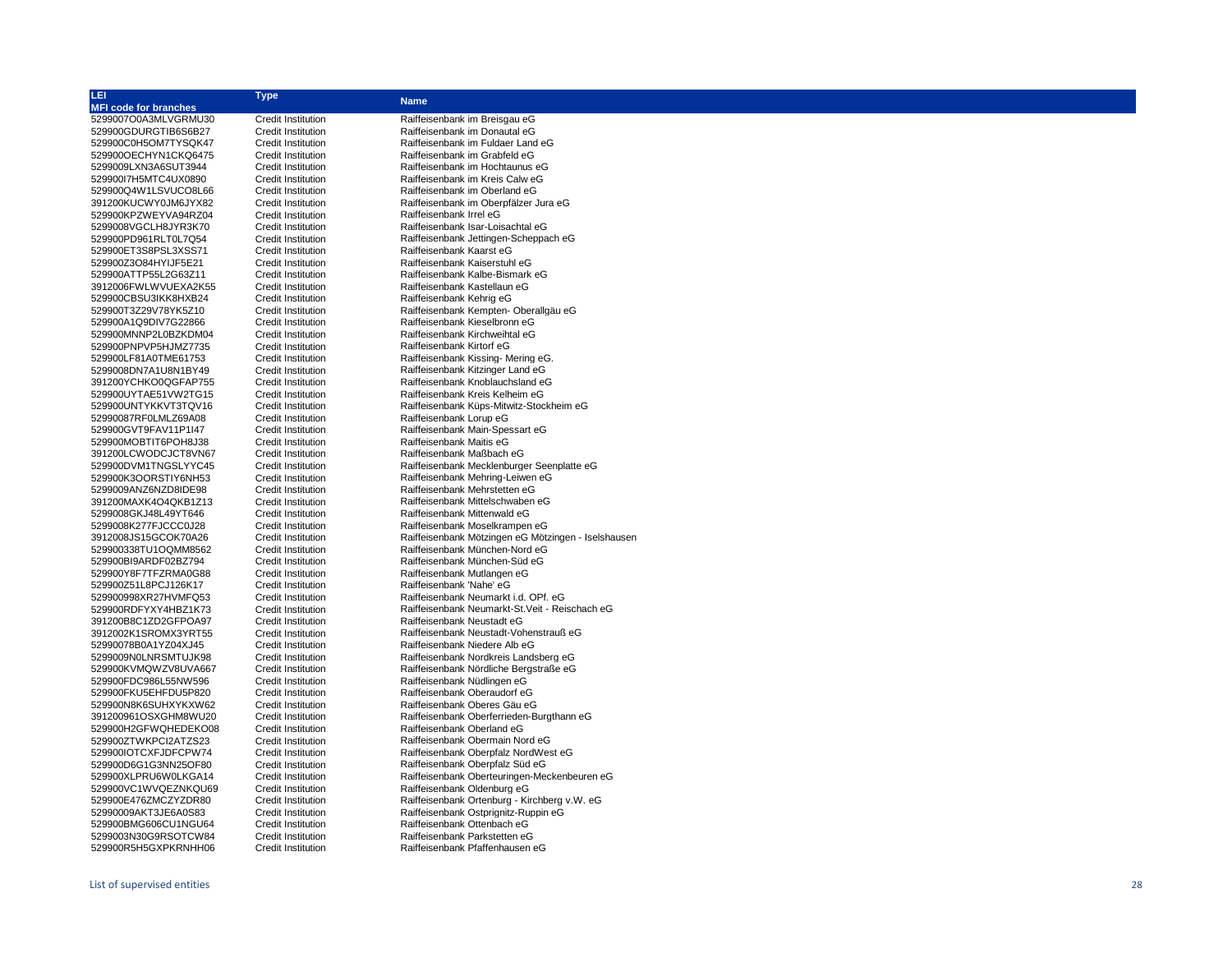| LEI                          | Type                      | <b>Name</b>                                                 |
|------------------------------|---------------------------|-------------------------------------------------------------|
| <b>MFI code for branches</b> |                           |                                                             |
| 529900ZJ6N895Y958S17         | <b>Credit Institution</b> | Raiffeisenbank Pfaffenhofen a.d. Glonn eG                   |
| 529900ZIXVIOE0JLVP31         | <b>Credit Institution</b> | Raiffeisenbank Pfaffenwinkel eG                             |
| 5299008B0QO7XEHUSF18         | <b>Credit Institution</b> | Raiffeisenbank Pfeffenhausen-Rottenburg-Wildenberg eG       |
| 391200MQTYA14WRXOV43         | Credit Institution        | Raiffeisenbank Plankstetten AG                              |
| 391200YKV0A0TN7CCT82         | <b>Credit Institution</b> | Raiffeisenbank Raisting eG                                  |
| 52990044CNI6TU104P97         | <b>Credit Institution</b> | Raiffeisenbank Rastede eG                                   |
| 529900MZB980KSFIR189         | <b>Credit Institution</b> | Raiffeisenbank Rattiszell-Konzell eG                        |
| 529900AJEV6BCAR42Q32         | Credit Institution        | Raiffeisenbank Regensburg-Wenzenbach eG                     |
| 529900NR1G2B6QARQS38         | Credit Institution        | Raiffeisenbank Regenstauf eG                                |
| 529900JONLIJEZUYT574         | <b>Credit Institution</b> | Raiffeisenbank Rehling eG                                   |
| 391200EGNWPBM3RJ5882         | <b>Credit Institution</b> | Raiffeisenbank Reute-Gaisbeuren eG                          |
| 529900Z9LN7U0GBF2S53         | <b>Credit Institution</b> | Raiffeisenbank Ried eG                                      |
| 529900S4JUT44YT4BS31         | Credit Institution        | Raiffeisenbank Riedenburg-Lobsing eG                        |
| 5299004V945VS3CN3I34         | Credit Institution        | Raiffeisenbank Rosenstein eG                                |
| 529900CQYPI0EH0D4H55         | <b>Credit Institution</b> | Raiffeisenbank Roth-Schwabach eG                            |
| 529900LG6H0NY5EF9I06         | <b>Credit Institution</b> | Raiffeisenbank RSA eG                                       |
| 529900AE7RYFSDIIBF42         | <b>Credit Institution</b> | Raiffeisenbank Rupertiwinkel eG                             |
| 5299007XTWUA2CUO7A07         | Credit Institution        | Raiffeisenbank Schaafheim eG                                |
| 529900JYKMBDVBIST725         | <b>Credit Institution</b> | Raiffeisenbank Schrobenhausener Land eG                     |
| 529900YCA6KBCJUW5A94         | Credit Institution        | Raiffeisenbank Schrozberg-Rot am See eG                     |
| 529900K4NCP94LQNCG60         | <b>Credit Institution</b> | Raiffeisenbank Schwaben Mitte eG                            |
| 529900WTMHHSYRG84I14         | <b>Credit Institution</b> | Raiffeisenbank Schwabmünchen eG                             |
| 529900KWP4IL455GCD79         | <b>Credit Institution</b> | Raiffeisenbank Seebachgrund eG                              |
| 391200GLBAFG69QGNT85         | <b>Credit Institution</b> | Raiffeisenbank Singoldtal eG                                |
| 391200ALL580C5IO6U17         | Credit Institution        | Raiffeisenbank Sinzing eG                                   |
| 529900NLN015HIZP3924         | <b>Credit Institution</b> | Raiffeisenbank Sondelfingen eG                              |
| 391200QKDK8J3VCOC725         | <b>Credit Institution</b> | Raiffeisenbank St. Wolfgang-Schwindkirchen eG               |
| 529900HJPDR9K1VZV451         |                           | Raiffeisenbank Stauden eG                                   |
|                              | <b>Credit Institution</b> |                                                             |
| 529900BQZ6X2AMSVII72         | <b>Credit Institution</b> | Raiffeisenbank Steingaden eG<br>Raiffeisenbank Steinheim eG |
| 529900U0VIUQRVQA7A48         | Credit Institution        |                                                             |
| 529900NF26TL8TI2U277         | <b>Credit Institution</b> | Raiffeisenbank Straubing eG                                 |
| 529900AM960BZ8LFB287         | Credit Institution        | Raiffeisenbank Strücklingen-Idafehn eG                      |
| 529900ELU0BFUDWJ9J90         | <b>Credit Institution</b> | Raiffeisenbank Südhardt eG                                  |
| 529900N7Y3T2Y8EYAC65         | <b>Credit Institution</b> | Raiffeisenbank Südl. Bayerischer Wald eG                    |
| 5299001THP8063ERVG26         | <b>Credit Institution</b> | Raiffeisenbank Südliches Ostallgäu eG                       |
| 529900EBYBAMKPTOSI76         | <b>Credit Institution</b> | Raiffeisenbank Südstormarn Mölln eG                         |
| 5299003H6EM87RKRHM83         | Credit Institution        | Raiffeisenbank Sulzbach-Rosenberg eG                        |
| 529900X1PKBPTDPGYA57         | <b>Credit Institution</b> | Raiffeisenbank Tattenhausen-Großkarolinenfeld eG            |
| 529900BRWIJEHDLDIY45         | <b>Credit Institution</b> | Raiffeisenbank Taufkirchen-Oberneukirchen eG                |
| 5299008O3FLN6WIMX535         | <b>Credit Institution</b> | Raiffeisenbank Thannhausen eG                               |
| 529900SAV5OD46TCCM14         | Credit Institution        | Raiffeisenbank Thurnauer Land eG                            |
| 5299007TZF2XL15A6M69         | <b>Credit Institution</b> | Raiffeisenbank Tüngental eG                                 |
| 5299001SF3XLX2C2H921         | <b>Credit Institution</b> | Raiffeisenbank Türkheim eG                                  |
| 529900B1PFHL9HHKS119         | <b>Credit Institution</b> | Raiffeisenbank Uehlfeld-Dachsbach eG                        |
| 529900K9FOE0UY64YI94         | <b>Credit Institution</b> | Raiffeisenbank Unteres Inntal eG                            |
| 5299002YVHLG6C9YF625         | Credit Institution        | Raiffeisenbank Unteres Vilstal eG                           |
| 5299009KFM6C8JYR3G51         | <b>Credit Institution</b> | Raiffeisenbank Unteres Zusamtal eG                          |
| 529900Q6ZQU5NI3IDY98         | Credit Institution        | Raiffeisenbank Volkacher Mainschleife - Wiesentheid eG      |
| 529900L5FNJ6VHAHVP43         | <b>Credit Institution</b> | Raiffeisenbank Volkmarsen eG                                |
| 529900COMI3YA1I06A45         | <b>Credit Institution</b> | Raiffeisenbank Vordersteinenberg eG                         |
| 5299005P8SNL48H20W08         | <b>Credit Institution</b> | Raiffeisenbank Voreifel eG                                  |
| 529900O13UUN5ER4VR28         | <b>Credit Institution</b> | Raiffeisenbank Waldaschaff-Heigenbrücken eG                 |
| 52990052OREU7XOWPN82         | Credit Institution        | Raiffeisenbank Wald-Görisried eG                            |
| 391200SHJPUCG4CGZ022         | <b>Credit Institution</b> | Raiffeisenbank Wallgau-Krün eG                              |
| 3912001U0LGCBOFZHP94         | <b>Credit Institution</b> | Raiffeisenbank Wangen eG                                    |
| 3912003ZQPUUJQXOMV16         | <b>Credit Institution</b> | Raiffeisenbank Wegscheid eG                                 |
| 529900SKJ4TJRAGGR119         | <b>Credit Institution</b> | Raiffeisenbank Weißenburg-Gunzenhausen eG                   |
| 5299003RJ3AQPXUXBE64         | <b>Credit Institution</b> | RAIFFEISENBANK WELLING eG                                   |
| 529900C4A6CDUR4NBP38         | <b>Credit Institution</b> | Raiffeisenbank Werratal-Landeck eG                          |
| 52990017UI2F0KP9E995         | <b>Credit Institution</b> | Raiffeisenbank Wesermarsch-Süd eG                           |
| 391200RLP67P1PLUIL60         | <b>Credit Institution</b> | Raiffeisenbank Westallgäu eG                                |
| 52990021LM3ST875ZA38         | <b>Credit Institution</b> | Raiffeisenbank Westeifel eG                                 |
|                              |                           |                                                             |
|                              |                           |                                                             |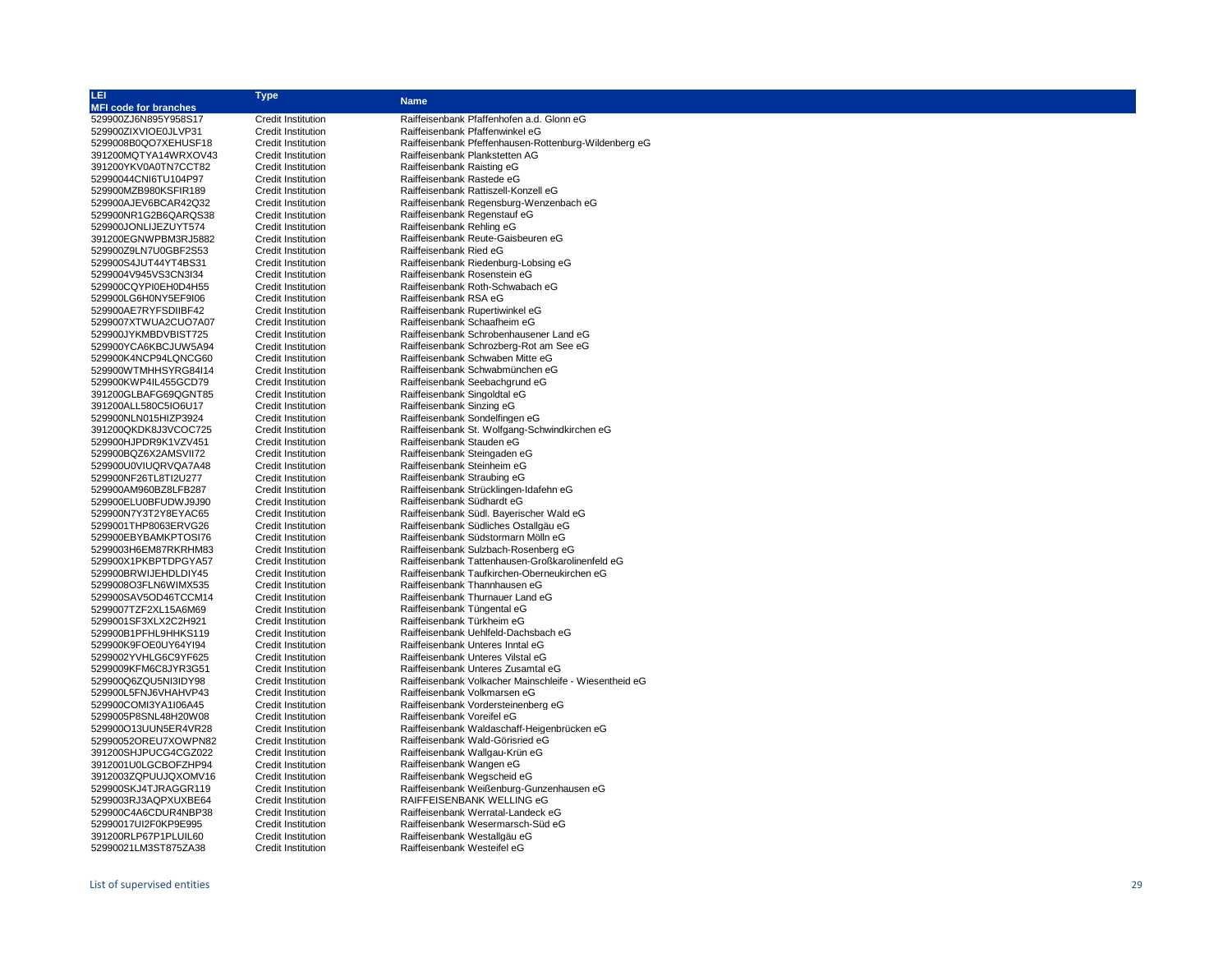| LEI.                         | Type                      | <b>Name</b>                                                       |
|------------------------------|---------------------------|-------------------------------------------------------------------|
| <b>MFI code for branches</b> |                           |                                                                   |
| 529900JVAQ2RH5LH1O53         | <b>Credit Institution</b> | Raiffeisenbank Westhausen eG                                      |
| 529900WR23V1DVUYDZ68         | <b>Credit Institution</b> | Raiffeisenbank Westkreis Fürstenfeldbruck eG                      |
| 5299008G3FGR5YOYST49         | <b>Credit Institution</b> | Raiffeisenbank Wiesedermeer-Wiesede-Marcardsmoor eG               |
| 529900AKD0N87J0M0545         | <b>Credit Institution</b> | Raiffeisenbank Wimsheim-Mönsheim eG                               |
| 529900NVTURLDRDQC652         | <b>Credit Institution</b> | Raiffeisenbank Wüstenselbitz eG                                   |
| 529900KP60PA0ZW0FO21         | <b>Credit Institution</b> | Raiffeisenbank Wyhl eG                                            |
| 3912001SZXPUEQBYPR59         | <b>Credit Institution</b> | Raiffeisenbank Zeller Land eG                                     |
| 529900ZVSU0HGBXD1C59         | <b>Credit Institution</b> | Raiffeisenbank Zorneding eG                                       |
| 5299006XSKK8YSLAO933         | <b>Credit Institution</b> | Raiffeisenkasse Erbes-Büdesheim und Umgebung eG                   |
| 529900298UVRWERN3864         | <b>Credit Institution</b> | Raiffeisen-Volksbank Aschaffenburg eG                             |
| 529900Q602Z04PLM9C68         | <b>Credit Institution</b> | Raiffeisen-Volksbank Bad Staffelstein eG                          |
| 529900TGDHK5JPOBGW93         | <b>Credit Institution</b> | Raiffeisen-Volksbank Donauwörth eG                                |
| 529900V5E7HEA1LD8V54         | <b>Credit Institution</b> | Raiffeisen-Volksbank Ebersberg eG                                 |
| 529900GZTFUU5FP9DX16         | <b>Credit Institution</b> | Raiffeisen-Volksbank eG (Aurich)                                  |
| 5299003PTBIXD4JWUL87         | <b>Credit Institution</b> | Raiffeisen-Volksbank Fresena eG                                   |
| 529900IVG1Z0C6PWC931         | <b>Credit Institution</b> | Raiffeisen-Volksbank Haßberge eG                                  |
| 529900RPIF2MQ90Y2Q27         | <b>Credit Institution</b> | Raiffeisen-Volksbank Hermsdorfer Kreuz eG                         |
| 529900UYXZMALNMJ4Z15         | <b>Credit Institution</b> | Raiffeisen-Volksbank Neustadt eG                                  |
| 529900AP2WQOSZ9YQZ27         | <b>Credit Institution</b> | Raiffeisen-Volksbank Oder-Spree eG                                |
| 529900OTV4FX3MU97R40         | Credit Institution        | Raiffeisen-Volksbank Ries eG                                      |
| 529900IGRV37G4M9R327         | <b>Credit Institution</b> | Raiffeisen-Volksbank Saale-Orla eG                                |
| 529900N9SNY9CDSY7Y75         | <b>Credit Institution</b> | Raiffeisen-Volksbank Tüßling-Unterneukirchen eG                   |
| 529900M1A608O9F6U963         | <b>Credit Institution</b> | Raiffeisen-Volksbank Varel-Nordenham eG                           |
| 529900314G0L9ELSR958         | <b>Credit Institution</b> | Raiffeisen-Volksbank Wemding eG                                   |
| 391200EXQ8RMJF0SLW44         | <b>Credit Institution</b> | Raisin Bank AG                                                    |
| DE05877                      | <b>Branch</b>             | RBC Europe Limited Frankfurt Branch                               |
| 391200EKSPTJHD5LOQ55         | <b>Financial Holding</b>  | Reimann Investors GmbH & Co. Finanzholding KG                     |
| 529900RUDAIBZV20RT60         | <b>Credit Institution</b> | Rheingauer Volksbank eingetragene Genossenschaft                  |
| 391200DYWUNQXJRBOK91         | <b>Credit Institution</b> | Ritterschaftliches Kreditinstitut Stade                           |
| 529900JTY128MQTE2N54         | <b>Credit Institution</b> | Rosbacher Raiffeisenbank eingetragene Genossenschaft              |
| 529900CC50AHAAD0F675         | <b>Credit Institution</b> | Rostocker Volks- und Raiffeisenbank eG                            |
| 529900Y6S42D3V5X1W55         | <b>Credit Institution</b> | Rottaler Raiffeisenbank eG                                        |
| 529900IZQVARX18TFQ50         | <b>Credit Institution</b> | RSB Retail + Service Bank GmbH                                    |
| 529900ORWHHE06AJ0279         | <b>Credit Institution</b> | Rüsselsheimer Volksbank e.G.                                      |
| 5299003IC5FPI8W8OC33         | <b>Credit Institution</b> | Saalesparkasse                                                    |
| 5299001WJEL7NO9NI805         | <b>Financial Holding</b>  | SABU Schuh Verbund eG                                             |
| 391200L4PK1CJTOVZU55         | <b>Financial Holding</b>  | Sachsen-Finanzgruppe                                              |
| 529900WRZWJ739DBZ203         | <b>Credit Institution</b> | Salzlandsparkasse                                                 |
| 5299002Z9UC1VRIIYQ43         | <b>Credit Institution</b> | Scharnhauser Bank eG                                              |
| 529900MPMMYCFBVTJ234         | <b>Credit Institution</b> | Schrobenhausener Bank eG                                          |
| 529900YI7GR9R4L1UI63         | <b>Credit Institution</b> | SECB Swiss Euro Clearing Bank GmbH                                |
| 529900JWJU8VLNI19T55         | <b>Credit Institution</b> | SHINHAN BANK EUROPE GmbH                                          |
| 529900UY9ICRQLT2PN79         | <b>Credit Institution</b> | Siemens Bank GmbH                                                 |
| 391200112SIGC2LYVX31         | <b>Credit Institution</b> | SIGNAL IDUNA Bauspar Aktiengesellschaft                           |
| DE05778                      | Branch                    | Skandinaviska Enskilda Banken AB (publ) Frankfurt Branch          |
| 9676007O0UF5YB3QPR03         | <b>Credit Institution</b> | SMBC Bank EU AG                                                   |
| 529900061MKLB90PD429         | <b>Credit Institution</b> | solarisBank AG                                                    |
| 529900T19CBEQCAZXJ82         | <b>Credit Institution</b> | Spar- und Darlehnskasse Bockum-Hövel e.G.                         |
| 529900FY5DH17BMV7W36         | <b>Credit Institution</b> | Spar- und Darlehnskasse Börde Lamstedt-Hechthausen eG             |
| 391200ZTFCDHOQ7F6P07         | <b>Credit Institution</b> | Spar- und Darlehnskasse eG (Friesoythe)                           |
| 529900592WLTRIGATR51         | <b>Credit Institution</b> | Spar- und Kreditbank Bühlertal eG                                 |
| 391200DZOPWUHRZZM418         | <b>Credit Institution</b> | Spar- und Kreditbank des Bundes Freier evangelischer Gemeinden eG |
| 529900AX2EV46G6NJS92         | <b>Credit Institution</b> | Spar- und Kreditbank eG (Hammah)                                  |
| 5299004VX6J1Y7H52S80         | <b>Credit Institution</b> | Spar- und Kreditbank Evangelisch-Freikirchlicher Gemeinden eG     |
| 529900ZZQLJZD92BXP16         | <b>Credit Institution</b> | Spar- und Kreditbank Hardt eG                                     |
| 529900793U3P5C6YYC70         | <b>Credit Institution</b> | Spar- und Kreditbank Rheinstetten eG                              |
| 529900OT5RO5WBRI6M32         | <b>Credit Institution</b> | Sparda-Bank Augsburg eG                                           |
| 5299004HBAECUACNWN98         | <b>Credit Institution</b> | Sparda-Bank Baden-Württemberg eG                                  |
| 5299006EWDEFUDNTOW13         | <b>Credit Institution</b> | Sparda-Bank Berlin eG                                             |
| 529900THTJ4DYU2E5C44         | <b>Credit Institution</b> | Sparda-Bank Hamburg eG                                            |
| 5299008YDNXSDRZER407         | <b>Credit Institution</b> | Sparda-Bank Hannover eingetragene Genossenschaft                  |
| 52990038BWAZCOI75X10         | <b>Credit Institution</b> | Sparda-Bank Hessen eG                                             |
|                              |                           |                                                                   |
|                              |                           |                                                                   |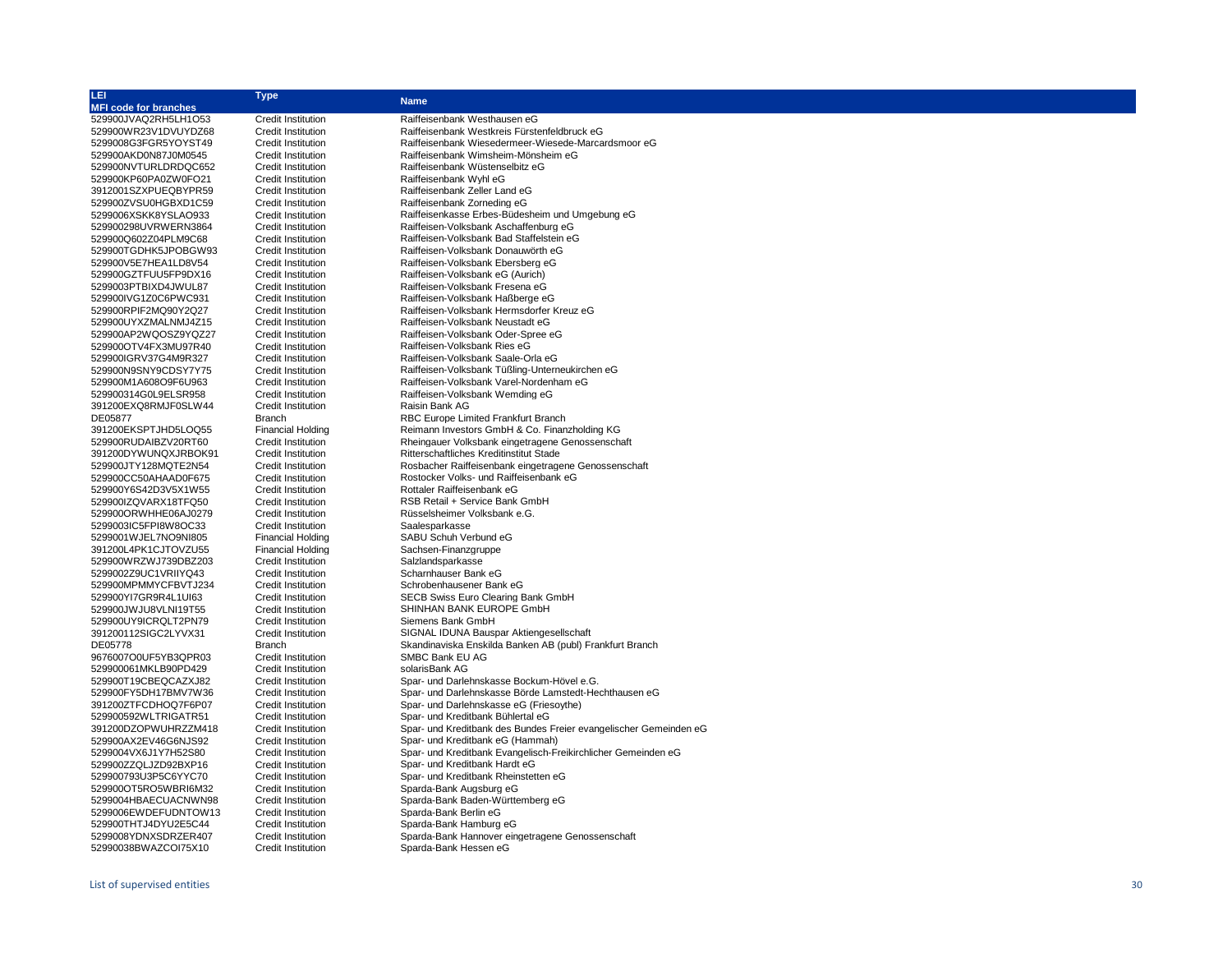| LEI                                          | <b>Type</b>                                            |                                                                                                              |
|----------------------------------------------|--------------------------------------------------------|--------------------------------------------------------------------------------------------------------------|
| <b>MFI code for branches</b>                 |                                                        | <b>Name</b>                                                                                                  |
| 529900HB5JPSXLWJO138                         | <b>Credit Institution</b>                              | Sparda-Bank München eingetragene Genossenschaft                                                              |
| 5299008I9KIOJRP9OZ42                         | <b>Credit Institution</b>                              | Sparda-Bank Nürnberg eG                                                                                      |
| 529900C7C1CTWJVRTA69                         | <b>Credit Institution</b>                              | Sparda-Bank Ostbayern eG                                                                                     |
| 5299009GMWQ0N5ZIZI39                         | <b>Credit Institution</b>                              | Sparda-Bank Südwest eG                                                                                       |
| 529900SFZPZTA1RCTT84                         | <b>Credit Institution</b>                              | Sparda-Bank West eG                                                                                          |
| 529900EF55AUET52MH13                         | <b>Credit Institution</b>                              | Sparkasse Aachen                                                                                             |
| 52990084ABYC6UAATC06                         | <b>Credit Institution</b>                              | Sparkasse Aichach-Schrobenhausen                                                                             |
| 5299008PIM61AXE4C673                         | <b>Credit Institution</b>                              | Sparkasse Allgäu                                                                                             |
| 52990087JS7539BV4781                         | <b>Credit Institution</b>                              | Sparkasse Altenburger Land                                                                                   |
| 529900MFM7UPDJPDKP91                         | <b>Credit Institution</b>                              | Sparkasse Altmark West                                                                                       |
| 529900NJ4Q1DCL4PDE25                         | <b>Credit Institution</b>                              | Sparkasse Altötting-Mühldorf                                                                                 |
| 529900LJI5C0YJDQA424                         | <b>Credit Institution</b>                              |                                                                                                              |
|                                              |                                                        | Sparkasse am Niederrhein - Sparkasse des Kreises Wesel und der Städte Moers, Neukirchen-Vluyn und Rheinberg  |
| 529900BV5EI1UAISKK27                         | <b>Credit Institution</b>                              | Sparkasse Amberg-Sulzbach                                                                                    |
| 529900GP2S6AGVOZ5B71                         | <b>Credit Institution</b>                              | Sparkasse an der Lippe, Zweckverbandssparkasse der Städte Lünen, Selm und Werne                              |
| 529900LUBMIN39VO2E71                         | <b>Credit Institution</b>                              | Sparkasse Ansbach                                                                                            |
| 391200ZTPDO7UIOHLY51                         | Credit Institution                                     | Sparkasse Arnsberg-Sundern                                                                                   |
| 529900SZOAGFMH59A131                         | <b>Credit Institution</b>                              | Sparkasse Arnstadt-Ilmenau                                                                                   |
| 529900BR2N56KWNZOM37                         | <b>Credit Institution</b>                              | Sparkasse Aschaffenburg-Alzenau                                                                              |
| 529900A4ZODYE4V0Q494                         | <b>Credit Institution</b>                              | Sparkasse Attendorn-Lennestadt- Kirchhundem Zweckverbandssparkasse der Städte Attendorn und Lennestadt sowie |
|                                              |                                                        | der Gemeinde Kirchhundem                                                                                     |
| 529900Y9OIRTHDPXDD42                         | <b>Credit Institution</b>                              | Sparkasse Aurich-Norden in Ostfriesland - Ostfriesische Sparkasse -                                          |
| 529900NFJKJ2DP8JF676                         | <b>Credit Institution</b>                              | Sparkasse Bad Hersfeld-Rotenburg                                                                             |
| 391200XJG9QEDCAKOR61                         | <b>Credit Institution</b>                              | Sparkasse Bad Kissingen                                                                                      |
| 529900566QCZUTPT0Z19                         | <b>Credit Institution</b>                              | Sparkasse Bad Neustadt a.d. Saale                                                                            |
| 529900UQFAS5JRV90C11                         | Credit Institution                                     | Sparkasse Bad Oeynhausen-Porta Westfalica                                                                    |
| 529900APW112CPUURJ66                         | <b>Credit Institution</b>                              | Sparkasse Bad Tölz-Wolfratshausen                                                                            |
| 529900QEGCJHHO6UKH69                         | <b>Credit Institution</b>                              | Sparkasse Baden-Baden Gaggenau                                                                               |
| 52990020SMIEX1JAAC63                         | <b>Credit Institution</b>                              | Sparkasse Bamberg                                                                                            |
| 5299007WOCT0JJUFOE98                         | <b>Credit Institution</b>                              | Sparkasse Barnim                                                                                             |
| 529900EOW6D9MPB0XZ26                         | <b>Credit Institution</b>                              | Sparkasse Battenberg                                                                                         |
| 529900PZGUNUKBMH0471                         | <b>Credit Institution</b>                              | Sparkasse Bayreuth                                                                                           |
| 5299002UHWK7IYCILK89                         | <b>Credit Institution</b>                              | Sparkasse Beckum-Wadersloh -Zweckverbandssparkasse der Stadt Beckum und der Gemeinde Wadersloh-              |
| 529900EUTCQB5DCMA432                         | <b>Credit Institution</b>                              | Sparkasse Bensheim                                                                                           |
| 529900BZT0YLD8BX1C59                         | <b>Credit Institution</b>                              | Sparkasse Berchtesgadener Land                                                                               |
| 529900D0GBT27T9NB551                         | <b>Credit Institution</b>                              | Sparkasse Bielefeld                                                                                          |
| 529900SG2UQ5FWFMPL82                         | <b>Credit Institution</b>                              | Sparkasse Bochum                                                                                             |
| 529900ISMO182CWI3610                         | <b>Credit Institution</b>                              | Sparkasse Bodensee                                                                                           |
| 529900EAWG62TCNQBF95                         | <b>Credit Institution</b>                              | Sparkasse Bonndorf-Stühlingen                                                                                |
| 529900A4VD7OJP4QV963                         | <b>Credit Institution</b>                              | Sparkasse Bühl<br>Sparkasse Burbach-Neunkirchen Zweckverbandssparkasse der Gemeinden Burbach und Neunkirchen |
| 5299006LRRCPLQOARH75                         | <b>Credit Institution</b>                              |                                                                                                              |
| 529900VRXKZ6XE5CSK73<br>5299002GDXM6JRUY4311 | <b>Credit Institution</b><br><b>Credit Institution</b> | Sparkasse Burgenlandkreis<br>Sparkasse Celle-Gifhorn-Wolfsburg                                               |
| 529900X1RCYC7HPDGT34                         | <b>Credit Institution</b>                              | Sparkasse Chemnitz                                                                                           |
| 52990080LR098K1FPZ23                         | <b>Credit Institution</b>                              | Sparkasse Coburg - Lichtenfels                                                                               |
| 529900G6UCC7ITW6FJ76                         | <b>Credit Institution</b>                              | Sparkasse Dachau                                                                                             |
| 391200IEV1ZDPNC0US12                         | <b>Credit Institution</b>                              | Sparkasse Deggendorf                                                                                         |
| 529900AZX36G3T8UKI42                         | <b>Credit Institution</b>                              | Sparkasse der Stadt Iserlohn                                                                                 |
| 529900QCJ9ZPQ09F9H78                         | <b>Credit Institution</b>                              | Sparkasse der Stadt Wilhelmshaven                                                                            |
| 52990016MHL8VVZAG187                         | <b>Credit Institution</b>                              | Sparkasse Dieburg - Zweckverbandssparkasse -                                                                 |
| 529900SD3IGDPZNANU33                         | <b>Credit Institution</b>                              | Sparkasse Dillenburg                                                                                         |
| 529900SD1974X696ZY57                         | <b>Credit Institution</b>                              | Sparkasse Dillingen-Nördlingen                                                                               |
| 529900G82XU1S4TN4E96                         | <b>Credit Institution</b>                              | Sparkasse Donauwörth                                                                                         |
| 52990098l6TY2VB6EF33                         | <b>Credit Institution</b>                              | Sparkasse Donnersberg                                                                                        |
| 5299007TYCG4X9DYNJ21                         | <b>Credit Institution</b>                              | Sparkasse Dortmund                                                                                           |
| 529900C2A9G3SP7VPK94                         | <b>Credit Institution</b>                              | Sparkasse Duisburg                                                                                           |
| 529900BXR8FHQ0546E89                         | <b>Credit Institution</b>                              | Sparkasse Düren                                                                                              |
| 529900XII8B4ECFBUR04                         | <b>Credit Institution</b>                              | Sparkasse Einbeck                                                                                            |
| 529900GI2BGDVYNR0F68                         | <b>Credit Institution</b>                              | Sparkasse Elbe-Elster                                                                                        |
| 529900DRQG5K51MKI862                         | <b>Credit Institution</b>                              | Sparkasse Elmshorn                                                                                           |
| 529900JR1L6WNLIJJD61                         | <b>Credit Institution</b>                              | Sparkasse Emsland                                                                                            |
| 529900IENHXJ2NGZOG87                         | Credit Institution                                     | Sparkasse Engen-Gottmadingen                                                                                 |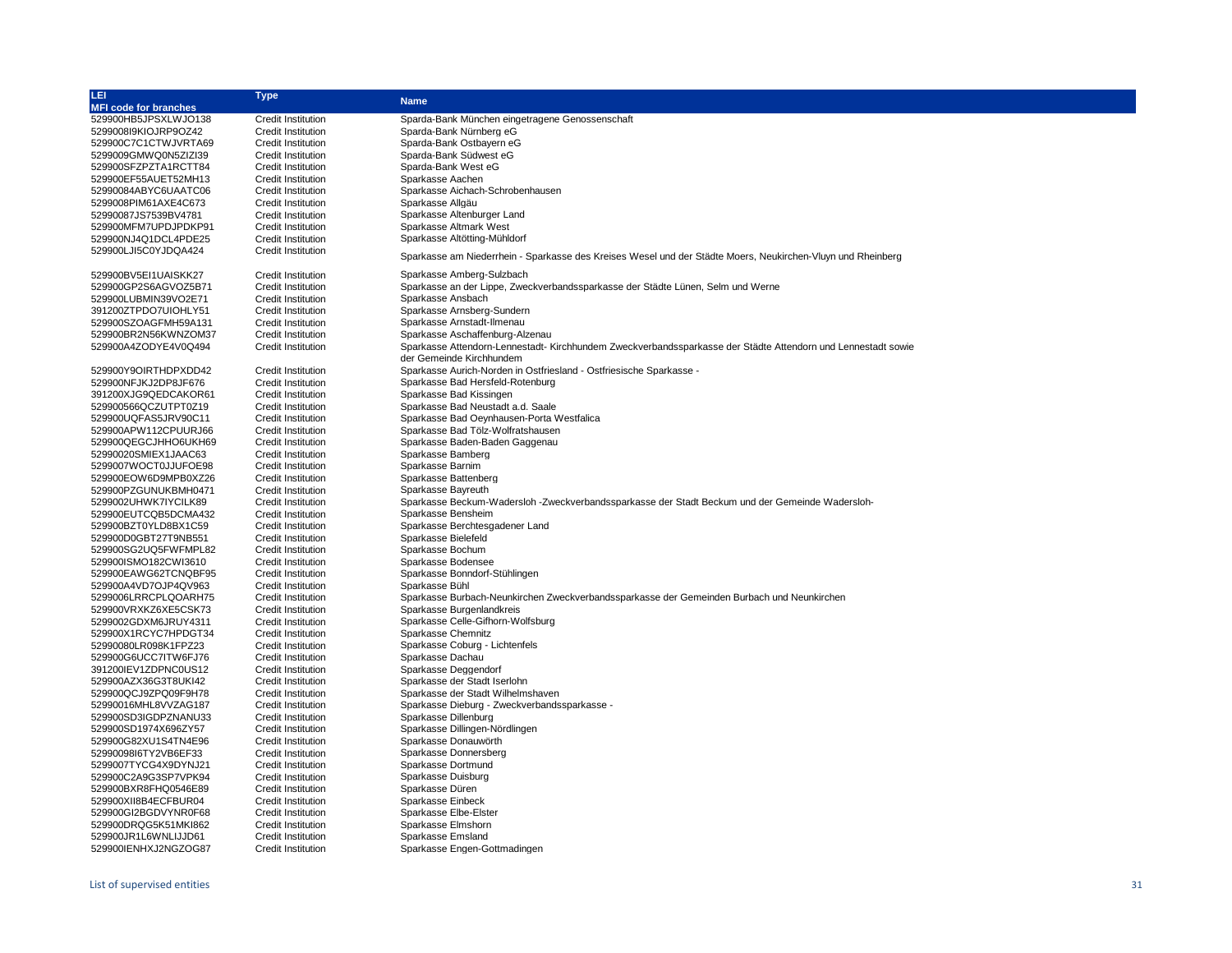| LEI                          | <b>Type</b>               |                                                                                                             |
|------------------------------|---------------------------|-------------------------------------------------------------------------------------------------------------|
| <b>MFI code for branches</b> |                           | <b>Name</b>                                                                                                 |
| 529900PESSO557XGYU61         | <b>Credit Institution</b> | Sparkasse Ennepetal-Breckerfeld                                                                             |
| 529900PUKP3ST64FSG09         | <b>Credit Institution</b> | Sparkasse Forchheim                                                                                         |
| 529900FQZL2INESW9U34         | <b>Credit Institution</b> | Sparkasse Freiburg - Nördlicher Breisgau                                                                    |
| 529900IS3SXULH78V985         | <b>Credit Institution</b> | Sparkasse Freising                                                                                          |
| 529900I4L1Y0ODNKC686         | <b>Credit Institution</b> | Sparkasse Freyung-Grafenau                                                                                  |
| 5299001KN7JTMRR7ZI39         | <b>Credit Institution</b> | Sparkasse Fulda                                                                                             |
| 529900GJCEV5ZKNTXN91         | <b>Credit Institution</b> | Sparkasse Fürstenfeldbruck                                                                                  |
| 52990094TGOJNBK96L42         | <b>Credit Institution</b> | Sparkasse Fürth                                                                                             |
| 5299000ERCD482TP5D68         | <b>Credit Institution</b> | Sparkasse Gengenbach                                                                                        |
| 529900XBSCFQFJBYMR43         | <b>Credit Institution</b> | Sparkasse Gera-Greiz                                                                                        |
| 529900K8LLSGO8DBF643         | <b>Credit Institution</b> | Sparkasse Germersheim-Kandel                                                                                |
| 529900RC295I59OKXS54         | <b>Credit Institution</b> | Sparkasse Geseke                                                                                            |
| 529900Q9NG75LYBEMR63         | <b>Credit Institution</b> | Sparkasse Gevelsberg-Wetter (Ruhr) - Zweckverbandssparkasse der Städte Gevelsberg und Wetter (Ruhr)         |
| 52990037IU0Q6VO1PN63         | <b>Credit Institution</b> | Sparkasse Gießen                                                                                            |
| 5299002W4E0AQ305SE62         | <b>Credit Institution</b> | Sparkasse Göttingen                                                                                         |
| 529900VHCXYMDIQIM016         | <b>Credit Institution</b> | Sparkasse Grünberg                                                                                          |
| 529900EH32EJNAX0EG69         | <b>Credit Institution</b> | Sparkasse Gummersbach                                                                                       |
| 5299008HYTA3OQ5CK943         | <b>Credit Institution</b> | Sparkasse Günzburg-Krumbach                                                                                 |
| 529900UW365APUAEKJ47         | <b>Credit Institution</b> | Sparkasse Gütersloh-Rietberg                                                                                |
| 529900025IC0FD7OPL94         | Credit Institution        | Sparkasse HagenHerdecke                                                                                     |
| 529900I7H3LDPWU9V939         | <b>Credit Institution</b> | Sparkasse Hameln-Weserbergland                                                                              |
| 529900SV6B61DRHMOP66         | <b>Credit Institution</b> | Sparkasse Hamm                                                                                              |
| 529900R5ERJA9VIZHJ29         | <b>Credit Institution</b> | Sparkasse Hanau                                                                                             |
| 529900FS9462U7FFUX40         | <b>Credit Institution</b> | Sparkasse Hanauerland                                                                                       |
| 52990085XZWOZNLAWJ54         | <b>Credit Institution</b> | Sparkasse Hannover                                                                                          |
| 529900QSMH3HXBJ9SL46         | <b>Credit Institution</b> | Sparkasse Harburg-Buxtehude                                                                                 |
| 529900IYNHP5CDKJ0H86         | <b>Credit Institution</b> | Sparkasse Haslach-Zell                                                                                      |
| 529900SRTAZ0INX89X71         | <b>Credit Institution</b> | Sparkasse Hattingen                                                                                         |
| 529900JDIYXTIWKTOO60         | <b>Credit Institution</b> | Sparkasse Hegau-Bodensee                                                                                    |
| 529900NAPLQYW9153R51         | <b>Credit Institution</b> | Sparkasse Heidelberg                                                                                        |
| 529900XPRCSXWOJB9J74         | <b>Credit Institution</b> | Sparkasse Hilden Ratingen Velbert                                                                           |
| 5299007IPJG3QJK5KI24         | Credit Institution        | Sparkasse Hildesheim Goslar Peine                                                                           |
| 5299001PM387GO938F16         | <b>Credit Institution</b> | Sparkasse Hochfranken                                                                                       |
| 52990080QYNLX4A3L311         | <b>Credit Institution</b> | Sparkasse Hochrhein                                                                                         |
| 5299005MGCNGK34MJO22         | <b>Credit Institution</b> | Sparkasse Hochsauerland                                                                                     |
| 529900J22KONHE9LUS19         | <b>Credit Institution</b> | Sparkasse Hochschwarzwald                                                                                   |
| 52990089VQI5JDZGY376         | <b>Credit Institution</b> | Sparkasse Hohenlohekreis                                                                                    |
| 529900XDLJV1P7HBAH18         | Credit Institution        | Sparkasse Holstein                                                                                          |
| 529900D06C9IHN6BR131         | <b>Credit Institution</b> | Sparkasse im Kreis Herford -Zweckverband Sparkasse des Kreises Herford und der Städte Bünde, Herford, Löhne |
|                              |                           | und Vlotho-                                                                                                 |
| 529900YPOP2D2UZUH696         | <b>Credit Institution</b> | Sparkasse im Landkreis Cham                                                                                 |
| 5299009UC90NABGYXQ93         | <b>Credit Institution</b> | Sparkasse im Landkreis Neustadt a.d. Aisch-Bad Windsheim                                                    |
| 529900TLIYFNG3FNFO86         | <b>Credit Institution</b> | Sparkasse im Landkreis Schwandorf                                                                           |
| 5299005GLFOIV7898E14         | <b>Credit Institution</b> | Sparkasse Ingolstadt Eichstätt                                                                              |
| 529900XBR72PUSCRF755         | <b>Credit Institution</b> | Sparkasse Jena-Saale-Holzland                                                                               |
| 529900P7KYLEYR1XDA88         | <b>Credit Institution</b> | Sparkasse Jerichower Land                                                                                   |
| 5299004R4U60UMXLSE36         | <b>Credit Institution</b> | Sparkasse Karlsruhe                                                                                         |
| 529900D8YOEHO6OEBS37         | <b>Credit Institution</b> | Sparkasse Kierspe-Meinerzhagen Zweckverbandssparkasse der Städte Kierspe und Meinerzhagen                   |
| 529900YHNJHJ6HCOV883         | <b>Credit Institution</b> | Sparkasse Koblenz                                                                                           |
| 5299001ADI8FLGT0GU28         | <b>Credit Institution</b> | Sparkasse KölnBonn                                                                                          |
| 5299006YTQCHS2507R72         | <b>Credit Institution</b> | Sparkasse Kraichgau-Bruchsal-Bretten-Sinsheim                                                               |
| 5299005ZC0K4R5KA5S41         | <b>Credit Institution</b> | Sparkasse Krefeld - Zweckverbandssparkasse der Stadt Krefeld und des Kreises Viersen -                      |
| 529900ZJRUSVF8RF1H87         | <b>Credit Institution</b> | Sparkasse Kulmbach-Kronach                                                                                  |
| 5299004IB85Q1YRX3B03         | <b>Credit Institution</b> | Sparkasse Landsberg-Dießen                                                                                  |
| 529900GS01MWP4QSH807         | <b>Credit Institution</b> | Sparkasse Landshut                                                                                          |
| 529900LDE3E6OBYFX311         | <b>Credit Institution</b> | Sparkasse Langen-Seligenstadt                                                                               |
| 529900S333RWFYXPZ609         | <b>Credit Institution</b> | Sparkasse Laubach-Hungen                                                                                    |
| 529900IKGOVVSNWFZ238         | <b>Credit Institution</b> | Sparkasse LeerWittmund                                                                                      |
| 529900FRBVLJUES39708         | <b>Credit Institution</b> | Sparkasse Lemgo                                                                                             |
| 529900MQJ666K7NYLW12         | <b>Credit Institution</b> | Sparkasse Leverkusen                                                                                        |
| 529900BLN1QPNXZPK281         | <b>Credit Institution</b> | Sparkasse Lippstadt                                                                                         |
| 529900VKOX7NVXBMT814         | <b>Credit Institution</b> | Sparkasse Lörrach-Rheinfelden                                                                               |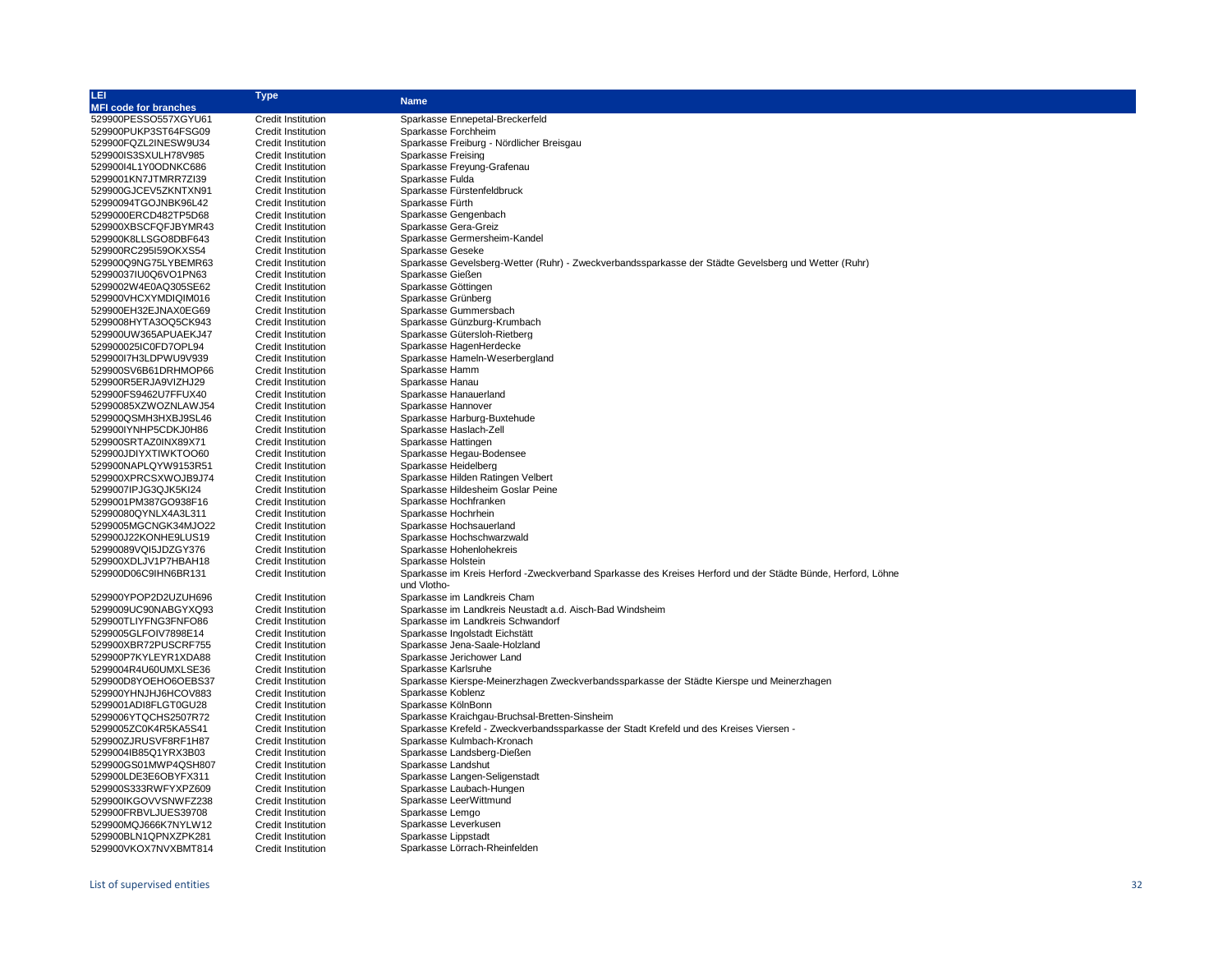| LEI                          | Type                      |                                                                                                        |
|------------------------------|---------------------------|--------------------------------------------------------------------------------------------------------|
| <b>MFI code for branches</b> |                           | <b>Name</b>                                                                                            |
| 529900POD3DPQIGIWN45         | Credit Institution        | Sparkasse Lüdenscheid - Zweckverbandssparkasse im Märkischen Kreis -                                   |
| 5299003PAT5ZVJES8024         | <b>Credit Institution</b> | Sparkasse Lüneburg                                                                                     |
| 529900E12M42ZWY1DR93         | <b>Credit Institution</b> | Sparkasse Mainfranken Würzburg                                                                         |
| 5299009ATSTOGO82EJ93         | <b>Credit Institution</b> | Sparkasse Mainz                                                                                        |
|                              |                           |                                                                                                        |
| 529900FSZSQU0BEG7249         | <b>Credit Institution</b> | Sparkasse Mansfeld-Südharz                                                                             |
| 529900UOYUJW1XI7W397         | <b>Credit Institution</b> | Sparkasse Marburg-Biedenkopf                                                                           |
| 529900MSQWX4JX5R4A86         | <b>Credit Institution</b> | Sparkasse Markgräflerland                                                                              |
| 529900N36KZ7EKMGY794         | <b>Credit Institution</b> | Sparkasse Märkisches Sauerland, Hemer - Menden                                                         |
| 529900CIT57QCNF4AZ50         | <b>Credit Institution</b> | Sparkasse Mecklenburg-Nordwest                                                                         |
| 529900098AT70L34V240         | <b>Credit Institution</b> | Sparkasse Mecklenburg-Schwerin                                                                         |
| 529900K69SO5TNSHHB31         | <b>Credit Institution</b> | Sparkasse Mecklenburg-Strelitz                                                                         |
| 529900TYDYSH5ELZME80         | <b>Credit Institution</b> | Sparkasse Meißen                                                                                       |
| 529900JRV7Y2MKGE8G22         | <b>Credit Institution</b> | Sparkasse Memmingen-Lindau-Mindelheim                                                                  |
| 529900TN4E8LNV05YJ02         | <b>Credit Institution</b> | Sparkasse Merzig-Wadern                                                                                |
| 529900BRELPZ7YWWI367         | <b>Credit Institution</b> | Sparkasse Miltenberg-Obernburg                                                                         |
| 5299002HX24U7L3HT926         | <b>Credit Institution</b> | Sparkasse Minden-Lübbecke Zweckverbandssparkasse des Kreises Minden-Lübbecke und der Städte Minden und |
|                              |                           |                                                                                                        |
|                              |                           | Petershagen                                                                                            |
| 529900VJ7CMGXPGH3278         | <b>Credit Institution</b> | Sparkasse Mittelfranken-Süd                                                                            |
| 529900ESKJTEU0QF7575         | <b>Credit Institution</b> | Sparkasse Mittelmosel - Eifel Mosel Hunsrück                                                           |
| 529900QVDW4I1A1NMG51         | <b>Credit Institution</b> | Sparkasse Mittelsachsen                                                                                |
| 529900M7DRA4N1J81L72         | Credit Institution        | Sparkasse Mittelthüringen                                                                              |
| 391200BRPHCGQOAG2287         | <b>Credit Institution</b> | Sparkasse Mitten im Sauerland                                                                          |
| 529900FHK3F82N7LV938         | <b>Credit Institution</b> | Sparkasse Muldental                                                                                    |
| 529900ZKHIYCD4HX7360         | Credit Institution        | Sparkasse Mülheim an der Ruhr                                                                          |
| 52990033D2BXTNPW8N78         | <b>Credit Institution</b> | Sparkasse Münsterland Ost                                                                              |
| 529900HIPZJM9DD5IY23         | <b>Credit Institution</b> | Sparkasse Neckartal-Odenwald                                                                           |
| 5299001G5ZB0E3BOC654         | <b>Credit Institution</b> | Sparkasse Neubrandenburg-Demmin                                                                        |
| 529900GX6O81SWRJEE87         | <b>Credit Institution</b> | Sparkasse Neuburg-Rain                                                                                 |
| 529900C09PDSUJ27W947         | <b>Credit Institution</b> | Sparkasse Neumarkt i.d. OPf.-Parsberg                                                                  |
|                              |                           |                                                                                                        |
| 5299008ANE2XLKNRSR71         | <b>Credit Institution</b> | Sparkasse Neunkirchen                                                                                  |
| 529900XIT3EBXWROPR19         | <b>Credit Institution</b> | Sparkasse Neuss - Zweckverbandssparkasse des Rhein-Kreises Neuss, der Stadt Neuss und der Stadt        |
|                              |                           | Korschenbroich und der Stadt Kaarst                                                                    |
| 5299003VTP6ZWXLP4P45         | Credit Institution        | Sparkasse Neu-Ulm-Illertissen                                                                          |
| 529900X95ZNQMQ1OTG98         | Credit Institution        | Sparkasse Neuwied                                                                                      |
| 529900OC0J2AGDDP1J56         | <b>Credit Institution</b> | Sparkasse Niederbayern-Mitte                                                                           |
| 529900A201NLMA3OK864         | <b>Credit Institution</b> | Sparkasse Niederlausitz mit Sitz in Senftenberg                                                        |
| 529900UYPEYBLPPXEO59         | <b>Credit Institution</b> | Sparkasse Nienburg                                                                                     |
| 529900JIWTBNXOL05L62         | <b>Credit Institution</b> | Sparkasse Nürnberg                                                                                     |
| 529900RKMTF8ZAPTUM88         | <b>Credit Institution</b> | Sparkasse Oberhessen                                                                                   |
| 529900ZDHNWPHOLBE586         | <b>Credit Institution</b> | Sparkasse Oberland                                                                                     |
| 529900CNHJP2Y9F6Z240         | <b>Credit Institution</b> | Sparkasse Oberlausitz-Niederschlesien                                                                  |
| 529900OJUMG5RXV5MM55         | <b>Credit Institution</b> | Sparkasse Oberpfalz Nord                                                                               |
| 5299003HG8DC8Z3S9980         | <b>Credit Institution</b> | Sparkasse Odenwaldkreis in Erbach/Odenwald                                                             |
| 529900AMQUYPTRK56V94         | Credit Institution        | Sparkasse Oder-Spree                                                                                   |
| 529900JFTHKPTK4YNL22         | <b>Credit Institution</b> | Sparkasse Offenburg/Ortenau                                                                            |
|                              |                           |                                                                                                        |
| 5299005CH5Q0GKJUF762         | <b>Credit Institution</b> | Sparkasse Olpe-Drolshagen-Wenden                                                                       |
| 529900MGJ89DIKJFAG52         | <b>Credit Institution</b> | Sparkasse Osnabrück                                                                                    |
| 529900KQQ3U43RX70E54         | <b>Credit Institution</b> | Sparkasse Osterode am Harz                                                                             |
| 529900ISUTXV1Y6XFQ36         | <b>Credit Institution</b> | Sparkasse Ostprignitz-Ruppin                                                                           |
| 529900FRN5DSYOGHK121         | <b>Credit Institution</b> | Sparkasse Paderborn-Detmold (Lippische Spar- und Leihekasse)                                           |
| 5299003I2614HOVJSK46         | <b>Credit Institution</b> | Sparkasse Parchim - Lübz                                                                               |
| 529900GNYEKYXPXMOG38         | <b>Credit Institution</b> | Sparkasse Passau                                                                                       |
| 5299005E2JTERRY3R285         | <b>Credit Institution</b> | Sparkasse Pfaffenhofen                                                                                 |
| 529900JB2S6CH38UQ526         | <b>Credit Institution</b> | Sparkasse Pforzheim Calw                                                                               |
| 5299006OIW9QJSRKHQ34         | <b>Credit Institution</b> | Sparkasse Pfullendorf-Meßkirch                                                                         |
| 52990047L72LJ1Y6U753         | <b>Credit Institution</b> | Sparkasse Prignitz                                                                                     |
| 529900GHJMQ8YOL40I82         | <b>Credit Institution</b> | Sparkasse Radevormwald-Hückeswagen                                                                     |
| 529900IFA2AT4G50OJ06         | <b>Credit Institution</b> | Sparkasse Rastatt-Gernsbach                                                                            |
| 5299007M83GBOCBBUP36         | <b>Credit Institution</b> | Sparkasse Regensburg                                                                                   |
|                              |                           | Sparkasse Regen-Viechtach                                                                              |
| 5299003GUMW9P8LSKW56         | <b>Credit Institution</b> |                                                                                                        |
| 5299003MY56ID5EB4A55         | <b>Credit Institution</b> | Sparkasse Rhein Neckar Nord                                                                            |
| 5299004CHGUXFJGS9O10         | <b>Credit Institution</b> | Sparkasse Rhein-Haardt                                                                                 |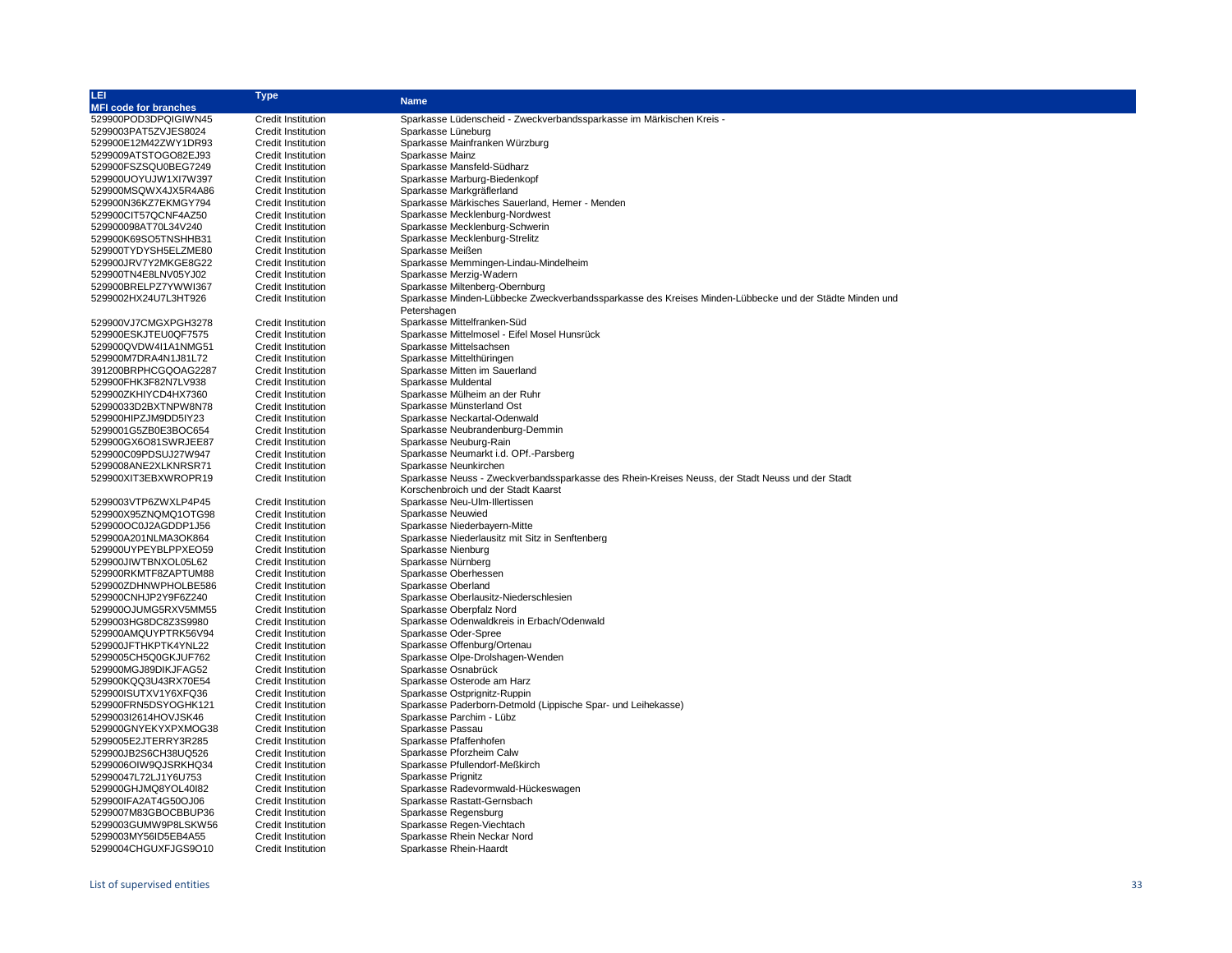| LEI                                          | <b>Type</b>                                     |                                                             |
|----------------------------------------------|-------------------------------------------------|-------------------------------------------------------------|
| <b>MFI code for branches</b>                 |                                                 | <b>Name</b>                                                 |
| 529900ILRS3WYJB2CE90                         | Credit Institution                              | Sparkasse Rhein-Maas                                        |
| 529900UZ4WGK38RQ1M84                         | <b>Credit Institution</b>                       | Sparkasse Rhein-Nahe                                        |
| 529900Q34WY4SPLWUU02                         | <b>Credit Institution</b>                       | Sparkasse Rosenheim-Bad Aibling                             |
| 529900IBJLNVLFIMJY19                         | <b>Credit Institution</b>                       | Sparkasse Rotenburg Osterholz                               |
| 529900CHS8N7O4D0SX11                         | <b>Credit Institution</b>                       | Sparkasse Rottal-Inn                                        |
| 5299002GPM9IXQLHUC77                         | Credit Institution                              | Sparkasse Saarbrücken                                       |
| 529900Y13T748OVUXC90                         | <b>Credit Institution</b>                       | Sparkasse Salem-Heiligenberg                                |
| 529900ZC0WL2F329G071                         | <b>Credit Institution</b>                       | Sparkasse Schaumburg                                        |
| 529900G6TZXG6I9R5I04                         | <b>Credit Institution</b>                       | Sparkasse Scheeßel - Zweckverbandssparkasse -               |
| 529900N0H2HE3LSN9V49                         | Credit Institution                              | Sparkasse Schwäbisch Hall-Crailsheim                        |
| 529900NDGXZ3LYLNJ560                         | <b>Credit Institution</b>                       | Sparkasse Schwarzwald-Baar                                  |
| 529900FD6V055NBG4N83                         | <b>Credit Institution</b>                       | Sparkasse Schweinfurt-Haßberge                              |
| 529900HAXZJRS9O35R08                         | <b>Credit Institution</b>                       | Sparkasse Siegen                                            |
| 529900XQUKY370MSCE53                         | Credit Institution                              | Sparkasse SoestWerl                                         |
| 529900T4FLOFH8Y1IG58                         | <b>Credit Institution</b>                       | Sparkasse Sonneberg                                         |
| 5299008OPB5IT38HB189                         | <b>Credit Institution</b>                       | Sparkasse Spree-Neiße                                       |
| 529900XWPESFARJQCP22                         | <b>Credit Institution</b>                       | Sparkasse St. Blasien                                       |
| 529900N7FAURLE0KS778                         | <b>Credit Institution</b>                       | Sparkasse Stade-Altes Land                                  |
| 529900O8CY96WQ1J1K50                         | Credit Institution                              | Sparkasse Starkenburg                                       |
| 529900UMMBRANM3CYR20                         | <b>Credit Institution</b>                       | Sparkasse Staufen - Breisach                                |
| 52990078RM4B6ZUC6648                         | <b>Credit Institution</b>                       | Sparkasse Südholstein                                       |
| 529900U59PV6VXIQ9K43                         | <b>Credit Institution</b>                       | Sparkasse Südliche Weinstraße in Landau i.d. Pfalz          |
| 529900GCU2E34P2RPK86                         | <b>Credit Institution</b>                       | Sparkasse Südwestpfalz                                      |
| 529900VHY6CK4ABYPE98                         | <b>Credit Institution</b>                       | Sparkasse Tauberfranken                                     |
| 5299002ER8OE93VD2R07                         | <b>Credit Institution</b>                       | Sparkasse Trier                                             |
| 529900O69726X9LT9896                         | <b>Credit Institution</b>                       | Sparkasse Uckermark                                         |
| 529900RBW46HVH9PTH47                         | Credit Institution                              | Sparkasse Uecker-Randow                                     |
| 529900NW66QSDX238D24                         | <b>Credit Institution</b>                       | Sparkasse Uelzen Lüchow-Dannenberg                          |
| 52990086IBNN51AGC442                         | <b>Credit Institution</b>                       | Sparkasse Ulm                                               |
| 529900MCH0FVQ089YR60                         | <b>Credit Institution</b>                       | Sparkasse Unstrut-Hainich                                   |
| 529900FR6NK5ZQR5EP29                         | Credit Institution                              | Sparkasse Vest Recklinghausen                               |
| 5299005F6C3ZN303M461                         | <b>Credit Institution</b>                       | Sparkasse Vogtland                                          |
| 5299001Q150B9RENR360                         | <b>Credit Institution</b>                       | Sparkasse Vorderpfalz                                       |
| 529900B6FH6DMERJCI37                         | <b>Credit Institution</b>                       | Sparkasse Vorpommern                                        |
| 529900YC0TR3UL05l974                         | <b>Credit Institution</b>                       | Sparkasse Waldeck-Frankenberg                               |
| 529900AONE10IZH5SS46                         | <b>Credit Institution</b>                       | Sparkasse Werra-Meißner                                     |
| 529900YI8T6QA0JQK313                         | <b>Credit Institution</b>                       | Sparkasse Weser-Elbe                                        |
| 5299009BMCDYE59ZPA55                         | <b>Credit Institution</b>                       | Sparkasse Westerwald-Sieg                                   |
| 5299000237YH143E2993                         | <b>Credit Institution</b>                       | Sparkasse Westholstein<br>Sparkasse Westmünsterland         |
| 529900JCAE554QUYE140<br>5299004KRGBMRXWVS362 | Credit Institution<br><b>Credit Institution</b> | Sparkasse Wetzlar                                           |
| 529900UES658BJBP8J39                         | <b>Credit Institution</b>                       | Sparkasse Wiesental                                         |
| 529900YKAHRQ62W8LM97                         | <b>Credit Institution</b>                       | Sparkasse Witten                                            |
| 529900ONEKTCQ8GTCM88                         | Credit Institution                              | Sparkasse Wittenberg                                        |
| 529900U8MDA5NQP4W892                         | Credit Institution                              | Sparkasse Wittgenstein                                      |
| 529900TKRAC1FVTIP419                         | <b>Credit Institution</b>                       | Sparkasse Wolfach                                           |
| 5299007CKOPKK8KX5129                         | Credit Institution                              | Sparkasse Worms-Alzey-Ried                                  |
| 529900SSWVMON8NEA304                         | Credit Institution                              | Sparkasse Zollernalb                                        |
| 529900VZ4XGS0B3IH593                         | <b>Credit Institution</b>                       | Sparkasse zu Lübeck Aktiengesellschaft                      |
| 529900VYIOMW258HE286                         | <b>Credit Institution</b>                       | Sparkasse Zwickau                                           |
| 5299000D7XXN5PC5AF93                         | <b>Credit Institution</b>                       | Spar-u.Kredit-Bank eG                                       |
| 5299003RYL0UXJ2GSW91                         | <b>Credit Institution</b>                       | Spreewaldbank eG                                            |
| 5299000ALA5385NLDG70                         | Credit Institution                              | St.Galler Kantonalbank Deutschland AG                       |
| 529900UELOQV2KQ0VP31                         | <b>Credit Institution</b>                       | Stadt- und Kreis-Sparkasse Darmstadt                        |
| 529900YFF1OOLDFE8X31                         | <b>Credit Institution</b>                       | Stadt- und Kreissparkasse Erlangen Höchstadt Herzogenaurach |
| 529900PN8G0BF33H3G31                         | Credit Institution                              | Stadt- und Kreissparkasse Leipzig                           |
| 3912004U0UIULRGF7U64                         | Credit Institution                              | Stadt- und Kreissparkasse Moosburg a.d. Isar                |
| 5299006B79LKOVMTXV20                         | <b>Credit Institution</b>                       | Städtische Sparkasse Offenbach a.M.                         |
| 529900LRRSR5G5K03873                         | <b>Credit Institution</b>                       | Städtische Sparkasse zu Schwelm                             |
| 529900ZNZD8D716HUX57                         | <b>Credit Institution</b>                       | Stadtsparkasse Augsburg                                     |
| 391200OG5RNDK1ZITM27                         | <b>Credit Institution</b>                       | Stadtsparkasse Bad Pyrmont                                  |
| 529900QJM5ZMC4NOIG04                         | <b>Credit Institution</b>                       | Stadtsparkasse Barsinghausen                                |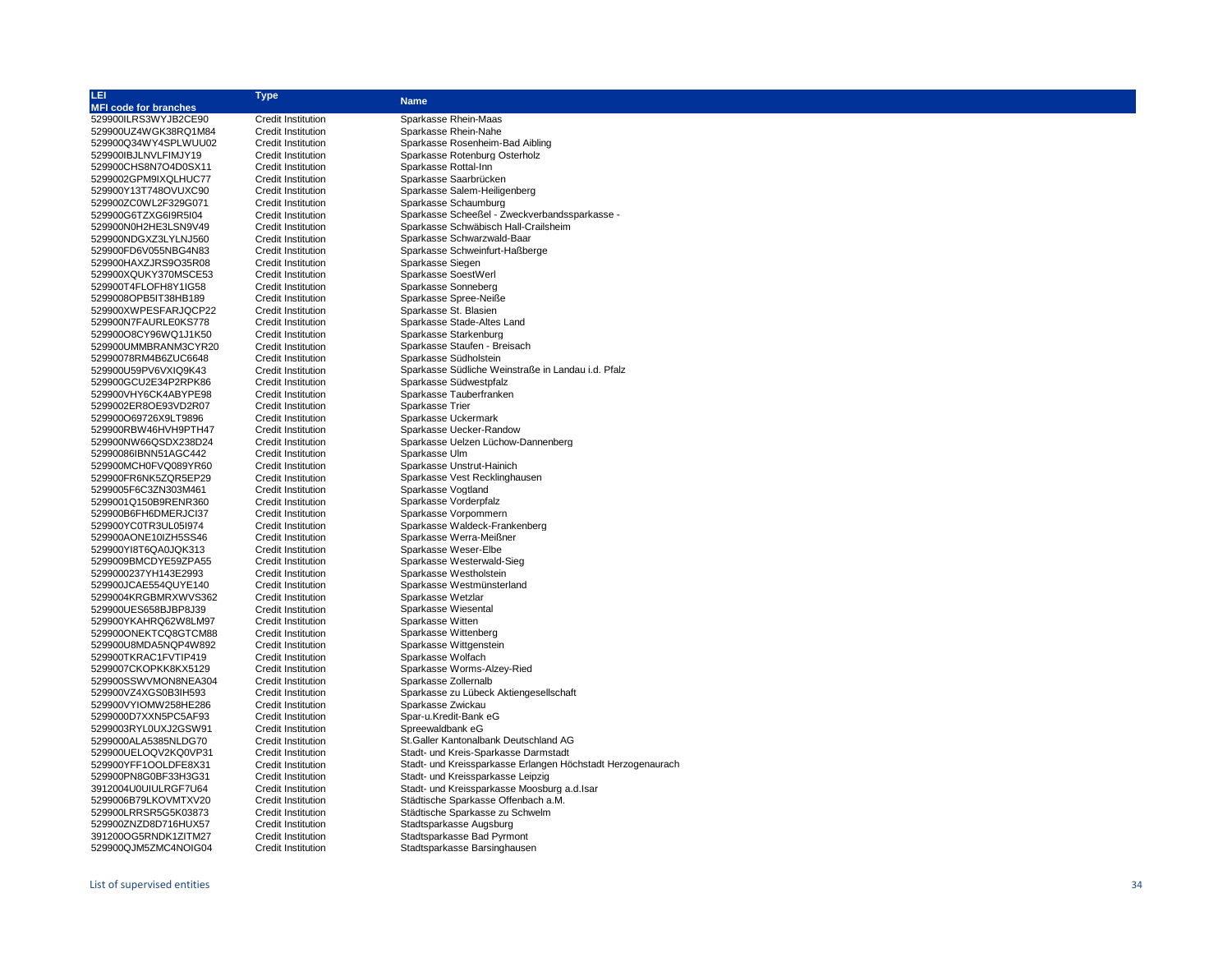| LEI                                          | <b>Type</b>                                            |                                                                                                       |
|----------------------------------------------|--------------------------------------------------------|-------------------------------------------------------------------------------------------------------|
| <b>MFI code for branches</b>                 |                                                        | <b>Name</b>                                                                                           |
| 529900N56649EXLQ1B71                         | <b>Credit Institution</b>                              | Stadtsparkasse Blomberg/Lippe                                                                         |
| 529900B9I2UNZF005Z76                         | <b>Credit Institution</b>                              | Stadtsparkasse Bocholt                                                                                |
| 529900HQBCUQIHN72L96                         | <b>Credit Institution</b>                              | Stadtsparkasse Borken (Hessen)                                                                        |
| 5299004YJM025WNBRD88                         | <b>Credit Institution</b>                              | Stadtsparkasse Bottrop                                                                                |
| 52990049E3XQH11U3C47                         | <b>Credit Institution</b>                              | Stadtsparkasse Burgdorf                                                                               |
| 529900LY1N4UG9EC0610                         | Credit Institution                                     | Stadtsparkasse Cuxhaven                                                                               |
| 529900JLBQ3MV3T6UD05                         | <b>Credit Institution</b>                              | Stadtsparkasse Delbrück                                                                               |
| 5299009FBWE3747S9112                         | <b>Credit Institution</b>                              | Stadtsparkasse Dessau                                                                                 |
| 529900QIQHMC6HSFBW06                         | <b>Credit Institution</b>                              | Stadtsparkasse Düsseldorf                                                                             |
| 529900JVRSMSZBR6NB58                         | <b>Credit Institution</b>                              | Stadtsparkasse Emden                                                                                  |
| 529900VLOFHMB6FLZ947                         | Credit Institution                                     | Stadtsparkasse Essen                                                                                  |
| 529900ZHPGXS033GRJ11                         | <b>Credit Institution</b>                              | Stadt-Sparkasse Gelsenkirchen                                                                         |
| 529900XLWVQXZZ39PV75                         | <b>Credit Institution</b>                              | Stadtsparkasse Gladbeck                                                                               |
| 5299003TZAODBIABJG85                         | <b>Credit Institution</b>                              | Stadtsparkasse Grebenstein                                                                            |
| 529900PYSG9ZGK425Z20                         | Credit Institution                                     | Stadt-Sparkasse Haan (Rheinl.)                                                                        |
| 5299007G0TGKLU8UZ018                         | Credit Institution                                     | Stadtsparkasse Haltern am See                                                                         |
| 529900EEZB9AK5JIIA09                         | <b>Credit Institution</b>                              | Stadtsparkasse Kaiserslautern                                                                         |
| 529900CL5BVX8CKVN935                         | <b>Credit Institution</b>                              | Stadt-Sparkasse Langenfeld (Rhld.)                                                                    |
| 5299002DCNYEMSZANB66                         | <b>Credit Institution</b>                              | Stadtsparkasse Lengerich (Westfalen)                                                                  |
| 529900ITGAKRIJ8YB966                         | <b>Credit Institution</b>                              | Stadtsparkasse Magdeburg                                                                              |
| 529900OVJEPTFQUFBJ30                         | <b>Credit Institution</b>                              | Stadtsparkasse Mönchengladbach                                                                        |
| 529900P7CWBZI0062C32                         | <b>Credit Institution</b>                              | Stadtsparkasse München                                                                                |
| 529900A6WAJVRHA90G98                         | <b>Credit Institution</b>                              | Stadtsparkasse Oberhausen                                                                             |
|                                              |                                                        | Stadtsparkasse Rahden                                                                                 |
| 529900W5OZHQU1X13A22<br>529900P6U2PA9R0YTT15 | <b>Credit Institution</b>                              | Stadtsparkasse Remscheid                                                                              |
| 529900G4LFOVNBML2C47                         | <b>Credit Institution</b><br><b>Credit Institution</b> | Stadtsparkasse Rheine                                                                                 |
|                                              |                                                        |                                                                                                       |
| 529900GDEQOVMPFW8P55                         | <b>Credit Institution</b>                              | Stadtsparkasse Schwalmstadt                                                                           |
| 529900QBI3R5MK9DI295                         | <b>Credit Institution</b>                              | Stadtsparkasse Schwedt                                                                                |
| 529900EKVJ3A9SKFY617                         | <b>Credit Institution</b>                              | Stadtsparkasse Schwerte                                                                               |
| 529900T8TBRUEQGZCE67                         | <b>Credit Institution</b>                              | Stadt-Sparkasse Solingen                                                                              |
| 391200AT44BSH74CH149                         | <b>Credit Institution</b>                              | Stadtsparkasse Sprockhövel                                                                            |
| 529900ZLXB1ZEOD68G12                         | <b>Credit Institution</b>                              | Stadtsparkasse Versmold                                                                               |
| 529900TC9UQWRUUB0273                         | <b>Credit Institution</b>                              | Stadtsparkasse Wedel                                                                                  |
| 5299004IRKN0NA0VSL09                         | <b>Credit Institution</b>                              | Stadtsparkasse Wermelskirchen                                                                         |
| 529900PGOMIIH9YN2R09                         | <b>Credit Institution</b>                              | Stadtsparkasse Wunstorf                                                                               |
| 529900KH1M4B2CNCXB28                         | <b>Credit Institution</b>                              | Stadtsparkasse Wuppertal                                                                              |
| 549300WDT1HWUMTUW770                         | <b>Credit Institution</b>                              | Standard Chartered Bank AG<br>Stevler Bank GmbH                                                       |
| 52990085SMO9HN005K47                         | Credit Institution                                     |                                                                                                       |
| 529900CLVK38HUKPKF71                         | <b>Credit Institution</b>                              | Süd-West-Kreditbank Finanzierung GmbH                                                                 |
| DE04065                                      | <b>Branch</b>                                          | Svenska Handelsbanken AB (publ) Zweigniederlassung Frankfurt am Main                                  |
| DE04020                                      | Branch                                                 | Sydbank A/S Filiale Flensburg                                                                         |
| 5299009TDMEE2DW7NF08                         | <b>Credit Institution</b>                              | Sylter Bank eG                                                                                        |
| 52990055VN3I202R2809                         | <b>Credit Institution</b>                              | Taunus-Sparkasse                                                                                      |
| 391200VR9TMTCN12IY45                         | <b>Credit Institution</b>                              | TEBA Kreditbank GmbH & Co. KG                                                                         |
| 529900TP68LKVLHKNE55<br>DE05878              | <b>Credit Institution</b>                              | <b>TOYOTA Kreditbank GmbH</b>                                                                         |
|                                              | Branch<br>Credit Institution                           | Toyota Material Handling Commercial Finance AB, Deutschland                                           |
| 5299007BIE0JSIBS4K52                         | <b>Credit Institution</b>                              | Tradegate AG Wertpapierhandelsbank<br><b>TRUMPF Financial Services GmbH</b>                           |
| 529900WXHO25X50KEP54                         |                                                        | UmweltBank Aktiengesellschaft                                                                         |
| 529900POEO7KMKWM0A53                         | <b>Credit Institution</b>                              | Union-Bank AG                                                                                         |
| 391200A8DWHFBC0GKO15                         | <b>Credit Institution</b>                              | Varengold Bank AG                                                                                     |
| 529900BIK4WRWS06MR52                         | Credit Institution                                     | V-Bank AG                                                                                             |
| 529900FB29C36LKTAW50                         | <b>Credit Institution</b>                              | VBU Volksbank im Unterland eG                                                                         |
| 52990053QE1M1V4P6U87                         | <b>Credit Institution</b>                              |                                                                                                       |
| 391200R5D8O9H905L282                         | <b>Credit Institution</b>                              | Verbandssparkasse Goch - Zweckverbandssparkasse der Städte Goch und Kevelaer und der Gemeinde Weeze   |
| 529900IMSGXZHZGLBW30                         | <b>Credit Institution</b>                              | VerbundSparkasse Emsdetten Ochtrup                                                                    |
| 529900NYZV9N6UZ09F32                         | <b>Credit Institution</b>                              | VerbundVolksbank OWL eG                                                                               |
| 5299000PQ0Q6O7SGSK31                         | <b>Credit Institution</b>                              | Vereinigte Raiffeisenbank Burgstädt eG                                                                |
| 529900YIA0P11LVIPN53                         | <b>Credit Institution</b>                              | Vereinigte Raiffeisenbanken Gräfenberg-Forchheim-Eschenau-Heroldsberg eG                              |
| 529900STO6OLY9GR4D67                         | <b>Credit Institution</b>                              | Vereinigte Sparkasse im Märkischen Kreis, Zweckverbandssparkasse der Städte Altena, Balve, Neuenrade, |
|                                              |                                                        | Plettenberg und Werdohl sowie der Gemeinde Nachroth-Wiblingwerde                                      |
| 5299000REI62JRPXGL18                         | <b>Credit Institution</b>                              | Vereinigte Sparkassen Eschenbach i.d. OPf. Neustadt a.d. Waldnaab Vohenstrauß                         |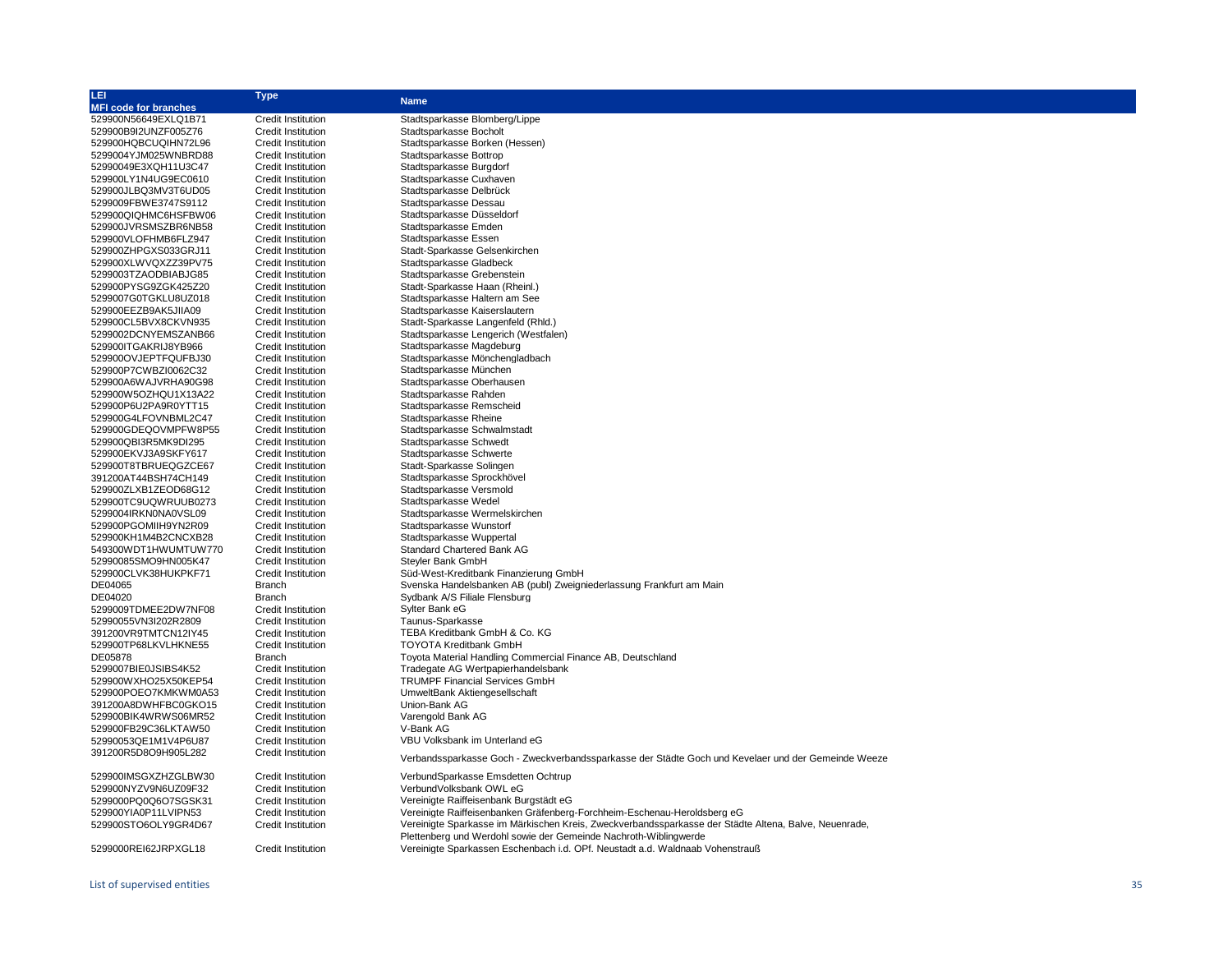| LEI                          | Type                      | <b>Name</b>                                                        |
|------------------------------|---------------------------|--------------------------------------------------------------------|
| <b>MFI code for branches</b> |                           |                                                                    |
| 529900MYH74B4MJ0A480         | Credit Institution        | Vereinigte Sparkassen Gunzenhausen                                 |
| 529900WF3IXMJXSVJ831         | Credit Institution        | Vereinigte Volksbank eG (Böblingen)                                |
| 529900WUQLS77L218Z90         | <b>Credit Institution</b> | Vereinigte Volksbank eG (Brakel)                                   |
| 52990041P1DQ40W2VL68         | <b>Credit Institution</b> | Vereinigte Volksbank eG Ganderkesee-Hude-Bookholzberg-Lemwerder    |
|                              |                           |                                                                    |
| 5299008VDH3PSYSKJ503         | <b>Credit Institution</b> | Vereinigte Volksbank eG Saarlouis - Losheim am See - Sulzbach/Saar |
| 529900TL40BU4W3M8170         | Credit Institution        | Vereinigte Volksbank Münster eG                                    |
| 529900TBT1Z4FKTX5T93         | <b>Credit Institution</b> | Vereinigte Volksbank Raiffeisenbank eG (Reinheim)                  |
| 529900DPEMRXN5D8HQ50         | <b>Credit Institution</b> | Vereinigte Volksbank Raiffeisenbank eG (Wittlich)                  |
| 529900FYNMMZVL3O2V85         | <b>Credit Institution</b> | Vereinigte VR Bank Kur-und Rheinpfalz eG                           |
| 5299002YVPXVY1C71454         | <b>Credit Institution</b> | Vereinte Volksbank eG (Dorsten)                                    |
| 529900964BU9UN3S7O17         | Credit Institution        | Volks- und Raiffeisenbank eG (Wismar)                              |
| 529900D3HSWWZ1Q7P652         | <b>Credit Institution</b> | Volks- und Raiffeisenbank Eisleben eG                              |
| 529900J9B4T744UG1Q06         | Credit Institution        | Volks- und Raiffeisenbank Fürstenwalde Seelow Wriezen eG           |
| 5299006B64J1OMUW5G62         | <b>Credit Institution</b> | Volks- und Raiffeisenbank Muldental eG                             |
| 529900OJ8E32H0A6ZL87         | <b>Credit Institution</b> | Volks- und Raiffeisenbank Neuwied-Linz eG                          |
|                              |                           |                                                                    |
| 5299001KO1M2237AFF59         | Credit Institution        | Volks- und Raiffeisenbank Prignitz eG                              |
| 529900IV8YSNU2NWX627         | <b>Credit Institution</b> | Volks- und Raiffeisenbank Saale-Unstrut eG                         |
| 529900NBCQ5TVE9TKK30         | <b>Credit Institution</b> | Volks- und Raiffeisenbank Saarpfalz eG                             |
| 529900NPL89WYDTGGZ78         | <b>Credit Institution</b> | Volksbank Albstadt eG                                              |
| 52990023NLJ3CRZHJG50         | <b>Credit Institution</b> | Volksbank Aller-Weser eG                                           |
| 529900WSDL80S6P1IS39         | Credit Institution        | Volksbank Allgäu-Oberschwaben eG                                   |
| 529900QZATAJL2DYDN61         | Credit Institution        | Volksbank Altshausen eG                                            |
| 529900SG4HOENWNJQT06         | <b>Credit Institution</b> | Volksbank Alzey-Worms eG                                           |
| 529900KHHCLCEFBG1B41         | <b>Credit Institution</b> | Volksbank am Württemberg eG                                        |
| 529900UOB3KGY06YJ666         | <b>Credit Institution</b> | Volksbank Ammerbuch eG                                             |
| 52990081QE4QOV7MNK37         | Credit Institution        | Volksbank an der Niers eG                                          |
|                              |                           | Volksbank Anröchte eG                                              |
| 529900VDNOTVGR3Y3182         | Credit Institution        |                                                                    |
| 5299001470N0KBA1IN73         | Credit Institution        | Volksbank Ascheberg-Herbern eG                                     |
| 5299000CFIYPHBDCD952         | <b>Credit Institution</b> | Volksbank Backnang eG                                              |
| 529900IECT4H4T6L7829         | <b>Credit Institution</b> | Volksbank Bad Oeynhausen-Herford eG                                |
| 529900AYWQ6YJFL4WK91         | Credit Institution        | Volksbank Bad Salzuflen eG                                         |
| 5299008UZBJ3O2AJ9O21         | Credit Institution        | Volksbank Bad Saulgau eG                                           |
| 529900VNOKNIY6D37A56         | <b>Credit Institution</b> | Volksbank Baden-Baden - Rastatt eG                                 |
| 5299006TY87DPAR0NX79         | Credit Institution        | Volksbank Baiersbronn Murgtal eG                                   |
| 529900NNB1XRLH6MBG60         | <b>Credit Institution</b> | Volksbank Bakum eG                                                 |
| 52990051OUSIGVLQ2082         | Credit Institution        | Volksbank Baumberge eG                                             |
| 5299008O4S7J239HZC62         | Credit Institution        | Volksbank Beckum-Lippstadt eG                                      |
| 5299002RCY3D5M211G35         | Credit Institution        | Volksbank Beilstein-Ilsfeld-Abstatt eG                             |
| 529900YJK5DRCFU0KC32         | <b>Credit Institution</b> | Volksbank Berg eG                                                  |
|                              |                           |                                                                    |
| 529900PUK9IU39VCWK54         | Credit Institution        | Volksbank Bielefeld-Gütersloh eG                                   |
| 529900473Q4X48H0QM82         | Credit Institution        | Volksbank Bigge-Lenne eG                                           |
| 529900WD3L04MKKLXR98         | Credit Institution        | Volksbank Blaubeuren eG                                            |
| 5299007I6FRVTRTABF45         | <b>Credit Institution</b> | Volksbank Bocholt eG                                               |
| 5299006YQ8L8IWN55C67         | <b>Credit Institution</b> | Volksbank Bochum Witten eG                                         |
| 5299008FMU1SJTXKE870         | <b>Credit Institution</b> | Volksbank Bönen eG                                                 |
| 529900SSUM5N5WQA5E16         | Credit Institution        | Volksbank Börde-Bernburg eG                                        |
| 529900L0RPGVLK4HZ757         | Credit Institution        | Volksbank Börßum-Hornburg eG                                       |
| 529900NJOZ0T5KQQAO11         | <b>Credit Institution</b> | Volksbank Bösel eG                                                 |
| 529900NBETLKOE2Q2V48         | Credit Institution        | Volksbank Bramgau-Wittlage eG                                      |
| 5299000ULPUMP4V8Y807         | <b>Credit Institution</b> | Volksbank Brandoberndorf eG                                        |
| 52990093GF8L3K83HU38         | <b>Credit Institution</b> | Volksbank Braunlage e.G.                                           |
| 529900TY7MQYSO1AE423         | Credit Institution        | Volksbank Breisgau Nord eG                                         |
| 529900CR5152VSCMSA83         | <b>Credit Institution</b> | Volksbank Breisgau-Markgräflerland eG                              |
|                              |                           |                                                                    |
| 529900UO78W3R97YU569         | <b>Credit Institution</b> | Volksbank Bremen-Nord eG                                           |
| 529900QCGTEJS0X6AA21         | Credit Institution        | Volksbank Brenztal eG                                              |
| 529900IOD4V9AHJ4H696         | <b>Credit Institution</b> | Volksbank Brilon-Büren-Salzkotten eG                               |
| 529900752VPUK2VPM755         | Credit Institution        | Volksbank Bruchsal-Bretten eG                                      |
| 529900FZ7IS5IBN3OJ86         | Credit Institution        | Volksbank Bruhrain-Kraich-Hardt eG                                 |
| 529900HJ5YK02028J735         | <b>Credit Institution</b> | Volksbank Bühl eG                                                  |
| 52990000BSH4E0SCC868         | Credit Institution        | Volksbank Butzbach eG                                              |
| 5299001VNSWRNTNFE291         | <b>Credit Institution</b> | Volksbank Chemnitz eingetragene Genossenschaft                     |
| 529900I2X5ZY64N4C627         | <b>Credit Institution</b> | Volksbank Daaden eG                                                |
|                              |                           |                                                                    |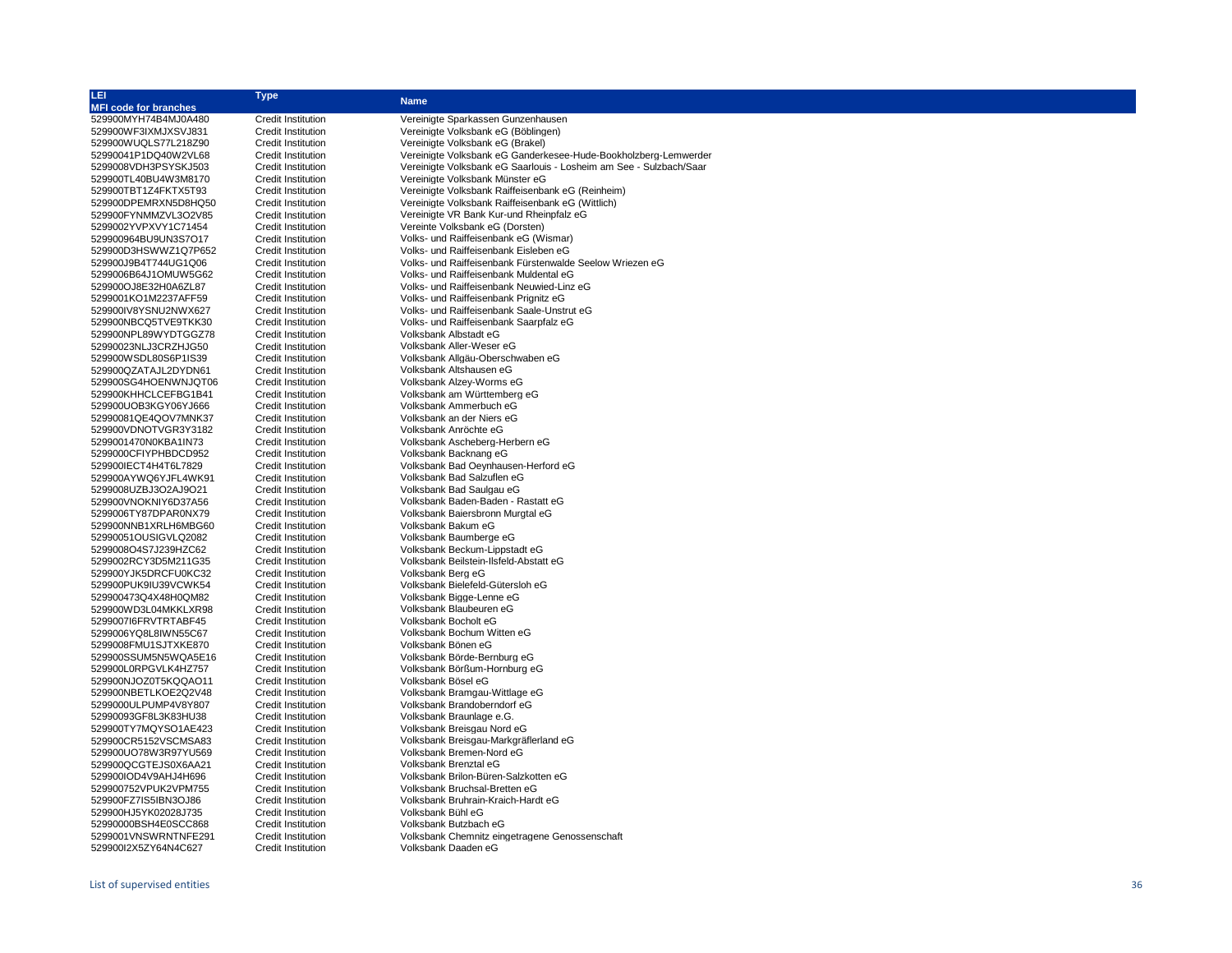| LEI                          | <b>Type</b>               | <b>Name</b>                                                |
|------------------------------|---------------------------|------------------------------------------------------------|
| <b>MFI code for branches</b> |                           |                                                            |
| 529900ZPVL47IVYJD518         | Credit Institution        | Volksbank Dammer Berge eG                                  |
| 529900EIVXKYVBJ9U641         | <b>Credit Institution</b> | Volksbank Darmstadt-Südhessen eG                           |
| 529900R7P4DTW38HE311         | <b>Credit Institution</b> | Volksbank Deisslingen eG                                   |
| 529900CMDENW08YD2842         | Credit Institution        | Volksbank Delbrück-Hövelhof eG                             |
| 52990095KKUU45Q9JZ34         | Credit Institution        | Volksbank Delitzsch eG                                     |
| 529900FNO3XSY10KOB97         | <b>Credit Institution</b> | Volksbank Demmin eG                                        |
| 5299007N409BMXFOM141         | <b>Credit Institution</b> | Volksbank Dessau-Anhalt eG                                 |
| 391200GMTVGSRN2HEJ21         | Credit Institution        | Volksbank Dettenhausen eG                                  |
| 5299001E8O08E12EVB07         | Credit Institution        | Volksbank Dortmund-Nordwest eG                             |
| 52990073W025XBYL7N92         | <b>Credit Institution</b> | Volksbank Dreieich eG                                      |
| 52990031PUC4WB4ZK445         | <b>Credit Institution</b> | Volksbank Dreiländereck eG                                 |
| 5299004234B3JPGKG462         | <b>Credit Institution</b> | Volksbank Dresden-Bautzen eG                               |
| 529900W4ON33WN16NN90         | <b>Credit Institution</b> | Volksbank Dünnwald-Holweide eG                             |
| 529900TU5YYCMK94WS93         | Credit Institution        | Volksbank Düren eG                                         |
| 5299008F7LLV7TEYIT04         | <b>Credit Institution</b> | Volksbank Düsseldorf Neuss eG                              |
| 391200VJXA6IHJP0RC25         | <b>Credit Institution</b> | Volksbank eG (Adelebsen)                                   |
| 52990056N76RPR4BC634         | Credit Institution        | Volksbank eG (Fredenbeck)                                  |
| 529900WW5XQT9K6QF767         | Credit Institution        | Volksbank eG (Gardelegen)                                  |
| 5299004C94OCSH482642         | <b>Credit Institution</b> | Volksbank eG (Grebenhain)                                  |
| 529900DCW7IO492RBC56         | <b>Credit Institution</b> | Volksbank eg (Hildesheim)                                  |
| 5299002O8XEISRY3QY32         | <b>Credit Institution</b> | Volksbank eG (Konstanz)                                    |
| 529900SK4HV2VVV38K80         | Credit Institution        | Volksbank eG (Köthen)                                      |
| 529900VMWVCF2Z2YMJ36         | <b>Credit Institution</b> | Volksbank eG (Löningen)                                    |
| 529900T2FE9GA6AWW345         | <b>Credit Institution</b> | Volksbank eG (Nienburg)                                    |
| 5299000OQOI6CXB4XL69         | <b>Credit Institution</b> | Volksbank eG (Osterholz-Scharmbeck)                        |
| 5299006QZ5OEL3C9DR28         | Credit Institution        | Volksbank eG (Sangerhausen)                                |
| 5299002FB0US5WEF4O54         | <b>Credit Institution</b> | Volksbank eG (Seesen)                                      |
| 5299003MQ5BQK288OP19         | <b>Credit Institution</b> | Volksbank eG (Sottrum)                                     |
| 529900O7YJPVJF9ZTH14         | Credit Institution        | Volksbank eG (Sulingen)                                    |
| 529900MPAXH70Z5TLU54         | Credit Institution        | Volksbank eG (Syke)                                        |
| 529900PE29K8ZEBY9P97         | Credit Institution        | Volksbank eG (Überlingen)                                  |
| 52990093INYLJNWHQ228         | <b>Credit Institution</b> | Volksbank eG (Villingen-Schwenningen)                      |
| 5299000OCI6E4JFSQX41         | <b>Credit Institution</b> | Volksbank eG (Waltrop)                                     |
| 529900RP2DS78WCQFQ50         | Credit Institution        | Volksbank eG (Warendorf)                                   |
| 529900FIX1PEU96ZE617         | <b>Credit Institution</b> | Volksbank eG Bad Laer-Borgloh-Hilter-Melle                 |
| 529900GLZAP8J2E97K54         | Credit Institution        | Volksbank eG Braunschweig Wolfsburg                        |
| 529900IMTE2YBZF1VU88         | <b>Credit Institution</b> | Volksbank eG Bremerhaven-Cuxland                           |
| 5299005E251PZKZUSL68         | <b>Credit Institution</b> | Volksbank eG Delmenhorst Schierbrok                        |
| 529900IQ7GLKGXMX4A05         | Credit Institution        | Volksbank eG Gera • Jena • Rudolstadt                      |
| 529900H5V9U8I2K26D19         | <b>Credit Institution</b> | Volksbank eG Horb-Freudenstadt                             |
| 529900R82WZNGUKUSH94         | <b>Credit Institution</b> | Volksbank eG Mosbach                                       |
| 529900C5ZXBJLB1D2V48         | Credit Institution        | Volksbank eG Südheide - Isenhagener Land - Altmark         |
| 529900B8Z6912HXOHI30         | Credit Institution        | Volksbank eG Westrhauderfehn                               |
| 529900Q83RF6SZIEBZ18         | <b>Credit Institution</b> | Volksbank eG. Wolfenbüttel                                 |
| 529900O03HO56749LZ13         | <b>Credit Institution</b> | Volksbank Eifel eG                                         |
| 529900533THA1UQ2HY63         | Credit Institution        | Volksbank Eisenberg eG                                     |
| 529900Y6T2Z7YM1O0K61         | Credit Institution        | Volksbank Elsen-Wewer-Borchen eG                           |
| 529900JL4WY3RLPDFG25         | <b>Credit Institution</b> | Volksbank Elsterland eG                                    |
| 529900SM4IGDJ98ZAH52         | <b>Credit Institution</b> | Volksbank Emmerich-Rees eG                                 |
| 529900Z8NURZEOHKWK86         | <b>Credit Institution</b> | Volksbank Emstal eG                                        |
| 529900MJX5VKIKYKBK27         | <b>Credit Institution</b> | Volksbank Emstek eG                                        |
| 529900RCE5M4S6CKKR96         | Credit Institution        | Volksbank Enniger-Ostenfelde-Westkirchen eG                |
| 529900U7HFGPGXW9JB86         | <b>Credit Institution</b> | Volksbank Erft eG                                          |
| 529900MIWT04MDM3VP60         | <b>Credit Institution</b> | Volksbank Erle eG                                          |
| 529900MKZQHCO5WPDK50         | <b>Credit Institution</b> | Volksbank Ermstal-Alb eG                                   |
| 529900FYHJEIMJ6IME52         | <b>Credit Institution</b> | Volksbank Esens eG                                         |
| 5299008BPUFPGBJAVR28         | <b>Credit Institution</b> | Volksbank Essen-Cappeln eG                                 |
| 529900AMBQFJF4ISO019         | <b>Credit Institution</b> | Volksbank Esslingen eG                                     |
| 529900AOT7DX392W5U75         | <b>Credit Institution</b> | Volksbank Ettlingen eG                                     |
| 529900DLAJ534R7YPF91         | <b>Credit Institution</b> | Volksbank Euskirchen eG                                    |
| 529900IF9B4B26OEZY66         | <b>Credit Institution</b> | Volksbank Eutin Raiffeisenbank eingetragene Genossenschaft |
| 529900BU41ENCQQ9OO61         | <b>Credit Institution</b> | Volksbank Feldatal eG                                      |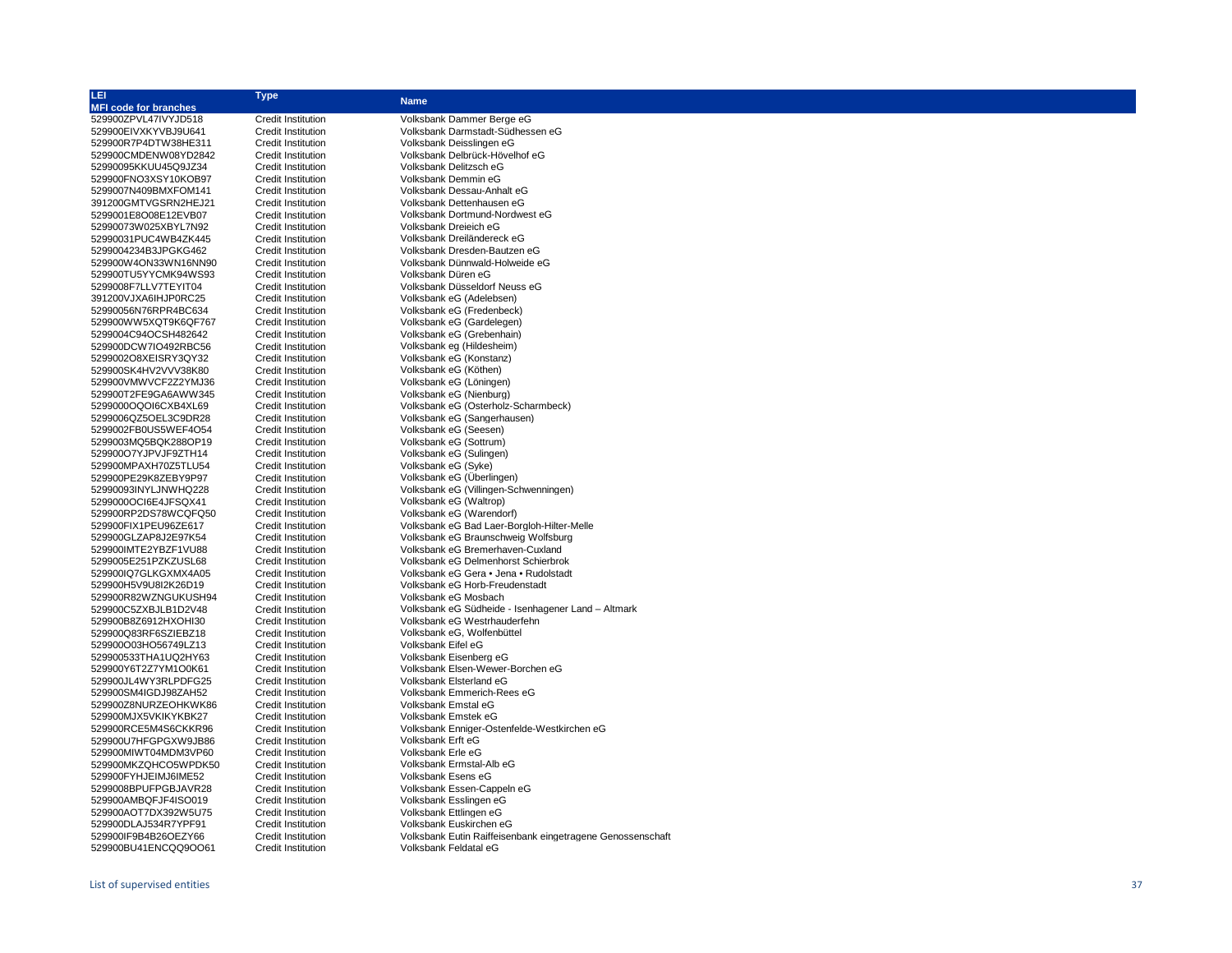| LEI                          | <b>Type</b>               |                                                        |
|------------------------------|---------------------------|--------------------------------------------------------|
| <b>MFI code for branches</b> |                           | <b>Name</b>                                            |
| 529900HTEO31Y13DM842         | Credit Institution        | Volksbank Filder eG                                    |
| 529900TTA3TVKU7MBC69         | <b>Credit Institution</b> | Volksbank Flein-Talheim eG                             |
| 529900WG74YLU65ZKY29         | <b>Credit Institution</b> | Volksbank Franken eG                                   |
| 529900ZK1S6WC7G7ZL10         | <b>Credit Institution</b> | Volksbank Freiburg eG                                  |
| 529900SJCTAFXG6DYL72         | <b>Credit Institution</b> | Volksbank Friedrichshafen-Tettnang eG                  |
| 391200T1R7CGQBXDD087         | <b>Credit Institution</b> | Volksbank Gebhardshain e.G.                            |
| 529900DHO96Z2SV07S52         | Credit Institution        | Volksbank Geest eG                                     |
| 529900A3AHXLYXOH5S16         | <b>Credit Institution</b> | Volksbank Geeste-Nord eG                               |
| 529900IZ2U4IRI3KB392         | <b>Credit Institution</b> | Volksbank Gemen eG                                     |
| 529900RGIL5NTCWV7R66         | Credit Institution        | Volksbank Gescher eG                                   |
| 529900EFH95SYMREXV87         | Credit Institution        | Volksbank Glan-Münchweiler eingetragene Genossenschaft |
| 391200MCU05BLMCYSE87         | <b>Credit Institution</b> | Volksbank GMHütte-Hagen-Bissendorf eG (GHB)            |
| 529900K1110GFV3VUM61         | <b>Credit Institution</b> | Volksbank Göppingen eG                                 |
| 529900SG5L6DMJSGA035         | Credit Institution        | Volksbank Greven eG                                    |
| 529900Z0OFQW6T1CPI12         | <b>Credit Institution</b> | Volksbank Gronau-Ahaus eG                              |
| 529900RRHNWWUHI0SO53         | Credit Institution        | Volksbank Haaren e.G.                                  |
| 5299005APEEJBVBCV708         | <b>Credit Institution</b> | Volksbank Halle (Saale) eG                             |
| 529900WQC6ZXA1TEJU17         | <b>Credit Institution</b> | Volksbank Halle/Westf, eG                              |
| 529900AVLXO78SDFR886         | <b>Credit Institution</b> | Volksbank Hameln-Stadthagen eG                         |
| 529900XGLFK91I5ARA15         | <b>Credit Institution</b> | Volksbank Hamm/Sieg eG                                 |
| 529900D2IG80FW7R2H63         | <b>Credit Institution</b> | Volksbank Haselünne eG                                 |
| 391200CC11KVFA4HGG45         | <b>Credit Institution</b> | Volksbank Heiden eG                                    |
| 5299002EFWXDA7P4TD06         | <b>Credit Institution</b> | Volksbank Heilbronn eG                                 |
| 529900BVQ5YZ4U2VLU24         | <b>Credit Institution</b> | Volksbank Heimbach eG                                  |
| 529900T9WPBNVHZ7X372         | <b>Credit Institution</b> | Volksbank Heinsberg eG                                 |
| 529900GCX12IYSEEKM76         | Credit Institution        | Volksbank Hellweg eG                                   |
| 5299006E6UGNN6YEPU72         | <b>Credit Institution</b> | Volksbank Herrenberg-Nagold-Rottenburg eG              |
| 529900UUOE5945O0IA86         | <b>Credit Institution</b> | Volksbank Heuchelheim eG                               |
| 529900UDY9479LIZM613         | Credit Institution        | Volksbank Hochrhein eG                                 |
| 5299005R7YI2DWX7I620         | Credit Institution        | Volksbank Hohenlimburg eG                              |
| 3912002VNY2QF3Z0BL76         | <b>Credit Institution</b> | Volksbank Hohenlohe eG                                 |
| 5299003USCK58V1USM06         | <b>Credit Institution</b> | Volksbank Hohenzollern-Balingen eG                     |
| 529900JSU6NM3BXV4A64         | Credit Institution        | Volksbank Hunsrück-Nahe eG                             |
| 5299002Q4KTHGYTRYV23         | Credit Institution        | Volksbank im Bergischen Land eG                        |
| 5299000LCG7RQKQKSX46         | Credit Institution        | Volksbank im Harz eG                                   |
| 529900QESV4QFQE7FQ87         | Credit Institution        | Volksbank im Hochsauerland eG                          |
| 391200TCAVXR57UNJU39         | <b>Credit Institution</b> | Volksbank im Wesertal eG                               |
| 5299005UTE037HK5XL66         | <b>Credit Institution</b> | Volksbank Immenstadt eG                                |
| 529900NK7TIIGQEJ6L07         | <b>Credit Institution</b> | Volksbank in der Hohen Mark eG                         |
| 5299004XGBSHO7EYLS37         | <b>Credit Institution</b> | Volksbank in der Ortenau eG                            |
| 529900E57P1SWVDEXN58         | <b>Credit Institution</b> | Volksbank in Schaumburg eG                             |
| 529900LJ5O50S0F8P012         | <b>Credit Institution</b> | Volksbank in Südwestfalen eG                           |
| 5299000RS7PHIZ9AQZ38         | <b>Credit Institution</b> | Volksbank Jerichower Land eG                           |
| 5299009V81GRDCCWG236         | <b>Credit Institution</b> | Volksbank Jever eG                                     |
| 529900QDA09XCDSATK82         | <b>Credit Institution</b> | Volksbank Kaiserslautern eG                            |
| 529900BPLDX5JGGINY31         | Credit Institution        | Volksbank Kamen-Werne eG                               |
| 529900TG5WKTAKF9BL36         | Credit Institution        | Volksbank Karlsruhe eG                                 |
| 5299008YILDXW9HPVL61         | <b>Credit Institution</b> | Volksbank Kassel Göttingen eG                          |
| 529900YUH3RXW5PH6S18         | <b>Credit Institution</b> | Volksbank Kempen-Grefrath eG                           |
| 529900PHZ5D6JB7VUQ39         | <b>Credit Institution</b> | Volksbank Kierspe eG                                   |
| 529900HHCMGEXXJAGA76         | <b>Credit Institution</b> | Volksbank Kirchheim-Nürtingen eG                       |
| 529900USII4H63HXLI60         | Credit Institution        | Volksbank Kirnau eG                                    |
| 5299009E2Q29I9GLLN49         | <b>Credit Institution</b> | Volksbank Klettgau-Wutöschingen eG                     |
| 5299002GX774MB1XAS02         | <b>Credit Institution</b> | Volksbank Kleverland eG                                |
| 529900YP8BRYZ4QL5W06         | <b>Credit Institution</b> | Volksbank Köln Bonn eG                                 |
| 529900P8BY9HZTZ82T70         | <b>Credit Institution</b> | Volksbank Kraichgau eG                                 |
| 5299009WYX6FJ8KLWL37         | <b>Credit Institution</b> | Volksbank Krautheim eG                                 |
| 5299004FBFPF6HEWPQ19         | <b>Credit Institution</b> | Volksbank Krefeld eG                                   |
| 529900HVLAH6NDAKYH16         | <b>Credit Institution</b> | Volksbank Kurpfalz eG                                  |
| 529900VZ18VEA57VLE08         | <b>Credit Institution</b> | Volksbank Lahr eG                                      |
| 529900OBUVM58249Q315         | <b>Credit Institution</b> | Volksbank Laichinger Alb eG                            |
| 529900SXUGFOM8LA5Y95         | Credit Institution        | Volksbank Langendernbach eG                            |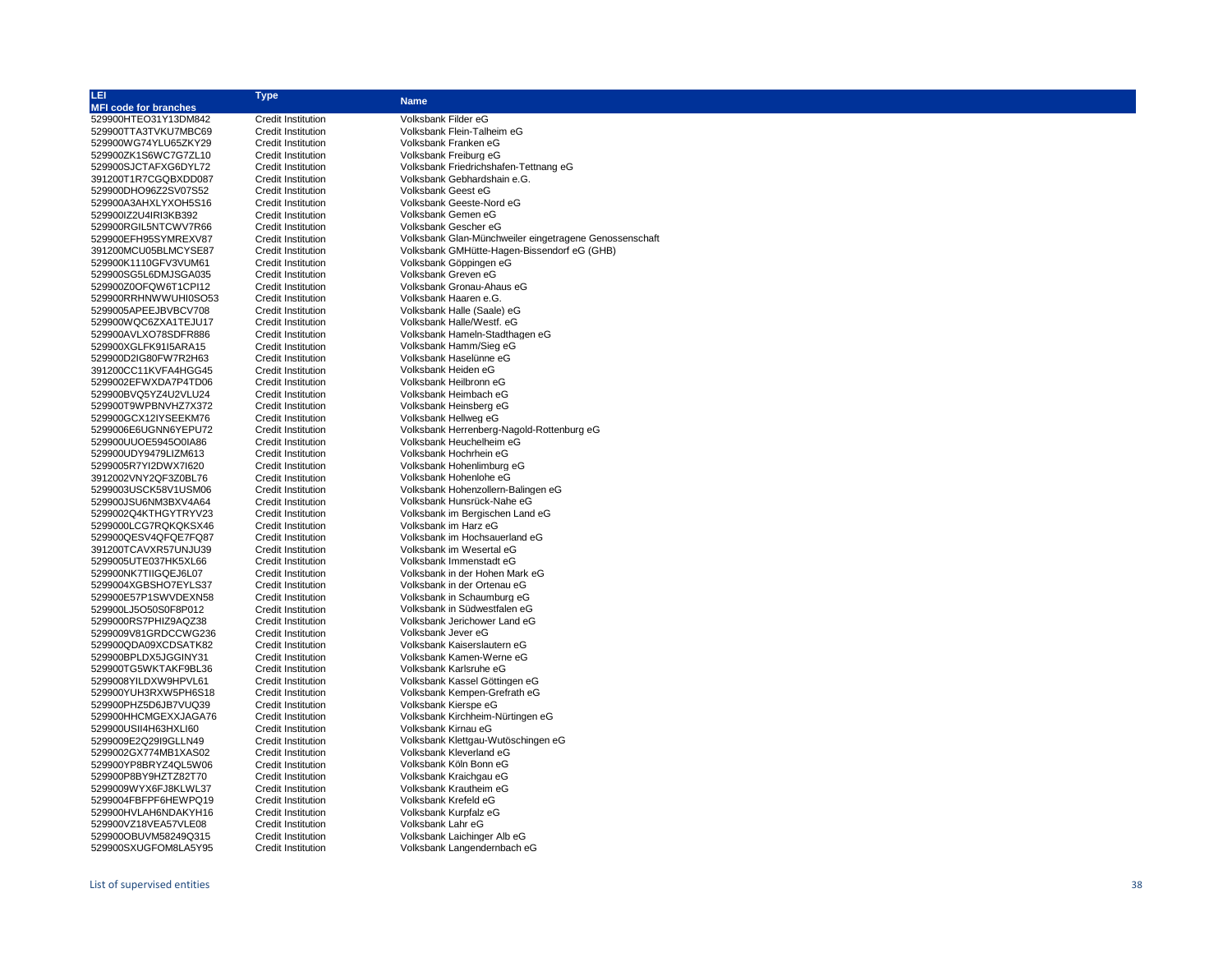| LEI                                          | <b>Type</b>                                            |                                                                                  |
|----------------------------------------------|--------------------------------------------------------|----------------------------------------------------------------------------------|
| <b>MFI code for branches</b>                 |                                                        | <b>Name</b>                                                                      |
| 5299008CO6IFREMCTY71                         | <b>Credit Institution</b>                              | Volksbank Lastrup e.G.                                                           |
| 529900THQMWJ7AKSVW39                         | <b>Credit Institution</b>                              | Volksbank Lauterbach-Schlitz eG                                                  |
| 391200O6ONBAU17EEY94                         | Credit Institution                                     | Volksbank Lauterecken eG                                                         |
| 529900BI003BZ8N3W740                         | <b>Credit Institution</b>                              | Volksbank Leonberg-Strohgäu eG                                                   |
| 529900TGONABTUJ96595                         | <b>Credit Institution</b>                              | Volksbank Limbach eG                                                             |
| 5299008S8L7XYNXTWV38                         | <b>Credit Institution</b><br><b>Credit Institution</b> | Volksbank Lindenberg eG<br>Volksbank Lingen eG                                   |
| 529900J45TMRF0BU8V05<br>529900P9NROCW7IBLI93 | <b>Credit Institution</b>                              | Volksbank Löbau-Zittau eG                                                        |
| 529900C43L4ZHDUDW754                         | <b>Credit Institution</b>                              | Volksbank Lohne-Mühlen eG                                                        |
| 529900075JOMI0A9N358                         | <b>Credit Institution</b>                              | Volksbank Lübbecker Land eG                                                      |
| 529900FWY4LQJD1YZB60                         | <b>Credit Institution</b>                              | Volksbank Lübeck eG                                                              |
| 529900E0Y5I2YXQASU18                         | Credit Institution                                     | Volksbank Ludwigsburg eG                                                         |
| 529900YBDMFS76AQ3P82                         | <b>Credit Institution</b>                              | Volksbank Lüneburger Heide eG                                                    |
| 529900U2YWMWH2WVJA75                         | <b>Credit Institution</b>                              | Volksbank Magdeburg eG                                                           |
| 529900XCEXDVMKHYLO06                         | <b>Credit Institution</b>                              | Volksbank Mainspitze eG                                                          |
| 529900XUBIXXFHP44185                         | <b>Credit Institution</b>                              | Volksbank Main-Tauber eG                                                         |
| 529900NWGU0YRC0WCM09                         | Credit Institution                                     | Volksbank Marl-Recklinghausen eG                                                 |
| 529900WLIB04QFZ27F53                         | Credit Institution                                     | Volksbank Meerbusch eG                                                           |
| 529900RBUDW3EK0DFY68                         | Credit Institution                                     | Volksbank Meßkirch eG Raiffeisenbank                                             |
| 529900C2MRNDHUESLR29                         | Credit Institution                                     | Volksbank Mindener Land eG                                                       |
| 52990061592SQLEJN964                         | <b>Credit Institution</b>                              | Volksbank Mittelhessen eG<br>Volksbank Mittlerer Schwarzwald eG                  |
| 5299009A1SAL2URXG283<br>529900Z3LP6QDJ130952 | <b>Credit Institution</b><br><b>Credit Institution</b> | Volksbank Mittleres Erzgebirge eG                                                |
| 5299003KBBDNA41Z8B94                         | <b>Credit Institution</b>                              | Volksbank Mittweida eG                                                           |
| 5299005E4SU83YHLHL56                         | <b>Credit Institution</b>                              | Volksbank Möckmühl eG                                                            |
| 529900OOXYMFGYXESU09                         | Credit Institution                                     | Volksbank Mönchengladbach eG                                                     |
| 529900T35VSXHR9Q1Q56                         | <b>Credit Institution</b>                              | Volksbank Münsingen eG                                                           |
| 529900P233GLEB6YYL22                         | Credit Institution                                     | Volksbank Neckartal eG                                                           |
| 529900GWUEPN14MFY821                         | <b>Credit Institution</b>                              | Volksbank Neuenkirchen-Vörden eG                                                 |
| 529900XWV31JAWSOSC91                         | <b>Credit Institution</b>                              | Volksbank Niedergrafschaft eG                                                    |
| 529900SH7SAVJN3TFQ06                         | <b>Credit Institution</b>                              | Volksbank Niederrhein eG                                                         |
| 529900QVA6BJDSCZMD03                         | <b>Credit Institution</b>                              | Volksbank Nordharz eG                                                            |
| 5299007YYLSND8F62L79                         | Credit Institution                                     | Volksbank Nordhümmling eG                                                        |
| 529900TLGWN6YLUMXD21                         | Credit Institution                                     | Volksbank Nordschwarzwald eG                                                     |
| 529900YATY4FOPMBA696                         | <b>Credit Institution</b>                              | Volksbank Nottuln eG                                                             |
| 529900OSV01JOCMF4Z23<br>529900Z0C5X4H61UBM90 | <b>Credit Institution</b><br>Credit Institution        | Volksbank Oberberg eG<br>Volksbank Ober-Mörlen eG                                |
| 529900W5ID3PF3JBG156                         | <b>Credit Institution</b>                              | Volksbank Ochtrup-Laer eG                                                        |
| 529900UDT4BDTER57K89                         | <b>Credit Institution</b>                              | Volksbank Oldenburg eG                                                           |
| 529900AOIGZIIUZHID69                         | <b>Credit Institution</b>                              | Volksbank Olpe-Wenden-Drolshagen eG                                              |
| 391200RUFBR7HPS3ZD54                         | <b>Credit Institution</b>                              | Volksbank Osnabrück eG                                                           |
| 529900ZTTVM08R1SB420                         | Credit Institution                                     | Volksbank Ostlippe eG                                                            |
| 529900XS69W3AGFH2T52                         | Credit Institution                                     | Volksbank Oyten e.G.                                                             |
| 529900UUKDIFWC23EL43                         | Credit Institution                                     | Volksbank Pforzheim eG.                                                          |
| 5299007COP8MZ4KSJK69                         | <b>Credit Institution</b>                              | Volksbank Pfullendorf eG                                                         |
| 529900BTJFHUY90I7429                         | Credit Institution                                     | Volksbank Pirna eG                                                               |
| 5299002L2ADKMUUHYE52                         | <b>Credit Institution</b>                              | Volksbank Plochingen eG                                                          |
| 3912004YOAALDKZZAO33                         | <b>Credit Institution</b>                              | Volksbank Raesfeld eG                                                            |
| 529900RDS1271MSBQ152                         | <b>Credit Institution</b>                              | Volksbank Raiffeisenbank Bad Kissingen eG                                        |
| 529900ZW3QH424NY3959                         | Credit Institution                                     | Volksbank Raiffeisenbank Bayern Mitte eG                                         |
| 391200TWGO2RBL7WG010                         | Credit Institution<br><b>Credit Institution</b>        | Volksbank Raiffeisenbank Dachau eG<br>Volksbank Raiffeisenbank eG (Bad Oldesloe) |
| 529900TKPX0T9QKYJT85<br>529900H5E2RA9ZV7OE85 | <b>Credit Institution</b>                              | Volksbank Raiffeisenbank eG (Itzehoe)                                            |
| 529900HD4A78M8SVE053                         | <b>Credit Institution</b>                              | Volksbank Raiffeisenbank Fürstenfeldbruck eG                                     |
| 529900HGN7EFRJ34WF34                         | <b>Credit Institution</b>                              | Volksbank Raiffeisenbank Laupheim-Illertal eG                                    |
| 529900OO71C11UV6IX64                         | Credit Institution                                     | Volksbank Raiffeisenbank Meißen Großenhain eG                                    |
| 529900G2Z6BW1S0JJS60                         | <b>Credit Institution</b>                              | Volksbank Raiffeisenbank Niederschlesien eG                                      |
| 529900I6NFVCRTLD7B50                         | Credit Institution                                     | Volksbank Raiffeisenbank Nordoberpfalz eG                                        |
| 529900HB5ZCMQKQLLN17                         | <b>Credit Institution</b>                              | Volksbank Raiffeisenbank Nürnberg eG                                             |
| 5299005O2LPWV9IP2Z21                         | Credit Institution                                     | Volksbank Raiffeisenbank Oberbayern Südost eG                                    |
| 5299004D2UMCDTD9JG58                         | Credit Institution                                     | Volksbank Raiffeisenbank Regensburg-Schwandorf eG                                |
| 529900MARYDWJGM2GI63                         | <b>Credit Institution</b>                              | Volksbank Raiffeisenbank Rhön-Grabfeld eG                                        |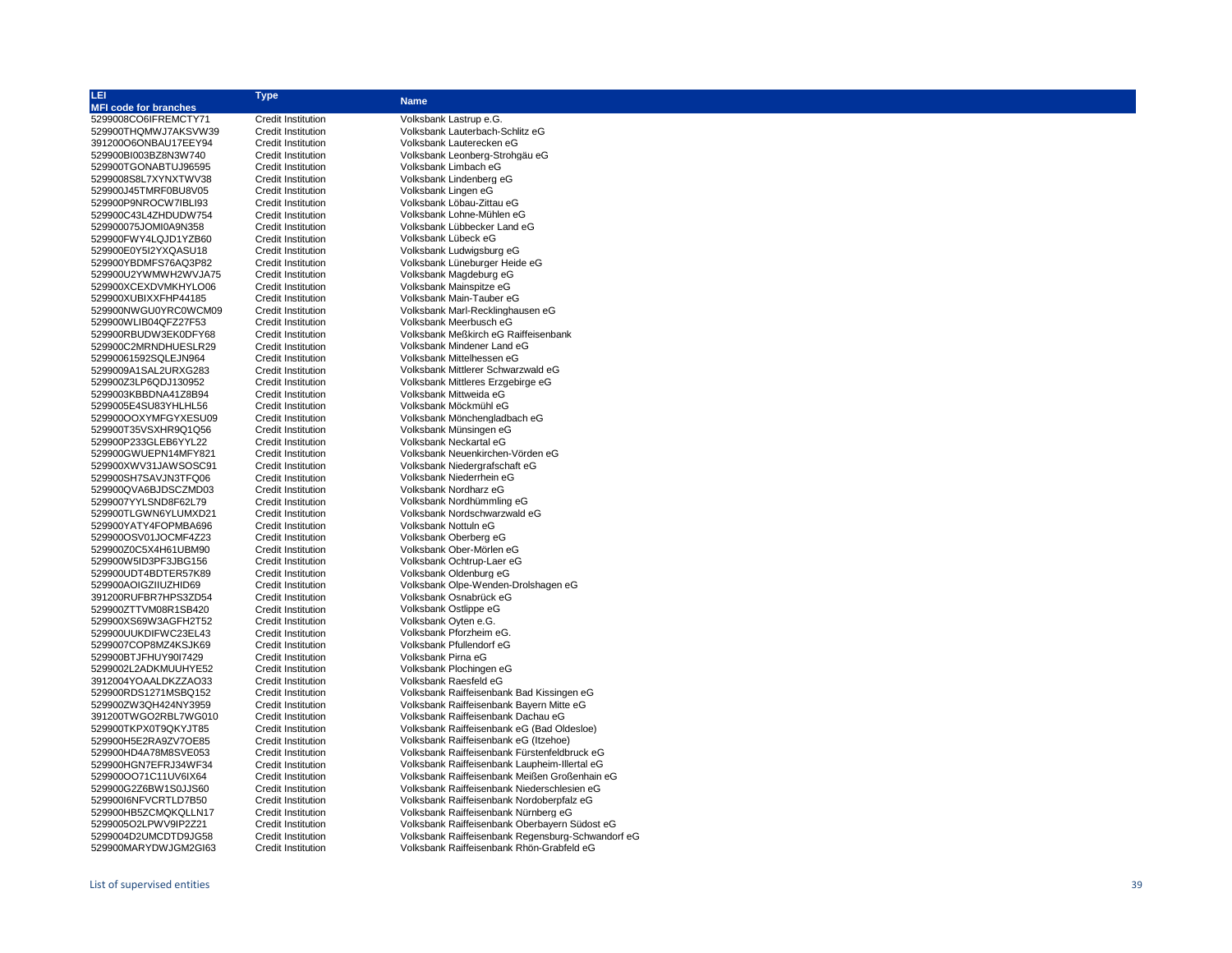| LEI                                          | Type                                                   | <b>Name</b>                                                |
|----------------------------------------------|--------------------------------------------------------|------------------------------------------------------------|
| <b>MFI code for branches</b>                 |                                                        |                                                            |
| 529900DXTOU2U9IZDY54                         | <b>Credit Institution</b>                              | Volksbank Raiffeisenbank Rosenheim-Chiemsee eG             |
| 529900JXM2IQSPJHMK02                         | <b>Credit Institution</b>                              | Volksbank Raiffeisenbank Starnberg-Herrsching-Landsberg eG |
| 529900YT5VCRYQ5WI821                         | <b>Credit Institution</b>                              | Volksbank Raiffeisenbank Würzburg eG                       |
| 5299008R860KMU2AHB89                         | <b>Credit Institution</b>                              | Volksbank Rathenow eG                                      |
| 5299008PR99KLESK4L15                         | <b>Credit Institution</b>                              | Volksbank Remseck eG                                       |
| 529900M0Q2B1GLPSDY70                         | <b>Credit Institution</b>                              | Volksbank Reutlingen eG                                    |
| 529900FW2HOCU1QBTN33                         | <b>Credit Institution</b>                              | Volksbank Rhede eG                                         |
| 529900C9OP6Y0DPYSK11                         | <b>Credit Institution</b>                              | Volksbank RheinAhrEifel eG                                 |
| 529900MOXBJMGOMICQ55                         | <b>Credit Institution</b>                              | Volksbank Rheinböllen eG                                   |
| 5299009WBL493K1UK415                         | <b>Credit Institution</b>                              | Volksbank Rhein-Erft-Köln eG                               |
| 529900F4IYQMTFUT5A65                         | <b>Credit Institution</b>                              | Volksbank Rhein-Lahn-Limburg eG                            |
| 529900306OMJF3XB1F61                         | <b>Credit Institution</b>                              | Volksbank Rhein-Lippe eG                                   |
| 529900BXVKDO9274NA83                         | <b>Credit Institution</b>                              | Volksbank Rhein-Nahe-Hunsrück eG                           |
| 529900RBVBIDM0RMJ748                         | <b>Credit Institution</b>                              | Volksbank Rhein-Ruhr eG                                    |
| 5299005S1KS8AETVPH69                         | <b>Credit Institution</b>                              | Volksbank Rhein-Wehra eG                                   |
| 529900LBRHXZFBYZBU92                         | <b>Credit Institution</b>                              | Volksbank Riesa eG                                         |
| 529900VYK0S605HOZH91                         | <b>Credit Institution</b>                              | Volksbank Rietberg eG                                      |
| 529900CZRU19C9QD1F05                         | <b>Credit Institution</b>                              | Volksbank Rot eG                                           |
| 529900QYMWEOIGC4QF63                         | <b>Credit Institution</b>                              | Volksbank Rottweil eG                                      |
| 529900DOO8VDUMU17A39                         | <b>Credit Institution</b>                              | Volksbank Ruhr Mitte eG                                    |
| 529900GNI3ZMT50DBG92                         | <b>Credit Institution</b>                              | Volksbank Sandhofen eG                                     |
| 5299001O5S0MLDYH7A21                         | <b>Credit Institution</b>                              | Volksbank Sauerland eG                                     |
| 529900ZCSB2NXEMMW107                         | <b>Credit Institution</b>                              | Volksbank Schermbeck e.G.                                  |
| 529900XMGWY3OLYSGD62                         | <b>Credit Institution</b>                              | Volksbank Schlangen eG                                     |
| 529900HKRQ65MRTP0454                         | <b>Credit Institution</b>                              | Volksbank Schnathorst eG                                   |
| 5299004R7GE2GR2ITS85                         | Credit Institution                                     | Volksbank Schupbach eG                                     |
| 529900UVSUE348K2EP04                         | <b>Credit Institution</b>                              | Volksbank Schwanewede eG                                   |
| 5299009ADJ9XFQVUKZ50                         | <b>Credit Institution</b>                              | Volksbank Schwarzwald-Donau-Neckar eG                      |
| 529900B7MT9M8U7QEC32                         | <b>Credit Institution</b>                              | Volksbank Seligenstadt eG                                  |
| 529900WXO4WJD5QY7Q80                         | <b>Credit Institution</b>                              | Volksbank Selm-Bork eG                                     |
| 529900CBH0KEPWTFCA07                         | Credit Institution                                     | Volksbank Senden eG                                        |
| 529900K8AV0FBKQ9XA67                         | <b>Credit Institution</b>                              | Volksbank Solling eG                                       |
| 529900QT5EC38D0LX010                         | <b>Credit Institution</b>                              | Volksbank Spree-Neiße eG<br>Volksbank Sprockhövel eG       |
| 529900CL75BMP071NB81                         | <b>Credit Institution</b>                              | Volksbank Stade-Cuxhaven eG                                |
| 529900XVKVCOXMMY7D52                         | <b>Credit Institution</b>                              | Volksbank Staufen eG                                       |
| 529900EJEGWOQ5WT5M65<br>391200P0TKD0PWWWFC92 | <b>Credit Institution</b><br><b>Credit Institution</b> | Volksbank Stendal eG                                       |
| 391200CSQI9HI6BVQO51                         | <b>Credit Institution</b>                              | Volksbank Störmede-Hörste eG                               |
| 5299005X2KF59ERDLL36                         | Credit Institution                                     | Volksbank Straubing eG                                     |
| 5299009S103PRRA1CD19                         | <b>Credit Institution</b>                              | Volksbank Stutensee - Weingarten eG                        |
| 529900F0PSPNVJMAUL18                         | <b>Credit Institution</b>                              | Volksbank Stuttgart eG                                     |
| 5299002lH923QPXQON87                         | <b>Credit Institution</b>                              | Volksbank Süd-Emsland eG                                   |
| 391200XDMZFSD2Q2X176                         | <b>Credit Institution</b>                              | Volksbank Südkirchen - Capelle - Nordkirchen eG            |
| 391200S7OYTYJF01WK47                         | Credit Institution                                     | Volksbank Südmünsterland-Mitte eG                          |
| 529900BUXQYE7T1Z4796                         | <b>Credit Institution</b>                              | Volksbank Sulmtal eG                                       |
| 529900HYBLIFVEIKBN96                         | <b>Credit Institution</b>                              | Volksbank Trier eG                                         |
| 529900EME6P6R8GUSG97                         | <b>Credit Institution</b>                              | Volksbank Trossingen eG                                    |
| 5299008DVOP2OR0Y6K77                         | <b>Credit Institution</b>                              | Volksbank Überherrn eG                                     |
| 529900Z7NBLIKUTBB783                         | <b>Credit Institution</b>                              | Volksbank Überwald-Gorxheimertal eG                        |
| 5299005V8STLXZGFYG71                         | <b>Credit Institution</b>                              | Volksbank Uelzen-Salzwedel eG                              |
| 529900XYAXTB0XN4U371                         | <b>Credit Institution</b>                              | Volksbank Ulm-Biberach eG                                  |
| 5299000B27VKDLQR7Z66                         | <b>Credit Institution</b>                              | Volksbank Ulrichstein eG                                   |
| 529900S5P5N8SBXTZG56                         | <b>Credit Institution</b>                              | Volksbank Vechta eG                                        |
| 529900J0QYGBLA717426                         | <b>Credit Institution</b>                              | Volksbank Versmold eG                                      |
| 529900BQ2Y2140F0IC48                         | <b>Credit Institution</b>                              | Volksbank Viersen e G                                      |
| 529900MP1GFULNQLG974                         | <b>Credit Institution</b>                              | Volksbank Visbek eG                                        |
| 529900YO3K11I2M6IA23                         | <b>Credit Institution</b>                              | Volksbank Vogtland eG                                      |
| 529900UP48KP2BQU8C54                         | <b>Credit Institution</b>                              | Volksbank Vorbach-Tauber eG                                |
| 529900S4FXB8GFPB3K73                         | Credit Institution                                     | Volksbank Vorpommern eG                                    |
| 529900AFU25PZQJ0TG26                         | <b>Credit Institution</b>                              | Volksbank Weinheim eG                                      |
| 529900BML1PM7KWOMG79                         | <b>Credit Institution</b>                              | Volksbank Welzheim eG                                      |
| 529900D8WKMEWASPLJ90                         | <b>Credit Institution</b>                              | Volksbank Weschnitztal eG                                  |
|                                              |                                                        |                                                            |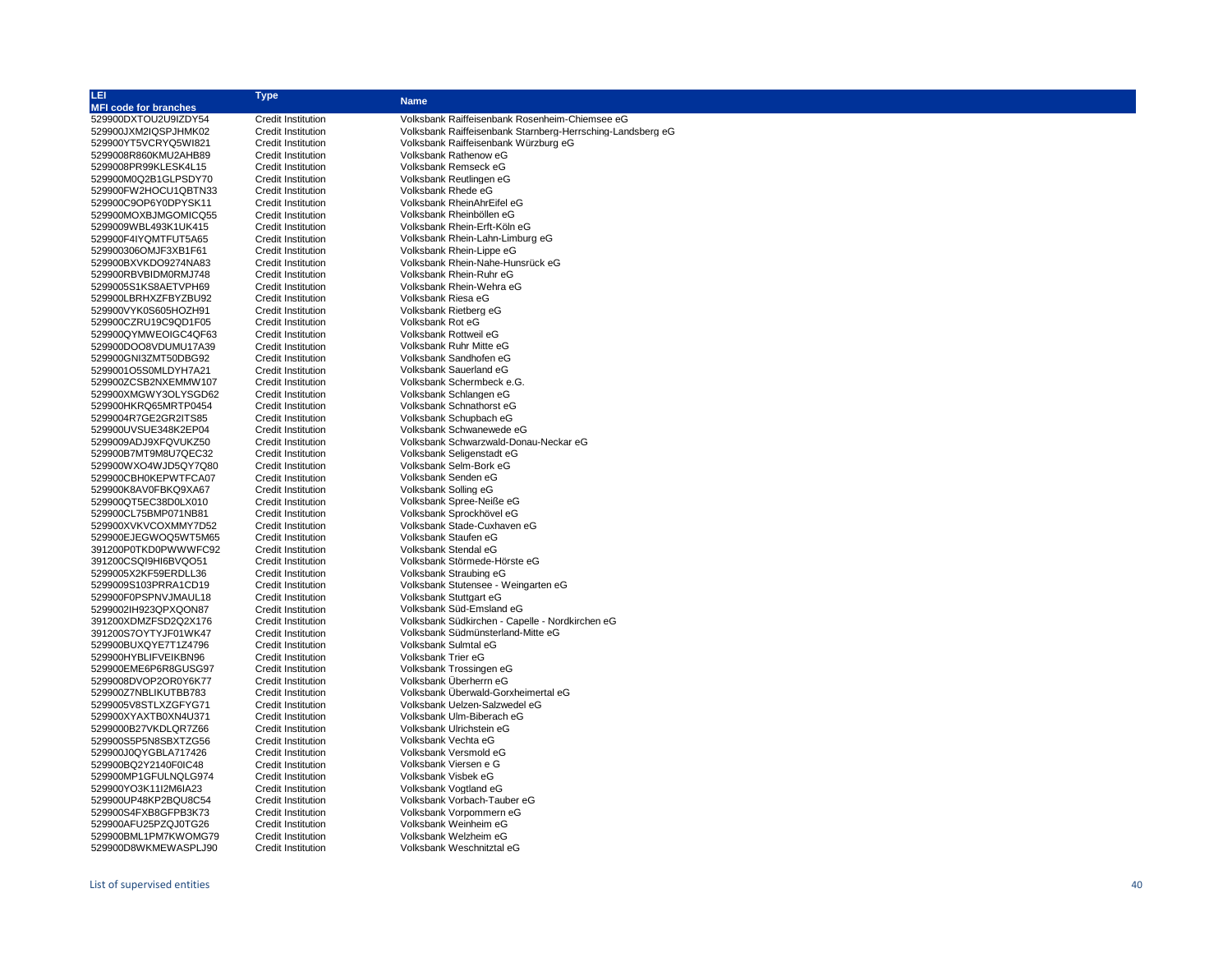| LEI.                         | <b>Type</b>               |                                                   |
|------------------------------|---------------------------|---------------------------------------------------|
| <b>MFI code for branches</b> |                           | <b>Name</b>                                       |
| 5299000WKGUA6D1GIX30         | Credit Institution        | Volksbank Westenholz eG                           |
| 391200RFYQRXYOER1S34         | <b>Credit Institution</b> | Volksbank Westerkappeln-Saerbeck eG               |
| 529900JGG5ZH6QS4X153         | <b>Credit Institution</b> | Volksbank Westerstede eG                          |
| 5299002WRCXJ36T1VK82         | <b>Credit Institution</b> | Volksbank Wewelsburg-Ahden eG                     |
| 529900LSHSV4YWT92548         | <b>Credit Institution</b> | Volksbank Wickede (Ruhr) eG                       |
| 529900PQWC9LJU1ESB86         | <b>Credit Institution</b> | Volksbank Wildeshauser Geest eG                   |
| 5299002EY9UVVABHCB26         | Credit Institution        | Volksbank Wilhelmshaven e.G.                      |
| 529900FY7LO3LIT6YC76         | Credit Institution        | Volksbank Winsener Marsch eG                      |
| 529900TMVLQDNAOQAJ40         | <b>Credit Institution</b> | Volksbank Wißmar eG                               |
| 529900RDAUUDGMI4M325         | <b>Credit Institution</b> | Volksbank Wittenberg eG                           |
| 529900KOAGQ8XJT62A47         | Credit Institution        | Volksbank Wittgenstein eG                         |
| 529900F6N5IVIGSR0O47         | <b>Credit Institution</b> | Volksbank Worpswede eG                            |
| 391200VW5BZ1UJCOKZ04         | <b>Credit Institution</b> | Volksbank Wulfsen eG                              |
| 529900HO0W406L465O97         | <b>Credit Institution</b> | Volksbank Zuffenhausen eG                         |
| 529900H7I4HX0LU26M70         | Credit Institution        | Volksbank Zwickau eG                              |
| 529900AC1I6EBNC45I23         | <b>Credit Institution</b> | Volksbank-Raiffeisenbank Amberg eG                |
| 529900NF4IUU176IPV40         | Credit Institution        | Volksbank-Raiffeisenbank Deggingen eG             |
| 5299001N79S9ZZNPMI92         | <b>Credit Institution</b> | Volksbank-Raiffeisenbank Dingolfing eG            |
| 529900GITAFPOFSFOP74         | Credit Institution        | Volksbank-Raiffeisenbank Glauchau eG              |
| 529900AMC51P5MUSXU48         | <b>Credit Institution</b> | Volksbank-Raiffeisenbank Riedlingen eG            |
| 529900UE9Q9XY2LJAX43         | Credit Institution        | Volksbank-Raiffeisenbank Vilshofen eG             |
| 529900H4PR2M6WCP5971         | <b>Credit Institution</b> | VR - Bank Bad Salzungen Schmalkalden eG           |
| 5299003M87KP6JTOHO27         | Credit Institution        | VR Bank Bad Orb-Gelnhausen eG                     |
| 5299004XQ9TKTTYCR270         | <b>Credit Institution</b> | VR Bank Bamberg-Forchheim eG Volks-Raiffeisenbank |
| 529900LVPYUEZSNSKM72         | Credit Institution        | VR Bank Bayreuth-Hof eG                           |
| 529900VLSWF4DE0ON926         | Credit Institution        | VR Bank eG (Monheim am Rhein)                     |
| 529900PICLEV7FYIZ648         | Credit Institution        | VR Bank eG Heuberg - Winterlingen                 |
| 529900TKCA5BC0DQCW73         | <b>Credit Institution</b> | VR Bank Enz plus eG                               |
| 52990040SI7BI0JREA66         | Credit Institution        | VR Bank Fulda eG                                  |
| 5299005WFRJFZHFAJN13         | <b>Credit Institution</b> | VR Bank HessenLand eG                             |
| 529900RQ8PBIHVL6VG65         | <b>Credit Institution</b> | VR Bank Hohenneuffen-Teck eG                      |
| 529900MRB4F62DNHSA61         | <b>Credit Institution</b> | VR Bank in Holstein eG                            |
| 529900CG5HHEUT0AHK10         | <b>Credit Institution</b> | VR Bank Augsburg-Ostallgäu eG                     |
| 529900E73SPD4C4MI976         | Credit Institution        | VR Bank Kitzingen eG                              |
| 529900R1I4GVDN3WN882         | Credit Institution        | VR Bank Lahn-Dill eG                              |
| 5299002XXLD8VLSX5835         | <b>Credit Institution</b> | VR Bank Lausitz eG                                |
| 529900G0Q60XG5UANA05         | <b>Credit Institution</b> | VR Bank Main-Kinzig-Büdingen eG                   |
| 529900DID7VL60K6JG47         | <b>Credit Institution</b> | VR Bank Mittelhaardt eG                           |
| 529900C1DU7R9H72TI55         | <b>Credit Institution</b> | VR Bank Mittlere Oberpfalz eG                     |
| 5299008QOOWW0IUSDH15         | <b>Credit Institution</b> | VR Bank München Land eG                           |
| 529900IWU96YBZ2JG374         | <b>Credit Institution</b> | VR Bank Neuburg-Rain eG                           |
| 529900OPEDQJAXAQT146         | Credit Institution        | VR Bank Neumünster eG                             |
| 529900ACUKILJMOPWO17         | <b>Credit Institution</b> | VR Bank Niederbayern-Oberpfalz eG                 |
| 52990089LBIKLBM8YB23         | <b>Credit Institution</b> | VR Bank Nord eG                                   |
| 529900GB1AZRHCRY1V75         | <b>Credit Institution</b> | VR Bank Oberfranken Mitte eG                      |
| 529900FM99EVJ8WHG705         | Credit Institution        | VR Bank Oldenburg Land West eG                    |
| 5299003E8D39ZVWN6048         | <b>Credit Institution</b> | VR Bank Ostholstein Nord - Plön eG                |
| 529900PMGZ04WH7GU821         | Credit Institution        | VR Bank Ravensburg-Weingarten eG                  |
| 529900NLEKW6O9ZPN851         | <b>Credit Institution</b> | VR Bank Rhein-Mosel eG                            |
| 529900E0WY09Z3H21393         | Credit Institution        | VR Bank Rhein-Neckar eG                           |
| 529900Q1JYCQEUWFLS33         | <b>Credit Institution</b> | VR Bank Schleswig-Mittelholstein eG               |
| 529900JRKG8AEYL65326         | Credit Institution        | VR Bank Schwäbisch Hall-Crailsheim eG             |
| 5299003IIN0MVUQTXJ55         | <b>Credit Institution</b> | VR Bank Südliche Weinstraße-Wasqau eG             |
| 529900MBFU46N7U7MF46         | Credit Institution        | VR Bank Südpfalz eG                               |
| 529900TN5F016CJ77P03         | <b>Credit Institution</b> | vr bank Südthüringen eG                           |
| 5299008J218FQFROJV82         | Credit Institution        | VR Bank Tübingen eG                               |
| 529900UZ0ORRTK7IHP61         | <b>Credit Institution</b> | VR Bank Untertaunus eG                            |
| 529900Z6F7VIWUL8U594         | Credit Institution        | VR Bank Weimar eG                                 |
| 52990017DZKEH3Q6PV63         | <b>Credit Institution</b> | VR Bank Westküste eG                              |
| 5299004KSQX52978T126         | Credit Institution        | VR Bank Westthüringen eG                          |
| 529900CNL32BATSBXF59         | <b>Credit Institution</b> | VR GenoBank DonauWald eG                          |

529900PMQT5GYBMQDX28

Credit Institution VR GenoBank DonauWald eG<br>Credit Institution VR meine Bank eG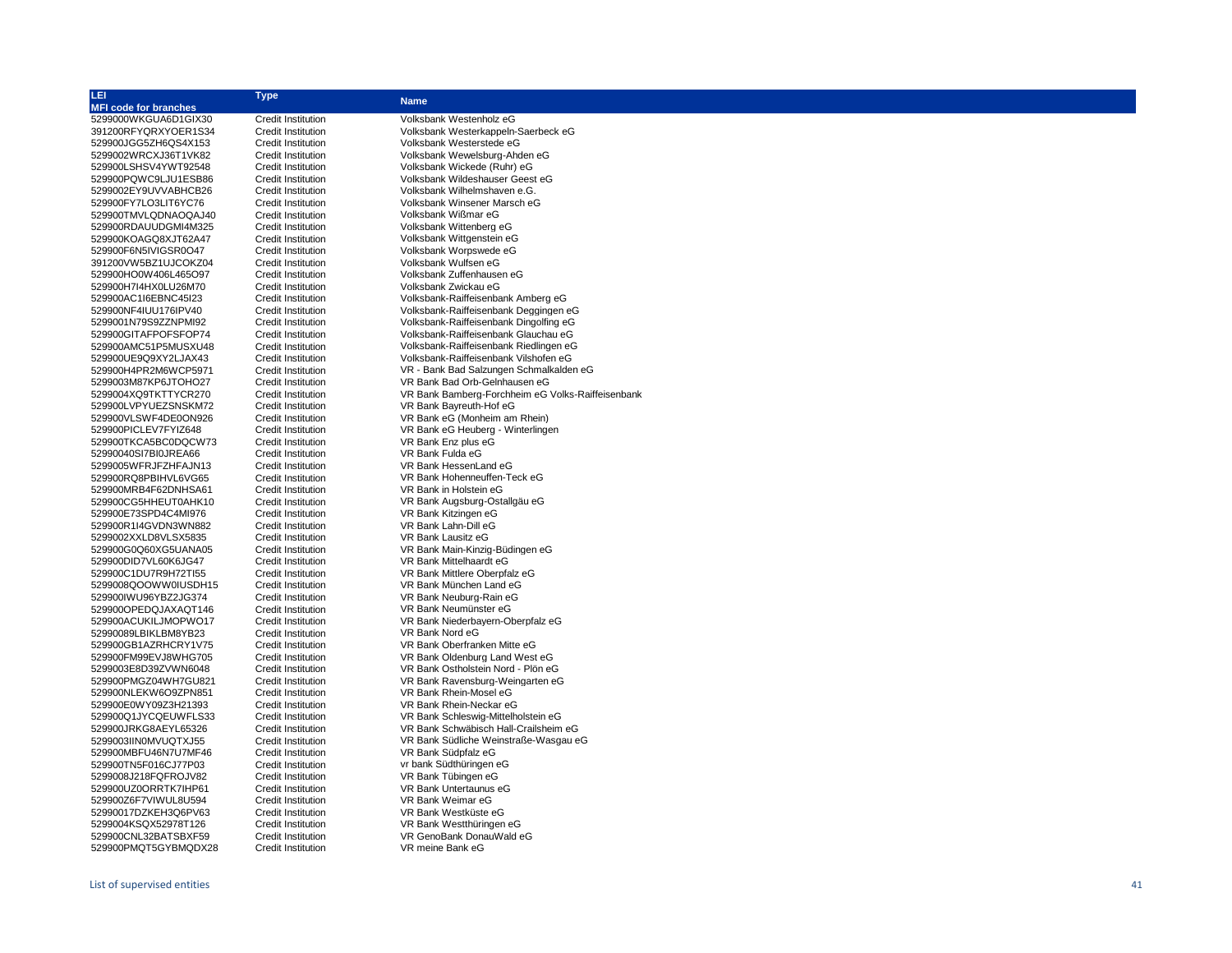| LEI                                          | <b>Type</b>                              |                                                   |
|----------------------------------------------|------------------------------------------|---------------------------------------------------|
| <b>MFI code for branches</b>                 |                                          | <b>Name</b>                                       |
| 52990057ZQ4BWT81RT82                         | Credit Institution                       | VR Meine Raiffeisenbank eG                        |
| 529900H4JTLAYUEBZL09                         | <b>Credit Institution</b>                | VR PartnerBank eG Chattengau-Schwalm-Eder         |
| 529900RW2U1C9FIB6J54                         | <b>Credit Institution</b>                | VR PLUS Altmark-Wendland eG                       |
| 5299009DS75AR4EWFI55                         | <b>Credit Institution</b>                | VR-Bank Altenburger Land eG                       |
| 529900R2QFQ0EQYR4B75                         | <b>Credit Institution</b>                | VR-Bank Alzey-Land-Schwabenheim eG                |
| 529900LMGLBU9V1WD706                         | Credit Institution                       | VR-Bank Asperg-Markgröningen eG                   |
| 529900T23NV09QFW6X62                         | <b>Credit Institution</b>                | VR-Bank Bonn eG                                   |
| 529900S7OKURHO4GME90                         | <b>Credit Institution</b>                | VR-Bank Coburg eG                                 |
| 5299003BWWYAV12YMZ48                         | Credit Institution                       | VR-BANK Dinklage Steinfeld eG                     |
| 529900O3AV44ZRALOK71                         | <b>Credit Institution</b>                | VR-Bank Donau-Mindel eG                           |
| 529900D7SCFX6KALDX19                         | <b>Credit Institution</b>                | VR-Bank Dornstetten-Horb eG                       |
| 529900GM7EERMTVWAI17                         | Credit Institution                       | VR-Bank eG (Alsheim)                              |
| 529900WIOFXVUBK3VV19                         | Credit Institution                       | VR-Bank eG (Alzenau)                              |
| 529900JM7M22MJ6D9R58                         | <b>Credit Institution</b>                | VR-Bank eG (Schopfheim)                           |
| 529900TKYFZXR7R6PK21                         | <b>Credit Institution</b>                | VR-Bank eG (Schwerin)                             |
| 5299009B8RNCU5O78025                         | <b>Credit Institution</b>                | VR-Bank eG (Würselen)                             |
| 529900HKH7RM4NL4MF34                         | <b>Credit Institution</b>                | VR-Bank eG Bergisch Gladbach-Leverkusen           |
| 529900X6858JEBD7N735                         | <b>Credit Institution</b>                | VR-Bank eG Magstadt-Weissach                      |
| 529900E35VZ5S83Z3F75                         | <b>Credit Institution</b>                | VR-Bank eG Osnabrücker Nordland                   |
| 529900JQ43BB79J1F649                         | <b>Credit Institution</b>                | VR-Bank Ehningen-Nufringen eG                     |
| 529900NGC1AZW7YPSR12                         | <b>Credit Institution</b>                | VR-Bank Eisenach-Ronshausen eG                    |
| 529900806UBWPV6E0W38                         | <b>Credit Institution</b>                | VR-Bank Ellwangen eG                              |
| 529900IAZ7K53LG7BT89                         | <b>Credit Institution</b>                | VR-Bank Erding eG                                 |
| 529900ZMDTSQYEYCKL45                         | <b>Credit Institution</b>                | VR-Bank Erlangen-Höchstadt-Herzogenaurach eG      |
| 529900PEKQWL9DDI8J02                         | Credit Institution                       | VR-Bank Feuchtwangen-Dinkelsbühl eG               |
| 529900P9O3VLPTIJZQ18                         | <b>Credit Institution</b>                | VR-Bank Fichtelgebirge-Frankenwald eG             |
| 529900LPCBNM9R1JT191                         | <b>Credit Institution</b>                | VR-Bank Fläming eG                                |
| 391200OIQY7GS2XGU869                         | <b>Credit Institution</b>                | VR-Bank Freudenberg-Niederfischbach eG            |
| 391200CDQ7X2QTQZL888                         | <b>Credit Institution</b>                | VR-Bank Gerolzhofen eG                            |
| 52990090RE7V4X78GP56                         | <b>Credit Institution</b>                | VR-Bank Handels- und Gewerbebank eG               |
| 529900B1JFM47QICEV77                         | <b>Credit Institution</b>                | VR-Bank Hunsrück-Mosel eG                         |
| 5299005L7MIBEBCZO533                         | <b>Credit Institution</b>                | VR-Bank in Mittelbaden eG                         |
| 529900FXF6F19TQ19Z36                         | Credit Institution                       | VR-Bank in Südniedersachsen eG                    |
| 529900JNZC8XGW2AW886                         | <b>Credit Institution</b>                | VR-Bank in Südoldenburg eG                        |
| 529900PHRTOT9TYQUX25                         | <b>Credit Institution</b>                | VR-Bank Isar-Vils eG                              |
| 529900TW43QJ0F6TWD45                         | <b>Credit Institution</b>                | VR-Bank Ismaning Hallbergmoos Neufahrn eG         |
| 529900QD6F8OCKDH3Y95                         | Credit Institution                       | VR-Bank Kreis Steinfurt eG                        |
| 529900E9AS5RG8YBF660                         | Credit Institution                       | VR-Bank Landau-Mengkofen eG                       |
| 529900O4UD74PVZ3UN92                         | <b>Credit Institution</b>                | VR-Bank Landsberg-Ammersee eG                     |
| 5299002FKF8I278KC598                         | Credit Institution                       | VR-Bank Landshut eG                               |
| 52990056S35ZIJU3MR54                         | Credit Institution                       | VR-Bank Langenau-Ulmer Alb eG                     |
| 391200ZNJFEKQQPEIB08                         | <b>Credit Institution</b>                | VR-Bank Lichtenfels-Ebern eG                      |
| 529900KLYIW1ERXXLT61                         | <b>Credit Institution</b>                | VR-Bank Memmingen eG                              |
| 529900Y1AW7UA055TW89                         | Credit Institution<br>Credit Institution | VR-Bank Mitte eG<br>VR-Bank Mittelfranken West eG |
| 5299009RFJSJRM1FIW34<br>529900NU27NFOB7QPS08 | <b>Credit Institution</b>                | VR-Bank Mittelsachsen eG                          |
| 529900563YQV1RAPJ183                         | Credit Institution                       | VR-Bank Neckar-Enz eG                             |
| 529900EH66KPWU1L3N23                         | <b>Credit Institution</b>                | VR-Bank Neu-Ulm eG                                |
| 52990008S13HOOUKLR62                         | <b>Credit Institution</b>                | VR-Bank Nordeifel eG                              |
| 529900JDNFGNWFDT0F88                         | <b>Credit Institution</b>                | VR-Bank NordRhön eG                               |
| 5299009EELDZG8AZOX61                         | <b>Credit Institution</b>                | VR-Bank Ostalb eG                                 |
| 529900C850VGJ80C6E84                         | <b>Credit Institution</b>                | VR-Bank Passau eG                                 |
| 5299007Z9DGHSB1PQ447                         | Credit Institution                       | VR-Bank Rhein-Sieg eG                             |
| 529900APX10RF2PBTB22                         | <b>Credit Institution</b>                | VR-Bank Rottal-Inn eG                             |
| 529900I2A946DCGJI729                         | <b>Credit Institution</b>                | VR-Bank Schweinfurt eG                            |
| 529900FL0NSEA839DU38                         | Credit Institution                       | VR-Bank Spangenberg - Morschen eG                 |
| 5299006OTLQDMY5MX075                         | Credit Institution                       | VR-Bank Südwestpfalz eG Pirmasens-Zweibrücken     |
| 529900J13PABN57GUO30                         | <b>Credit Institution</b>                | VR-Bank Taufkirchen-Dorfen eG                     |
| 5299002L520EUXTD9A56                         | <b>Credit Institution</b>                | VR-Bank Uckermark-Randow eG                       |
| 529900RZ7GWVXXP83Q22                         | <b>Credit Institution</b>                | VR-Bank Werdenfels eG                             |
| 5299006FYIV16TSUGS88                         | <b>Credit Institution</b>                | VR-Bank Westmünsterland eG                        |
| 52990030UKJIU2VP8M52                         | <b>Credit Institution</b>                | VR-Bankverein Bad Hersfeld-Rotenburg eG           |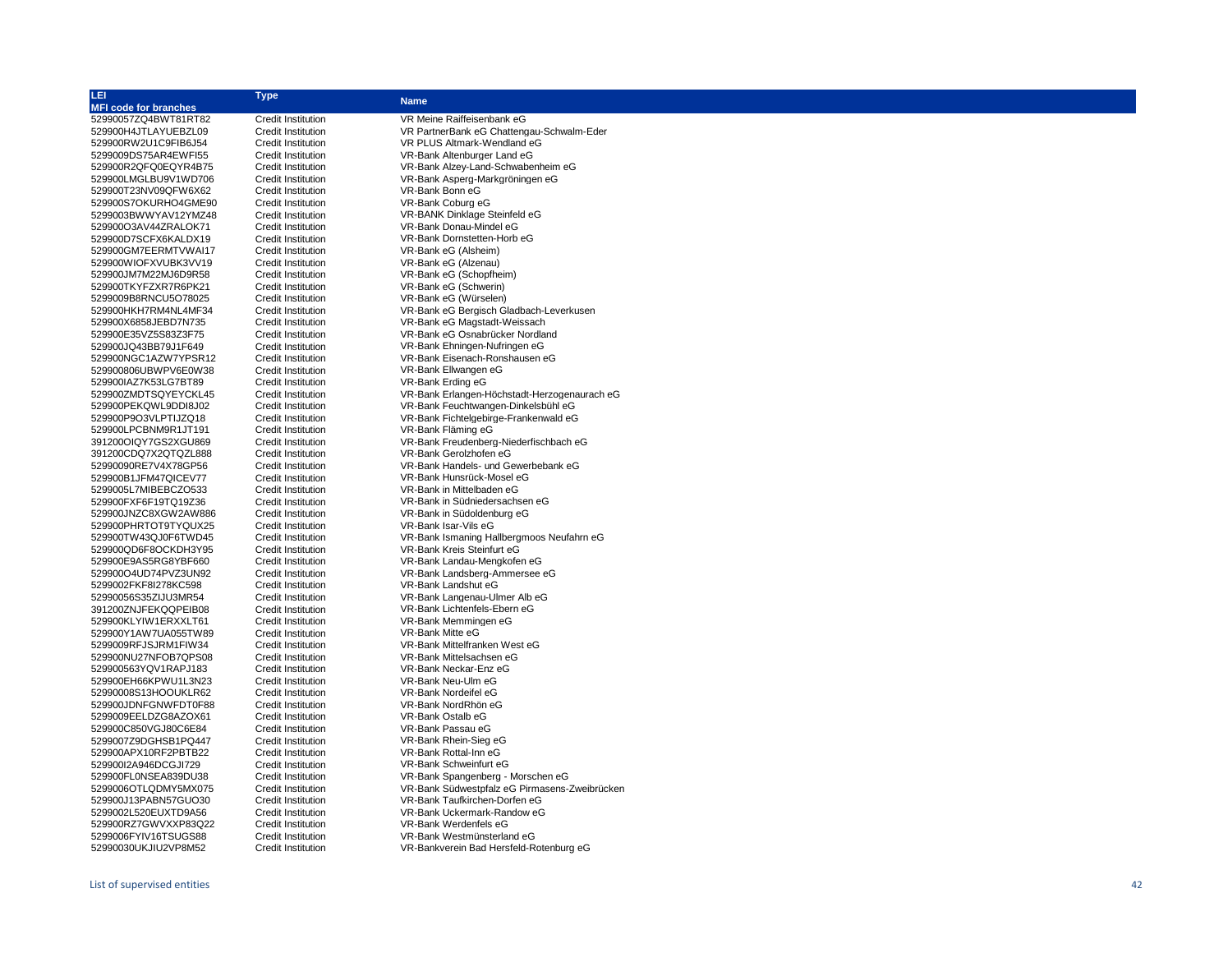| <b>MFI code for branches</b><br>VTB Bank (Europe) S.E.<br>529900N90QS8ARRHWY83<br><b>Credit Institution</b><br>52990060FDQEI44EGQ17<br>Credit Institution<br>VZ Depotbank Deutschland AG<br>Waldecker Bank eG<br>529900ADKUHJUOVJRK71<br><b>Credit Institution</b><br>Wartburg-Sparkasse<br>529900YOZLXHAJRXOV38<br><b>Credit Institution</b><br>Weberbank Actiengesellschaft<br>5299002UTTT1XULL7E86<br>Credit Institution<br>WEG Bank AG<br>391200FL6FZQJMMJVU79<br><b>Credit Institution</b><br>Westerwald Bank eG Volks- und Raiffeisenbank<br>52990071YX99SH321F74<br><b>Credit Institution</b><br>Wiesbadener Volksbank eG<br>5299002PZ7ROI71ZQW56<br><b>Credit Institution</b><br>Winterbacher Bank eG<br>529900VLJZ8W4WN4IL93<br>Credit Institution<br>Wirecard Bank AG<br>52990056G4PX6ZS91O02<br><b>Credit Institution</b><br>Wirtschaftsverein Bordesholmer Sparkasse Finanzholding<br>5299004AR5IWBSY3LI40<br><b>Financial Holding</b><br>254900HHHY2E8HR3GH21<br>Credit Institution<br>Woori Bank Europe GmbH<br>529900OHJ2LPDQOPSU64<br><b>Financial Holding</b><br>Würth Finanz-Beteiligungs-GmbH<br>(88)<br>529900S1KHKOEQL5CK20<br><b>Credit Institution</b><br>Wüstenrot Bausparkasse Aktiengesellschaft<br>529900IFPLMPGYEDKO59<br><b>XCOM Finanz GmbH</b><br><b>Financial Holding</b><br>529900RJKDS2OEDX4B32<br><b>Credit Institution</b><br>Zevener Volksbank eG<br>5299007OKTDD430X9T34<br><b>Credit Institution</b><br>Ziraat Bank International Aktiengesellschaft<br>3912006M0FGCBALA4U22<br>Credit Institution<br>Zweckverbandssparkasse der Stadt Bergkamen und der Gemeinde Bönen (Sparkasse Bergkamen-Bönen)<br>529900WC8X3A11AGMF63<br><b>Credit Institution</b><br>Zweckverbandssparkasse Duderstadt<br>529900ZXI3PISAAIIR42<br>Zweckverbandssparkasse Höxter<br><b>Credit Institution</b><br>529900Z5EQP61MALQB55<br>Credit Institution<br>Zweckverbandssparkasse Rhön-Rennsteig<br><b>Estonia</b><br><b>Finantsinspektsioon</b><br>Credit Institution<br>AS Inbank<br>2138005M92IEIQVEL297<br><b>AS LHV Group</b><br>529900JG015JC10LED24<br><b>Financial Holding</b><br>AS LHV Pank<br>529900GJOSVHI055QR67<br>Credit Institution<br>5493005GJTN44X33L317<br>Credit Institution<br>AS TBB pank<br><b>Bigbank AS</b><br>5493007SWCCN9S3J2748<br><b>Credit Institution</b><br>Coop Pank AS<br>549300EHNXQVOI120S55<br><b>Credit Institution</b><br>Folkefinans AS Eesti filiaal<br>EE11913301<br><b>Branch</b><br>Holm Bank AS<br>25490087XKGBK7X97W87<br><b>Credit Institution</b><br>Koduliising OÜ<br>254900056PL2RGXTMZ91<br><b>Financial Holding</b><br>EE11199418<br>Svenska Handelsbanken AB Eesti filiaal<br>Branch<br>EE14304235<br>TF Bank AB (publ.) Eesti filiaal<br><b>Branch</b><br><b>Ireland</b><br>Central Bank of Ireland / Banc Ceannais na hÉireann<br>IEC165563<br><b>Branch</b><br>Bank of China (UK) Limited<br>Bank of Montreal Europe plc<br>5493000YPN33HF74SN02<br><b>Credit Institution</b><br><b>Close Brothers Limited</b><br>IEC35482<br>Branch<br>Danske Bank A/S<br><b>IEC27398</b><br>Branch<br>9P9HXM53DT5S724JQ665<br><b>Credit Institution</b><br>Dell Bank International Designated Activity Company<br>6LIRQ1CRLFL6PQWR8919<br><b>Credit Institution</b><br>Depfa ACS Bank Designated Activity Company<br>HRRVUBV0XN84YQZT6245<br>Credit Institution<br>DePfa Bank plc<br>DFS BV<br>635400V3NT3TPDFORR61<br><b>Financial Holding</b><br>54930067NCU3MF2JP846<br><b>Credit Institution</b><br>EAA Covered Bond Bank plc<br>635400LCCIYHUL6ELA34<br><b>Financial Holding</b><br>Elavon European Holdings BV<br>5493008GNQHVI377MY19<br>Credit Institution<br>Elavon Financial Services Designated Activity Company<br><b>IEFORDCR</b><br><b>Branch</b><br>FCE Bank plc<br>Hewlett-Packard International Bank Designated Activity Company<br>6RW0L752VAVTPZF36F02<br><b>Credit Institution</b><br>5493006PNNPEGIWXQK64<br><b>Financial Holding</b><br>Hewlett-Packard International Bank Holding Limited<br>HSBC UK Bank plc<br>IEC178919<br>Branch<br><b>IEIBUKXX</b><br>Investec Bank plc<br><b>Branch</b><br><b>Credit Institution</b><br>JP Morgan Bank (Ireland) plc<br>5493009H2EPHG3FWFK39<br><b>IEC29202</b><br>LGT Bank AG<br>Branch<br>Macquarie Bank Europe Designated Activity Company<br>549300E5ENQVY2IBLF67<br><b>Credit Institution</b><br>635400DTNHVYGZODKQ93<br><b>Financial Holding</b><br>permanent tsb Group Holdings plc<br>permanent tsb plc<br>549300WL1M55G8FIDZ68<br><b>Credit Institution</b><br>Scotiabank (Ireland) Designated Activity Company<br>747DLM6L5TO7LXZY5T60<br><b>Credit Institution</b><br>Wells Fargo Bank International Unlimited Company<br>SX0CI4F7GVW5530ZMN03<br><b>Credit Institution</b><br>549300Y5RWQU43R0QM07<br><b>Financial Holding</b><br>Wells Fargo International B.V<br><b>Greece</b><br><b>Bank of Greece</b> | LEI | <b>Type</b> | <b>Name</b> |  |
|-------------------------------------------------------------------------------------------------------------------------------------------------------------------------------------------------------------------------------------------------------------------------------------------------------------------------------------------------------------------------------------------------------------------------------------------------------------------------------------------------------------------------------------------------------------------------------------------------------------------------------------------------------------------------------------------------------------------------------------------------------------------------------------------------------------------------------------------------------------------------------------------------------------------------------------------------------------------------------------------------------------------------------------------------------------------------------------------------------------------------------------------------------------------------------------------------------------------------------------------------------------------------------------------------------------------------------------------------------------------------------------------------------------------------------------------------------------------------------------------------------------------------------------------------------------------------------------------------------------------------------------------------------------------------------------------------------------------------------------------------------------------------------------------------------------------------------------------------------------------------------------------------------------------------------------------------------------------------------------------------------------------------------------------------------------------------------------------------------------------------------------------------------------------------------------------------------------------------------------------------------------------------------------------------------------------------------------------------------------------------------------------------------------------------------------------------------------------------------------------------------------------------------------------------------------------------------------------------------------------------------------------------------------------------------------------------------------------------------------------------------------------------------------------------------------------------------------------------------------------------------------------------------------------------------------------------------------------------------------------------------------------------------------------------------------------------------------------------------------------------------------------------------------------------------------------------------------------------------------------------------------------------------------------------------------------------------------------------------------------------------------------------------------------------------------------------------------------------------------------------------------------------------------------------------------------------------------------------------------------------------------------------------------------------------------------------------------------------------------------------------------------------------------------------------------------------------------------------------------------------------------------------------------------------------------------------------------------------------------------------------------------------------------------------------------------------------------------------------------------------------------------------------------------------------------------------------------------------------------------------------------------------------------------------------------------------------------------------------------------------------------------------------------------------------------------------------------------------------------------------------------------------------------------------------------------------------------------------------------------------------------------------------------------------------------------------------------------------------------------------------------------------------------------------------------------------------------------------|-----|-------------|-------------|--|
|                                                                                                                                                                                                                                                                                                                                                                                                                                                                                                                                                                                                                                                                                                                                                                                                                                                                                                                                                                                                                                                                                                                                                                                                                                                                                                                                                                                                                                                                                                                                                                                                                                                                                                                                                                                                                                                                                                                                                                                                                                                                                                                                                                                                                                                                                                                                                                                                                                                                                                                                                                                                                                                                                                                                                                                                                                                                                                                                                                                                                                                                                                                                                                                                                                                                                                                                                                                                                                                                                                                                                                                                                                                                                                                                                                                                                                                                                                                                                                                                                                                                                                                                                                                                                                                                                                                                                                                                                                                                                                                                                                                                                                                                                                                                                                                                                                                 |     |             |             |  |
|                                                                                                                                                                                                                                                                                                                                                                                                                                                                                                                                                                                                                                                                                                                                                                                                                                                                                                                                                                                                                                                                                                                                                                                                                                                                                                                                                                                                                                                                                                                                                                                                                                                                                                                                                                                                                                                                                                                                                                                                                                                                                                                                                                                                                                                                                                                                                                                                                                                                                                                                                                                                                                                                                                                                                                                                                                                                                                                                                                                                                                                                                                                                                                                                                                                                                                                                                                                                                                                                                                                                                                                                                                                                                                                                                                                                                                                                                                                                                                                                                                                                                                                                                                                                                                                                                                                                                                                                                                                                                                                                                                                                                                                                                                                                                                                                                                                 |     |             |             |  |
|                                                                                                                                                                                                                                                                                                                                                                                                                                                                                                                                                                                                                                                                                                                                                                                                                                                                                                                                                                                                                                                                                                                                                                                                                                                                                                                                                                                                                                                                                                                                                                                                                                                                                                                                                                                                                                                                                                                                                                                                                                                                                                                                                                                                                                                                                                                                                                                                                                                                                                                                                                                                                                                                                                                                                                                                                                                                                                                                                                                                                                                                                                                                                                                                                                                                                                                                                                                                                                                                                                                                                                                                                                                                                                                                                                                                                                                                                                                                                                                                                                                                                                                                                                                                                                                                                                                                                                                                                                                                                                                                                                                                                                                                                                                                                                                                                                                 |     |             |             |  |
|                                                                                                                                                                                                                                                                                                                                                                                                                                                                                                                                                                                                                                                                                                                                                                                                                                                                                                                                                                                                                                                                                                                                                                                                                                                                                                                                                                                                                                                                                                                                                                                                                                                                                                                                                                                                                                                                                                                                                                                                                                                                                                                                                                                                                                                                                                                                                                                                                                                                                                                                                                                                                                                                                                                                                                                                                                                                                                                                                                                                                                                                                                                                                                                                                                                                                                                                                                                                                                                                                                                                                                                                                                                                                                                                                                                                                                                                                                                                                                                                                                                                                                                                                                                                                                                                                                                                                                                                                                                                                                                                                                                                                                                                                                                                                                                                                                                 |     |             |             |  |
|                                                                                                                                                                                                                                                                                                                                                                                                                                                                                                                                                                                                                                                                                                                                                                                                                                                                                                                                                                                                                                                                                                                                                                                                                                                                                                                                                                                                                                                                                                                                                                                                                                                                                                                                                                                                                                                                                                                                                                                                                                                                                                                                                                                                                                                                                                                                                                                                                                                                                                                                                                                                                                                                                                                                                                                                                                                                                                                                                                                                                                                                                                                                                                                                                                                                                                                                                                                                                                                                                                                                                                                                                                                                                                                                                                                                                                                                                                                                                                                                                                                                                                                                                                                                                                                                                                                                                                                                                                                                                                                                                                                                                                                                                                                                                                                                                                                 |     |             |             |  |
|                                                                                                                                                                                                                                                                                                                                                                                                                                                                                                                                                                                                                                                                                                                                                                                                                                                                                                                                                                                                                                                                                                                                                                                                                                                                                                                                                                                                                                                                                                                                                                                                                                                                                                                                                                                                                                                                                                                                                                                                                                                                                                                                                                                                                                                                                                                                                                                                                                                                                                                                                                                                                                                                                                                                                                                                                                                                                                                                                                                                                                                                                                                                                                                                                                                                                                                                                                                                                                                                                                                                                                                                                                                                                                                                                                                                                                                                                                                                                                                                                                                                                                                                                                                                                                                                                                                                                                                                                                                                                                                                                                                                                                                                                                                                                                                                                                                 |     |             |             |  |
|                                                                                                                                                                                                                                                                                                                                                                                                                                                                                                                                                                                                                                                                                                                                                                                                                                                                                                                                                                                                                                                                                                                                                                                                                                                                                                                                                                                                                                                                                                                                                                                                                                                                                                                                                                                                                                                                                                                                                                                                                                                                                                                                                                                                                                                                                                                                                                                                                                                                                                                                                                                                                                                                                                                                                                                                                                                                                                                                                                                                                                                                                                                                                                                                                                                                                                                                                                                                                                                                                                                                                                                                                                                                                                                                                                                                                                                                                                                                                                                                                                                                                                                                                                                                                                                                                                                                                                                                                                                                                                                                                                                                                                                                                                                                                                                                                                                 |     |             |             |  |
|                                                                                                                                                                                                                                                                                                                                                                                                                                                                                                                                                                                                                                                                                                                                                                                                                                                                                                                                                                                                                                                                                                                                                                                                                                                                                                                                                                                                                                                                                                                                                                                                                                                                                                                                                                                                                                                                                                                                                                                                                                                                                                                                                                                                                                                                                                                                                                                                                                                                                                                                                                                                                                                                                                                                                                                                                                                                                                                                                                                                                                                                                                                                                                                                                                                                                                                                                                                                                                                                                                                                                                                                                                                                                                                                                                                                                                                                                                                                                                                                                                                                                                                                                                                                                                                                                                                                                                                                                                                                                                                                                                                                                                                                                                                                                                                                                                                 |     |             |             |  |
|                                                                                                                                                                                                                                                                                                                                                                                                                                                                                                                                                                                                                                                                                                                                                                                                                                                                                                                                                                                                                                                                                                                                                                                                                                                                                                                                                                                                                                                                                                                                                                                                                                                                                                                                                                                                                                                                                                                                                                                                                                                                                                                                                                                                                                                                                                                                                                                                                                                                                                                                                                                                                                                                                                                                                                                                                                                                                                                                                                                                                                                                                                                                                                                                                                                                                                                                                                                                                                                                                                                                                                                                                                                                                                                                                                                                                                                                                                                                                                                                                                                                                                                                                                                                                                                                                                                                                                                                                                                                                                                                                                                                                                                                                                                                                                                                                                                 |     |             |             |  |
|                                                                                                                                                                                                                                                                                                                                                                                                                                                                                                                                                                                                                                                                                                                                                                                                                                                                                                                                                                                                                                                                                                                                                                                                                                                                                                                                                                                                                                                                                                                                                                                                                                                                                                                                                                                                                                                                                                                                                                                                                                                                                                                                                                                                                                                                                                                                                                                                                                                                                                                                                                                                                                                                                                                                                                                                                                                                                                                                                                                                                                                                                                                                                                                                                                                                                                                                                                                                                                                                                                                                                                                                                                                                                                                                                                                                                                                                                                                                                                                                                                                                                                                                                                                                                                                                                                                                                                                                                                                                                                                                                                                                                                                                                                                                                                                                                                                 |     |             |             |  |
|                                                                                                                                                                                                                                                                                                                                                                                                                                                                                                                                                                                                                                                                                                                                                                                                                                                                                                                                                                                                                                                                                                                                                                                                                                                                                                                                                                                                                                                                                                                                                                                                                                                                                                                                                                                                                                                                                                                                                                                                                                                                                                                                                                                                                                                                                                                                                                                                                                                                                                                                                                                                                                                                                                                                                                                                                                                                                                                                                                                                                                                                                                                                                                                                                                                                                                                                                                                                                                                                                                                                                                                                                                                                                                                                                                                                                                                                                                                                                                                                                                                                                                                                                                                                                                                                                                                                                                                                                                                                                                                                                                                                                                                                                                                                                                                                                                                 |     |             |             |  |
|                                                                                                                                                                                                                                                                                                                                                                                                                                                                                                                                                                                                                                                                                                                                                                                                                                                                                                                                                                                                                                                                                                                                                                                                                                                                                                                                                                                                                                                                                                                                                                                                                                                                                                                                                                                                                                                                                                                                                                                                                                                                                                                                                                                                                                                                                                                                                                                                                                                                                                                                                                                                                                                                                                                                                                                                                                                                                                                                                                                                                                                                                                                                                                                                                                                                                                                                                                                                                                                                                                                                                                                                                                                                                                                                                                                                                                                                                                                                                                                                                                                                                                                                                                                                                                                                                                                                                                                                                                                                                                                                                                                                                                                                                                                                                                                                                                                 |     |             |             |  |
|                                                                                                                                                                                                                                                                                                                                                                                                                                                                                                                                                                                                                                                                                                                                                                                                                                                                                                                                                                                                                                                                                                                                                                                                                                                                                                                                                                                                                                                                                                                                                                                                                                                                                                                                                                                                                                                                                                                                                                                                                                                                                                                                                                                                                                                                                                                                                                                                                                                                                                                                                                                                                                                                                                                                                                                                                                                                                                                                                                                                                                                                                                                                                                                                                                                                                                                                                                                                                                                                                                                                                                                                                                                                                                                                                                                                                                                                                                                                                                                                                                                                                                                                                                                                                                                                                                                                                                                                                                                                                                                                                                                                                                                                                                                                                                                                                                                 |     |             |             |  |
|                                                                                                                                                                                                                                                                                                                                                                                                                                                                                                                                                                                                                                                                                                                                                                                                                                                                                                                                                                                                                                                                                                                                                                                                                                                                                                                                                                                                                                                                                                                                                                                                                                                                                                                                                                                                                                                                                                                                                                                                                                                                                                                                                                                                                                                                                                                                                                                                                                                                                                                                                                                                                                                                                                                                                                                                                                                                                                                                                                                                                                                                                                                                                                                                                                                                                                                                                                                                                                                                                                                                                                                                                                                                                                                                                                                                                                                                                                                                                                                                                                                                                                                                                                                                                                                                                                                                                                                                                                                                                                                                                                                                                                                                                                                                                                                                                                                 |     |             |             |  |
|                                                                                                                                                                                                                                                                                                                                                                                                                                                                                                                                                                                                                                                                                                                                                                                                                                                                                                                                                                                                                                                                                                                                                                                                                                                                                                                                                                                                                                                                                                                                                                                                                                                                                                                                                                                                                                                                                                                                                                                                                                                                                                                                                                                                                                                                                                                                                                                                                                                                                                                                                                                                                                                                                                                                                                                                                                                                                                                                                                                                                                                                                                                                                                                                                                                                                                                                                                                                                                                                                                                                                                                                                                                                                                                                                                                                                                                                                                                                                                                                                                                                                                                                                                                                                                                                                                                                                                                                                                                                                                                                                                                                                                                                                                                                                                                                                                                 |     |             |             |  |
|                                                                                                                                                                                                                                                                                                                                                                                                                                                                                                                                                                                                                                                                                                                                                                                                                                                                                                                                                                                                                                                                                                                                                                                                                                                                                                                                                                                                                                                                                                                                                                                                                                                                                                                                                                                                                                                                                                                                                                                                                                                                                                                                                                                                                                                                                                                                                                                                                                                                                                                                                                                                                                                                                                                                                                                                                                                                                                                                                                                                                                                                                                                                                                                                                                                                                                                                                                                                                                                                                                                                                                                                                                                                                                                                                                                                                                                                                                                                                                                                                                                                                                                                                                                                                                                                                                                                                                                                                                                                                                                                                                                                                                                                                                                                                                                                                                                 |     |             |             |  |
|                                                                                                                                                                                                                                                                                                                                                                                                                                                                                                                                                                                                                                                                                                                                                                                                                                                                                                                                                                                                                                                                                                                                                                                                                                                                                                                                                                                                                                                                                                                                                                                                                                                                                                                                                                                                                                                                                                                                                                                                                                                                                                                                                                                                                                                                                                                                                                                                                                                                                                                                                                                                                                                                                                                                                                                                                                                                                                                                                                                                                                                                                                                                                                                                                                                                                                                                                                                                                                                                                                                                                                                                                                                                                                                                                                                                                                                                                                                                                                                                                                                                                                                                                                                                                                                                                                                                                                                                                                                                                                                                                                                                                                                                                                                                                                                                                                                 |     |             |             |  |
|                                                                                                                                                                                                                                                                                                                                                                                                                                                                                                                                                                                                                                                                                                                                                                                                                                                                                                                                                                                                                                                                                                                                                                                                                                                                                                                                                                                                                                                                                                                                                                                                                                                                                                                                                                                                                                                                                                                                                                                                                                                                                                                                                                                                                                                                                                                                                                                                                                                                                                                                                                                                                                                                                                                                                                                                                                                                                                                                                                                                                                                                                                                                                                                                                                                                                                                                                                                                                                                                                                                                                                                                                                                                                                                                                                                                                                                                                                                                                                                                                                                                                                                                                                                                                                                                                                                                                                                                                                                                                                                                                                                                                                                                                                                                                                                                                                                 |     |             |             |  |
|                                                                                                                                                                                                                                                                                                                                                                                                                                                                                                                                                                                                                                                                                                                                                                                                                                                                                                                                                                                                                                                                                                                                                                                                                                                                                                                                                                                                                                                                                                                                                                                                                                                                                                                                                                                                                                                                                                                                                                                                                                                                                                                                                                                                                                                                                                                                                                                                                                                                                                                                                                                                                                                                                                                                                                                                                                                                                                                                                                                                                                                                                                                                                                                                                                                                                                                                                                                                                                                                                                                                                                                                                                                                                                                                                                                                                                                                                                                                                                                                                                                                                                                                                                                                                                                                                                                                                                                                                                                                                                                                                                                                                                                                                                                                                                                                                                                 |     |             |             |  |
|                                                                                                                                                                                                                                                                                                                                                                                                                                                                                                                                                                                                                                                                                                                                                                                                                                                                                                                                                                                                                                                                                                                                                                                                                                                                                                                                                                                                                                                                                                                                                                                                                                                                                                                                                                                                                                                                                                                                                                                                                                                                                                                                                                                                                                                                                                                                                                                                                                                                                                                                                                                                                                                                                                                                                                                                                                                                                                                                                                                                                                                                                                                                                                                                                                                                                                                                                                                                                                                                                                                                                                                                                                                                                                                                                                                                                                                                                                                                                                                                                                                                                                                                                                                                                                                                                                                                                                                                                                                                                                                                                                                                                                                                                                                                                                                                                                                 |     |             |             |  |
|                                                                                                                                                                                                                                                                                                                                                                                                                                                                                                                                                                                                                                                                                                                                                                                                                                                                                                                                                                                                                                                                                                                                                                                                                                                                                                                                                                                                                                                                                                                                                                                                                                                                                                                                                                                                                                                                                                                                                                                                                                                                                                                                                                                                                                                                                                                                                                                                                                                                                                                                                                                                                                                                                                                                                                                                                                                                                                                                                                                                                                                                                                                                                                                                                                                                                                                                                                                                                                                                                                                                                                                                                                                                                                                                                                                                                                                                                                                                                                                                                                                                                                                                                                                                                                                                                                                                                                                                                                                                                                                                                                                                                                                                                                                                                                                                                                                 |     |             |             |  |
|                                                                                                                                                                                                                                                                                                                                                                                                                                                                                                                                                                                                                                                                                                                                                                                                                                                                                                                                                                                                                                                                                                                                                                                                                                                                                                                                                                                                                                                                                                                                                                                                                                                                                                                                                                                                                                                                                                                                                                                                                                                                                                                                                                                                                                                                                                                                                                                                                                                                                                                                                                                                                                                                                                                                                                                                                                                                                                                                                                                                                                                                                                                                                                                                                                                                                                                                                                                                                                                                                                                                                                                                                                                                                                                                                                                                                                                                                                                                                                                                                                                                                                                                                                                                                                                                                                                                                                                                                                                                                                                                                                                                                                                                                                                                                                                                                                                 |     |             |             |  |
|                                                                                                                                                                                                                                                                                                                                                                                                                                                                                                                                                                                                                                                                                                                                                                                                                                                                                                                                                                                                                                                                                                                                                                                                                                                                                                                                                                                                                                                                                                                                                                                                                                                                                                                                                                                                                                                                                                                                                                                                                                                                                                                                                                                                                                                                                                                                                                                                                                                                                                                                                                                                                                                                                                                                                                                                                                                                                                                                                                                                                                                                                                                                                                                                                                                                                                                                                                                                                                                                                                                                                                                                                                                                                                                                                                                                                                                                                                                                                                                                                                                                                                                                                                                                                                                                                                                                                                                                                                                                                                                                                                                                                                                                                                                                                                                                                                                 |     |             |             |  |
|                                                                                                                                                                                                                                                                                                                                                                                                                                                                                                                                                                                                                                                                                                                                                                                                                                                                                                                                                                                                                                                                                                                                                                                                                                                                                                                                                                                                                                                                                                                                                                                                                                                                                                                                                                                                                                                                                                                                                                                                                                                                                                                                                                                                                                                                                                                                                                                                                                                                                                                                                                                                                                                                                                                                                                                                                                                                                                                                                                                                                                                                                                                                                                                                                                                                                                                                                                                                                                                                                                                                                                                                                                                                                                                                                                                                                                                                                                                                                                                                                                                                                                                                                                                                                                                                                                                                                                                                                                                                                                                                                                                                                                                                                                                                                                                                                                                 |     |             |             |  |
|                                                                                                                                                                                                                                                                                                                                                                                                                                                                                                                                                                                                                                                                                                                                                                                                                                                                                                                                                                                                                                                                                                                                                                                                                                                                                                                                                                                                                                                                                                                                                                                                                                                                                                                                                                                                                                                                                                                                                                                                                                                                                                                                                                                                                                                                                                                                                                                                                                                                                                                                                                                                                                                                                                                                                                                                                                                                                                                                                                                                                                                                                                                                                                                                                                                                                                                                                                                                                                                                                                                                                                                                                                                                                                                                                                                                                                                                                                                                                                                                                                                                                                                                                                                                                                                                                                                                                                                                                                                                                                                                                                                                                                                                                                                                                                                                                                                 |     |             |             |  |
|                                                                                                                                                                                                                                                                                                                                                                                                                                                                                                                                                                                                                                                                                                                                                                                                                                                                                                                                                                                                                                                                                                                                                                                                                                                                                                                                                                                                                                                                                                                                                                                                                                                                                                                                                                                                                                                                                                                                                                                                                                                                                                                                                                                                                                                                                                                                                                                                                                                                                                                                                                                                                                                                                                                                                                                                                                                                                                                                                                                                                                                                                                                                                                                                                                                                                                                                                                                                                                                                                                                                                                                                                                                                                                                                                                                                                                                                                                                                                                                                                                                                                                                                                                                                                                                                                                                                                                                                                                                                                                                                                                                                                                                                                                                                                                                                                                                 |     |             |             |  |
|                                                                                                                                                                                                                                                                                                                                                                                                                                                                                                                                                                                                                                                                                                                                                                                                                                                                                                                                                                                                                                                                                                                                                                                                                                                                                                                                                                                                                                                                                                                                                                                                                                                                                                                                                                                                                                                                                                                                                                                                                                                                                                                                                                                                                                                                                                                                                                                                                                                                                                                                                                                                                                                                                                                                                                                                                                                                                                                                                                                                                                                                                                                                                                                                                                                                                                                                                                                                                                                                                                                                                                                                                                                                                                                                                                                                                                                                                                                                                                                                                                                                                                                                                                                                                                                                                                                                                                                                                                                                                                                                                                                                                                                                                                                                                                                                                                                 |     |             |             |  |
|                                                                                                                                                                                                                                                                                                                                                                                                                                                                                                                                                                                                                                                                                                                                                                                                                                                                                                                                                                                                                                                                                                                                                                                                                                                                                                                                                                                                                                                                                                                                                                                                                                                                                                                                                                                                                                                                                                                                                                                                                                                                                                                                                                                                                                                                                                                                                                                                                                                                                                                                                                                                                                                                                                                                                                                                                                                                                                                                                                                                                                                                                                                                                                                                                                                                                                                                                                                                                                                                                                                                                                                                                                                                                                                                                                                                                                                                                                                                                                                                                                                                                                                                                                                                                                                                                                                                                                                                                                                                                                                                                                                                                                                                                                                                                                                                                                                 |     |             |             |  |
|                                                                                                                                                                                                                                                                                                                                                                                                                                                                                                                                                                                                                                                                                                                                                                                                                                                                                                                                                                                                                                                                                                                                                                                                                                                                                                                                                                                                                                                                                                                                                                                                                                                                                                                                                                                                                                                                                                                                                                                                                                                                                                                                                                                                                                                                                                                                                                                                                                                                                                                                                                                                                                                                                                                                                                                                                                                                                                                                                                                                                                                                                                                                                                                                                                                                                                                                                                                                                                                                                                                                                                                                                                                                                                                                                                                                                                                                                                                                                                                                                                                                                                                                                                                                                                                                                                                                                                                                                                                                                                                                                                                                                                                                                                                                                                                                                                                 |     |             |             |  |
|                                                                                                                                                                                                                                                                                                                                                                                                                                                                                                                                                                                                                                                                                                                                                                                                                                                                                                                                                                                                                                                                                                                                                                                                                                                                                                                                                                                                                                                                                                                                                                                                                                                                                                                                                                                                                                                                                                                                                                                                                                                                                                                                                                                                                                                                                                                                                                                                                                                                                                                                                                                                                                                                                                                                                                                                                                                                                                                                                                                                                                                                                                                                                                                                                                                                                                                                                                                                                                                                                                                                                                                                                                                                                                                                                                                                                                                                                                                                                                                                                                                                                                                                                                                                                                                                                                                                                                                                                                                                                                                                                                                                                                                                                                                                                                                                                                                 |     |             |             |  |
|                                                                                                                                                                                                                                                                                                                                                                                                                                                                                                                                                                                                                                                                                                                                                                                                                                                                                                                                                                                                                                                                                                                                                                                                                                                                                                                                                                                                                                                                                                                                                                                                                                                                                                                                                                                                                                                                                                                                                                                                                                                                                                                                                                                                                                                                                                                                                                                                                                                                                                                                                                                                                                                                                                                                                                                                                                                                                                                                                                                                                                                                                                                                                                                                                                                                                                                                                                                                                                                                                                                                                                                                                                                                                                                                                                                                                                                                                                                                                                                                                                                                                                                                                                                                                                                                                                                                                                                                                                                                                                                                                                                                                                                                                                                                                                                                                                                 |     |             |             |  |
|                                                                                                                                                                                                                                                                                                                                                                                                                                                                                                                                                                                                                                                                                                                                                                                                                                                                                                                                                                                                                                                                                                                                                                                                                                                                                                                                                                                                                                                                                                                                                                                                                                                                                                                                                                                                                                                                                                                                                                                                                                                                                                                                                                                                                                                                                                                                                                                                                                                                                                                                                                                                                                                                                                                                                                                                                                                                                                                                                                                                                                                                                                                                                                                                                                                                                                                                                                                                                                                                                                                                                                                                                                                                                                                                                                                                                                                                                                                                                                                                                                                                                                                                                                                                                                                                                                                                                                                                                                                                                                                                                                                                                                                                                                                                                                                                                                                 |     |             |             |  |
|                                                                                                                                                                                                                                                                                                                                                                                                                                                                                                                                                                                                                                                                                                                                                                                                                                                                                                                                                                                                                                                                                                                                                                                                                                                                                                                                                                                                                                                                                                                                                                                                                                                                                                                                                                                                                                                                                                                                                                                                                                                                                                                                                                                                                                                                                                                                                                                                                                                                                                                                                                                                                                                                                                                                                                                                                                                                                                                                                                                                                                                                                                                                                                                                                                                                                                                                                                                                                                                                                                                                                                                                                                                                                                                                                                                                                                                                                                                                                                                                                                                                                                                                                                                                                                                                                                                                                                                                                                                                                                                                                                                                                                                                                                                                                                                                                                                 |     |             |             |  |
|                                                                                                                                                                                                                                                                                                                                                                                                                                                                                                                                                                                                                                                                                                                                                                                                                                                                                                                                                                                                                                                                                                                                                                                                                                                                                                                                                                                                                                                                                                                                                                                                                                                                                                                                                                                                                                                                                                                                                                                                                                                                                                                                                                                                                                                                                                                                                                                                                                                                                                                                                                                                                                                                                                                                                                                                                                                                                                                                                                                                                                                                                                                                                                                                                                                                                                                                                                                                                                                                                                                                                                                                                                                                                                                                                                                                                                                                                                                                                                                                                                                                                                                                                                                                                                                                                                                                                                                                                                                                                                                                                                                                                                                                                                                                                                                                                                                 |     |             |             |  |
|                                                                                                                                                                                                                                                                                                                                                                                                                                                                                                                                                                                                                                                                                                                                                                                                                                                                                                                                                                                                                                                                                                                                                                                                                                                                                                                                                                                                                                                                                                                                                                                                                                                                                                                                                                                                                                                                                                                                                                                                                                                                                                                                                                                                                                                                                                                                                                                                                                                                                                                                                                                                                                                                                                                                                                                                                                                                                                                                                                                                                                                                                                                                                                                                                                                                                                                                                                                                                                                                                                                                                                                                                                                                                                                                                                                                                                                                                                                                                                                                                                                                                                                                                                                                                                                                                                                                                                                                                                                                                                                                                                                                                                                                                                                                                                                                                                                 |     |             |             |  |
|                                                                                                                                                                                                                                                                                                                                                                                                                                                                                                                                                                                                                                                                                                                                                                                                                                                                                                                                                                                                                                                                                                                                                                                                                                                                                                                                                                                                                                                                                                                                                                                                                                                                                                                                                                                                                                                                                                                                                                                                                                                                                                                                                                                                                                                                                                                                                                                                                                                                                                                                                                                                                                                                                                                                                                                                                                                                                                                                                                                                                                                                                                                                                                                                                                                                                                                                                                                                                                                                                                                                                                                                                                                                                                                                                                                                                                                                                                                                                                                                                                                                                                                                                                                                                                                                                                                                                                                                                                                                                                                                                                                                                                                                                                                                                                                                                                                 |     |             |             |  |
|                                                                                                                                                                                                                                                                                                                                                                                                                                                                                                                                                                                                                                                                                                                                                                                                                                                                                                                                                                                                                                                                                                                                                                                                                                                                                                                                                                                                                                                                                                                                                                                                                                                                                                                                                                                                                                                                                                                                                                                                                                                                                                                                                                                                                                                                                                                                                                                                                                                                                                                                                                                                                                                                                                                                                                                                                                                                                                                                                                                                                                                                                                                                                                                                                                                                                                                                                                                                                                                                                                                                                                                                                                                                                                                                                                                                                                                                                                                                                                                                                                                                                                                                                                                                                                                                                                                                                                                                                                                                                                                                                                                                                                                                                                                                                                                                                                                 |     |             |             |  |
|                                                                                                                                                                                                                                                                                                                                                                                                                                                                                                                                                                                                                                                                                                                                                                                                                                                                                                                                                                                                                                                                                                                                                                                                                                                                                                                                                                                                                                                                                                                                                                                                                                                                                                                                                                                                                                                                                                                                                                                                                                                                                                                                                                                                                                                                                                                                                                                                                                                                                                                                                                                                                                                                                                                                                                                                                                                                                                                                                                                                                                                                                                                                                                                                                                                                                                                                                                                                                                                                                                                                                                                                                                                                                                                                                                                                                                                                                                                                                                                                                                                                                                                                                                                                                                                                                                                                                                                                                                                                                                                                                                                                                                                                                                                                                                                                                                                 |     |             |             |  |
|                                                                                                                                                                                                                                                                                                                                                                                                                                                                                                                                                                                                                                                                                                                                                                                                                                                                                                                                                                                                                                                                                                                                                                                                                                                                                                                                                                                                                                                                                                                                                                                                                                                                                                                                                                                                                                                                                                                                                                                                                                                                                                                                                                                                                                                                                                                                                                                                                                                                                                                                                                                                                                                                                                                                                                                                                                                                                                                                                                                                                                                                                                                                                                                                                                                                                                                                                                                                                                                                                                                                                                                                                                                                                                                                                                                                                                                                                                                                                                                                                                                                                                                                                                                                                                                                                                                                                                                                                                                                                                                                                                                                                                                                                                                                                                                                                                                 |     |             |             |  |
|                                                                                                                                                                                                                                                                                                                                                                                                                                                                                                                                                                                                                                                                                                                                                                                                                                                                                                                                                                                                                                                                                                                                                                                                                                                                                                                                                                                                                                                                                                                                                                                                                                                                                                                                                                                                                                                                                                                                                                                                                                                                                                                                                                                                                                                                                                                                                                                                                                                                                                                                                                                                                                                                                                                                                                                                                                                                                                                                                                                                                                                                                                                                                                                                                                                                                                                                                                                                                                                                                                                                                                                                                                                                                                                                                                                                                                                                                                                                                                                                                                                                                                                                                                                                                                                                                                                                                                                                                                                                                                                                                                                                                                                                                                                                                                                                                                                 |     |             |             |  |
|                                                                                                                                                                                                                                                                                                                                                                                                                                                                                                                                                                                                                                                                                                                                                                                                                                                                                                                                                                                                                                                                                                                                                                                                                                                                                                                                                                                                                                                                                                                                                                                                                                                                                                                                                                                                                                                                                                                                                                                                                                                                                                                                                                                                                                                                                                                                                                                                                                                                                                                                                                                                                                                                                                                                                                                                                                                                                                                                                                                                                                                                                                                                                                                                                                                                                                                                                                                                                                                                                                                                                                                                                                                                                                                                                                                                                                                                                                                                                                                                                                                                                                                                                                                                                                                                                                                                                                                                                                                                                                                                                                                                                                                                                                                                                                                                                                                 |     |             |             |  |
|                                                                                                                                                                                                                                                                                                                                                                                                                                                                                                                                                                                                                                                                                                                                                                                                                                                                                                                                                                                                                                                                                                                                                                                                                                                                                                                                                                                                                                                                                                                                                                                                                                                                                                                                                                                                                                                                                                                                                                                                                                                                                                                                                                                                                                                                                                                                                                                                                                                                                                                                                                                                                                                                                                                                                                                                                                                                                                                                                                                                                                                                                                                                                                                                                                                                                                                                                                                                                                                                                                                                                                                                                                                                                                                                                                                                                                                                                                                                                                                                                                                                                                                                                                                                                                                                                                                                                                                                                                                                                                                                                                                                                                                                                                                                                                                                                                                 |     |             |             |  |
|                                                                                                                                                                                                                                                                                                                                                                                                                                                                                                                                                                                                                                                                                                                                                                                                                                                                                                                                                                                                                                                                                                                                                                                                                                                                                                                                                                                                                                                                                                                                                                                                                                                                                                                                                                                                                                                                                                                                                                                                                                                                                                                                                                                                                                                                                                                                                                                                                                                                                                                                                                                                                                                                                                                                                                                                                                                                                                                                                                                                                                                                                                                                                                                                                                                                                                                                                                                                                                                                                                                                                                                                                                                                                                                                                                                                                                                                                                                                                                                                                                                                                                                                                                                                                                                                                                                                                                                                                                                                                                                                                                                                                                                                                                                                                                                                                                                 |     |             |             |  |
|                                                                                                                                                                                                                                                                                                                                                                                                                                                                                                                                                                                                                                                                                                                                                                                                                                                                                                                                                                                                                                                                                                                                                                                                                                                                                                                                                                                                                                                                                                                                                                                                                                                                                                                                                                                                                                                                                                                                                                                                                                                                                                                                                                                                                                                                                                                                                                                                                                                                                                                                                                                                                                                                                                                                                                                                                                                                                                                                                                                                                                                                                                                                                                                                                                                                                                                                                                                                                                                                                                                                                                                                                                                                                                                                                                                                                                                                                                                                                                                                                                                                                                                                                                                                                                                                                                                                                                                                                                                                                                                                                                                                                                                                                                                                                                                                                                                 |     |             |             |  |
|                                                                                                                                                                                                                                                                                                                                                                                                                                                                                                                                                                                                                                                                                                                                                                                                                                                                                                                                                                                                                                                                                                                                                                                                                                                                                                                                                                                                                                                                                                                                                                                                                                                                                                                                                                                                                                                                                                                                                                                                                                                                                                                                                                                                                                                                                                                                                                                                                                                                                                                                                                                                                                                                                                                                                                                                                                                                                                                                                                                                                                                                                                                                                                                                                                                                                                                                                                                                                                                                                                                                                                                                                                                                                                                                                                                                                                                                                                                                                                                                                                                                                                                                                                                                                                                                                                                                                                                                                                                                                                                                                                                                                                                                                                                                                                                                                                                 |     |             |             |  |
|                                                                                                                                                                                                                                                                                                                                                                                                                                                                                                                                                                                                                                                                                                                                                                                                                                                                                                                                                                                                                                                                                                                                                                                                                                                                                                                                                                                                                                                                                                                                                                                                                                                                                                                                                                                                                                                                                                                                                                                                                                                                                                                                                                                                                                                                                                                                                                                                                                                                                                                                                                                                                                                                                                                                                                                                                                                                                                                                                                                                                                                                                                                                                                                                                                                                                                                                                                                                                                                                                                                                                                                                                                                                                                                                                                                                                                                                                                                                                                                                                                                                                                                                                                                                                                                                                                                                                                                                                                                                                                                                                                                                                                                                                                                                                                                                                                                 |     |             |             |  |
|                                                                                                                                                                                                                                                                                                                                                                                                                                                                                                                                                                                                                                                                                                                                                                                                                                                                                                                                                                                                                                                                                                                                                                                                                                                                                                                                                                                                                                                                                                                                                                                                                                                                                                                                                                                                                                                                                                                                                                                                                                                                                                                                                                                                                                                                                                                                                                                                                                                                                                                                                                                                                                                                                                                                                                                                                                                                                                                                                                                                                                                                                                                                                                                                                                                                                                                                                                                                                                                                                                                                                                                                                                                                                                                                                                                                                                                                                                                                                                                                                                                                                                                                                                                                                                                                                                                                                                                                                                                                                                                                                                                                                                                                                                                                                                                                                                                 |     |             |             |  |
|                                                                                                                                                                                                                                                                                                                                                                                                                                                                                                                                                                                                                                                                                                                                                                                                                                                                                                                                                                                                                                                                                                                                                                                                                                                                                                                                                                                                                                                                                                                                                                                                                                                                                                                                                                                                                                                                                                                                                                                                                                                                                                                                                                                                                                                                                                                                                                                                                                                                                                                                                                                                                                                                                                                                                                                                                                                                                                                                                                                                                                                                                                                                                                                                                                                                                                                                                                                                                                                                                                                                                                                                                                                                                                                                                                                                                                                                                                                                                                                                                                                                                                                                                                                                                                                                                                                                                                                                                                                                                                                                                                                                                                                                                                                                                                                                                                                 |     |             |             |  |
|                                                                                                                                                                                                                                                                                                                                                                                                                                                                                                                                                                                                                                                                                                                                                                                                                                                                                                                                                                                                                                                                                                                                                                                                                                                                                                                                                                                                                                                                                                                                                                                                                                                                                                                                                                                                                                                                                                                                                                                                                                                                                                                                                                                                                                                                                                                                                                                                                                                                                                                                                                                                                                                                                                                                                                                                                                                                                                                                                                                                                                                                                                                                                                                                                                                                                                                                                                                                                                                                                                                                                                                                                                                                                                                                                                                                                                                                                                                                                                                                                                                                                                                                                                                                                                                                                                                                                                                                                                                                                                                                                                                                                                                                                                                                                                                                                                                 |     |             |             |  |
|                                                                                                                                                                                                                                                                                                                                                                                                                                                                                                                                                                                                                                                                                                                                                                                                                                                                                                                                                                                                                                                                                                                                                                                                                                                                                                                                                                                                                                                                                                                                                                                                                                                                                                                                                                                                                                                                                                                                                                                                                                                                                                                                                                                                                                                                                                                                                                                                                                                                                                                                                                                                                                                                                                                                                                                                                                                                                                                                                                                                                                                                                                                                                                                                                                                                                                                                                                                                                                                                                                                                                                                                                                                                                                                                                                                                                                                                                                                                                                                                                                                                                                                                                                                                                                                                                                                                                                                                                                                                                                                                                                                                                                                                                                                                                                                                                                                 |     |             |             |  |
|                                                                                                                                                                                                                                                                                                                                                                                                                                                                                                                                                                                                                                                                                                                                                                                                                                                                                                                                                                                                                                                                                                                                                                                                                                                                                                                                                                                                                                                                                                                                                                                                                                                                                                                                                                                                                                                                                                                                                                                                                                                                                                                                                                                                                                                                                                                                                                                                                                                                                                                                                                                                                                                                                                                                                                                                                                                                                                                                                                                                                                                                                                                                                                                                                                                                                                                                                                                                                                                                                                                                                                                                                                                                                                                                                                                                                                                                                                                                                                                                                                                                                                                                                                                                                                                                                                                                                                                                                                                                                                                                                                                                                                                                                                                                                                                                                                                 |     |             |             |  |
|                                                                                                                                                                                                                                                                                                                                                                                                                                                                                                                                                                                                                                                                                                                                                                                                                                                                                                                                                                                                                                                                                                                                                                                                                                                                                                                                                                                                                                                                                                                                                                                                                                                                                                                                                                                                                                                                                                                                                                                                                                                                                                                                                                                                                                                                                                                                                                                                                                                                                                                                                                                                                                                                                                                                                                                                                                                                                                                                                                                                                                                                                                                                                                                                                                                                                                                                                                                                                                                                                                                                                                                                                                                                                                                                                                                                                                                                                                                                                                                                                                                                                                                                                                                                                                                                                                                                                                                                                                                                                                                                                                                                                                                                                                                                                                                                                                                 |     |             |             |  |
|                                                                                                                                                                                                                                                                                                                                                                                                                                                                                                                                                                                                                                                                                                                                                                                                                                                                                                                                                                                                                                                                                                                                                                                                                                                                                                                                                                                                                                                                                                                                                                                                                                                                                                                                                                                                                                                                                                                                                                                                                                                                                                                                                                                                                                                                                                                                                                                                                                                                                                                                                                                                                                                                                                                                                                                                                                                                                                                                                                                                                                                                                                                                                                                                                                                                                                                                                                                                                                                                                                                                                                                                                                                                                                                                                                                                                                                                                                                                                                                                                                                                                                                                                                                                                                                                                                                                                                                                                                                                                                                                                                                                                                                                                                                                                                                                                                                 |     |             |             |  |
|                                                                                                                                                                                                                                                                                                                                                                                                                                                                                                                                                                                                                                                                                                                                                                                                                                                                                                                                                                                                                                                                                                                                                                                                                                                                                                                                                                                                                                                                                                                                                                                                                                                                                                                                                                                                                                                                                                                                                                                                                                                                                                                                                                                                                                                                                                                                                                                                                                                                                                                                                                                                                                                                                                                                                                                                                                                                                                                                                                                                                                                                                                                                                                                                                                                                                                                                                                                                                                                                                                                                                                                                                                                                                                                                                                                                                                                                                                                                                                                                                                                                                                                                                                                                                                                                                                                                                                                                                                                                                                                                                                                                                                                                                                                                                                                                                                                 |     |             |             |  |
|                                                                                                                                                                                                                                                                                                                                                                                                                                                                                                                                                                                                                                                                                                                                                                                                                                                                                                                                                                                                                                                                                                                                                                                                                                                                                                                                                                                                                                                                                                                                                                                                                                                                                                                                                                                                                                                                                                                                                                                                                                                                                                                                                                                                                                                                                                                                                                                                                                                                                                                                                                                                                                                                                                                                                                                                                                                                                                                                                                                                                                                                                                                                                                                                                                                                                                                                                                                                                                                                                                                                                                                                                                                                                                                                                                                                                                                                                                                                                                                                                                                                                                                                                                                                                                                                                                                                                                                                                                                                                                                                                                                                                                                                                                                                                                                                                                                 |     |             |             |  |
|                                                                                                                                                                                                                                                                                                                                                                                                                                                                                                                                                                                                                                                                                                                                                                                                                                                                                                                                                                                                                                                                                                                                                                                                                                                                                                                                                                                                                                                                                                                                                                                                                                                                                                                                                                                                                                                                                                                                                                                                                                                                                                                                                                                                                                                                                                                                                                                                                                                                                                                                                                                                                                                                                                                                                                                                                                                                                                                                                                                                                                                                                                                                                                                                                                                                                                                                                                                                                                                                                                                                                                                                                                                                                                                                                                                                                                                                                                                                                                                                                                                                                                                                                                                                                                                                                                                                                                                                                                                                                                                                                                                                                                                                                                                                                                                                                                                 |     |             |             |  |
|                                                                                                                                                                                                                                                                                                                                                                                                                                                                                                                                                                                                                                                                                                                                                                                                                                                                                                                                                                                                                                                                                                                                                                                                                                                                                                                                                                                                                                                                                                                                                                                                                                                                                                                                                                                                                                                                                                                                                                                                                                                                                                                                                                                                                                                                                                                                                                                                                                                                                                                                                                                                                                                                                                                                                                                                                                                                                                                                                                                                                                                                                                                                                                                                                                                                                                                                                                                                                                                                                                                                                                                                                                                                                                                                                                                                                                                                                                                                                                                                                                                                                                                                                                                                                                                                                                                                                                                                                                                                                                                                                                                                                                                                                                                                                                                                                                                 |     |             |             |  |
|                                                                                                                                                                                                                                                                                                                                                                                                                                                                                                                                                                                                                                                                                                                                                                                                                                                                                                                                                                                                                                                                                                                                                                                                                                                                                                                                                                                                                                                                                                                                                                                                                                                                                                                                                                                                                                                                                                                                                                                                                                                                                                                                                                                                                                                                                                                                                                                                                                                                                                                                                                                                                                                                                                                                                                                                                                                                                                                                                                                                                                                                                                                                                                                                                                                                                                                                                                                                                                                                                                                                                                                                                                                                                                                                                                                                                                                                                                                                                                                                                                                                                                                                                                                                                                                                                                                                                                                                                                                                                                                                                                                                                                                                                                                                                                                                                                                 |     |             |             |  |
|                                                                                                                                                                                                                                                                                                                                                                                                                                                                                                                                                                                                                                                                                                                                                                                                                                                                                                                                                                                                                                                                                                                                                                                                                                                                                                                                                                                                                                                                                                                                                                                                                                                                                                                                                                                                                                                                                                                                                                                                                                                                                                                                                                                                                                                                                                                                                                                                                                                                                                                                                                                                                                                                                                                                                                                                                                                                                                                                                                                                                                                                                                                                                                                                                                                                                                                                                                                                                                                                                                                                                                                                                                                                                                                                                                                                                                                                                                                                                                                                                                                                                                                                                                                                                                                                                                                                                                                                                                                                                                                                                                                                                                                                                                                                                                                                                                                 |     |             |             |  |
|                                                                                                                                                                                                                                                                                                                                                                                                                                                                                                                                                                                                                                                                                                                                                                                                                                                                                                                                                                                                                                                                                                                                                                                                                                                                                                                                                                                                                                                                                                                                                                                                                                                                                                                                                                                                                                                                                                                                                                                                                                                                                                                                                                                                                                                                                                                                                                                                                                                                                                                                                                                                                                                                                                                                                                                                                                                                                                                                                                                                                                                                                                                                                                                                                                                                                                                                                                                                                                                                                                                                                                                                                                                                                                                                                                                                                                                                                                                                                                                                                                                                                                                                                                                                                                                                                                                                                                                                                                                                                                                                                                                                                                                                                                                                                                                                                                                 |     |             |             |  |
|                                                                                                                                                                                                                                                                                                                                                                                                                                                                                                                                                                                                                                                                                                                                                                                                                                                                                                                                                                                                                                                                                                                                                                                                                                                                                                                                                                                                                                                                                                                                                                                                                                                                                                                                                                                                                                                                                                                                                                                                                                                                                                                                                                                                                                                                                                                                                                                                                                                                                                                                                                                                                                                                                                                                                                                                                                                                                                                                                                                                                                                                                                                                                                                                                                                                                                                                                                                                                                                                                                                                                                                                                                                                                                                                                                                                                                                                                                                                                                                                                                                                                                                                                                                                                                                                                                                                                                                                                                                                                                                                                                                                                                                                                                                                                                                                                                                 |     |             |             |  |
|                                                                                                                                                                                                                                                                                                                                                                                                                                                                                                                                                                                                                                                                                                                                                                                                                                                                                                                                                                                                                                                                                                                                                                                                                                                                                                                                                                                                                                                                                                                                                                                                                                                                                                                                                                                                                                                                                                                                                                                                                                                                                                                                                                                                                                                                                                                                                                                                                                                                                                                                                                                                                                                                                                                                                                                                                                                                                                                                                                                                                                                                                                                                                                                                                                                                                                                                                                                                                                                                                                                                                                                                                                                                                                                                                                                                                                                                                                                                                                                                                                                                                                                                                                                                                                                                                                                                                                                                                                                                                                                                                                                                                                                                                                                                                                                                                                                 |     |             |             |  |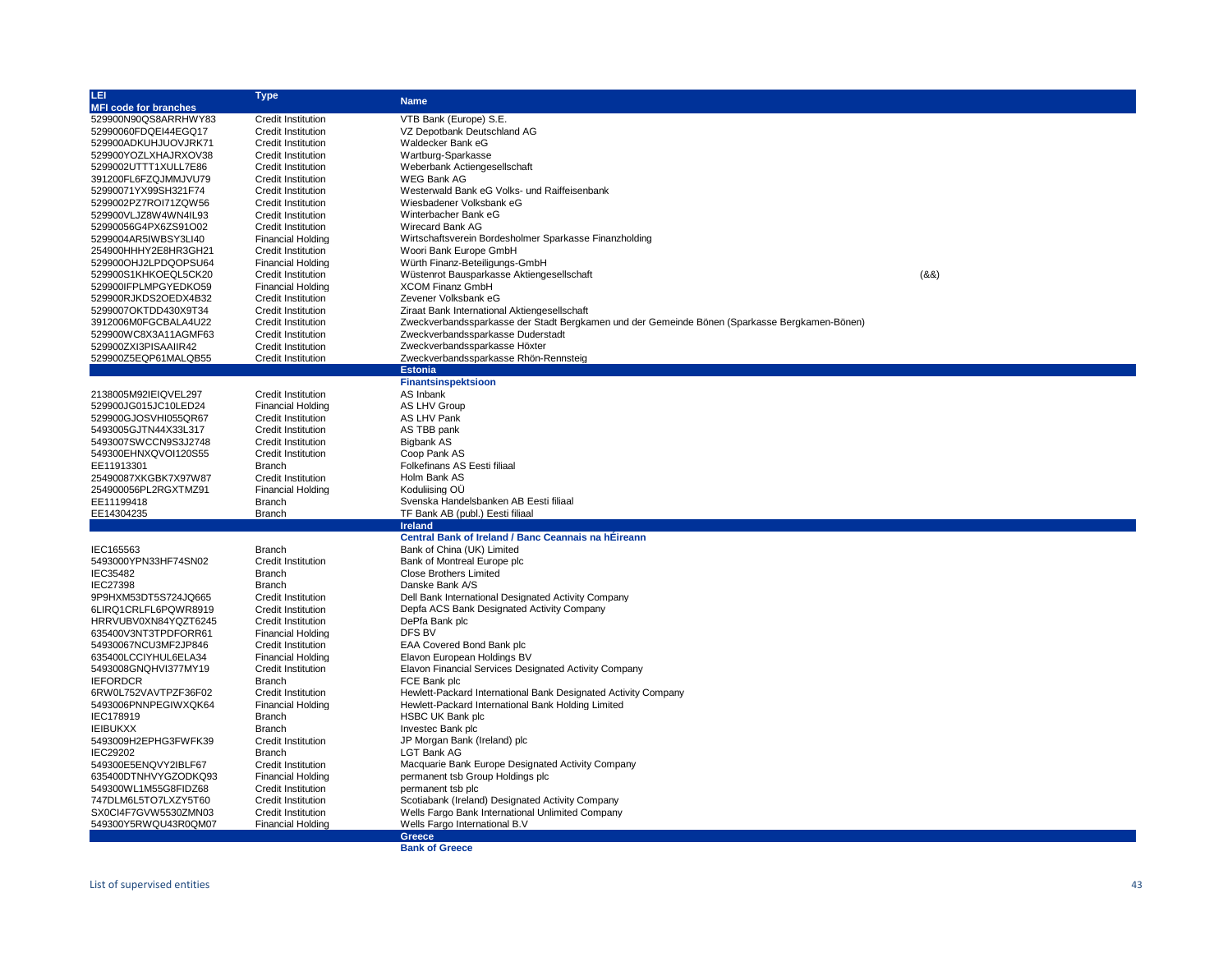| LEI                                          | <b>Type</b>                                            | <b>Name</b>                                                   |
|----------------------------------------------|--------------------------------------------------------|---------------------------------------------------------------|
| <b>MFI code for branches</b>                 |                                                        |                                                               |
| 213800TWSHPHH7ZH2P97                         | <b>Credit Institution</b>                              | Aegean Baltic Bank S.A.                                       |
| 222100GROQHFVJN95567                         | <b>Financial Holding</b>                               | AMC Luxco Holding SARL                                        |
|                                              | <b>Financial Holding</b>                               | AMC Oak SARL                                                  |
| 213800FFWYE3BQ1CU978                         | Credit Institution                                     | Attica Bank, S.A.                                             |
| 213800MINW99ZLCCM164                         | Credit Institution                                     | Cooperative Bank of Central Macedonia Ltd                     |
| 213800ZLIZIF47DYZF66                         | <b>Credit Institution</b>                              | Cooperative Bank of Chania Cooperative of Limited Liabilities |
| 213800SGFXMO8Z5FZ369                         | Credit Institution                                     | Cooperative Bank of Drama                                     |
| 213800AXQUILVAQS3374                         | <b>Credit Institution</b>                              | Cooperative Bank of Epirus Ltd.                               |
| 213800WPA78FCDJEW825                         | <b>Credit Institution</b>                              | Cooperative Bank of Karditsa Coop. L.L.                       |
| 213800NAAYOQNIIUIS66                         | <b>Credit Institution</b>                              | Cooperative Bank of Thessaly Coop. L.L.                       |
| 2138008NSD1X1XFUK750                         | <b>Credit Institution</b>                              | Optima bank S.A.                                              |
| 213800U41ZQTTURP3V26                         | Credit Institution                                     | Pancretan Cooperative Bank Ltd.                               |
| 213800A3YBCKWVF3DM64                         | <b>Credit Institution</b>                              | Praxia Bank S.A.                                              |
| GR116                                        | Branch                                                 | PRO CREDIT BANK (BULGARIA) EAD                                |
|                                              |                                                        | <b>Spain</b>                                                  |
|                                              |                                                        | <b>Banco de España</b>                                        |
| 959800QKRKCC19MR2G52                         | <b>Credit Institution</b>                              | A&G Banca Privada, S.A.                                       |
| 95980020140005844330                         | Credit Institution                                     | Allfunds Bank, S.A.U.                                         |
| 95980020140005310927                         | <b>Credit Institution</b>                              | Andbank España, S.A.                                          |
| 222100PG81CES7H3HZ28                         | <b>Financial Holding</b>                               | Aneto S.A.R.L.                                                |
| 95980020140005658381                         | Credit Institution                                     | Aresbank, S.A.                                                |
| 959800AQXRU3780MW094                         | <b>Credit Institution</b>                              | ARQUIA BANK, S.A.                                             |
| 959800E6HNPJ9MAXMZ88                         | <b>Financial Holding</b>                               | Asesores y Gestores Financieros S.A.                          |
| 959800LQ598A5RQASA61                         | <b>Credit Institution</b>                              | Banca March, S.A.                                             |
| 95980020140005487855                         | <b>Credit Institution</b>                              | Banca Pueyo, S.A.                                             |
| 95980020140005317135                         | <b>Credit Institution</b>                              | Banco Alcala, S.A.                                            |
| 95980020140005772841                         | <b>Credit Institution</b>                              | Banco Caminos, S.A.                                           |
| 549300LYFYVPUCG6SY25                         | Credit Institution                                     | Banco Cooperativo Español, S.A.                               |
| 5493007LK0D8SKLLH161                         | <b>Credit Institution</b>                              | Banco de Depositos, S.A.                                      |
| 5493002PFG8AH59UDW18                         | Credit Institution                                     | Banco Finantia Spain, S.A.                                    |
| 95980020140005184148                         | <b>Credit Institution</b>                              | Banco Inversis, S.A.                                          |
|                                              | <b>Credit Institution</b>                              | Banco Mediolanum, S.A.                                        |
| 2138001YBO7CJNQOEE37<br>95980020140005952097 | Credit Institution                                     | Banco Pichincha España, S.A.                                  |
| 95980020140005879153                         | <b>Credit Institution</b>                              | Bancofar, S.A.                                                |
| 959800VHSP2QBPNRF210                         | <b>Credit Institution</b>                              | BMCE Bank International, S.A.                                 |
|                                              |                                                        | C.R. Burgos, Fuentepelayo, Segovia Y Castelldans, S.C.C.      |
| 95980020140005485624                         | <b>Credit Institution</b>                              | C.R. de Albacete, Ciudad Real Y Cuenca, S.C.C.                |
| 95980020140005484654                         | Credit Institution                                     | Caixa de C. Dels Enginyers-C.C. Ingenieros, S.C.C.            |
| 5493007RT80TMKY7TO30<br>95980020140005480677 | <b>Credit Institution</b><br><b>Credit Institution</b> | Caixa Popular-Caixa Rural, S.C.C.V.                           |
| 95980020140005418791                         | Credit Institution                                     | Caixa R. Benicarlo, S.C.C.V.                                  |
| 95980020140005620357                         | Credit Institution                                     | Caixa R. Dalgemesi, S.C.V.C.                                  |
| 95980020140005551293                         | <b>Credit Institution</b>                              | Caixa R. De Lalcudia, S.C.V.C.                                |
| 95980020140005488437                         | <b>Credit Institution</b>                              | Caixa R. Galega, S.C.C.L.G.                                   |
| 95980020140005651785                         | <b>Credit Institution</b>                              | Caixa R. La Vall S. Isidro, S.C.C.V.                          |
| 95980020140005382222                         | <b>Credit Institution</b>                              | Caixa R. Vinaros, S.C.C.V.                                    |
| 95980020140005621036                         | <b>Credit Institution</b>                              | Caixa Rural Les Coves De Vinroma, S.C.C.V.                    |
| 95980020140005436542                         | <b>Credit Institution</b>                              | Caia de Ahorros Y M.P. De Ontinvent                           |
| 549300G3C8M0WXQCWH61                         | Credit Institution                                     | Caja Laboral Popular Coop. De Credito                         |
| 95980020140005396869                         | <b>Credit Institution</b>                              | Caja R. Baena Ntra. Sra. Guadalupe S.C.C.A.                   |
| 95980020140005487079                         | <b>Credit Institution</b>                              | Caja R. Central, S.C.C.                                       |
| 95980020140005350406                         | Credit Institution                                     | Caja R. de Albal, C.C.V.                                      |
| 95980020140005937353                         | Credit Institution                                     | Caja R. de Almendralejo, S.C.C.                               |
| 95980020140005219553                         | Credit Institution                                     | Caja R. de Asturias, S.C.C.                                   |
| 95980050FR4XC5F5QU23                         | Credit Institution                                     | Caja R. de Cañete Torres Ntra.Sra.Del Campo, S.C.A.           |
|                                              | Credit Institution                                     | Caja R. de Casas Ibañez, S.C.C.Castilla-La Mancha             |
| 95980020140005993904                         | <b>Credit Institution</b>                              | Caia R. de Extremadura, S.C.C.                                |
| 95980020140005212375                         |                                                        | Caja R. de Gijon, C.C.                                        |
| 95980020140005480580                         | <b>Credit Institution</b>                              | Caja R. de Granada, S.C.C.                                    |
| 95980020140005220135                         | <b>Credit Institution</b>                              | Caja R. de Guissona, S.C.C.                                   |
| 95980020140005925519                         | <b>Credit Institution</b>                              | Caja R. de Jaen, Barcelona Y Madrid, S.C.C.                   |
| 95980020140005418403                         | <b>Credit Institution</b>                              |                                                               |
| 95980020140005439549                         | <b>Credit Institution</b>                              | Caja R. de Navarra, S.C.C.                                    |
| 95980020140005429655                         | Credit Institution                                     | Caja R. de Salamanca, S.C.C.                                  |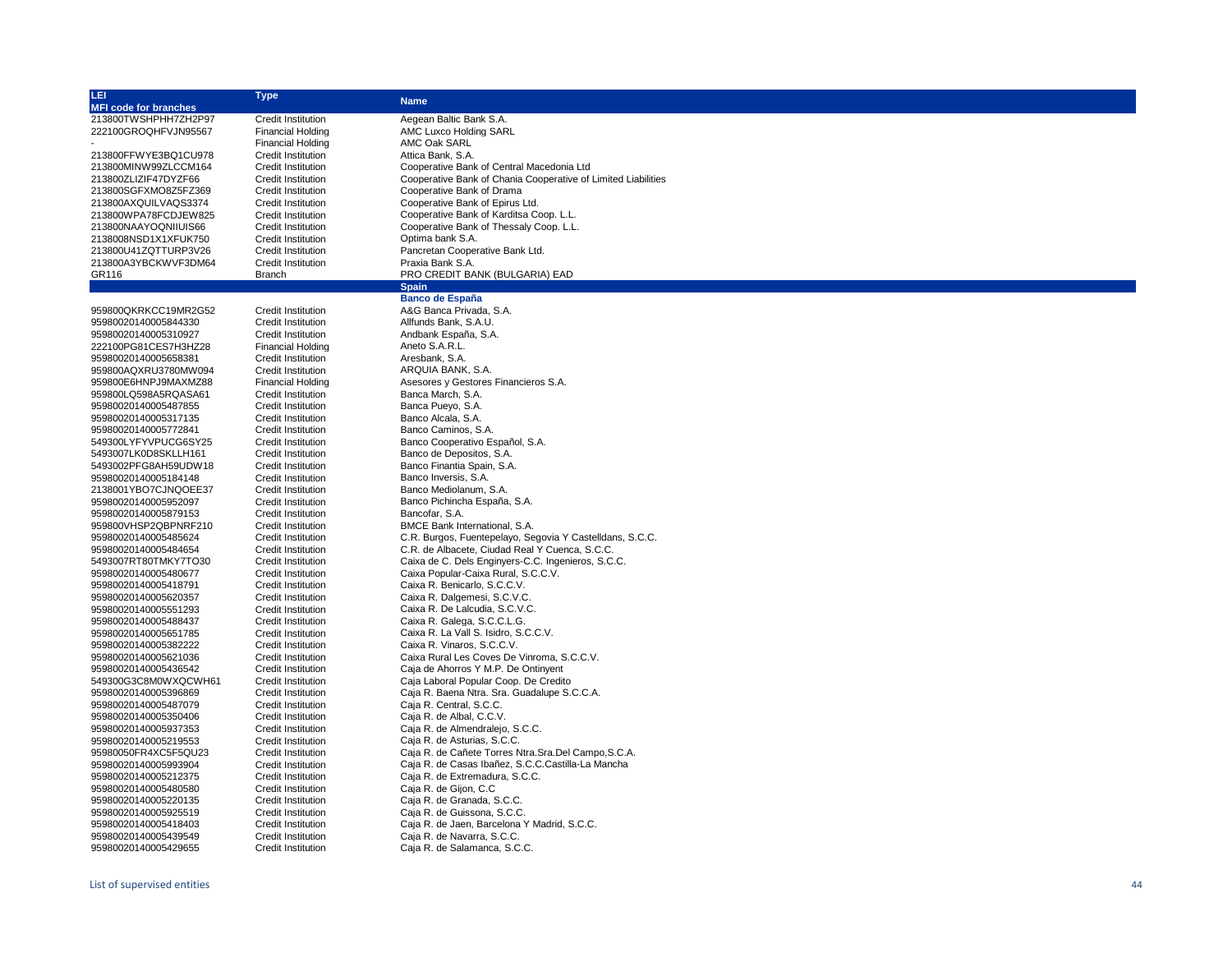| LEI                                          | <b>Type</b>                                            | <b>Name</b>                                                           |      |
|----------------------------------------------|--------------------------------------------------------|-----------------------------------------------------------------------|------|
| <b>MFI code for branches</b>                 |                                                        |                                                                       |      |
| 95980020140005396966                         | <b>Credit Institution</b>                              | Caja R. de Soria, S.C.C.                                              |      |
| 95980020140005417336                         | <b>Credit Institution</b>                              | Caja R. de Teruel, S.C.C.                                             |      |
| 95980020140005219941                         | <b>Credit Institution</b>                              | Caja R. de Utrera, S.C.A.C.                                           |      |
| 95980020140005977802                         | Credit Institution                                     | Caja R. de Villamalea, S.C.C.A. Castilla-La Mancha                    |      |
| 95980020140005219844                         | Credit Institution                                     | Caja R. de Zamora, C.C.                                               |      |
| 95980020140005375335                         | <b>Credit Institution</b>                              | Caja R. del Sur, S. Coop. de Credito                                  |      |
| 95980020140005523939                         | <b>Credit Institution</b>                              | Caja R. Ntra. Sra. La Esperanza de Onda, S.C.C.V.                     |      |
| 959800STU2BCZ8XZG570                         | Credit Institution                                     | Caja R. Nuestra Madre del Sol, S.C.A.C.                               |      |
| 95980020140005485430                         | <b>Credit Institution</b>                              | Caia R. S. Jose de Alcora S.C.C.V.                                    |      |
| 95980020140005486594                         | <b>Credit Institution</b>                              | Caja R. S. Jose de Almassora, S.C.C.V.                                |      |
|                                              |                                                        | Caja R.R.S.Agustin de Fuente Alamo M., S.C.C.                         |      |
| 95980020140005220038                         | Credit Institution<br><b>Credit Institution</b>        |                                                                       |      |
| 95980020140005012943                         |                                                        | Caja Rural de Aragon Soc. Coop. de Credito                            |      |
| 95980020140005992740                         | <b>Credit Institution</b>                              | Caja Rural de Nueva Carteya, Sociedad Cooperativa Andaluza de Crédito |      |
| 95980020140005485333                         | <b>Credit Institution</b>                              | Cajasiete, Caja Rural, S.C.C.                                         |      |
| 549300CQ9NLEHMRCU505                         | <b>Credit Institution</b>                              | Cecabank, S.A.                                                        |      |
| 95980020140006025332                         | Credit Institution                                     | Colonya - Caixa Destalvis de Pollensa                                 |      |
| ES1531                                       | <b>Branch</b>                                          | Credit Suisse International, S.E.                                     |      |
| 95980020140005388333                         | Credit Institution                                     | EBN Banco de Negocios, S.A.                                           |      |
| 95980020140005552166                         | <b>Credit Institution</b>                              | Eurocaja Rural, Sociedad Cooperativa de Crédito                       |      |
| ES0218                                       | <b>Branch</b>                                          | FCE Bank Plc S.E.                                                     |      |
| 9598002AYDQER7DXLR16                         | <b>Financial Holding</b>                               | Grucajrural Inversiones, S.L.U.                                       |      |
| ES1542                                       | <b>Branch</b>                                          | J.P. Morgan Securities Plc, S.E.                                      |      |
| 959800R86KE31EAVRC30                         | <b>Financial Holding</b>                               | <b>Liberty Partners SL</b>                                            |      |
| 959800LAEMNYAHQML374                         | <b>Financial Holding</b>                               | OSOPOR, SL                                                            |      |
| ES1558                                       | <b>Branch</b>                                          | RBC EUROPE LIMITED, SUCURSAL EN ESPAÑA                                |      |
| 213800IMKAUV5KW28586                         | Credit Institution                                     | Renta 4 Banco, S.A.                                                   |      |
| 95980020140005310054                         | <b>Credit Institution</b>                              | Ruralnostra, Sociedad Cooperativa de crédito Valenciana               |      |
| 95980020140005419373                         | <b>Credit Institution</b>                              | Singular Bank, S.A.U.                                                 |      |
| 549300Q17EOFMB1AGS79                         | Credit Institution                                     | WiZink Bank, S.A.                                                     |      |
| 724500AG21Z9GIJE4735                         | <b>Financial Holding</b>                               | WP XII Financial Holdings Cooperatief UA                              |      |
|                                              |                                                        |                                                                       |      |
|                                              |                                                        |                                                                       |      |
|                                              |                                                        | France                                                                |      |
|                                              |                                                        | Autorité de contrôle prudentiel et de résolution                      |      |
| FR18979                                      | <b>Branch</b>                                          | ABC International Bank Plc                                            |      |
| 969500NMI4UP00IO8G47                         | <b>Credit Institution</b>                              | <b>AGENCE France LOCALE</b>                                           |      |
| 9695002K2HDLD20JU790                         | <b>Financial Holding</b>                               | AGENCE France LOCALE - SOCIETE TERRITORIALE                           |      |
| 9695008XJV2T8GA3P098                         | Credit Institution                                     | Al Khaliji France                                                     |      |
| 969500B1EE98I4QA2X57                         | <b>Credit Institution</b>                              | Allianz Bangue                                                        |      |
| 969500COVJDY7TVT3I66                         | <b>Credit Institution</b>                              | Attijariwafa Bank Europe                                              |      |
| 969500BJLIBZ1FRO5O69                         | <b>Financial Holding</b>                               | Attijariwafa Euro Finances                                            |      |
| 969500CJCTMI93QJKK89                         | Credit Institution                                     | AXA Banque                                                            |      |
| 969500YSZDXP9YY91J31                         | Credit Institution                                     | AXA Banque Financement                                                |      |
| 969500AIOJG7FHMDYZ30                         | Credit Institution                                     | AXA HOME LOAN SFH                                                     |      |
| 969500M0G4VPO0A3GL72                         | <b>Financial Holding</b>                               | Bakia Sca                                                             |      |
| 969500F3KYDJBFS4XM73                         | Credit Institution                                     | Bank Audi France                                                      |      |
| FR13648                                      | <b>Branch</b>                                          | <b>Bank Of Scotland Plc</b>                                           |      |
| 9695008TGGMCE0GC1Q03                         | <b>Credit Institution</b>                              | Banque BIA                                                            |      |
| 9695003NOVMCP338KE32                         | <b>Credit Institution</b>                              | Banque Cantonale de Geneve (France) S.A.                              |      |
| R1IO4YJ0O79SMWVCHB58                         | <b>Credit Institution</b>                              | Banque Centrale de Compensation                                       | (88) |
| 969500LMCDZA0RTATI42                         | <b>Credit Institution</b>                              | Banque Chaabi du Maroc                                                |      |
| 969500LZ4AGNWDECVP72                         | <b>Credit Institution</b>                              | <b>Banque Chabrieres</b>                                              |      |
| 969500A4IPKVUBH3CA90                         | <b>Credit Institution</b>                              | Banque Delubac et Cie                                                 |      |
| 969500HID5D3SBW3ZJ66                         | <b>Credit Institution</b>                              | Banque D'escompte                                                     |      |
| 9695007Q51GSYUQQ0D72                         | <b>Credit Institution</b>                              | <b>Banque Fiducial</b>                                                |      |
| 9695005SKGZ20U1SK269                         | Credit Institution                                     | <b>Banque Francaise Mutualiste</b>                                    |      |
| 969500MDDK15XYDVJ261                         | <b>Credit Institution</b>                              | <b>Banque Hottinguer</b>                                              |      |
| 969500APVF0CDPMX5249                         | <b>Credit Institution</b>                              | Banque Michel Inchauspe - Bami                                        |      |
| 969500Q9WTBUFNINDC18                         | <b>Credit Institution</b>                              | Banque Nomura France                                                  |      |
|                                              |                                                        |                                                                       |      |
| 969500OHL6QPAP9VW221                         | Credit Institution                                     | Banque Pouyanne                                                       |      |
| 9695004ON2K947Z21B87                         | <b>Credit Institution</b>                              | <b>Banque PSA Finance</b>                                             |      |
| 969500PP7I3BBSB0XY98                         | <b>Credit Institution</b>                              | <b>Banque Revillon</b>                                                |      |
| 549300KGF2GKSYXF4A43<br>969500LVBZUPXSWUFD32 | <b>Credit Institution</b><br><b>Credit Institution</b> | Banque Richelieu France S.A.<br><b>Banque Saint-Olive</b>             |      |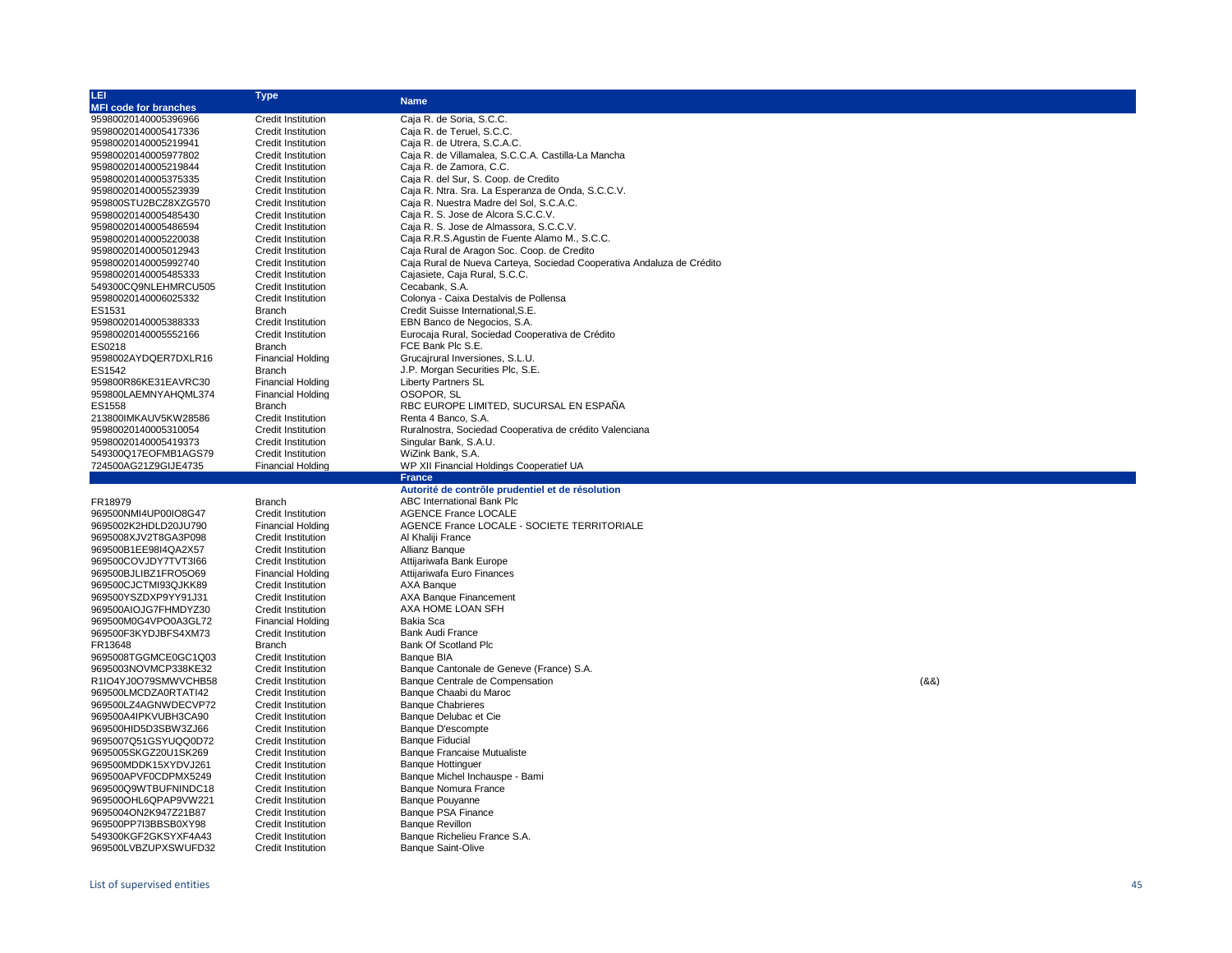| LEI                          | <b>Type</b>                    |                                                                                   |
|------------------------------|--------------------------------|-----------------------------------------------------------------------------------|
| <b>MFI code for branches</b> |                                | <b>Name</b>                                                                       |
| 9695001JU8NI5EHMH791         | <b>Credit Institution</b>      | <b>Banque SBA</b>                                                                 |
| 969500OXS9CAWQ9KUR77         | Credit Institution             | Banque Travelex S.A.                                                              |
| 969500XIJY3MBZBA0I30         | <b>Credit Institution</b>      | <b>BGFI Bank Europe</b>                                                           |
| 9695007EQZDL89LUW373         | <b>Credit Institution</b>      | <b>Blom Bank France</b>                                                           |
| FR12249                      | <b>Branch</b>                  | <b>BMCE Bank International Plc</b>                                                |
| 969500QW8HSKLBA6L382         | <b>Credit Institution</b>      | <b>BMW Finance</b>                                                                |
| 969500KUKL6QJRIL3738         | <b>Credit Institution</b>      | <b>BOA France</b>                                                                 |
| 969500JMEZ4VXSTUMV07         | <b>Credit Institution</b>      | Caisse Centrale du Credit Immobilier de France-3CIF                               |
| 969500NV8GWWK5IVQ857         | Credit Institution             | Caisse De Credit Municipal D'avignon                                              |
| 969500KZS2O88BCAQN79         | <b>Credit Institution</b>      | Caisse de Credit Municipal de Bordeaux                                            |
| 969500G3CXLW0ETM1Z69         | <b>Credit Institution</b>      | Caisse de Credit Municipal de Boulogne-Sur-Mer                                    |
| 969500Q0SLE4BZ54MM81         | <b>Credit Institution</b>      | Caisse de Credit Municipal de Dijon                                               |
| 9695004FERWWRG5EJW74         | Credit Institution             | Caisse de Credit Municipal de Lille                                               |
| 969500P3O59G9ZKQ4O29         | Credit Institution             | Caisse de Credit Municipal de Lyon                                                |
| 969500ZRKC2KP0NWTO38         | Credit Institution             | Caisse de Credit Municipal de Marseille                                           |
| 969500JYAUD9X8Q1RN87         | <b>Credit Institution</b>      | Caisse de Credit Municipal de Nancy                                               |
| 969500E5TN2D2T5HX548         | Credit Institution             | Caisse de Credit Municipal de Nantes                                              |
| 969500UIQWFILDF2XX33         | <b>Credit Institution</b>      | Caisse de Credit Municipal de Nice                                                |
| 9695008Y1XGY8E11P851         | <b>Credit Institution</b>      | Caisse de Credit Municipal de Nimes                                               |
| 969500N9MTGH5YON6N96         | Credit Institution             | Caisse de Credit Municipal de Reims                                               |
| 9695007AII6XLVWZL140         | Credit Institution             | Caisse de Credit Municipal de Roubaix                                             |
| 9695000VURUYCOOG9Y71         | <b>Credit Institution</b>      | Caisse de Credit Municipal de Rouen                                               |
| 969500S77ZD761SFQG67         | <b>Credit Institution</b>      | Caisse de Credit Municipal de Strasbourg                                          |
| 9695003RMPRSL234WU33         | Credit Institution             | Caisse de Credit Municipal de Toulon                                              |
| 969500DY151V8321LT27         | <b>Credit Institution</b>      | Caisse de Credit Municipal de Toulouse                                            |
| 969500GVS02SJYG9S632         | <b>Credit Institution</b>      | Carrefour Banque                                                                  |
| 969500Y1FC8WMV806K57         | Credit Institution             | <b>Cholet Dupont</b>                                                              |
| 969500WWCV8QFYN5D228         | Credit Institution             | CIF Euromortgage                                                                  |
| 969500C0UVQ2V017XH96         | <b>Credit Institution</b>      | <b>CNH Industrial Financial Services</b>                                          |
| 969500C5TBPNNE5K8X87         | <b>Financial Holding</b>       | Compagnie Financière d'Orange Bank                                                |
|                              | <b>Mixed Financial Holding</b> | Compagnie Financière Holding Mixte Milléis                                        |
| 969500A2VE7GSFREB732         | <b>Financial Holding</b>       | Compagnie Financiere Lazard Freres                                                |
| 969500C57G6FJNLACG71         | <b>Financial Holding</b>       | COMPAGNIE FINANCIERE RICHELIEU                                                    |
| 9695007BB5MWMKDIJ143         | Credit Institution             | <b>CP OR Devises</b>                                                              |
| 969500Y63XYA4U930P25         | <b>Financial Holding</b>       | Credit Immobilier De France Developpement                                         |
| 969500C56XB4G92XHL45         | Credit Institution             | <b>Credit Municipal De Paris</b>                                                  |
| 969500V9BSEN0HWUIC23         | <b>Credit Institution</b>      | EBI SA                                                                            |
| 9695002JOWSRCLLLNY11         | Credit Institution             | Edmond de Rothschild (France)                                                     |
| 969500EE6BC366IJA370         | <b>Financial Holding</b>       | Enyo SA                                                                           |
| 969500MPCSRZ8EHA7N14         | <b>Credit Institution</b>      | Epargne Credit Des Militaires (E.C.M.)                                            |
| FR17979                      | <b>Branch</b>                  | Europe Arab Bank Plc                                                              |
| FR15798                      | <b>Branch</b>                  | FBN Bank (UK) Ltd                                                                 |
| FR12478                      | <b>Branch</b>                  | FCE Bank                                                                          |
| 969500C9N2QA9HQUM309         | <b>Financial Holding</b>       | Financiere IDAT                                                                   |
| 969500UHHZHB67GG1S97         | Credit Institution             | Fransabank France S.A.                                                            |
| 5493002KMXN8EXCRZ305         | Credit Institution             | <b>GE SCF</b>                                                                     |
| 96950057A0XEFOY19126         | Credit Institution             | <b>GRESHAM Banque</b>                                                             |
| 96950015SY9HXZK3EZ49         | <b>Financial Holding</b>       | Groupe Cholet Dupont                                                              |
| FR18059                      | Branch                         | <b>HSBC Bank plc</b>                                                              |
| 969500ETC4J40ORQFW66         | <b>Credit Institution</b>      | Institut Pour Le Financement Du Cinema Et Des Industries Culturelles - I.F.C.I.C. |
| FR13343                      | <b>Branch</b>                  | J.P. Morgan Securities Plc                                                        |
| 9695008FHWHQ6RHT5K48         | Credit Institution             | <b>Lazard Freres Banque</b>                                                       |
| FR15528                      | Branch                         | Lloyds Bank plc                                                                   |
| 2138008864ADTHGQP554         | <b>Credit Institution</b>      | Milleis Banque                                                                    |
| 969500901GY8ZCBR6Y85         | Credit Institution             | MMB SCF                                                                           |
| 969500UVVUXZXD7L6M12         | <b>Credit Institution</b>      | <b>MOBILIS</b> banque                                                             |
| 549300XYJSIN9JGKDH03         | Credit Institution             | My Money Bank                                                                     |
| 969500K4U60N3XDBZL92         | Credit Institution             | My Partner Bank                                                                   |
| 9695000M4QHI54ZNC885         | <b>Credit Institution</b>      | National Bank of Kuwait France SA (NBK France SA)                                 |
| 9695002l9DJHZ3449O66         | Credit Institution             | Oddo BHF SCA                                                                      |
| 969500DCEVPV6UIYK220         | <b>Credit Institution</b>      | Orange Bank                                                                       |
| 9695003UCW55ULLZU473         | <b>Credit Institution</b>      | Oudart S.A.                                                                       |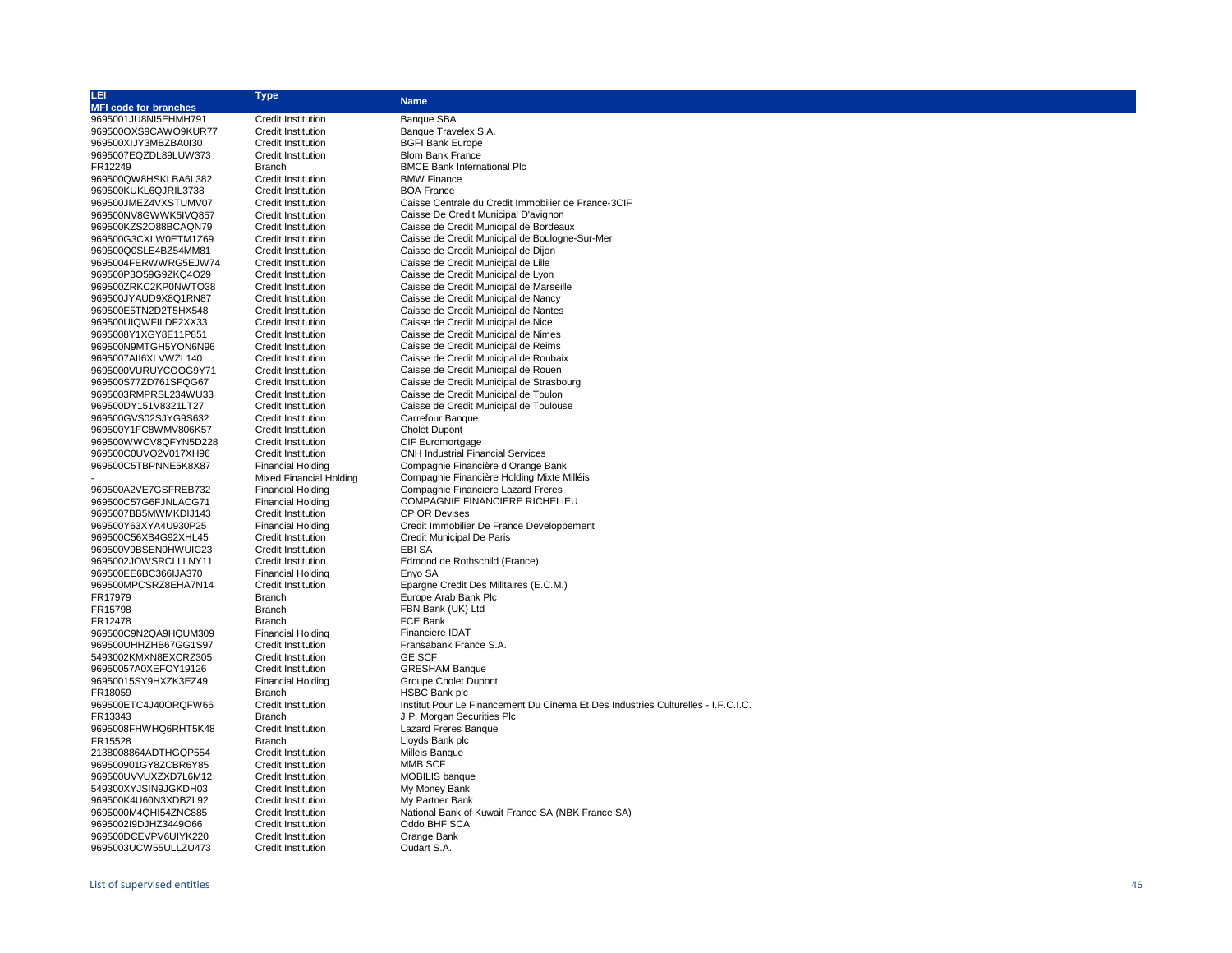| LEI                          | <b>Type</b>               |                                                                         |
|------------------------------|---------------------------|-------------------------------------------------------------------------|
| <b>MFI code for branches</b> |                           | <b>Name</b>                                                             |
| 969500ULNMJWJWCKM704         | <b>Financial Holding</b>  | Promontoria MMB                                                         |
| 969500RJVJN89YW26S52         | <b>Credit Institution</b> | Quilvest Banque Privee                                                  |
| FR15908                      | <b>Branch</b>             | <b>RBC Europe Limited</b>                                               |
| 549300ILF3L0BBIDPZ11         | <b>Financial Holding</b>  | <b>ROTHSCHILD &amp; Co</b>                                              |
| 969500IKNV38EK1P8O50         | <b>Credit Institution</b> | Rothschild Martin Maurel                                                |
| 529900GKVAC3FS5C8840         | <b>Credit Institution</b> | Saxo Banque (France)                                                    |
| 96950038TRM0J14DBB66         | <b>Credit Institution</b> | Société Auxiliaire d'Etudes et d'Investissements Mobiliers - INVESTIMO  |
| 969500WFNV8R6THTEZ85         | <b>Credit Institution</b> | Socram Banque                                                           |
| 529900E2B6ZO7126FR35         | <b>Credit Institution</b> | Sofax Banque                                                            |
| FR15918                      | Branch                    | <b>Standard Chartered Bank</b>                                          |
| FR15250                      | Branch                    | Sumitomo Mitsui Banking Corporation Europe Limited                      |
| FR14568                      | Branch                    | Svenska Handelsbanken AB (Publ)                                         |
| 969500K0T571BB4UAF05         | <b>Credit Institution</b> | Swisslife Banque Privee                                                 |
| FR15333                      | Branch                    | Toyota Material Handling Commercial Finance AB                          |
| 969500J4AQ9A8IXEBJ85         | <b>Credit Institution</b> | Tunisian Foreign Bank                                                   |
| 9695007NQ9E3N5VPW317         | <b>Credit Institution</b> | UBS (France) S.A.                                                       |
| 969500WUI4C35QFELV89         | <b>Financial Holding</b>  | UBS Holding (France) S.A.                                               |
| 969500FYD3E89HF4LW17         | <b>Credit Institution</b> | Union Financiere de France Banque                                       |
| 969500MEAH4AK68JBY25         | <b>Credit Institution</b> | Younited                                                                |
|                              |                           | <b>Italy</b>                                                            |
|                              |                           | <b>Banca d'Italia</b>                                                   |
| IT0002210192841              | Branch                    | Abc International Bank plc                                              |
| 529900T32UL0CP1FZA06         | <b>Credit Institution</b> | Allianz Bank Financial Advisors S.p.A.                                  |
| 815600304369529BF285         | <b>Credit Institution</b> | Alto Adige Banca S.p.A.                                                 |
| 81560062CEAE87A85C80         | <b>Financial Holding</b>  | Arepo BP SPA                                                            |
| 222100ZLN3RL41NRQP12         | <b>Financial Holding</b>  | Auriga S.A.                                                             |
| 8156008B43CE788F4932         | <b>Credit Institution</b> | Banca Agricola Popolare di Ragusa - Società Cooperativa per Azioni      |
| 815600FE947DA0D03B37         | <b>Credit Institution</b> | Banca Albertini S.p.A.                                                  |
| 8156007395B20763EB44         | <b>Credit Institution</b> | Banca Cambiano 1884 Spa                                                 |
| 815600154F8F91CF6B05         | <b>Credit Institution</b> | Banca Capasso Antonio S.p.A.                                            |
| 529900392D9HF1RBUQ52         | Credit Institution        | Banca Cassa di Risparmio di Savigliano S.p.A.                           |
| 8156002C3FA08E482831         | <b>Credit Institution</b> | Banca Consulia S.p.A.                                                   |
| 81560022B9E404DCD679         | Credit Institution        | Banca del Fucino S.p.A.                                                 |
| 81560064085A02B2B297         | Credit Institution        | Banca del Mezzogiorno - Mediocredito Centrale S.p.A.                    |
| 8156009D703BF86C6880         | <b>Credit Institution</b> | Banca del Piemonte S.p.A.                                               |
| 815600C3FCF92D6F0066         | <b>Credit Institution</b> | Banca del Sud S.p.A.                                                    |
| 549300B0FLNFTFYQDJ30         | <b>Credit Institution</b> | Banca di Cividale - Società Cooperativa per Azioni                      |
| 8156006B076490FF6509         | <b>Credit Institution</b> | Banca di Credito Peloritano S.p.A.                                      |
| 8156004D7FDDF887AA66         | <b>Credit Institution</b> | Banca di Credito Popolare, - Società Cooperativa per Azioni             |
| 815600F8D9C4BCC86943         | <b>Credit Institution</b> | Banca di Imola S.p.A.                                                   |
| 815600CCA0900A16F311         | <b>Credit Institution</b> | Banca di Piacenza s.c.p.a.                                              |
| 815600AD89DF97D4E863         | <b>Credit Institution</b> | Banca di Sconto e Conti Correnti di Santa Maria Capua Vetere S.p.A.     |
| 815600522538355AE429         | <b>Credit Institution</b> | Banca Farmafactoring S.p.A.                                             |
| 8156008C6AD59E236F76         | <b>Credit Institution</b> | Banca Finanziaria Internazionale S.p.A.                                 |
| 815600835712F7BA2869         | <b>Credit Institution</b> | Banca Finnat Euramerica S.p.A.                                          |
| 8156006374CCA8137454         | <b>Credit Institution</b> | Banca Galileo S.p.A.                                                    |
| 815600903231FA2E7698         | <b>Credit Institution</b> | Banca Generali S.p.A.                                                   |
| 8156003440CAE1E23348         | <b>Credit Institution</b> | Banca Ifigest S.p.A.                                                    |
| 8156005420362AE59184         | <b>Credit Institution</b> | Banca Ifis S.p.A.                                                       |
| RY3KI4Q2655O2GIL8D68         | Credit Institution        | Banca Intermobiliare di Investimenti e Gestioni S.p.A.                  |
| 8156000FA4166F1C2337         | <b>Credit Institution</b> | BANCA MACERATA S.P.A.                                                   |
| 7LVZJ6XRIE7VNZ4UBX81         | Credit Institution        | Banca Mediolanum S.p.A.                                                 |
| 815600EB9E6DCD050385         | Credit Institution        | Banca Passadore & C S.p.A.                                              |
| 5493000G0BV36KLF7M63         | <b>Credit Institution</b> | Banca Patrimoni Sella & C. S.p.A.                                       |
| 815600E834970DF7E894         | <b>Credit Institution</b> | Banca Popolare del Cassinate - Società Cooperativa per Azioni           |
| 8156008323735C1B1371         | <b>Credit Institution</b> | Banca Popolare del Frusinate - Società Cooperativa per Azioni           |
| 815600FDD3EB3EA03194         | <b>Credit Institution</b> | Banca Popolare del Lazio - Società Cooperativa                          |
| 81560022363A978A2937         | <b>Credit Institution</b> | Banca Popolare del Mediterraneo - Società Cooperativa per Azioni        |
| 52990033C5FUEN4LMC06         | <b>Credit Institution</b> | Banca Popolare dell'Alto Adige S.p.A.                                   |
| 8156002BDA834C0ADF36         | <b>Credit Institution</b> | Banca popolare delle Province Molisane - Società Cooperativa per Azioni |
| 549300UE2ZF21B02QG64         | <b>Credit Institution</b> | Banca Popolare di Bari - Società Cooperativa per Azioni                 |
| 815600DA9F0ECED74912         | <b>Credit Institution</b> | Banca Popolare di Cortona - Società Cooperativa per Azioni              |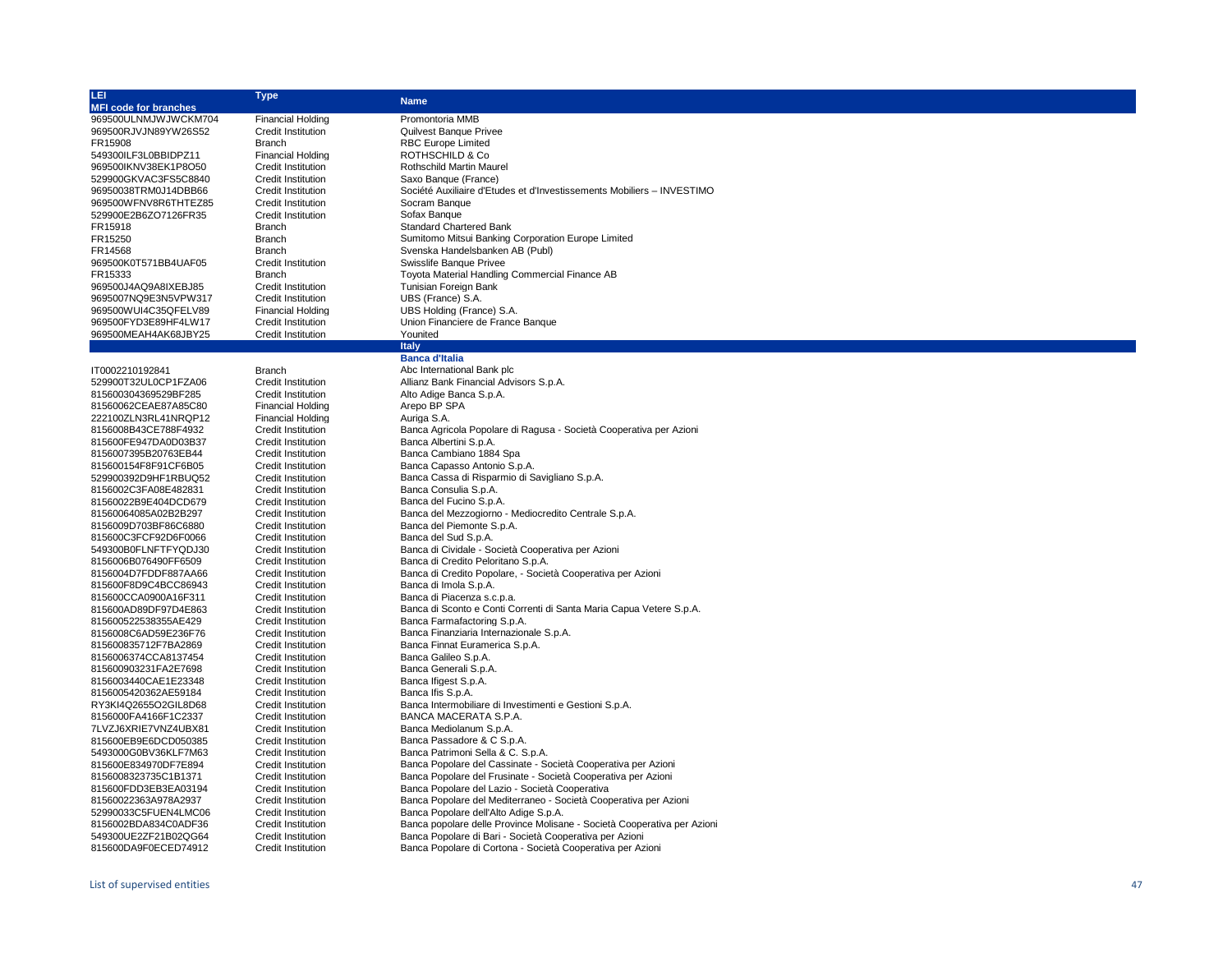| LEI                                          | <b>Type</b>                                     |                                                                                                                       |
|----------------------------------------------|-------------------------------------------------|-----------------------------------------------------------------------------------------------------------------------|
| <b>MFI code for branches</b>                 |                                                 | <b>Name</b>                                                                                                           |
| 8156002B59DB115DFF81                         | Credit Institution                              | Banca Popolare di Fondi - Società Cooperativa                                                                         |
| 815600767C6E914C7139                         | Credit Institution                              | Banca Popolare di Lajatico - Società Cooperativa per Azioni                                                           |
| 8156004BBB6E6B9B6F10                         | <b>Credit Institution</b>                       | Banca Popolare di Puglia e Basilicata - Società Cooperativa per Azioni                                                |
| 549300DI8RATWW2KQO25                         | Credit Institution                              | Banca Popolare Etica - Società Cooperativa per Azioni                                                                 |
| 8156005C22D0BF134C40                         | <b>Credit Institution</b>                       | Banca Popolare Pugliese - Società Cooperativa per Azioni                                                              |
| 81560095E5EB52CB3958                         | <b>Credit Institution</b>                       | Banca Popolare Sant'Angelo - Società Cooperativa per Azioni                                                           |
| 81560072968598077797                         | <b>Credit Institution</b>                       | BANCA POPOLARE VALCONCA S.P.A.                                                                                        |
| 815600CD21E818779138                         | <b>Credit Institution</b>                       | Banca Popolare Vesuviana - Società Cooperativa                                                                        |
| 815600715D60D46ED444                         | <b>Credit Institution</b>                       | Banca Privata Leasing S.p.A.                                                                                          |
| RRAN7P32P0W0YY4XQW79                         | Credit Institution                              | Banca Profilo S.p.A.                                                                                                  |
| 81560091FE0AABE37693                         | <b>Credit Institution</b>                       | Banca Progetto S.p.A.                                                                                                 |
| 815600B43BECA3919584                         | <b>Credit Institution</b>                       | Banca Promos S.p.A.                                                                                                   |
| 815600D852A98169B612                         | <b>Credit Institution</b>                       | Banca Reale S.p.A.                                                                                                    |
| 81560099E70B84A87E96                         | <b>Credit Institution</b>                       | Banca Regionale di Sviluppo S.p.A.                                                                                    |
| 8156003095855CBF7E98                         | Credit Institution                              | Banca Santa Giulia S.p.A.                                                                                             |
| 549300ABE4K96QOCEH37                         | Credit Institution                              | Banca Sella Holding S.p.A.                                                                                            |
| 54930017OIUB41P86L19                         | Credit Institution                              | Banca Sella S.p.A.                                                                                                    |
| 8156009C2617D40C6616                         | <b>Credit Institution</b>                       | Banca Simetica S.p.A.                                                                                                 |
| 815600B5C61A10BBB451                         | Credit Institution                              | Banca Sistema S.p.A.                                                                                                  |
| 815600E5ACA8DECB5C45                         | Credit Institution                              | Banca Stabiese S.p.A.                                                                                                 |
| 8156009F40F6523F7022                         | <b>Credit Institution</b>                       | Banca Sviluppo Tuscia S.p.A.                                                                                          |
| IT0004082678137                              | <b>Branch</b>                                   | Banca Transilvania S.A.                                                                                               |
| 815600097949D6B08F83                         | Credit Institution                              | Banca Ubae S.p.A.                                                                                                     |
| 815600BEE9123CD92E12                         | Credit Institution                              | Banca Valsabbina - Società Cooperativa per Azioni                                                                     |
| 81560051AAE0E0F10021                         | Credit Institution                              | Banco delle Tre Venezie S.p.A.                                                                                        |
| 81560035485BD7DB3590                         | Credit Institution                              | Banco di Credito Paolo Azzoaglio S.p.A.                                                                               |
| 81560026D234790EB288                         | Credit Institution                              | Banco di Desio e della Brianza S.p.A.                                                                                 |
| 815600FF506562CD6332                         | Credit Institution                              | Banco di Lucca e del Tirreno S.p.A.                                                                                   |
| 2221007TKGX5QBZK8Y34                         | <b>Financial Holding</b>                        | BPL Holdco s.à.r.l.                                                                                                   |
| 815600A069BDDE109726                         | <b>Financial Holding</b>                        | Brianza Unione di Luigi Gavazzi e Stefano Lado s.a.p.a.                                                               |
| 529900N2ZB1B52JB2F83                         | Credit Institution                              | Cassa Centrale Raiffeisen dell'Alto Adige S.p.A.                                                                      |
| 81560027D07F9BDB8436                         | Credit Institution                              | Cassa di Risparmio di Asti S.p.A.                                                                                     |
| 8156008060E1E4EFE316                         | Credit Institution                              | Cassa di risparmio di Biella e Vercelli - Biverbanca Spa                                                              |
| 8156003A4FB445454553                         | Credit Institution                              | Cassa di Risparmio di Bolzano S.p.A.                                                                                  |
| 81560089BF1736FD9732                         | Credit Institution                              | Cassa di Risparmio di Cento S.p.A.                                                                                    |
| 81560017C4A61A529235                         | Credit Institution                              | Cassa di Risparmio di Fermo S.p.A.                                                                                    |
| 815600B1404758062D36                         | Credit Institution                              | Cassa di Risparmio di Fossano S.p.A.                                                                                  |
| 815600F443DE75A69A95                         | Credit Institution                              | Cassa di Risparmio di Orvieto S.p.A.                                                                                  |
| 815600A32DA05F693F24                         | Credit Institution                              | Cassa di Risparmio di Ravenna S.p.A.                                                                                  |
| 815600B6B356EC776E54                         | Credit Institution                              | Cassa di Risparmio di Volterra S.p.A.                                                                                 |
| 81560071421F0C4FF002                         | Credit Institution                              | Cassa di Sovvenzione e Risparmio fra Il Personale della Banca d'Italia Società Cooperativa per Azioni                 |
| 8156003D79D064FB5360                         | <b>Credit Institution</b>                       | Cassa Lombarda S.p.A.                                                                                                 |
| 529900VIIFB82W1OOC62                         | Credit Institution                              | Cassa Raiffeisen Alta Pusteria - Società Cooperativa                                                                  |
| 529900LSR2K8QCDT5A95                         | Credit Institution                              | Cassa Raiffeisen Alta Venosta - Società Cooperativa                                                                   |
| 815600589495BE8A4587                         | Credit Institution                              | Cassa Raiffeisen Bassa Atesina - Società Cooperativa                                                                  |
| 815600A7750749C5B936                         | Credit Institution                              | Cassa Raiffeisen Bassa Vall'Isarco - Società Cooperativa                                                              |
| 529900H5SATZJTWAR773                         | Credit Institution<br><b>Credit Institution</b> | CASSA RAIFFEISEN BASSA VENOSTA SOCIETA' COOPERATIVA                                                                   |
| 8156001E691ACBF5D727                         | Credit Institution                              | Cassa Raiffeisen Campo di Trens - Società Cooperativa<br>Cassa Raiffeisen Castelrotto - Ortisei - Società Cooperativa |
| 529900E7SERKQOK00B92<br>815600BE39854E0C9485 | Credit Institution                              | Cassa Raiffeisen della Val Passiria - Società Cooperativa                                                             |
|                                              | <b>Credit Institution</b>                       | Cassa Raiffeisen della Valle Isarco - Società Cooperativa                                                             |
| 5299005FLGWDF2878X45                         | Credit Institution                              | Cassa Raiffeisen di Brunico - Società Cooperativa                                                                     |
| 5299003GDKWU24XYY123<br>8156003E6E19559C8247 | <b>Credit Institution</b>                       | Cassa Raiffeisen di Dobbiaco - Società Cooperativa                                                                    |
| 815600DFA5DD8CBFD155                         | Credit Institution                              | Cassa Raiffeisen di Funes - Società Cooperativa                                                                       |
| 529900K6QTKF2QXL0B37                         | Credit Institution                              | Cassa Raiffeisen di Lagundo - Società Cooperativa                                                                     |
| 8156000B18E18BBDBB14                         | Credit Institution                              | Cassa Raiffeisen di Lasa - Società Cooperativa                                                                        |
| 529900F4QCKVY8P9QQ72                         | Credit Institution                              | Cassa Raiffeisen di Marlengo - Società Cooperativa                                                                    |
| 529900CPUINDSNWSU986                         | Credit Institution                              | Cassa Raiffeisen di Monguelfo Casies Tesido - Società Cooperativa                                                     |
| 81560029BA16DD501270                         | <b>Credit Institution</b>                       | Cassa Raiffeisen di Nova Ponente Aldino - Società Cooperativa                                                         |
| 529900QN0AS8T501QG38                         | <b>Credit Institution</b>                       | Cassa Raiffeisen di Parcines - Società Cooperativa                                                                    |
| 8156008B44EE7E841919                         | Credit Institution                              | Cassa Raiffeisen di Scena - Società Cooperativa                                                                       |
| 81560086757D5A33B226                         | <b>Credit Institution</b>                       | Cassa Raiffeisen di Tesimo - Società Cooperativa                                                                      |
|                                              |                                                 |                                                                                                                       |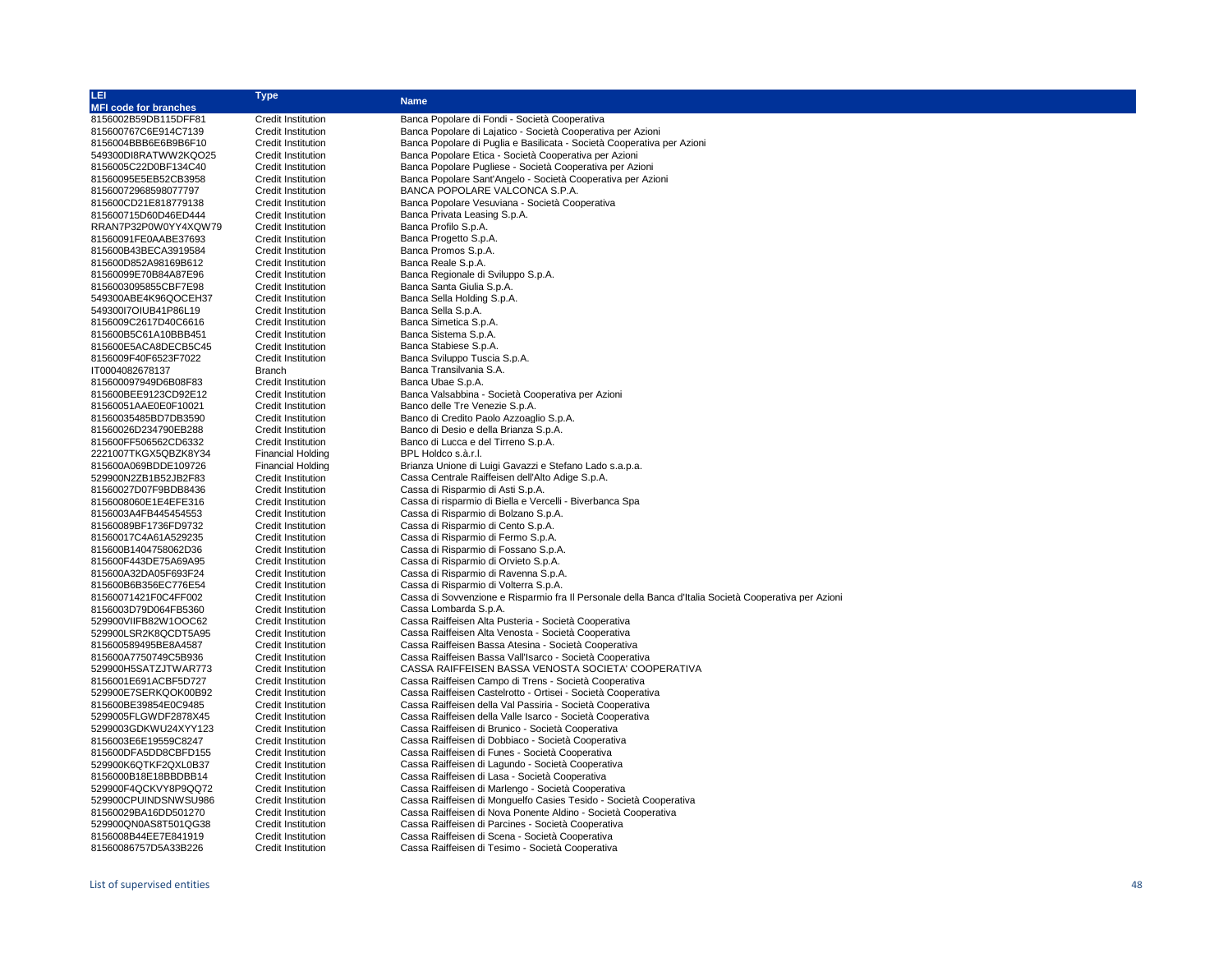| LEI                                          | <b>Type</b>                                            | <b>Name</b>                                                                                                |
|----------------------------------------------|--------------------------------------------------------|------------------------------------------------------------------------------------------------------------|
| <b>MFI code for branches</b>                 |                                                        |                                                                                                            |
| 529900YZM0WWAZMBXW89                         | Credit Institution                                     | Cassa Raiffeisen di Vandoies - Società Cooperativa                                                         |
| 529900HGCC5S5FGR5Z52                         | <b>Credit Institution</b>                              | Cassa Raiffeisen di Villabassa - Società Cooperativa                                                       |
| 5299000O4GKV3XL1S930                         | <b>Credit Institution</b>                              | Cassa Raiffeisen Etschtal Società Cooperativa                                                              |
| 5299000U66EHK541QB51                         | <b>Credit Institution</b>                              | Cassa Raiffeisen Laces - Società Cooperativa                                                               |
| 529900Z8JO8RAGTT8O04                         | <b>Credit Institution</b>                              | Cassa Raiffeisen Lana - Società Cooperativa                                                                |
| 529900GSJR3LIAD67P54                         | <b>Credit Institution</b>                              | Cassa Raiffeisen Merano - Società Cooperativa                                                              |
| 52990073ZBGESB1SYT94                         | <b>Credit Institution</b>                              | Cassa Raiffeisen Oltradige - Società Cooperativa                                                           |
| 5299001LDTJ8SIMBV818                         | <b>Credit Institution</b>                              | Cassa Raiffeisen Prato-Tubre - Società Cooperativa                                                         |
| 529900E1UERXN47PB924                         | <b>Credit Institution</b>                              | Cassa Raiffeisen Schlern - Rosengarten - Società Cooperativa                                               |
| 529900JMVRUEEGJDU667                         | <b>Credit Institution</b>                              | Cassa Raiffeisen Silandro - Società Cooperativa                                                            |
| 8156008A10714BD8A356                         | <b>Credit Institution</b>                              | Cassa Raiffeisen Tirolo - Società Cooperativa                                                              |
| 529900VXNZKW8QFXW097                         | <b>Credit Institution</b>                              | Cassa Raiffeisen Tures Aurina - Società Cooperativa                                                        |
| 815600DCFAAFA1726C37                         | <b>Credit Institution</b>                              | Cassa Raiffeisen Ultimo San Pancrazio Lauregno - Società Cooperativa                                       |
| 5299007JQM7L0DGQD248                         | Credit Institution                                     | Cassa Raiffeisen Val Badia - Società Cooperativa Genossenschaft                                            |
| 529900K5UBMZ5A7GOS30                         | <b>Credit Institution</b><br><b>Credit Institution</b> | Cassa Raiffeisen Val Gardena - Società Cooperativa<br>Cassa Raiffeisen Val Sarentino - Società Cooperativa |
| 815600B2D418492C9810<br>529900RUJPDP4ZW9WB21 | Credit Institution                                     | Cassa Raiffeisen Wipptal - Società Cooperativa                                                             |
| 529900T0LI726NSWT812                         | <b>Credit Institution</b>                              | Cassa Rurale di Bolzano - Società Cooperativa                                                              |
| 529900H5L58R4R8FE538                         | Credit Institution                                     | Cassa Rurale di Salorno - Società Cooperativa                                                              |
| 549300DBGOP8UBMF1L65                         | Credit Institution                                     | Credit Suisse (Italy) S.p.A.                                                                               |
| IT0004392618436                              | <b>Branch</b>                                          | <b>Credit Suisse International</b>                                                                         |
| 815600C00ED59A620D80                         | <b>Credit Institution</b>                              | Credito Fondiario S.p.A.                                                                                   |
| 8156007C053DC07AC307                         | Credit Institution                                     | Credito Lombardo Veneto S.p.A.                                                                             |
| 549300BDV4C410CYAQ76                         | <b>Credit Institution</b>                              | Credito Valtellinese S.p.A.                                                                                |
| 815600EE22E1C3F66630                         | <b>Credit Institution</b>                              | DEPOBank - Banca Depositaria Italiana S.p.A.                                                               |
| 815600DEE22D520C8779                         | <b>Financial Holding</b>                               | Ersel Investimenti S.p.A                                                                                   |
| IT0002822021429                              | Branch                                                 | Europe Arab Bank plc - Milan Branch                                                                        |
| 81560063561A562DAF14                         | Credit Institution                                     | Extrabanca S.p.A.                                                                                          |
| 549300FR956J8UJDWQ78                         | <b>Credit Institution</b>                              | FARBANCA S.p.A.                                                                                            |
| IT0000959743258                              | <b>Branch</b>                                          | FCE Bank plc                                                                                               |
| 549300L7YCATGO57ZE10                         | <b>Credit Institution</b>                              | Finecobank S.p.A.                                                                                          |
| 815600868882FCA1BF03                         | <b>Credit Institution</b>                              | Gbm Banca S.p.A.                                                                                           |
| 8156003B4300193DC148                         | <b>Credit Institution</b>                              | <b>GUBER BANCA SPA</b>                                                                                     |
| 81560011EF89CCD60084                         | Credit Institution                                     | Hypo Alpe Adria Bank S.p.A.                                                                                |
| 815600848DEFE160E913                         | <b>Credit Institution</b>                              | Ibl Istituto Bancario del Lavoro S.p.A.                                                                    |
| 815600722FAEE18D6013                         | <b>Credit Institution</b>                              | Igea Banca S.p.A.                                                                                          |
| 815600A029117B20DD63                         | <b>Credit Institution</b>                              | Illimity Bank S.p.A.                                                                                       |
| 8156005300C1AFD13828                         | <b>Credit Institution</b>                              | Imprebanca S.p.A.                                                                                          |
| 815600F7C251EF3D6039                         | <b>Credit Institution</b>                              | Invest Banca S.p.A.                                                                                        |
| 815600ACC18A758ADE66                         | <b>Credit Institution</b>                              | Istituto per Il Credito Sportivo - Ente di Diritto Pubblico                                                |
| IT0001242389990                              | Branch                                                 | J.P. Morgan Securities plc                                                                                 |
| 81560023A3EC94499D08                         | Credit Institution                                     | Mediocredito Trentino Alto Adige S.p.A.                                                                    |
| IT0001544544332<br>IT0004620788339           | <b>Branch</b><br><b>Branch</b>                         | Morgan Stanley Bank International Ltd Milan Branch<br>NATIONAL WESTMINSTER BANK PLC.                       |
| 222100BJLVS97Z4SNN03                         | <b>Financial Holding</b>                               | OCM Luxembourg EPF III BPL Holdings S.à.r.l.                                                               |
| 815600DBB2D8C83A6490                         | <b>Credit Institution</b>                              | Prader Bank S.p.A.                                                                                         |
| 8156009F9B6BB7745A32                         | <b>Financial Holding</b>                               | Privata Holding srl                                                                                        |
| 815600F64EEB5857A007                         | Credit Institution                                     | Sanfelice 1893 Banca Popolare - Società Cooperativa per Azioni                                             |
| IT0003348340337                              | <b>Branch</b>                                          | Saxo Bank A/S                                                                                              |
| 8156000A97D8FE526634                         | Credit Institution                                     | SOLUTION BANK S.P.A.                                                                                       |
| 222100UKFAY4HTOGDW51                         | <b>Financial Holding</b>                               | TIBER INVESTMENTS S.A.R.L.                                                                                 |
| IT0004572185272                              | Branch                                                 | Toyota Material Handling Commercial Finance AB                                                             |
| 815600C6F7496F9B4023                         | Credit Institution                                     | VIVIBANCA SOCIETA' PER AZIONI                                                                              |
|                                              |                                                        | <b>Cyprus</b>                                                                                              |
|                                              |                                                        | <b>Central Bank of Cyprus</b>                                                                              |
| 213800J6YAAN1NRSD427                         | <b>Credit Institution</b>                              | Ancoria Bank Limited                                                                                       |
| 549300VB6UM9TUOCYW67                         | <b>Credit Institution</b>                              | Astrobank Limited                                                                                          |
| CY120023                                     | <b>Branch</b>                                          | Central Cooperative Bank PLC                                                                               |
| CY120013                                     | Branch                                                 | First Investment Bank Ltd                                                                                  |
| 213800HYE2VYP5WKFI43                         | Credit Institution                                     | <b>Housing Finance Corporation</b>                                                                         |
|                                              | <b>Credit Institution</b>                              | Laiki bank                                                                                                 |
| 213800P1P13ABO5R9V78                         | <b>Credit Institution</b>                              | Société Générale Bank - Cyprus Ltd                                                                         |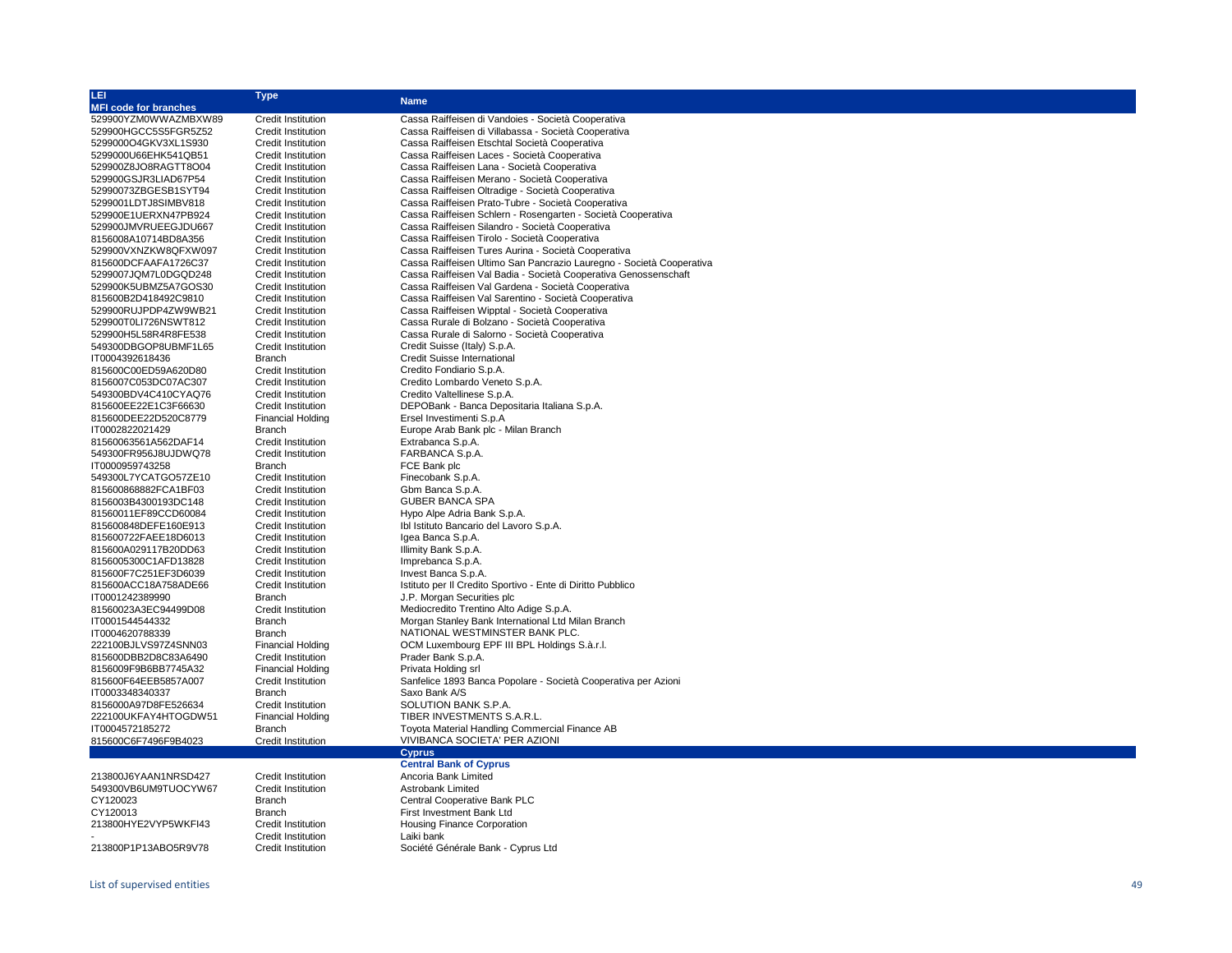| LEI.                         | <b>Type</b>               | <b>Name</b>                                                                   |
|------------------------------|---------------------------|-------------------------------------------------------------------------------|
| <b>MFI code for branches</b> |                           |                                                                               |
| 549300TTZTKBUFKWH890         | Credit Institution        | The Cyprus Development Bank Public Company Ltd                                |
|                              |                           | Latvia                                                                        |
|                              |                           | Finanšu un kapitāla tirgus komisija / Financial and Capital Market Commission |
| 213800U3Y2TMRMKLNE90         | <b>Credit Institution</b> | Akciju sabiedrība "Baltic International Bank"                                 |
| 549300OMTXWX1144LP69         | Credit Institution        | Akciju sabiedrība "Reģionālā investīciju banka"                               |
| 2138007F5HA5FFJROB80         | <b>Credit Institution</b> | Akciju sabiedrība "Rietumu Banka"                                             |
| 2138009Y59EAR7H1UO97         | <b>Credit Institution</b> | AS "Citadele banka"                                                           |
| 213800M5SZU3KLAROZ16         | <b>Credit Institution</b> | AS "Industra Bank"                                                            |
| 213800S3PME328HYZ792         | Credit Institution        | AS "PrivatBank"                                                               |
| 54930080G2M7EJ097A27         | <b>Credit Institution</b> | AS BlueOrange Bank                                                            |
| 2534005A84927EKSR789         | <b>Credit Institution</b> | AS Expobank                                                                   |
| 259400YE9CCQBVY41L71         | <b>Credit Institution</b> | AS LPB Bank                                                                   |
| LV40103163202                | <b>Branch</b>             | Danske Bank A/S filiāle Latvijā                                               |
| 213800CR15SREFNGIN07         | Credit Institution        | Rigensis Bank AS                                                              |
| LV50103289261                | <b>Branch</b>             | Scania Finans Aktiebolag Latvijas filiāle                                     |
| 2138006K6SWNFWF6PE87         | <b>Credit Institution</b> | Signet Bank AS                                                                |
| LV40003960512                | <b>Branch</b>             | Svenska Handelsbanken AB Latvijas filiāle                                     |
|                              |                           | Lithuania                                                                     |
|                              |                           | <b>Lietuvos bankas</b>                                                        |
| 254900YVGU26JCGZZC63         | <b>Credit Institution</b> | AB "Mano bankas"                                                              |
| LT301694694                  | Branch                    | Danske Bank A/S Lietuvos filialas                                             |
| 254900TRQWSAA6UDK962         | <b>Credit Institution</b> | European Merchant Bank UAB                                                    |
| 254900WRGB5SQ6J5AA39         | Credit Institution        | Jungtinė centrinė kredito unija                                               |
| 2138009QCHFQV9RC4R40         | Credit Institution        | Lietuvos centrinė kredito unija                                               |
|                              | Credit Institution        | PayRay, UAB                                                                   |
| 485100NUOK3CEDCUTW40         | <b>Credit Institution</b> | Revolut Bank UAB                                                              |
| LT302250781                  | Branch                    | Svenska Handelsbanken AB Lietuvos filialas                                    |
| 529900F2SC8ANS0A2T76         | Credit Institution        | Uždaroji akcinė bendrovė Medicinos bankas                                     |
|                              |                           | Luxembourg                                                                    |
|                              |                           | <b>Commission de Surveillance du Secteur Financier</b>                        |
| 529900OKPZTTS50FXP26         | <b>Credit Institution</b> | Advanzia Bank S.A.                                                            |
| 5493000Z65DBUM625D68         | <b>Credit Institution</b> | Agricultural Bank of China (Luxembourg) S.A.                                  |
| 549300HJP49EYZ1J8E64         | Credit Institution        | Allfunds Bank International, S.A.                                             |
| 5493006HBFVH9VZS2619         | <b>Credit Institution</b> | Andbank Luxembourg                                                            |
| 5493002K643MZPQEK497         | <b>Credit Institution</b> | Banco Bradesco Europa S.A.                                                    |
| 529900VVDOKMRRAHZ894         | <b>Credit Institution</b> | Bank GPB International S.A.                                                   |
| QS3ZEAHRBZY9228Z0111         | <b>Credit Institution</b> | Bank Julius Baer Europe S.A.                                                  |
| 529900LKIMB57HKF3545         | <b>Credit Institution</b> | Bank of China (Luxembourg) S.A.                                               |
| 529900NJ5WS5MV6QWA29         | <b>Credit Institution</b> | Bank of Communications (Luxembourg) S.A.                                      |
| 213800W1NGBLERUS6M39         | <b>Credit Institution</b> | Banking Circle S.A.                                                           |
| 549300Z6OB1D4ZUBD145         | <b>Credit Institution</b> | Banque de Patrimoines Privés                                                  |
| BS1J1M49T2SZUAO8NG58         | Credit Institution        | Banque Hapoalim (Luxembourg) S.A.                                             |
| 549300NB00IGN8R8UG27         | <b>Credit Institution</b> | Banque Havilland S.A.                                                         |
| VVTM7QTMTM782I8PXM66         | <b>Credit Institution</b> | Banque J. Safra Sarasin (Luxembourg) SA                                       |
| 549300F7FBD744MEP844         | <b>Credit Institution</b> | Banque Raiffeisen                                                             |
| 549300SI0RO37NRYM538         | <b>Credit Institution</b> | Bemo Europe - Banque Privee                                                   |
| 222100V03Y766EM5TZ83         | <b>Credit Institution</b> | Brown Brothers Harriman (Luxembourg) S.C.A.                                   |
| 54930088RBSOXYD8EY94         | Credit Institution        | Catella Bank S.A.                                                             |
| 5493007QRSX9DS2CM858         | Credit Institution        | China Construction Bank (Europe) S.A.                                         |
| 22210018MLEVW7CTGU78         | Credit Institution        | China Everbright Bank (Europe) S.A.                                           |
| 549300OL514RA0SXJJ44         | <b>Credit Institution</b> | Clearstream Banking S.A.                                                      |
| 549300OZSHE4H5BFQA66         | <b>Credit Institution</b> | Compagnie de Banque Privée Quilvest S.A., en abrégé CBP Quilvest S.A.         |
| 5493003TIY721MBZZK78         | <b>Credit Institution</b> | Crédit Suisse (Luxembourg) S.A.                                               |
| X8WMFIJRN87EE46ZZ766         | <b>Credit Institution</b> | Danske Bank International S.A.                                                |
| 529900KX5X9VXOSTUU71         | Credit Institution        | Delen Private Bank Luxembourg S.A.                                            |
| 213800JQ3ZED2VM5WX46         | <b>Credit Institution</b> | DNB Luxembourg S.A.                                                           |
| 549300S54HVJT5564C37         | <b>Credit Institution</b> | East West United Bank S.A.                                                    |
| 5493009T9IBHZZKFR082         | <b>Credit Institution</b> | Edmond de Rothschild (Europe)                                                 |
| 529900U5XAEYOT68AC40         | Credit Institution        | EFG Bank (Luxembourg) S.A.                                                    |
| 222100OBGR5ZZKQ35B98         | <b>Financial Holding</b>  | EFG Investment (Luxembourg) S.A.                                              |
| 5299000YBKNGBUB4VF56         | Credit Institution        | European Depositary Bank S.A.                                                 |
| 2221003F22LRIY5QKC50         | <b>Financial Holding</b>  | FIL Holdings (Luxembourg) S.A.                                                |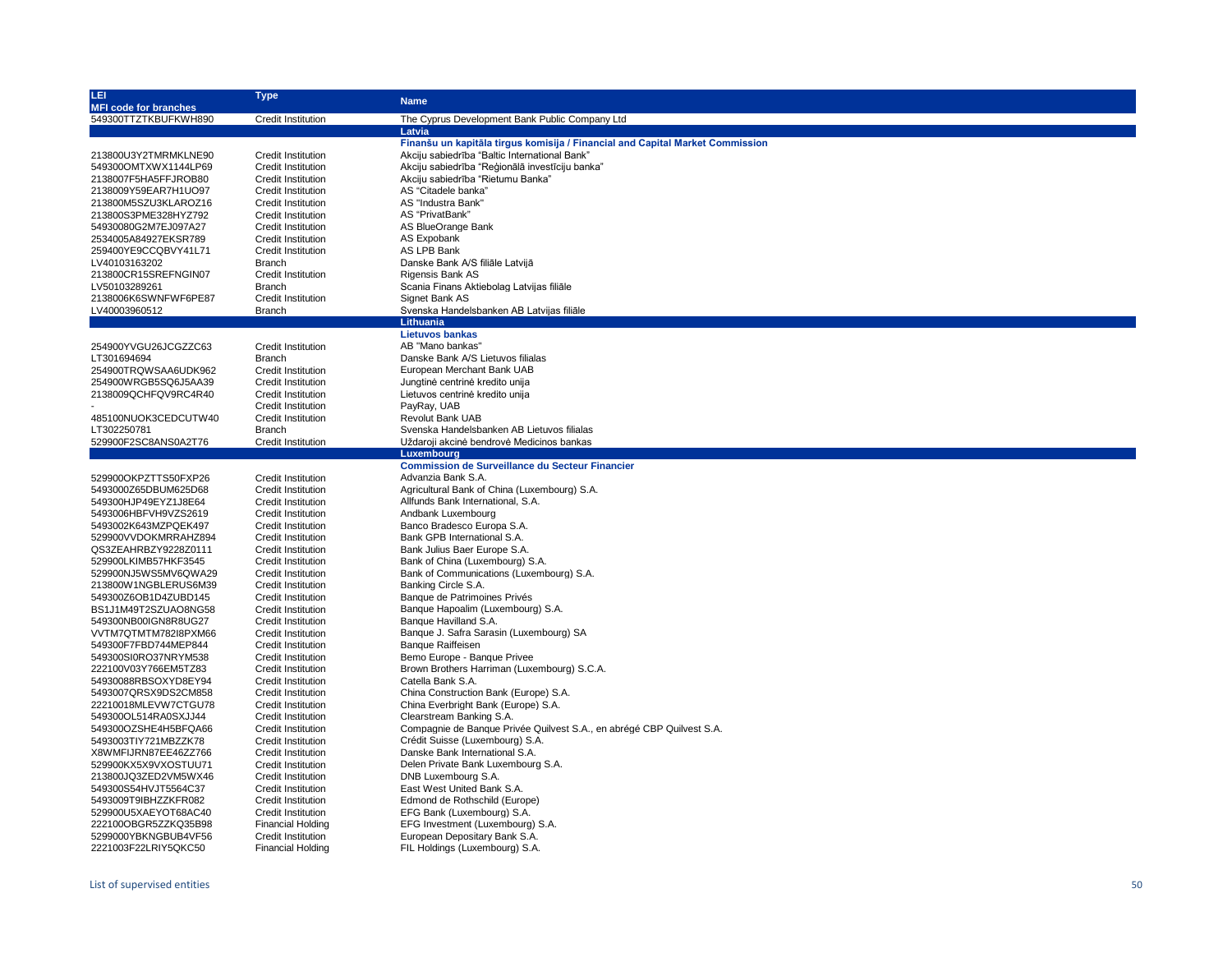| LEI                          | Type                                            | <b>Name</b>                                                                         |
|------------------------------|-------------------------------------------------|-------------------------------------------------------------------------------------|
| <b>MFI code for branches</b> |                                                 |                                                                                     |
| 549300WC7S3MTA351724         | Credit Institution                              | Fortuna Banque s.c.                                                                 |
| 5299003Q12XE3DN7X166         | <b>Credit Institution</b>                       | Freie Internationale Sparkasse S.A.                                                 |
| 549300Z0QBUOKPGN3Q24         | <b>Financial Holding</b>                        | Havilland Group S.A.                                                                |
| LUB00374                     | <b>Branch</b>                                   | HSBC Bank Plc., Luxembourg branch                                                   |
| 213800CD235ST4TMNL94         | Credit Institution                              | HSBC Private Bank (Luxembourg) S.A.                                                 |
| 529900Q5Z3L25N2MD382         | <b>Credit Institution</b>                       | Industrial and Commercial Bank of China (Europe) S.A., en abrégé ICBC (Europe) S.A. |
| 549300M2IHOB9P5WE714         | <b>Credit Institution</b>                       | Internaxx Bank S.A.                                                                 |
| RUOKPID0PZ0UWJYU9J61         | <b>Credit Institution</b>                       | John Deere Bank S.A.                                                                |
| 529900WJODT604P4HT05         | <b>Financial Holding</b>                        | Lobra-2 S.à r.l.                                                                    |
| 549300ZOE0EU2VKF6M35         | Credit Institution                              | Lombard Odier (Europe) S.A.                                                         |
| 549300D7SF4JSQDV7040         | Credit Institution                              | Mirabaud & Cie (Europe) S.A.                                                        |
| 2138002PVBMEHILJ1340         | <b>Credit Institution</b>                       | Mitsubishi UFJ Investor Services and Banking (Luxembourg) S.A.                      |
| 529900PYIF3AF0FSQG43         | <b>Credit Institution</b>                       | Mizuho Trust & Banking (Luxembourg) SA                                              |
| 6Y69KXPE1SI1ZTYB3823         | <b>Credit Institution</b>                       | Nomura Bank (Luxembourg) S.A.                                                       |
| HWIPDOTRM1EKRPKYKH81         | <b>Credit Institution</b>                       | Northern Trust Global Services SE                                                   |
| 549300007WRP2M554F61         | <b>Credit Institution</b>                       | Öhman Bank S.A.                                                                     |
| 549300ZV1RSA9F0LU821         | Credit Institution                              | PayPal (Europe) S.à r.l. et Cie, S.C.A.                                             |
| 549300GSSPQ1QSKI1376         | <b>Credit Institution</b>                       | Pictet & Cie (Europe) S.A.                                                          |
| 5493004K8I4CKF0BO031         | <b>Financial Holding</b>                        | Quilvest Wealth Management S.A.                                                     |
| 222100F32NUKGGEIT751         | <b>Credit Institution</b>                       | Rakuten Europe Bank S.A.                                                            |
| 2138006FNR865VUT1Q20         | <b>Credit Institution</b>                       | RBS International Depositary Services S.A                                           |
| 222100TOUO3GLDBU6H74         | <b>Credit Institution</b>                       | RiverBank S.A.                                                                      |
| LUB00410                     | Branch                                          | SKANDINAVISKA ENSKILDA BANKEN AB Luxembourg Branch                                  |
|                              |                                                 |                                                                                     |
| NENLL5EWGF6RJIPK9Q81         | Credit Institution<br><b>Credit Institution</b> | SMBC Nikko Bank (Luxembourg) S.A.                                                   |
| 549300OULZAEQLPNTL63         |                                                 | Société Nationale de Crédit et d'Investissement                                     |
| 549300SJDJCST6RZEI60         | <b>Credit Institution</b>                       | Sumitomo Mitsui Trust Bank (Luxembourg) S.A.                                        |
| LUB00229                     | <b>Branch</b>                                   | Svenska Handelsbanken AB (Publ), Stockholm (Suède), succursale de Luxembourg        |
| 5493003RJ3TPV33W0108         | Credit Institution                              | Union Bancaire Privée (Europe) S.A.                                                 |
| 549300FKMQ4CQTPLCI28         | Credit Institution                              | VP Bank (Luxembourg) S.A.                                                           |
|                              |                                                 | <b>Malta</b>                                                                        |
|                              |                                                 | <b>Malta Financial Services Authority</b>                                           |
| 213800BJFRCI88UOLL93         | <b>Credit Institution</b>                       | AgriBank PLC                                                                        |
| 213800A1O379I6DMCU10         | <b>Credit Institution</b>                       | APS Bank Ltd                                                                        |
| 549300TEJKOLFN65KR76         | Credit Institution                              | <b>BNF BANK PLC</b>                                                                 |
| 213800EUDXECGWMKKR98         | <b>Credit Institution</b>                       | Commbank Europe Ltd                                                                 |
| 213800181YOLRJFDJF94         | <b>Credit Institution</b>                       | Credorax Bank Limited                                                               |
| 5493006Z4NTMNDDBGL49         | Credit Institution                              | <b>ECCM Bank plc</b>                                                                |
| 213800ZOI1EW481WPV90         | <b>Credit Institution</b>                       | FCM Bank Ltd                                                                        |
| 213800SGT5S6EKUW2987         | <b>Credit Institution</b>                       | Ferratum Bank Plc                                                                   |
| 529900Q2C3l7VCILLG45         | Credit Institution                              | FIMBank plc                                                                         |
| 549300KOORG6SN9LMO68         | <b>Credit Institution</b>                       | IIG Bank (Malta) Ltd                                                                |
| 2138003IGGAUDLPNC244         | <b>Credit Institution</b>                       | Izola Bank plc                                                                      |
| 529900UIRB65OY6U4B21         | <b>Credit Institution</b>                       | Lombard Bank Malta plc                                                              |
| 5299000F1CGJQ8NAXQ58         | <b>Credit Institution</b>                       | MFC Merchant Bank Ltd                                                               |
| 213800DH6UHCSVBP7F78         | <b>Credit Institution</b>                       | Novum Bank Ltd                                                                      |
| 21380058TBT7QOXGOC76         | Credit Institution                              | Satabank p.l.c.                                                                     |
| 21380033CFFM2V1ZCK65         | <b>Financial Holding</b>                        | Sparkasse (Holdings) Malta Ltd.                                                     |
| 21380099RT73NFBYS559         | <b>Credit Institution</b>                       | Sparkasse Bank Malta plc                                                            |
| 549300SCYZQKMPYPSH09         | Credit Institution                              | Yapi Kredi Bank Malta Ltd                                                           |
|                              |                                                 | <b>The Netherlands</b>                                                              |
|                              |                                                 | De Nederlandsche Bank                                                               |
| 724500AH42V5X8BCPE49         | <b>Credit Institution</b>                       | Achmea Bank N.V.                                                                    |
| 724500973ODKK3IFQ447         | Credit Institution                              | Adyen N.V.                                                                          |
| 549300772D1G8JPIUR96         | <b>Credit Institution</b>                       | Aegon Bank N.V.                                                                     |
| 724500EBILN0OBB7H893         | <b>Credit Institution</b>                       | Amsterdam Trade Bank N.V.                                                           |
| 724500ZNT2I60RYZQI38         | <b>Credit Institution</b>                       | Anadolubank Nederland N.V.                                                          |
| 7245002RKZNRSSGQE188         | <b>Credit Institution</b>                       | ASR Bank N.V.                                                                       |
| <b>NL431</b>                 | <b>Branch</b>                                   | Bank of Scotland Plc                                                                |
| 72450097ZHDI6WRF4669         | <b>Credit Institution</b>                       | Bank Ten Cate & Cie. N.V.                                                           |
| 7245006VSPI8FWN4DW03         | <b>Credit Institution</b>                       | BinckBank N.V.                                                                      |
| 724500M1ZIQZJC3F2D30         | Credit Institution                              | Brand New Day Bank N.V.                                                             |
| 724500XZ93IG66UJXZ88         | <b>Financial Holding</b>                        | Brand New Day Houdstermaatschappij N.V.                                             |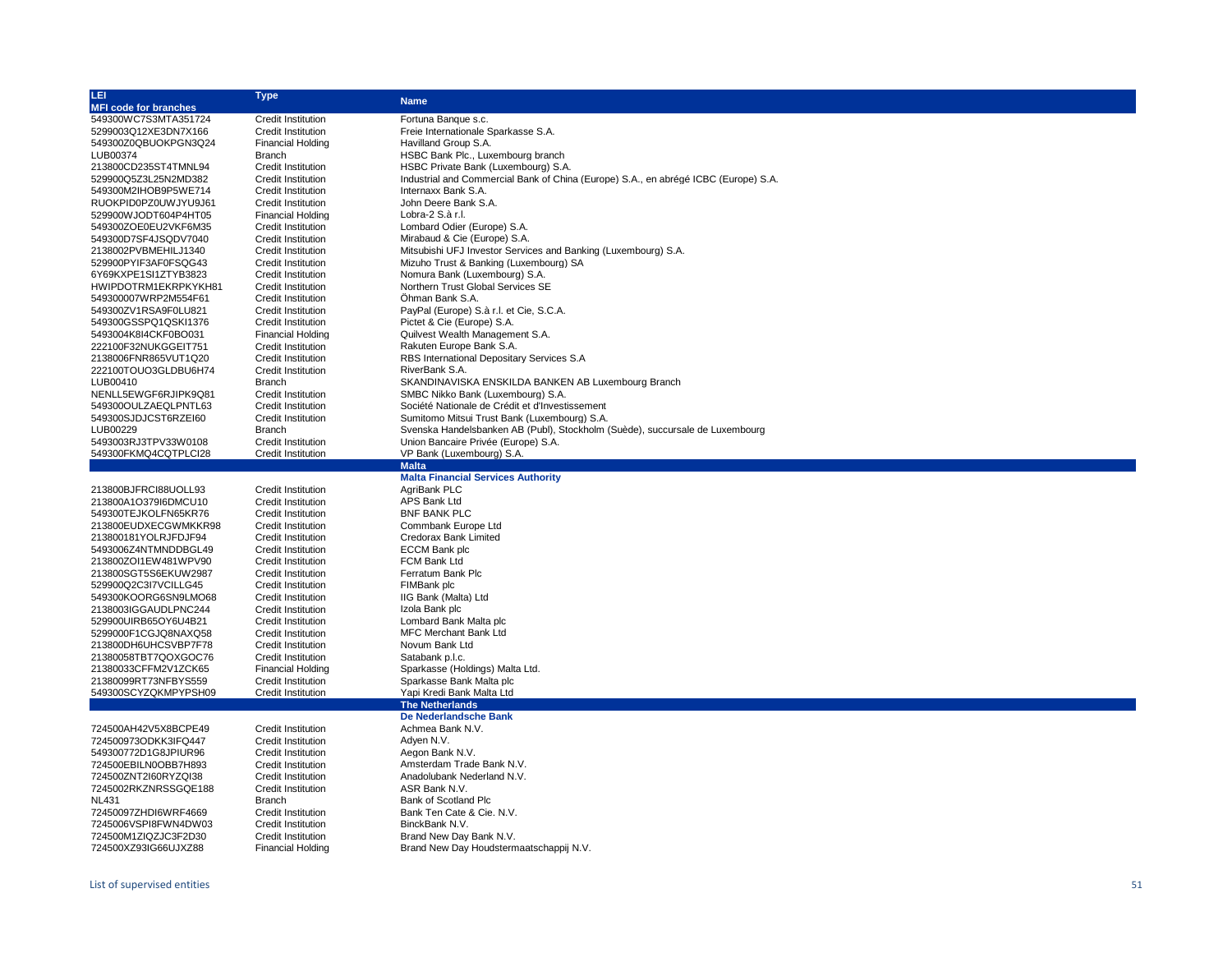| LEI                          | <b>Type</b>               | <b>Name</b>                                                          |
|------------------------------|---------------------------|----------------------------------------------------------------------|
| <b>MFI code for branches</b> |                           |                                                                      |
| 7245002ZUXNOEJ0QPZ44         | <b>Credit Institution</b> | bung B.V.                                                            |
| 724500M4G9AVEMHMV291         | <b>Financial Holding</b>  | bung Holding B.V.                                                    |
| 549300SGF4BS54YG8M65         | <b>Credit Institution</b> | Citco Bank Nederland N.V.                                            |
| P2HWO703XN8TPXCGU747         | <b>Credit Institution</b> | Credit Europe Bank N.V.                                              |
| 724500XMW8FY9YNPRJ73         | <b>Financial Holding</b>  | Credit Europe Group N.V.                                             |
| <b>NL726</b>                 | Branch                    | Credit Suisse International                                          |
| 549300MI5UQ6RJI14N25         | <b>Credit Institution</b> | Demir-Halk Bank (Nederland) N.V.                                     |
| <b>NL570</b>                 | <b>Branch</b>             | FCE Bank plc                                                         |
| <b>NL318</b>                 | <b>Branch</b>             | Habibsons Bank Limited                                               |
| 724500SF1CI8OD5AHI07         | <b>Financial Holding</b>  | HCBG Holding B.V.                                                    |
| 724500I41U07ULWV9L86         | <b>Credit Institution</b> | Hof Hoorneman Bankiers N.V.                                          |
| NL2698220                    | Branch                    | Hoist Finance AB                                                     |
| <b>NL421</b>                 | <b>Branch</b>             | J.P. Morgan Europe Limited                                           |
| A7746KUYPUHT22STMI41         | Credit Institution        | KAS BANK N.V.                                                        |
|                              |                           |                                                                      |
| 724500C60L930FVHS484         | <b>Credit Institution</b> | LeasePlan Corporation N.V.                                           |
| <b>NL500</b>                 | <b>Branch</b>             | Lloyds Bank plc                                                      |
| 72450088V7QLGDPY6W41         | <b>Financial Holding</b>  | LP Group B.V.                                                        |
| 724500ZSA7ZOZHUXBS53         | <b>Credit Institution</b> | Mizuho Bank Europe NV                                                |
| 724500Q03K04L0479N30         | <b>Credit Institution</b> | MUFG Bank (Europe) N.V.                                              |
| 724500BICUQ0LF1AH770         | <b>Credit Institution</b> | Nationale-Nederlanden Bank N.V.                                      |
| X3CZP3CK64YBHON1LE12         | Credit Institution        | NatWest Markets N.V.                                                 |
| XTC5E2QFTEF0435JWL77         | <b>Credit Institution</b> | Nederlandse Financierings-Maatschappij voor Ontwikkelingslanden N.V. |
| B64D6Y3LBJS4ANNPCU93         | <b>Credit Institution</b> | NIBC Bank N.V.                                                       |
| 7245006WQ4T1GV2W4C98         | <b>Financial Holding</b>  | NIBC Holding N.V.                                                    |
| 7245003N6YDAVXGJF191         | Credit Institution        | Norinchukin Europe N.V.                                              |
| 724500QB1T5WERC0UZ19         | <b>Financial Holding</b>  | Oosthaven B.V.                                                       |
| 724500JIWG886A9RRT57         | <b>Financial Holding</b>  | RBS Holdings N.V.                                                    |
| <b>NL556</b>                 | <b>Branch</b>             | Saxo Bank A/S                                                        |
| <b>NL336</b>                 | <b>Branch</b>             | Svenska Handelsbanken AB (publ)                                      |
| IDDOOAK3G8HWKHD18968         | <b>Credit Institution</b> | TD Bank N.V.                                                         |
| 724500PMK2A2M1SQQ228         | <b>Credit Institution</b> | Triodos Bank N.V.                                                    |
| 724500ZM85SCL0RS8L71         | <b>Financial Holding</b>  | Van Lanschot Kempen N.V.                                             |
| 724500D8WOYCL1BUCB80         | <b>Credit Institution</b> | Van Lanschot Kempen Wealth Management N.V.                           |
| 5493009SXBGGW7I37Y31         | <b>Credit Institution</b> | Yapi Kredi Bank Nederland N.V.                                       |
|                              |                           | Austria                                                              |
|                              |                           | <b>Finanzmarktaufsicht</b>                                           |
| 529900UKZBMDBDZIXD62         | Credit Institution        | Addiko Bank AG                                                       |
| 529900QYLR38VMBPVQ02         | <b>Credit Institution</b> | Allianz Investmentbank Aktiengesellschaft                            |
| 529900G8QD457M2SW556         | Credit Institution        | Alpenbank Aktiengesellschaft                                         |
| 529900DADVVDC7X65L89         | Credit Institution        | Austrian Anadi Bank AG                                               |
| 529900PBZ8SJWIJ40119         | <b>Credit Institution</b> | Autobank Aktiengesellschaft                                          |
| 529900WSSQ6JIRC66D02         | Credit Institution        | Banco do Brasil Aktiengesellschaft                                   |
| 5299003ATVTQVPTW4735         | Credit Institution        | Bank für Tirol und Vorarlberg Aktiengesellschaft                     |
| 549300KFLI6V2PUY8522         | <b>Credit Institution</b> | Bank Gutmann Aktiengesellschaft                                      |
| AT0000189940164              | <b>Branch</b>             | Bank of China (Hungary) Close Ltd. Vienna Branch                     |
| 529900VJCGLCR4SHRC78         | <b>Credit Institution</b> | Bank Winter & Co. AG                                                 |
| 529900CCYCFJRG4F2935         | <b>Credit Institution</b> | Bankhaus Carl Spängler & Co. Aktiengesellschaft                      |
| 52990022SP6JDAZ2DP74         | Credit Institution        | Bankhaus Denzel Aktiengesellschaft                                   |
|                              |                           | Bankhaus Schelhammer & Schattera Aktiengesellschaft                  |
| 52990010T57RAF234Z30         | <b>Credit Institution</b> |                                                                      |
| 529900G2JDE29PD6N957         | <b>Financial Holding</b>  | Bankholding Winter & Co. AG                                          |
| 529900V2939FDC9YKQ07         | Credit Institution        | Bausparkasse Wüstenrot Aktiengesellschaft                            |
| 529900B9P29R8W03IX88         | <b>Credit Institution</b> | <b>BKS Bank AG</b>                                                   |
| 529900SHKXCII9J8CF28         | <b>Credit Institution</b> | <b>BMW Austria Bank GmbH</b>                                         |
| 529900RCLERIIXF4QM23         | <b>Credit Institution</b> | Brüll Kallmus Bank AG                                                |
| 529900EWNMBL4OHZ5078         | <b>Credit Institution</b> | Capital Bank - Grawe Gruppe AG                                       |
| 529900RML1TKNTGDNX20         | <b>Credit Institution</b> | Commerzialbank Mattersburg im Burgenland Aktiengesellschaft          |
| 529900ZVK4VTIS0TOT43         | <b>Credit Institution</b> | DenizBank AG                                                         |
| 529900QC8RSY99BN3H06         | <b>Credit Institution</b> | DolomitenBank Osttirol-Westkärnten eG                                |
| 529900DFKJL0RKV4KY19         | <b>Financial Holding</b>  | Euram Holding AG                                                     |
| 529900DCLXJSTQZ14I97         | <b>Credit Institution</b> | European American Investment Bank Aktiengesellschaft                 |
| AT0000025129634              | Branch                    | FCE BANK PLC, Zweigniederlassung Österreich                          |
|                              |                           |                                                                      |
| 529900MTQXTM5IIGOI81         | Credit Institution        | Generali Bank AG                                                     |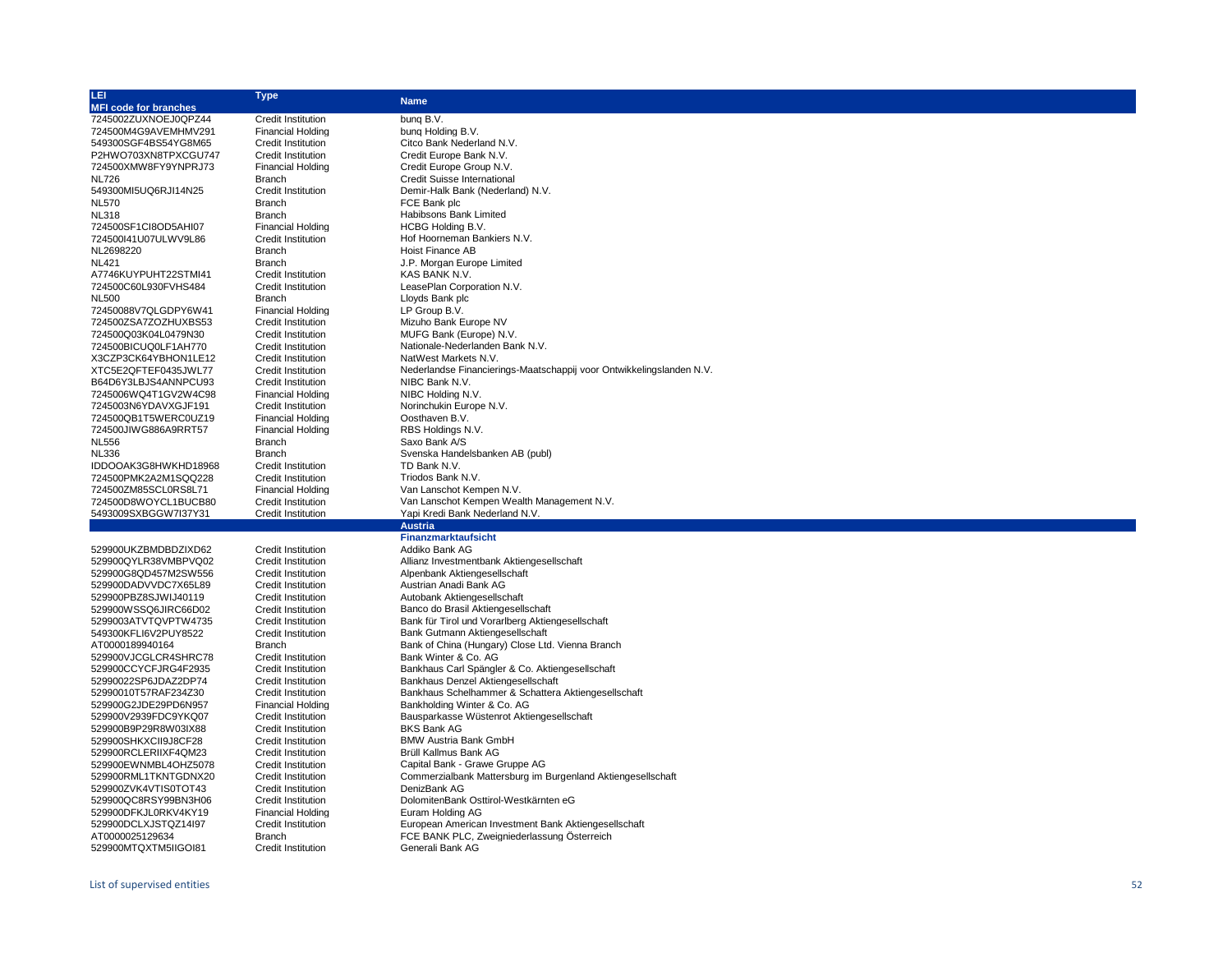| LEI.                         | <b>Type</b>                                     |                                                                                                                |
|------------------------------|-------------------------------------------------|----------------------------------------------------------------------------------------------------------------|
| <b>MFI code for branches</b> |                                                 | <b>Name</b>                                                                                                    |
|                              | <b>Financial Holding</b>                        | Gesona Beteiligungsverwaltungs GmbH                                                                            |
| 5493007BWYDPQZLZ0Y27         | Credit Institution                              | HYPO NOE Landesbank für Niederösterreich und Wien AG                                                           |
| 0W5QHUNYV4W7GJO62R27         | <b>Credit Institution</b>                       | HYPO TIROL BANK AG                                                                                             |
| NS54DT27LJMDYN1YFP35         | <b>Credit Institution</b>                       | Hypo Vorarlberg Bank AG                                                                                        |
| 529900AUL2XTLS3EM992         | <b>Credit Institution</b>                       | HYPO-BANK BURGENLAND Aktiengesellschaft                                                                        |
| 529900VJJC1WXQU3Y063         | <b>Credit Institution</b>                       | ICBC Austria Bank GmbH                                                                                         |
| 549300IEVCBWVV97WC81         | <b>Credit Institution</b>                       | Kommunalkredit Austria AG                                                                                      |
| 529900E1YS9GCHZQ3D68         | <b>Credit Institution</b>                       | Landes-Hypothekenbank Steiermark Aktiengesellschaft                                                            |
| AT0000160200224              | <b>Branch</b>                                   | LGT Bank AG, Zweigniederlassung Österreich                                                                     |
| 529900MZNQDC3A3WSZ72         | Credit Institution                              | Liechtensteinische Landesbank (Österreich) AG                                                                  |
| 549300MD0MH7D38WOH93         | <b>Credit Institution</b>                       | Marchfelder Bank eG                                                                                            |
| 529900M7J7I20TXW8M17         | <b>Credit Institution</b>                       | Mercedes-Benz Bank GmbH                                                                                        |
| RRUN0TCQ1K2JDV7MXO75         | <b>Credit Institution</b>                       | Oberbank AG                                                                                                    |
| 529900BI5KIGX6YLX375         | Credit Institution                              | Oberösterreichische Landesbank Aktiengesellschaft                                                              |
| 529900GIW7IGDLAYP075         | <b>Credit Institution</b>                       | Partner Bank Aktiengesellschaft                                                                                |
| 529900C567TZ45W7GV69         | <b>Credit Institution</b>                       | Paybox Bank AG                                                                                                 |
| 529900176IRHAWK6RQ40         | <b>Financial Holding</b>                        |                                                                                                                |
|                              |                                                 | Personalkredit- und Kommerzialkreditvermittlungs- und Anteilsverwaltungsgenossenschaft Schattendorf-Zemendorf- |
|                              |                                                 | Stöttera-Krensdorf-Hirm-Loipersbach-Draßburg-Baumgarten registrierte Genossenschaft mit beschränkter Haftung   |
|                              |                                                 | Porsche Bank Aktiengesellschaft                                                                                |
| 529900L89TGSPV9OU151         | <b>Credit Institution</b><br>Credit Institution | Posoiilnica Bank eGen                                                                                          |
| 529900KD0L0FDTDAPJ25         | <b>Credit Institution</b>                       | Raiffeisen Bank Lurnfeld-Mölltal eGen                                                                          |
| 529900A1B1P6M9M0WA86         |                                                 |                                                                                                                |
| 529900UVX2XR8Y4ZUQ97         | Credit Institution                              | Raiffeisen Bank Villach registrierte Genossenschaft mit beschränkter Haftung                                   |
| 529900283EG8U91F0U08         | <b>Credit Institution</b>                       | Raiffeisen Bezirksbank Kufstein eGen                                                                           |
| 5299008X2NKH3ND4EX77         | <b>Credit Institution</b>                       | Raiffeisen Regionalbank Achensee eGen                                                                          |
| 5299005434158TH0MT43         | <b>Credit Institution</b>                       | Raiffeisen Regionalbank Fügen-Kaltenbach-Zell eGen                                                             |
| 529900C2O38FO5AWTF91         | <b>Credit Institution</b>                       | Raiffeisen Regionalbank Hall in Tirol eGen                                                                     |
| 529900CDXQSKWSVDVH81         | <b>Credit Institution</b>                       | Raiffeisen Regionalbank Mödling eGen                                                                           |
| 529900PI0PFKC7SJX125         | <b>Credit Institution</b>                       | Raiffeisen Regionalbank Schwaz eGen                                                                            |
| 529900T3UJ4CQQWAY306         | Credit Institution                              | Raiffeisen Rust-Mörbisch eGen                                                                                  |
| 52990020D0OVJ59CJ526         | Credit Institution                              | Raiffeisenbank Absam eGen                                                                                      |
| 529900B1I234XFGXB654         | <b>Credit Institution</b>                       | Raiffeisenbank Abtenau-Rußbach registrierte Genossenschaft mit beschränkter Haftung                            |
| 529900I9XKNZO8RZJ778         | <b>Credit Institution</b>                       | Raiffeisenbank Admont eGen                                                                                     |
| 529900KKMSLF6I7F5T86         | <b>Credit Institution</b>                       | Raiffeisenbank Aichfeld eGen                                                                                   |
| 529900B8ZPQXSPCLTD68         | <b>Credit Institution</b>                       | Raiffeisenbank Alberschwende registrierte Genossenschaft mit beschränkter Haftung                              |
| 529900D6A0T7DWDKI482         | <b>Credit Institution</b>                       | Raiffeisenbank Alpbachtal eGen                                                                                 |
| 529900WKMGV4YQB28F12         | <b>Credit Institution</b>                       | Raiffeisenbank Altenmarkt-Flachau-Eben eGen                                                                    |
| 52990053IEN26Z9OZK71         | <b>Credit Institution</b>                       | Raiffeisenbank Althofen - Guttaring, registrierte Genossenschaft mit beschränkter Haftung                      |
| 529900E4S292AUEPOA58         | Credit Institution                              | Raiffeisenbank am Hofsteig registrierte Genossenschaft mit beschränkter Haftung                                |
| 529900FJQT6DQQDQGJ83         | <b>Credit Institution</b>                       | Raiffeisenbank amKumma eGen                                                                                    |
| 529900H400AVZ73F6K41         | <b>Credit Institution</b>                       | Raiffeisenbank Anif-Niederalm eGen                                                                             |
| 529900CHC5F9HGW8XE30         | <b>Credit Institution</b>                       | Raiffeisenbank Annaberg-Lungötz registrierte Genossenschaft mit beschränkter Haftung                           |
| 529900PY8HJ7S90H3468         | Credit Institution                              | Raiffeisenbank Anthering - Elixhausen eGen                                                                     |
| 529900OL5NTOFKSAFG74         | <b>Credit Institution</b>                       | Raiffeisenbank Arnoldstein-Fürnitz eG                                                                          |
| 529900TOA505PY9Z4044         | <b>Credit Institution</b>                       | Raiffeisenbank Arzl im Pitztal und Imsterberg registrierte Genossenschaft mit beschränkter Haftung             |
| 529900CH2SLJSZMJ0661         | <b>Credit Institution</b>                       | Raiffeisenbank Aspach-Wildenau eGen                                                                            |
| 529900GA6PI4RR9P1615         | <b>Credit Institution</b>                       | Raiffeisenbank Attergau eGen                                                                                   |
| 5299001QR2L8V0XJTV10         | <b>Credit Institution</b>                       | Raiffeisenbank Attersee-Nord eGen                                                                              |
| 529900JQOOP40RCT9O97         | <b>Credit Institution</b>                       | Raiffeisenbank Attersee-Süd eGen                                                                               |
| 529900TFXH1ZUH002H36         | <b>Credit Institution</b>                       | Raiffeisenbank Au eGen                                                                                         |
| 5299000HMM9WBN3CW338         | <b>Credit Institution</b>                       | Raiffeisenbank Auersthal-Bockfließ-Groß Schweinbarth eGen                                                      |
| 529900ROD7LCYFUHIV64         | <b>Credit Institution</b>                       | Raiffeisenbank Bad Radkersburg-Klöch eGen                                                                      |
| 5299002REF04CRKTKV48         | <b>Credit Institution</b>                       | Raiffeisenbank Bad Wimsbach-Neydharting eGen                                                                   |
| 529900OCERC8S9IGQJ90         | <b>Credit Institution</b>                       | Raiffeisenbank Bezau-Mellau-Bizau registrierte Genossenschaft mit beschränkter Haftung                         |
| 529900XOE46U4ME3RN49         | <b>Credit Institution</b>                       | Raiffeisenbank Bischofshofen eGen                                                                              |
| 5299008EQ9F7Q5UPA148         | <b>Credit Institution</b>                       | Raiffeisenbank Bleiburg registrierte Genossenschaft mit beschränkter Haftung                                   |
| 529900YZ7SCJRD675M60         | <b>Credit Institution</b>                       | Raiffeisenbank Bludenz-Montafon eGen                                                                           |
| 529900W4Z3RNACRRNH50         | <b>Credit Institution</b>                       | Raiffeisenbank Bodensee-Leiblachtal eGen                                                                       |
| 5299009T4E9DGUM3SB85         | <b>Credit Institution</b>                       | Raiffeisenbank Brixen im Thale eGen                                                                            |
| 529900YCZ4T4BKB8PI34         | <b>Credit Institution</b>                       | Raiffeisenbank Bruck-Carnuntum eGen                                                                            |
| 529900LKC78RCPF4OP49         | <b>Credit Institution</b>                       | Raiffeisenbank Bruck-Fusch-Kaprun eGen                                                                         |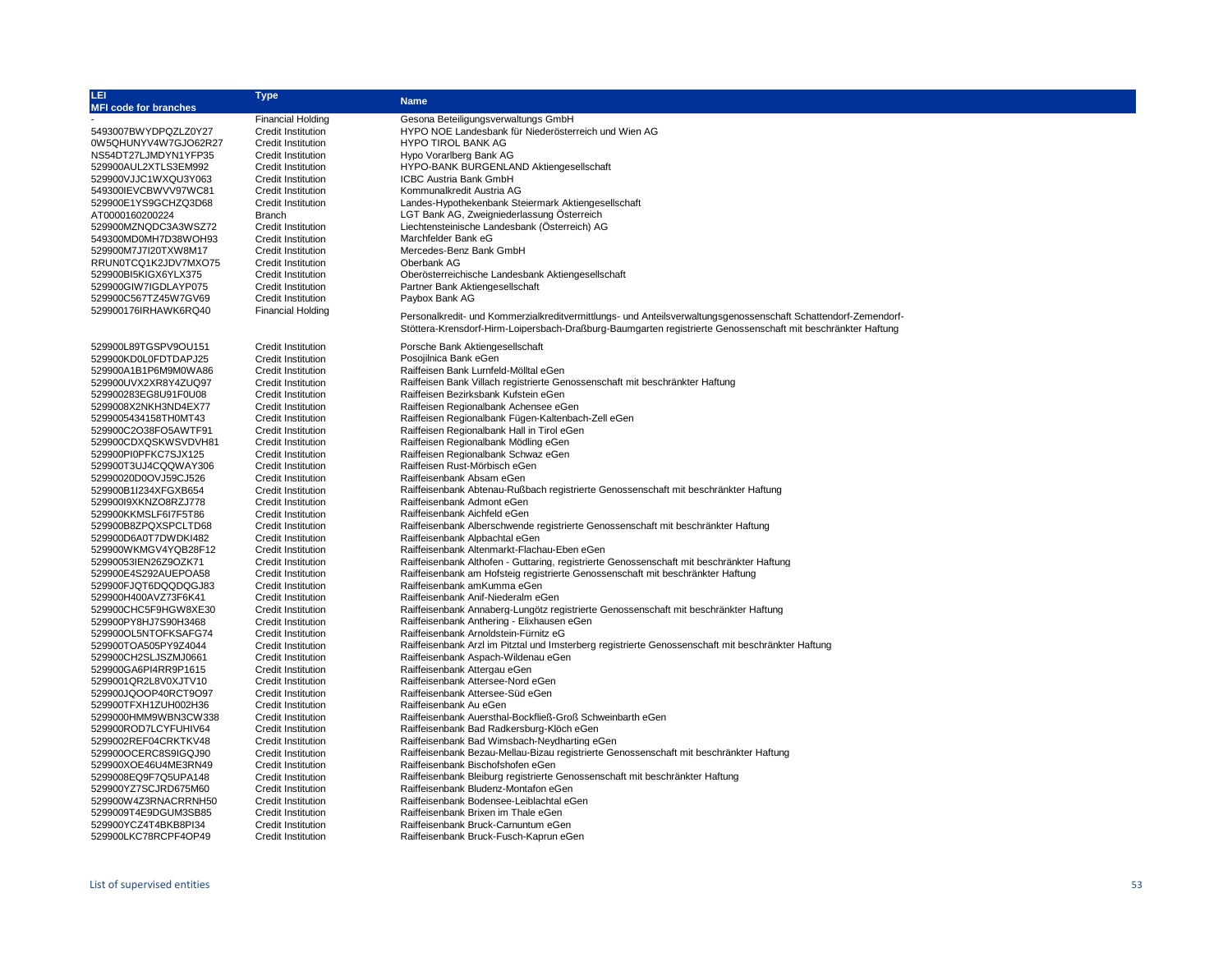| LEI                          | <b>Type</b>               |                                                                                                                 |
|------------------------------|---------------------------|-----------------------------------------------------------------------------------------------------------------|
| <b>MFI code for branches</b> |                           | <b>Name</b>                                                                                                     |
| 529900TTPLPGO1Z7JP55         | <b>Credit Institution</b> |                                                                                                                 |
|                              |                           | Raiffeisenbank Brückl-Eberstein-Klein St. Paul-Waisenberg, registrierte Genossenschaft mit beschränkter Haftung |
| 52990083TPHR06DWOB22         | <b>Credit Institution</b> |                                                                                                                 |
|                              |                           | Raiffeisenbank Buch, Gallzein und Strass registrierte Genossenschaft mit beschränkter Haftung                   |
| 529900ZLDHV67QISV317         | <b>Credit Institution</b> | Raiffeisenbank Burgenland Mitte eGen                                                                            |
| 529900XOM4KQITYFR960         | <b>Credit Institution</b> | Raiffeisenbank Defereggental eGen                                                                               |
| 529900S6MFG60PNF4258         | <b>Credit Institution</b> | Raiffeisenbank Donau-Ameisberg eGen                                                                             |
| 529900BKH5J6E9QK3O80         | <b>Credit Institution</b> | Raiffeisenbank Draßmarkt-Kobersdorf-St. Martin eGen                                                             |
| 52990015VIERNMU0B764         | <b>Credit Institution</b> | Raiffeisenbank Drautal registrierte Genossenschaft mit beschränkter Haftung                                     |
| 529900R8A17HZU8IB793         | <b>Credit Institution</b> | Raiffeisenbank Dreiländereck Bgld-Nord eGen                                                                     |
| 529900SB2SZS3VO8TA36         | <b>Credit Institution</b> | Raiffeisenbank Eberndorf registrierte Genossenschaft mit beschränkter Haftung                                   |
| 529900AUJCEJQ71UCR09         | <b>Credit Institution</b> | Raiffeisenbank Eberschwang eGen                                                                                 |
| 529900PE90YKMGGZMM05         | <b>Credit Institution</b> | Raiffeisenbank Edt-Lambach eGen                                                                                 |
|                              |                           |                                                                                                                 |
| 529900AIK6F1A360D784         | <b>Credit Institution</b> | Raiffeisenbank Eggenburg eGen                                                                                   |
| 5299001M22M20MLUQL39         | <b>Credit Institution</b> | Raiffeisenbank Ehrwald-Lermoos-Biberwier eGen                                                                   |
| 529900VD28IW1IHAKM38         | <b>Credit Institution</b> | Raiffeisenbank Ennstal eGen                                                                                     |
| 529900XW5AQOC6GBAK72         | <b>Credit Institution</b> | Raiffeisenbank Erl eGen                                                                                         |
| 529900SBTI63M33ETL90         | <b>Credit Institution</b> | Raiffeisenbank Faistenau-Hintersee eGen                                                                         |
| 529900QPSJDW4Z12VO64         | <b>Credit Institution</b> | Raiffeisenbank Feldkirch, registrierte Genossenschaft mit beschränkter Haftung                                  |
| 529900K1JBMMT2QTSF23         | <b>Credit Institution</b> | Raiffeisenbank Feldkirchen-Goldwörth eGen                                                                       |
| 529900N9C4Q1U8GYMT96         | <b>Credit Institution</b> | Raiffeisenbank Flachgau Mitte eGen                                                                              |
| 52990025MUV1CHF0Y448         | <b>Credit Institution</b> | Raiffeisenbank Frauenkirchen-Mönchhof-Podersdorf am See eGen                                                    |
| 52990001X55ZFHKXU724         | <b>Credit Institution</b> | Raiffeisenbank Friesach-Metnitztal, registrierte Genossenschaft mit beschränkter Haftung                        |
| 529900TC54XMGL8CLP21         | <b>Credit Institution</b> | Raiffeisenbank Fulpmes-Telfes im Stubai eGen                                                                    |
|                              |                           | Raiffeisenbank Fürstenfeld eGen                                                                                 |
| 529900KM8P1Q4L0HCX48         | <b>Credit Institution</b> |                                                                                                                 |
| 5299006WFYWBOMDCHA64         | <b>Credit Institution</b> | Raiffeisenbank Gamlitz eGen                                                                                     |
| 52990034MAUYMF1FE979         | <b>Credit Institution</b> | Raiffeisenbank Gampern eGen                                                                                     |
| 529900CYGULV4U54UT27         | <b>Credit Institution</b> | Raiffeisenbank Gastein eGen                                                                                     |
| 52990015l96TLGKUIX18         | <b>Credit Institution</b> | Raiffeisenbank Geretsberg eGen                                                                                  |
| 529900HUNXOFZ7HGUU35         | Credit Institution        | Raiffeisenbank Gleinstätten-Leutschach-Groß St. Florian eGen                                                    |
| 529900QOLXPM7KG1E873         | <b>Credit Institution</b> | RaiffeisenBank Going eGen                                                                                       |
| 529900KN7BJCPCXNHH34         | <b>Credit Institution</b> | Raiffeisenbank Golling-Scheffau-Kellau registrierte Genossenschaft mit beschränkter Haftung                     |
| 529900LYICCHVV23LU18         | <b>Credit Institution</b> |                                                                                                                 |
|                              |                           | Raiffeisenbank Grafenstein-Magdalensberg und Umgebung, registrierte Genossenschaft mit beschränkter Haftung     |
| 529900EKSYVO11PXHY85         | <b>Credit Institution</b> | Raiffeisenbank Gramastetten-Herzogsdorf eGen                                                                    |
| 529900R2QL3C2AINYG94         | <b>Credit Institution</b> | Raiffeisenbank Gratkorn eGen                                                                                    |
|                              |                           |                                                                                                                 |
| 52990078EB5QZ5NZ1V41         | Credit Institution        | Raiffeisenbank Gratwein eGen                                                                                    |
| 529900CUU4JC0MBXOU43         | <b>Credit Institution</b> | Raiffeisenbank Graz-Andritz eGen                                                                                |
| 5299001ESRD0E49KZ113         | <b>Credit Institution</b> | Raiffeisenbank Graz-Mariatrost eGen                                                                             |
| 529900EE7UGTSIXNVP60         | <b>Credit Institution</b> | Raiffeisenbank Graz-St. Peter eGen                                                                              |
| 52990002L2FUVOJEWS11         | <b>Credit Institution</b> | Raiffeisenbank Graz-Straßgang eGen                                                                              |
| 52990071PNK8TE25EM38         | <b>Credit Institution</b> | Raiffeisenbank Grein eGen                                                                                       |
| 529900TN0TW2D7KQBH06         | <b>Credit Institution</b> | Raiffeisenbank Grödig eGen                                                                                      |
| 529900YQLHW3085F3J71         | <b>Credit Institution</b> | Raiffeisenbank Gross Gerungs eGen                                                                               |
| 5299000DS6PEAJA28H06         | <b>Credit Institution</b> | Raiffeisenbank Großarl-Hüttschlag eGen                                                                          |
| 529900IN46275E6A7F39         | <b>Credit Institution</b> | Raiffeisenbank Großgmain eGen                                                                                   |
| 529900GG2OZMSF3CWQ62         | <b>Credit Institution</b> | Raiffeisenbank Großwilfersdorf eGen                                                                             |
| 529900ZBDIG1HKCZ8X35         | <b>Credit Institution</b> | Raiffeisenbank Grünau - St. Konrad - Scharnstein eGen                                                           |
|                              |                           |                                                                                                                 |
| 529900E0PUOWI7LOPP89         | <b>Credit Institution</b> | Raiffeisenbank Gunskirchen eGen                                                                                 |
| 529900DHBKCH9KRWW869         | <b>Credit Institution</b> | Raiffeisenbank Gurktal, registrierte Genossenschaft mit beschränkter Haftung                                    |
| 529900D1FI4DQ72ET718         | <b>Credit Institution</b> | Raiffeisenbank Halbenrain-Tieschen eGen                                                                         |
| 529900EO4WC4F1KM1F38         | <b>Credit Institution</b> | Raiffeisenbank Hallein eGen                                                                                     |
| 529900TRSKXWKPSSOP03         | <b>Credit Institution</b> | Raiffeisenbank Handenberg - St. Georgen a. F. eGen                                                              |
| 529900BE5LJFTFGTT751         | <b>Credit Institution</b> | Raiffeisenbank Hausmannstätten eGen                                                                             |
| 529900T80PQ4745YV426         | <b>Credit Institution</b> | Raiffeisenbank Heideboden eGen                                                                                  |
| 529900SATWR4ODD5IU36         | <b>Credit Institution</b> | Raiffeisenbank Heiligenkreuz-Kirchbach -St. Georgen eGen                                                        |
| 5299004NZNUWZY25O632         | <b>Credit Institution</b> | Raiffeisenbank Hermagor, registrierte Genossenschaft mit beschränkter Haftung                                   |
| 529900NECGAHTTYC4M29         | <b>Credit Institution</b> | Raiffeisenbank Hinterstoder und Vorderstoder eGen                                                               |
| 529900KGROBWC23LXL85         | <b>Credit Institution</b> | Raiffeisenbank Hippach und Umgebung eGen                                                                        |
|                              |                           |                                                                                                                 |
| 5299007D752OSBB86237         | <b>Credit Institution</b> | Raiffeisenbank Hitzendorf-Rein eGen                                                                             |
| 5299003M47B6G5F8TY96         | <b>Credit Institution</b> | Raiffeisenbank Hochkönig eGen                                                                                   |
| 529900SV1B9QECI9YD94         | <b>Credit Institution</b> | Raiffeisenbank Hof-Koppl-Ebenau eGen                                                                            |
| 529900L0C41F3FUM7O57         | <b>Credit Institution</b> | Raiffeisenbank Hohenems registrierte Genossenschaft mit beschränkter Haftung                                    |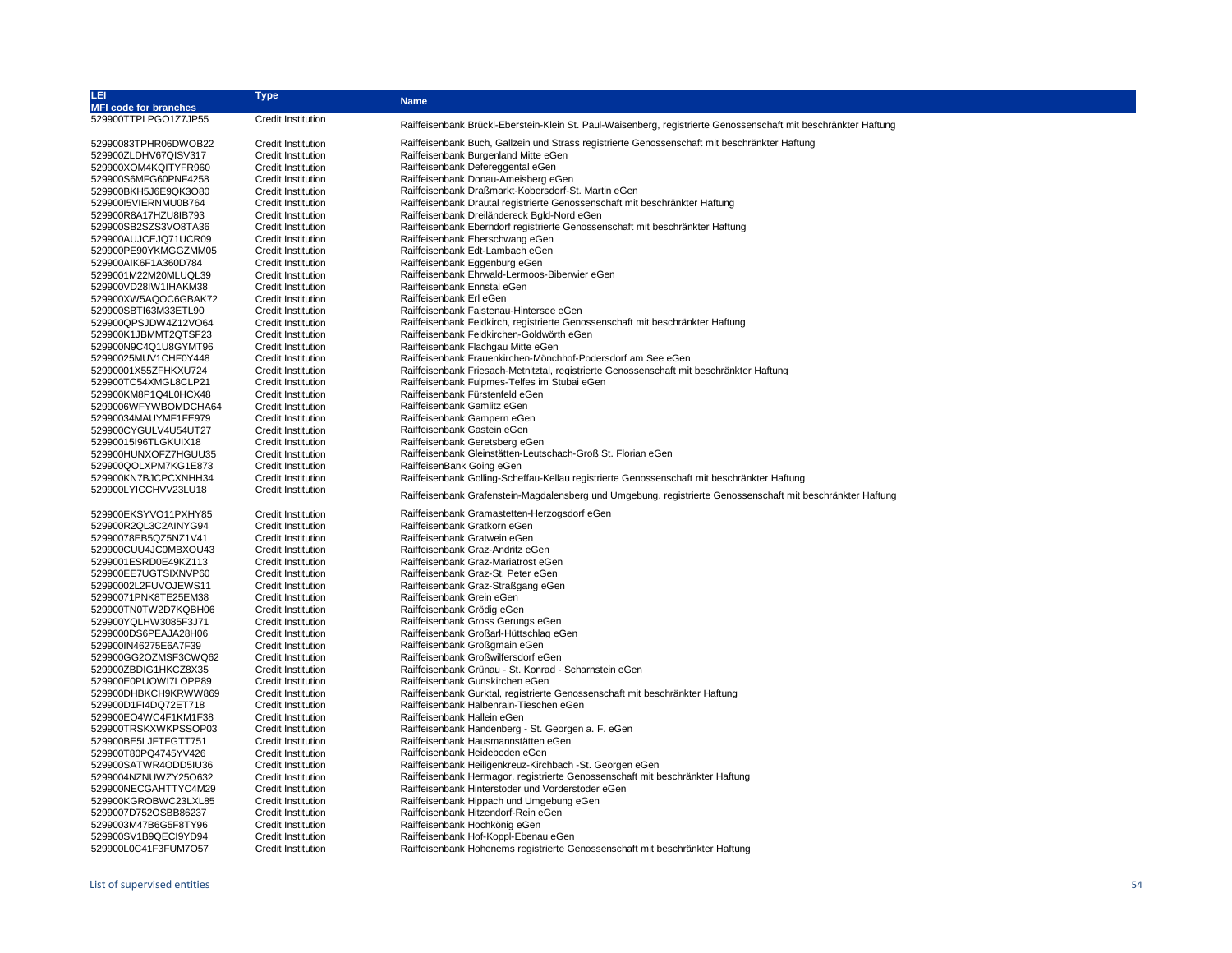| LEI                                          | Type                                                   | <b>Name</b>                                                                                                    |
|----------------------------------------------|--------------------------------------------------------|----------------------------------------------------------------------------------------------------------------|
| <b>MFI code for branches</b>                 |                                                        |                                                                                                                |
| 529900IJ7KCTOTCIET29                         | <b>Credit Institution</b>                              | Raiffeisenbank Hollabrunn eGen                                                                                 |
| 529900VO5UQH96VLTA87                         | <b>Credit Institution</b>                              | Raiffeisenbank Hopfgarten im Brixental eGen                                                                    |
| 529900RFR1N1VK33UN90                         | <b>Credit Institution</b>                              | Raiffeisenbank Horitschon und Umgebung eGen                                                                    |
| 529900APFDFE1J5G3J75                         | <b>Credit Institution</b>                              | Raiffeisenbank Hörsching-Thening eGen                                                                          |
| 529900YXRNPC5YDM1P93                         | <b>Credit Institution</b>                              | Raiffeisenbank Hüttau-St. Martin-Niedernfritz registrierte Genossenschaft mit beschränkter Haftung             |
| 529900S1800LE7QKE144                         | <b>Credit Institution</b>                              | Raiffeisenbank Hüttenberg - Wieting, registrierte Genossenschaft mit beschränkter Haftung                      |
| 529900PPVG3BDSDC4D89                         | <b>Credit Institution</b>                              | Raiffeisenbank IIz-Großsteinbach-Riegersburg eGen                                                              |
| 529900EWR06UH8ANH691                         | <b>Credit Institution</b>                              | Raiffeisenbank Im Rheintal eGen                                                                                |
| 529900XI27JP2V48OI16                         | <b>Credit Institution</b>                              | Raiffeisenbank im Walgau eGen                                                                                  |
| 5299006CGNTOG0DLV470                         | <b>Credit Institution</b>                              | Raiffeisenbank im Weinviertel eGen                                                                             |
| 529900ZF1HXFXZ5JBG77                         | <b>Credit Institution</b>                              | Raiffeisenbank Inneres Salzkammergut eGen                                                                      |
| 5299003CGERWU3RQT216                         | <b>Credit Institution</b>                              | Raiffeisenbank Innkreis Mitte eGen                                                                             |
| 529900RM535LXU1N5T09                         | <b>Credit Institution</b>                              | Raiffeisenbank Kematen eGen                                                                                    |
| 529900DBO0R9X5EZBF88                         | <b>Credit Institution</b>                              | Raiffeisenbank Kematen-Neuhofen eGen                                                                           |
| 5299003ML1CHOXS1IT57                         | <b>Credit Institution</b>                              | Raiffeisenbank Kirchdorf Tirol registrierte Genossenschaft mit beschränkter Haftung                            |
| 529900XG9P1JQ1NMJ395                         | <b>Credit Institution</b>                              | Raiffeisenbank Kitzbühel - St. Johann eGen                                                                     |
| 529900EZ238BZ9Q5DV15                         | <b>Credit Institution</b>                              | Raiffeisenbank Kleinmünchen/Linz eGen                                                                          |
| 529900KFTVAVXNKAM044                         | <b>Credit Institution</b>                              | Raiffeisenbank Klosterneuburg eGen                                                                             |
| 5299006VZVXT7MYYUM62                         | <b>Credit Institution</b>                              | Raiffeisenbank Kollerschlag eGen                                                                               |
| 529900HXKLKLWUJD0491                         | <b>Credit Institution</b>                              | Raiffeisenbank Königsdorf eGen                                                                                 |
| 529900CN08EYK9HTYJ53                         | <b>Credit Institution</b>                              | Raiffeisenbank Korneuburg eGen                                                                                 |
| 5299007DOUWDSEQN8L36                         | <b>Credit Institution</b>                              | Raiffeisenbank Kössen-Schwendt eGen                                                                            |
| 529900BHW28OSHOYIN59                         | <b>Credit Institution</b>                              | Raiffeisenbank Kötschach - Mauthen, registrierte Genossenschaft mit beschränkter Haftung                       |
| 529900DXV1NWTZEU7N92                         | <b>Credit Institution</b>                              | Raiffeisenbank Krems eGen                                                                                      |
| 529900YHY8PTX0T5N627                         | <b>Credit Institution</b>                              | Raiffeisenbank Kreuzenstein eGen                                                                               |
| 529900ZRHSL769NX0G06                         | <b>Credit Institution</b>                              | Raiffeisenbank Kuchl-St. Koloman eGen                                                                          |
| 529900JRPX3ZQ025KP77                         | <b>Credit Institution</b>                              | Raiffeisenbank Kundl eGen                                                                                      |
| 5299001U8PWEULH63086                         | <b>Credit Institution</b>                              | Raiffeisenbank Laa/Thaya eGen                                                                                  |
| 529900351GPS9WXA2C05                         | <b>Credit Institution</b>                              | Raiffeisenbank Lamprechtshausen-Bürmoos eGen                                                                   |
| 529900QF53IFFF4L0I77                         | <b>Credit Institution</b>                              | Raiffeisenbank Landskron - Gegendtal, registrierte Genossenschaft mit beschränkter Haftung                     |
| 5299007ST2V666DOLE22                         | <b>Credit Institution</b>                              | Raiffeisenbank Längenfeld eGen                                                                                 |
| 529900NGXFVA0XEAJM19                         | <b>Credit Institution</b>                              | Raiffeisenbank Langenlois eGen                                                                                 |
| 529900AN73YUES6QK975                         | <b>Credit Institution</b>                              | Raiffeisenbank Langkampfen eGen                                                                                |
| 529900I9ZGJ8RSB7W587                         | <b>Credit Institution</b>                              | Raiffeisenbank Launsdorf, registrierte Genossenschaft mit beschränkter Haftung                                 |
| 529900RXFRWBLUILY550                         | <b>Credit Institution</b>                              | Raiffeisenbank Lavamünd, registrierte Genossenschaft mit beschränkter Haftung                                  |
| 529900HI0747ZYOLS056                         | <b>Credit Institution</b>                              | Raiffeisenbank Lech/Arlberg, registrierte Genossenschaft mit beschränkter Haftung                              |
| 529900JVEDZDVL51Z085                         | <b>Credit Institution</b>                              | Raiffeisenbank Leibnitz eGen                                                                                   |
| 529900GC5ZDA0LHHIK36                         | <b>Credit Institution</b>                              | Raiffeisenbank Leoben-Bruck eGen                                                                               |
| 529900GL8ONYYMWKHH42                         | <b>Credit Institution</b>                              | Raiffeisenbank Leogang eGen                                                                                    |
| 529900A455AYF41M8I62                         | <b>Credit Institution</b>                              | Raiffeisenbank Leonding eGen                                                                                   |
| 529900QLEC5P826ESS32                         | <b>Credit Institution</b>                              | Raiffeisenbank Lieboch-Stainz eGen                                                                             |
| 529900S1E4L6A03YXJ15                         | <b>Credit Institution</b>                              | Raiffeisenbank Liesertal, registrierte Genossenschaft mit beschränkter Haftung                                 |
| 529900J5TTRCNNV7T835                         | <b>Credit Institution</b>                              | Raiffeisenbank Liesingtal-St.Stefan eGen                                                                       |
| 529900H59EKJMH0GFO68                         | <b>Credit Institution</b>                              | Raiffeisenbank Liezen-Rottenmann-Trieben eGen                                                                  |
| 529900XS6MCV68IFRW92                         | <b>Credit Institution</b>                              | Raiffeisenbank Lipizzanerheimat eGen                                                                           |
| 5299008SBQ9VIEKB8J49                         | <b>Credit Institution</b>                              | Raiffeisenbank Lochen am See eGen                                                                              |
| 5299002FGR414Y96OQ18                         | <b>Credit Institution</b>                              | Raiffeisenbank Lohnsburg eGen                                                                                  |
| 529900PN604MO3H4BI83                         | <b>Credit Institution</b>                              | Raiffeisenbank Lungau eGen                                                                                     |
| 529900XDSYFM0YOOWP92                         | <b>Credit Institution</b>                              | Raiffeisenbank Lutzmannsburg - Frankenau eGen                                                                  |
| 529900PLTSEF0DN4UL25                         | <b>Credit Institution</b>                              | Raiffeisenbank Maishofen eGen<br>Raiffeisenbank Maltatal, registrierte Genossenschaft mit beschränkter Haftung |
| 529900QPO0AQW0TIG146<br>529900KZEMZ7V1DI5M93 | <b>Credit Institution</b><br><b>Credit Institution</b> | Raiffeisenbank Maria Saal registrierte Genossenschaft mit beschränkter Haftung                                 |
| 529900ALBHVM45LNKA06                         | <b>Credit Institution</b>                              | Raiffeisenbank Maria Schmolln-St. Johann eGen                                                                  |
| 529900S2OJ5QFB1T2N70                         | <b>Credit Institution</b>                              | Raiffeisenbank Mariazellerland eGen                                                                            |
|                                              |                                                        | Raiffeisenbank Matrei am Brenner und Umgebung eGen                                                             |
| 529900NPXLPY9ZGPM933<br>529900GM7ROAY9MPT913 | <b>Credit Institution</b><br><b>Credit Institution</b> | Raiffeisenbank Matrei in Osttirol, Virgen-Prägraten-Kals am Großglockner registrierte Genossenschaft mit       |
|                                              |                                                        | beschränkter Haftung                                                                                           |
| 529900C8QKEEBKIW8L39                         | <b>Credit Institution</b>                              | Raiffeisenbank Mattigtal eGen                                                                                  |
| 529900E207YAMW45CB47                         | Credit Institution                                     | Raiffeisenbank Mayrhofen und Umgebung eGen                                                                     |
| 529900CXJSSMESGAOH56                         | <b>Credit Institution</b>                              | Raiffeisenbank Meggenhofen-Kematen eGen                                                                        |
| 5299003GHKJ95BBWLG70                         | <b>Credit Institution</b>                              | Raiffeisenbank Michaelbeuern eGen                                                                              |
| 529900YYW0HTJ4AD2H14                         | <b>Credit Institution</b>                              | Raiffeisenbank Michelhausen eGen                                                                               |
|                                              |                                                        |                                                                                                                |
|                                              |                                                        |                                                                                                                |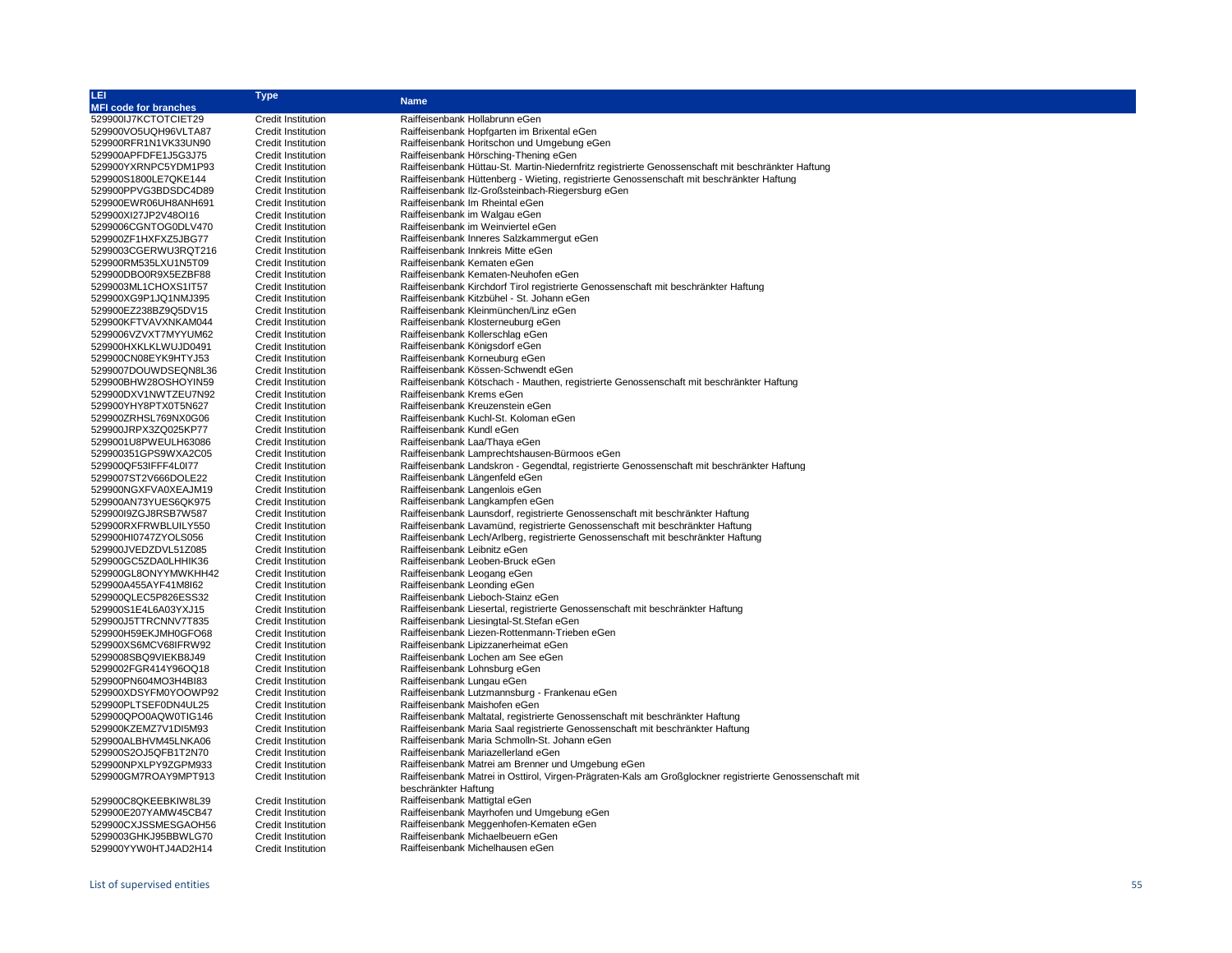| <b>LEI</b>                                   | <b>Type</b>                                            |                                                                                                                   |
|----------------------------------------------|--------------------------------------------------------|-------------------------------------------------------------------------------------------------------------------|
| <b>MFI code for branches</b>                 |                                                        | <b>Name</b>                                                                                                       |
| 529900WWA9MN29QT8B70                         | <b>Credit Institution</b>                              | Raiffeisenbank Millstättersee eG                                                                                  |
| 529900L1D5CYVFE95A28                         | <b>Credit Institution</b>                              | Raiffeisenbank Mittelbregenzerwald registrierte Genossenschaft mit beschränkter Haftung                           |
| 529900ZPKTLPXOZIRG88                         | <b>Credit Institution</b>                              | Raiffeisenbank Mittelburgenland Ost eGen                                                                          |
| 529900ISXKZVQAY6KO53                         | <b>Credit Institution</b>                              | Raiffeisenbank Mittleres Lavanttal eGen                                                                           |
| 529900Y3Z5A9HLAUEP44                         | <b>Credit Institution</b>                              | Raiffeisenbank Mittleres Mostviertel eGen                                                                         |
| 529900RQ94JHBXLQYS17                         | <b>Credit Institution</b>                              | Raiffeisenbank Mittleres Raabtal eGen                                                                             |
| 52990084WED4869FO497                         | <b>Credit Institution</b>                              | Raiffeisenbank Mittleres RodItal eGen                                                                             |
| 529900QKLWKZ49J6PF68                         | <b>Credit Institution</b>                              | Raiffeisenbank Mondseeland eGen                                                                                   |
| 529900NOCM598IG2HZ91                         | Credit Institution                                     | Raiffeisenbank Moosburg-Tigring, registrierte Genossenschaft mit beschränkter Haftung                             |
| 5299007JS6F7MGJNN453                         | <b>Credit Institution</b>                              | Raiffeisenbank Mühlviertler Alm eGen                                                                              |
| 5299006P135B2U0P1G16                         | <b>Credit Institution</b>                              | Raiffeisenbank Münster eGen                                                                                       |
| 529900WSB5RUWAVH0988                         | <b>Credit Institution</b>                              | Raiffeisenbank Murau eGen                                                                                         |
| 52990059EQPS5XDTSY92                         | Credit Institution                                     | Raiffeisenbank Mureck eGen                                                                                        |
| 529900FS1NI3QY3KFM24                         | <b>Credit Institution</b>                              | Raiffeisenbank Mürztal eGen                                                                                       |
| 529900Z10JDBSAQJ4L06                         | <b>Credit Institution</b>                              | Raiffeisenbank Nauders eGen                                                                                       |
| 529900O9TVON2YKEI614                         | <b>Credit Institution</b>                              | Raiffeisenbank Neckenmarkt eGen                                                                                   |
| 529900EDACO4YT5O9K42                         | Credit Institution                                     | Raiffeisenbank Nestelbach-Eggersdorf eGen                                                                         |
| 529900ZI0AWABU5XZ951                         | <b>Credit Institution</b>                              | Raiffeisenbank Neukirchen an der Vöckla eGen                                                                      |
| 529900OWAHL9U8K9E874                         | <b>Credit Institution</b>                              | Raiffeisenbank Neumarkt-Oberwölz eGen                                                                             |
| 529900O1U4B6CE4BZD76                         | <b>Credit Institution</b>                              | Raiffeisenbank Neusiedlersee-Hügelland eGen                                                                       |
| 529900UYGE4YUSBDJS39                         | <b>Credit Institution</b>                              | Raiffeisenbank Neusiedlersee-Seewinkel eGen                                                                       |
| 5299005D7BSJAXC1U023                         | <b>Credit Institution</b>                              | Raiffeisenbank Neustift-Mieders-Schönberg im Stubaital eGen                                                       |
|                                              |                                                        | Raiffeisenbank Niedernsill eGen                                                                                   |
| 5299000P9D0N30IETO90                         | <b>Credit Institution</b>                              | Raiffeisenbank Nockberge eGen                                                                                     |
| 529900B7B1J8IEHUNI05                         | <b>Credit Institution</b><br><b>Credit Institution</b> |                                                                                                                   |
| 5299006YFW3ZUGBG7010<br>529900RFVP5GLLQOIN21 | <b>Credit Institution</b>                              | Raiffeisenbank Nördliche Oststeiermark eGen<br>Raiffeisenbank NÖ-Süd Alpin eGen                                   |
|                                              |                                                        |                                                                                                                   |
| 529900ROB70KQYOZ6H45                         | <b>Credit Institution</b>                              | Raiffeisenbank Nußdorf eGen                                                                                       |
| 5299001AROT6OA8RHU24                         | <b>Credit Institution</b>                              | Raiffeisenbank Oberalm-Puch registrierte Genossenschaft mit beschränkter Haftung                                  |
| 5299001ZG227ZDN3QU04                         | <b>Credit Institution</b>                              | Raiffeisenbank Oberdrauburg, registrierte Genossenschaft mit beschränkter Haftung                                 |
| 529900PFBOQR9CY1QE77                         | <b>Credit Institution</b>                              | Raiffeisenbank Oberdrautal-Weissensee, registrierte Genossenschaft mit beschränkter Haftung                       |
| 529900KVZTRFYOIY3C40                         | <b>Credit Institution</b>                              | Raiffeisenbank Oberes Innviertel eGen                                                                             |
| 529900O280AF6DZYQG85                         | <b>Credit Institution</b>                              | Raiffeisenbank Oberes Lavanttal registrierte Genossenschaft mit beschränkter Haftung                              |
| 529900S9TROSI3DQS421                         | Credit Institution                                     | Raiffeisenbank Oberes Mölltal, registrierte Genossenschaft mit beschränkter Haftung                               |
| 5299003UOR5L0PGQUU22                         | <b>Credit Institution</b>                              | Raiffeisenbank Oberes Triestingtal eGen                                                                           |
| 5299009C948WQ740IL34                         | <b>Credit Institution</b>                              | Raiffeisenbank Oberes Waldviertel eGen                                                                            |
| 52990074HYFB4GH6EN14                         | <b>Credit Institution</b>                              | Raiffeisenbank Oberland eGen                                                                                      |
| 5299001HJ4RSZA7Z5X66                         | <b>Credit Institution</b>                              | Raiffeisenbank Oberlechtal registrierte Genossenschaft mit beschränkter Haftung                                   |
| 529900RD4I6JQDY6HA87                         | <b>Credit Institution</b>                              | Raiffeisenbank Oberpinzgau eGen                                                                                   |
| 52990092G3O6HWRIDF18                         | <b>Credit Institution</b>                              | Raiffeisenbank Ohlsdorf eGen                                                                                      |
| 5299006LX0E5G7H3GA67                         | Credit Institution                                     | Raiffeisenbank Ossiacher See, registrierte Genossenschaft mit beschränkter Haftung<br>Raiffeisenbank Passail eGen |
| 529900QRFKD32R2U5K09                         | <b>Credit Institution</b>                              |                                                                                                                   |
| 529900YRK4IO35RLYM24                         | <b>Credit Institution</b>                              | Raiffeisenbank Paznaun eGen                                                                                       |
| 529900YEZT2PSKDO2832                         | <b>Credit Institution</b>                              | Raiffeisenbank Perg eGen                                                                                          |
| 529900WF4Z4DH3I27N63                         | <b>Credit Institution</b>                              | Raiffeisenbank Peuerbach eGen                                                                                     |
| 529900WENW2YP60LBY93                         | <b>Credit Institution</b>                              | Raiffeisenbank Piesendorf registrierte Genossenschaft mit beschränkter Haftung                                    |
| 52990089Y8O8BZ17EH98                         | <b>Credit Institution</b>                              | Raiffeisenbank Pischelsdorf-Stubenberg eGen                                                                       |
| 5299001RB1AR89JXU277                         | <b>Credit Institution</b>                              | Raiffeisenbank Pittental/Bucklige Welt eGen                                                                       |
| 529900UL1TXJ2CX4G795                         | <b>Credit Institution</b>                              | Raiffeisenbank Pitztal eGen                                                                                       |
| 5299006SI21AP8AO6N63                         | <b>Credit Institution</b>                              | Raiffeisenbank Pöllau-Birkfeld eGen                                                                               |
| 5299005EA9T38I7XR654                         | <b>Credit Institution</b>                              | Raiffeisenbank Pöndorf - Frankenmarkt eGen                                                                        |
| 529900AOZMITAMK18X23                         | <b>Credit Institution</b>                              | Raiffeisenbank Prambachkirchen eGen                                                                               |
| 529900UYZSFLIBPJA918                         | <b>Credit Institution</b>                              | Raiffeisenbank Pramet eGen<br>Raiffeisenbank Purbach eGen                                                         |
| 5299007BZWKYYR5NCU63                         | <b>Credit Institution</b>                              |                                                                                                                   |
| 529900EHKIU0WY56RO78                         | <b>Credit Institution</b>                              | Raiffeisenbank Radstadt-Untertauern-Filzmoos-Forstau registrierte Genossenschaft mit beschränkter Haftung         |
| 529900HFC52UM0NRRD55                         | <b>Credit Institution</b>                              | Raiffeisenbank Rankweil registrierte Genossenschaft mit beschränkter Haftung                                      |
| 5299004ZU2QE5YME0H22                         | <b>Credit Institution</b>                              | Raiffeisenbank Rauris-Bucheben registrierte Genossenschaft mit beschränkter Haftung                               |
| 529900C8IAWZ6WEV8M89                         | <b>Credit Institution</b>                              | Raiffeisenbank Region Altheim eGen                                                                                |
| 529900OCFXUE12L42K23                         | <b>Credit Institution</b>                              | Raiffeisenbank Region Amstetten eGen                                                                              |
| 529900F9ZP0XDKL33R63                         | <b>Credit Institution</b>                              | Raiffeisenbank Region Bad Leonfelden eGen                                                                         |
| 529900V3U02PY23N1L13                         | <b>Credit Institution</b>                              | Raiffeisenbank Region Baden eGen                                                                                  |
| 529900ONK58CVJYL2G05                         | <b>Credit Institution</b>                              | Raiffeisenbank Region Braunau eGen                                                                                |
| 529900QRUZGO2FG88U17                         | <b>Credit Institution</b>                              | Raiffeisenbank Region Eferding eGen                                                                               |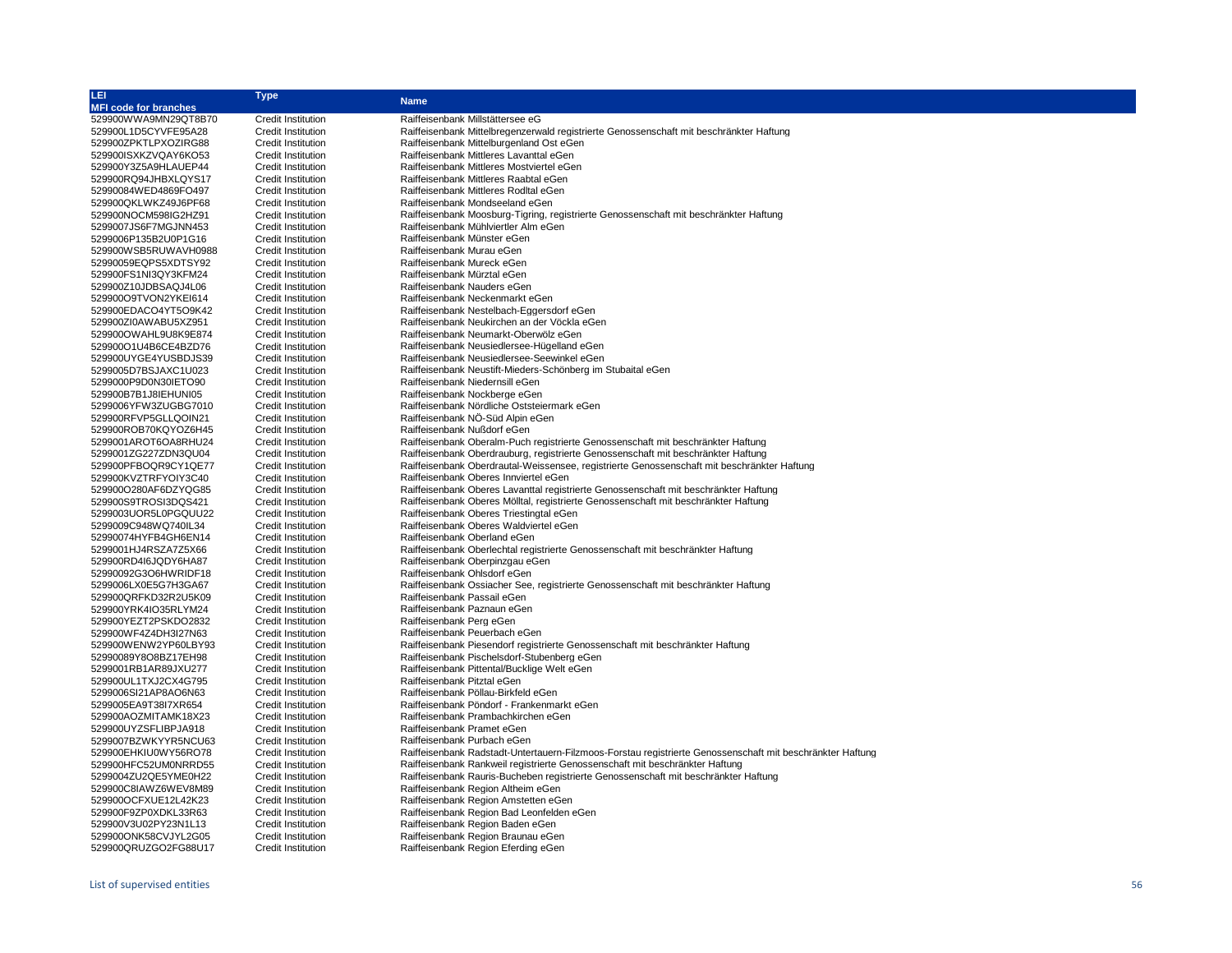| <b>LEI</b>                                   | <b>Type</b>                                            |                                                                                                                                               |
|----------------------------------------------|--------------------------------------------------------|-----------------------------------------------------------------------------------------------------------------------------------------------|
| <b>MFI code for branches</b>                 |                                                        | <b>Name</b>                                                                                                                                   |
| 529900G6PA459NC9MA06                         | <b>Credit Institution</b>                              | Raiffeisenbank Region Fehring eGen                                                                                                            |
| 5299009VLI8ZROIK9N78                         | <b>Credit Institution</b>                              | Raiffeisenbank Region Feldbach eGen                                                                                                           |
| 529900EBSULTTNS1NE94                         | <b>Credit Institution</b>                              | Raiffeisenbank Region Freistadt eGen                                                                                                          |
| 529900RK0V6Z8BYXRO14                         | <b>Credit Institution</b>                              | Raiffeisenbank Region Gallneukirchen eGen                                                                                                     |
| 529900Y5NUIF87YASP37                         | <b>Credit Institution</b>                              | Raiffeisenbank Region Gleisdorf eGen                                                                                                          |
| 529900SP4Z7F9FV0M587                         | <b>Credit Institution</b>                              | Raiffeisenbank Region Graz-Thalerhof eGen                                                                                                     |
| 5299005FGMOKS2X2XW30                         | <b>Credit Institution</b>                              | Raiffeisenbank Region Grieskirchen eGen                                                                                                       |
| 529900G0O4D2ZDKYAM83                         | <b>Credit Institution</b>                              | Raiffeisenbank Region Hartberg eGen                                                                                                           |
| 5299004J5SVYYCFJ2M33                         | Credit Institution                                     | Raiffeisenbank Region Hausruck eGen                                                                                                           |
| 529900YTBQ5AY4TZKS87                         | <b>Credit Institution</b>                              | Raiffeisenbank Region Kirchdorf eGen                                                                                                          |
| 529900XUR3TQNOWU1A10                         | <b>Credit Institution</b>                              | Raiffeisenbank Region Neufelden eGen                                                                                                          |
| 529900EWQDZH4T7BC218                         | <b>Credit Institution</b>                              | Raiffeisenbank Region Parndorf eGen                                                                                                           |
| 529900KUZWNTDRVVC681                         | <b>Credit Institution</b>                              | Raiffeisenbank Region Pregarten eGen                                                                                                          |
| 529900FVKXNY159SQ550                         | Credit Institution                                     | Raiffeisenbank Region Ried i.l. eGen                                                                                                          |
| 5299004J3SBQE609PM70                         | <b>Credit Institution</b>                              | Raiffeisenbank Region Rohrbach eGen                                                                                                           |
| 5299000DNBTCYOMV1W76                         | <b>Credit Institution</b>                              | Raiffeisenbank Region Schallaburg eGen                                                                                                        |
| 529900HO75COKM8A9M61                         | <b>Credit Institution</b>                              | Raiffeisenbank Region Schärding eGen                                                                                                          |
| 529900TC3EY5B3RLQ506                         | <b>Credit Institution</b>                              | Raiffeisenbank Region Schwanenstadt eGen                                                                                                      |
| 529900N9DET1J9AK9J78                         | <b>Credit Institution</b>                              | Raiffeisenbank Region Schwechat eGen                                                                                                          |
| 5299009I080H47W23Y06                         | <b>Credit Institution</b>                              | Raiffeisenbank Region Sierning-Enns eGen                                                                                                      |
| 529900YKWSR6JLGDW672                         | <b>Credit Institution</b>                              | Raiffeisenbank Region St. Pölten eGen                                                                                                         |
| 529900H4VZFCVFKLDA98<br>529900TXERM62NN2XR18 | <b>Credit Institution</b><br><b>Credit Institution</b> | Raiffeisenbank Region Vöcklabruck eGen                                                                                                        |
| 5299008NEDOORP72F645                         | Credit Institution                                     | Raiffeisenbank Region Wagram eGen<br>Raiffeisenbank Region Waldviertel Mitte eGen                                                             |
| 52990082FUIF8HZHY732                         | <b>Credit Institution</b>                              | Raiffeisenbank Region Wörthersee eG                                                                                                           |
| 529900QGUU1U8P6VE060                         | <b>Credit Institution</b>                              | Raiffeisenbank Reutte registrierte Genossenschaft mit beschränkter Haftung                                                                    |
| 529900FI1H9M81JLNB39                         | <b>Credit Institution</b>                              |                                                                                                                                               |
|                                              |                                                        | Raiffeisenbank Ried in Tirol Fendels-Tösens und Umgebung registrierte Genossenschaft mit beschränkter Haftung                                 |
| 5299009F7ZI3COCVHS41                         | <b>Credit Institution</b>                              | Raiffeisenbank Rosental, registrierte Genossenschaft mit beschränkter Haftung                                                                 |
| 529900RZCTL7FS07IX41                         | <b>Credit Institution</b>                              | Raiffeisenbank Saalbach-Hinterglemm-Viehhofen eGen                                                                                            |
| 5299001R65GPN5AW9T45                         | <b>Credit Institution</b>                              | Raiffeisenbank Saalfelden registrierte Genossenschaft mit beschränkter Haftung                                                                |
| 5299006VR0N8XB1AYR69                         | <b>Credit Institution</b>                              | Raiffeisenbank Salzburg Liefering-Maxglan-Siezenheim eGen                                                                                     |
| 529900HQQ5B304CEBH51                         | <b>Credit Institution</b>                              | Raiffeisenbank Salzburger Seenland eGen                                                                                                       |
| 529900MOXX01XJZWOQ09                         | <b>Credit Institution</b>                              | Raiffeisenbank Salzkammergut eGen                                                                                                             |
| 5299005Z1TY1BALSWA53                         | <b>Credit Institution</b>                              | Raiffeisenbank Schilcherland eGen                                                                                                             |
| 529900OB49JFT03YO325                         | <b>Credit Institution</b>                              | Raiffeisenbank Schladming-Gröbming eGen                                                                                                       |
| 529900QLL55S4QIJT396                         | <b>Credit Institution</b>                              | Raiffeisenbank Schneebergland eGen                                                                                                            |
| 529900OINLCRN7BC5869                         | <b>Credit Institution</b>                              | Raiffeisenbank Schwertberg eGen                                                                                                               |
| 529900WDQXD1PFX4Z714                         | <b>Credit Institution</b>                              | Raiffeisenbank Seefeld-Hadres eGen                                                                                                            |
| 529900UKPGGXLL5DS585                         | <b>Credit Institution</b>                              | Raiffeisenbank Seefeld-Leutasch-Reith-Scharnitz registrierte Genossenschaft mit beschränkter Haftung                                          |
| 529900AYE2Y8HPFMXB13                         | <b>Credit Institution</b>                              | Raiffeisenbank Seewinkel-Hansag eGen                                                                                                          |
| 529900PRWY39ZU97UW60                         | <b>Credit Institution</b>                              | Raiffeisenbank Serfaus-Fiss eGen                                                                                                              |
| 529900P3CZ7LEADT4B05                         | <b>Credit Institution</b>                              | Raiffeisenbank Sillian eGen                                                                                                                   |
| 5299001HH0JTA44PAA35                         | <b>Credit Institution</b>                              | Raiffeisenbank Silz-Haiming und Umgebung eGen                                                                                                 |
| 529900UV9NELX3COCG58                         | <b>Credit Institution</b>                              | Raiffeisenbank Sölden eGen                                                                                                                    |
| 529900DLL8O444LQSF80                         | <b>Credit Institution</b>                              | Raiffeisenbank Söll - Scheffau registrierte Genossenschaft mit beschränkter Haftung                                                           |
| 529900VUC855QHJE5A15                         | <b>Credit Institution</b>                              | Raiffeisenbank St. Agatha eGen                                                                                                                |
| 529900ZQ0K1KKP1VKA62                         | <b>Credit Institution</b>                              | Raiffeisenbank St. Anton am Arlberg eGen                                                                                                      |
| 5299004MQEQMFM5P7A39                         | <b>Credit Institution</b>                              | Raiffeisenbank St. Florian am Inn eGen                                                                                                        |
| 529900EI329PTNCKSM45                         | <b>Credit Institution</b>                              | Raiffeisenbank St. Johann im Pongau registrierte Genossenschaft mit beschränkter Haftung                                                      |
| 5299005TKVFZBU7P6A67                         | <b>Credit Institution</b>                              | Raiffeisenbank St. Marien eGen                                                                                                                |
| 5299006QOEXB5SXL4028                         | <b>Credit Institution</b>                              | Raiffeisenbank St. Martin-Lofer-Weißbach eGen                                                                                                 |
| 529900RKLGH606COZJ70                         | <b>Credit Institution</b>                              | Raiffeisenbank St. Paul im Lavanttal mit Zweiganstalten Maria Rojach und St. Georgen, registrierte Genossenschaft<br>mit beschränkter Haftung |
| 529900AIY0IED6IR0W74                         | <b>Credit Institution</b>                              | Raiffeisenbank St. Roman eGen                                                                                                                 |
| 5299001VTNYOF2LVRG11                         | <b>Credit Institution</b>                              | Raiffeisenbank St. Stefan-Jagerberg-Wolfsberg eGen                                                                                            |
| 529900B11OPJRIMVPA37                         | <b>Credit Institution</b>                              | RaiffeisenBank St. Ulrich - Waidring eGen                                                                                                     |
| 5299009P3E3YVMYOMP72                         | <b>Credit Institution</b>                              | Raiffeisenbank St. Veit-Schwarzach-Goldegg registrierte Genossenschaft mit beschränkter Haftung                                               |
| 5299005M0FMAVZ2HDB07                         | <b>Credit Institution</b>                              | Raiffeisenbank St. Georgen eGen                                                                                                               |
| 529900P6ELWHYX9UA822                         | <b>Credit Institution</b>                              | Raiffeisenbank St.Gilgen-Fuschl-Strobl eGen                                                                                                   |
| 529900X110E4BDKR0G09                         | <b>Credit Institution</b>                              | Raiffeisenbank Stallhofen eGen                                                                                                                |
| 529900E9VBPRCM1ALD35                         | <b>Credit Institution</b>                              | Raiffeisenbank Steinbach-Grünburg eGen                                                                                                        |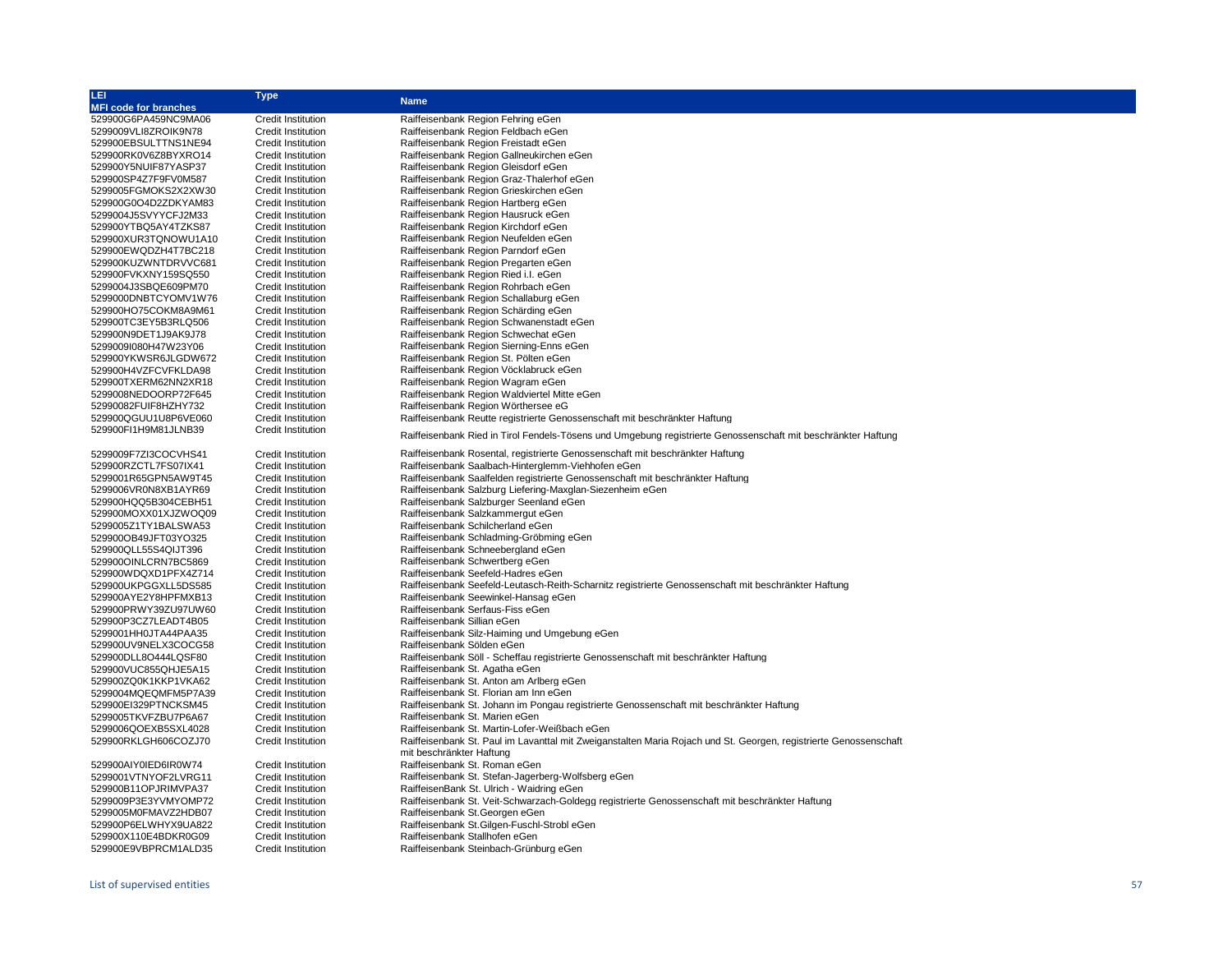| LEI                                          | <b>Type</b>                                            | <b>Name</b>                                                                                                 |
|----------------------------------------------|--------------------------------------------------------|-------------------------------------------------------------------------------------------------------------|
| <b>MFI code for branches</b>                 |                                                        |                                                                                                             |
| 529900YKUKGMCT6COC26                         | <b>Credit Institution</b>                              | Raiffeisenbank Steirisches Salzkammergut - Öblarn eGen                                                      |
| 529900GEAFEARYCL2131                         | <b>Credit Institution</b>                              | Raiffeisenbank Steyr eGen                                                                                   |
| 52990025Y7T5V0W00H04                         | Credit Institution                                     | Raiffeisenbank Stockerau eGen                                                                               |
| 529900SI7X599BRSYD96                         | <b>Credit Institution</b>                              | Raiffeisenbank Straden eGen                                                                                 |
| 5299000ZVON1HSFMRU07                         | Credit Institution                                     | Raiffeisenbank Straß-Spielfeld eGen                                                                         |
| 529900KELJW0X5IGKS48                         | <b>Credit Institution</b>                              | Raiffeisenbank Straßwalchen eGen                                                                            |
| 529900S7RDLH962SLR89                         | <b>Credit Institution</b>                              | Raiffeisenbank Süd-Weststeiermark eGen                                                                      |
| 52990049GGPZL58BKE94                         | <b>Credit Institution</b>                              | Raiffeisenbank Tannheimertal eGen                                                                           |
| 529900L2BWCD9XBNJL68                         | <b>Credit Institution</b>                              | Raiffeisenbank Taxenbach registrierte Genossenschaft mit beschränkter Haftung                               |
| 529900MNB4WYVQMHEP34                         | <b>Credit Institution</b>                              | Raiffeisenbank Telfs-Mieming eGen                                                                           |
| 529900FPB63BJZ91F272                         | <b>Credit Institution</b>                              | Raiffeisenbank Thalgau eGen                                                                                 |
| 5299000QE6JD53Z5H395                         | Credit Institution                                     | Raiffeisenbank Thaur eGen                                                                                   |
| 529900SWYG9ZEXHD3E80                         | <b>Credit Institution</b>                              | Raiffeisenbank Thayatal-Mitte eGen                                                                          |
| 529900H4WKIZQYKYTF25                         | <b>Credit Institution</b>                              | Raiffeisenbank Thiersee eGen                                                                                |
| 5299009TR67CC0B9DH43                         | <b>Credit Institution</b>                              | Raiffeisenbank Timelkam-Lenzing-Puchkirchen eGen                                                            |
| 529900QBRRD2OSTO1J36                         | <b>Credit Institution</b>                              | Raiffeisenbank Traisen-Gölsental eGen                                                                       |
| 52990017AXISC0US4773                         | <b>Credit Institution</b>                              | Raiffeisenbank Tulln eGen                                                                                   |
| 529900BTDS34PLCQRX17                         | Credit Institution                                     | Raiffeisenbank Turnau-St. Lorenzen eGen                                                                     |
| 52990001LP4SHV9LRI48                         | <b>Credit Institution</b>                              | Raiffeisenbank Tux eGen                                                                                     |
| 529900BIJJGJJXO33652                         | <b>Credit Institution</b>                              | Raiffeisenbank Unken eGen                                                                                   |
| 529900ZIRPCT06LI2591                         | <b>Credit Institution</b>                              | Raiffeisenbank Vitis eGen                                                                                   |
| 5299000LO77G7PYWD232                         | <b>Credit Institution</b>                              | Raiffeisenbank Völkermarkt, registrierte Genossenschaft mit beschränkter Haftung                            |
| 529900HDXLRETP3GDZ20                         | <b>Credit Institution</b>                              | Raiffeisenbank Vorderbregenzerwald registrierte Genossenschaft mit beschränkter Haftung                     |
| 52990016NV2PXFIVWW61                         | <b>Credit Institution</b>                              | Raiffeisenbank Vorderes Ötztal eGen                                                                         |
| 529900F4PAS0XF12N781                         | <b>Credit Institution</b>                              | Raiffeisenbank Vorderland registrierte Genossenschaft mit beschränkter Haftung                              |
| 529900TM5Z07RGPDPP86                         | <b>Credit Institution</b>                              | Raiffeisenbank Wagrain-Kleinarl eGen                                                                        |
| 529900Q2R5PBFJM74T48                         | <b>Credit Institution</b>                              | Raiffeisenbank Waidhofen a. d. Thaya eGen                                                                   |
| 529900KNDF2BG6A18Q42                         | <b>Credit Institution</b>                              | Raiffeisenbank Walding-Ottensheim eGen                                                                      |
| 529900JB2ABEE5NFDV98                         | <b>Credit Institution</b>                              | Raiffeisenbank Waldzell eGen                                                                                |
| 529900WAA7HEARUX0S78                         | <b>Credit Institution</b>                              | Raiffeisenbank Wallersee eGen                                                                               |
| 5299008KTG5Y94Z10032                         | <b>Credit Institution</b>                              | Raiffeisenbank Wals-Himmelreich registrierte Genossenschaft mit beschränkter Haftung                        |
| 5299007DEXXIPXREO072                         | <b>Credit Institution</b>                              | Raiffeisenbank Wartberg an der Krems eGen                                                                   |
| 52990033V131EX0K3G14                         | <b>Credit Institution</b>                              | Raiffeisenbank Wattens und Umgebung, registrierte Genossenschaft mit beschränkter Haftung                   |
| 529900VUGTBGURSSU722                         | <b>Credit Institution</b>                              | Raiffeisenbank Wechselland eGen                                                                             |
| 5299003F0KXEBAVHJB35                         | <b>Credit Institution</b>                              | Raiffeisenbank Weiden am See eGen                                                                           |
| 529900W1A4T0O6Z1NS59                         | <b>Credit Institution</b>                              | Raiffeisenbank Weinviertel Nordost eGen                                                                     |
| 52990011EY5WB0027820                         | <b>Credit Institution</b>                              | Raiffeisenbank Weissachtal eGen                                                                             |
| 529900DUYNT6E3JH8B81                         | <b>Credit Institution</b>                              | Raiffeisenbank Weißkirchen a.d. Traun eGen                                                                  |
| 5299000OBYTT24O0ST84                         | <b>Credit Institution</b>                              | Raiffeisenbank Weiz-Anger eGen                                                                              |
| 529900X0E841KVE4VX13                         | <b>Credit Institution</b>                              | Raiffeisenbank Wels eGen                                                                                    |
| 529900IE8J660F7TG961                         | Credit Institution                                     | Raiffeisenbank Wels Süd eGen                                                                                |
| 52990010KATB4A736397                         | <b>Credit Institution</b>                              | Raiffeisenbank Wernberg, registrierte Genossenschaft mit beschränkter Haftung                               |
| 529900AFB8GMCTZDNM38                         | <b>Credit Institution</b>                              | Raiffeisenbank Westendorf eGen                                                                              |
| 529900UJX7YWK7YK5Z47                         | <b>Credit Institution</b>                              | Raiffeisenbank Westliches Mittelgebirge eGen                                                                |
| 529900IRWR9MEXI1D219                         | <b>Credit Institution</b>                              | Raiffeisenbank Weyer eGen                                                                                   |
| 529900UY9ALV06KXQA86                         | <b>Credit Institution</b>                              | Raiffeisenbank Wienerwald eGen                                                                              |
| 529900JVGA8OHAQJ2R38<br>529900PAQ1Q90FL2SR40 | <b>Credit Institution</b><br><b>Credit Institution</b> | Raiffeisenbank Wildon-Preding eGen<br>Raiffeisenbank Wildschönau eGen.                                      |
| 529900I4P8L3QJ7U7U57                         | <b>Credit Institution</b>                              | Raiffeisenbank Windischgarsten eGen                                                                         |
| 529900PUH54CHFZDH147                         | <b>Credit Institution</b>                              | Raiffeisenbank Wipptal eGen                                                                                 |
| 529900ELZ6BTRTP6ID16                         | <b>Credit Institution</b>                              | Raiffeisenbank Wolkersdorf eGen                                                                             |
| 529900BW63FASOB0IV66                         | <b>Credit Institution</b>                              | Raiffeisenbank Ybbstal eGen                                                                                 |
| 529900KYPXTATAT5ZN25                         | <b>Credit Institution</b>                              | Raiffeisenbank Zirbenland eGen                                                                              |
| 529900XW859RR8KRJQ73                         | <b>Credit Institution</b>                              | Raiffeisenbezirksbank Güssing eGen                                                                          |
| 5299006EEQMCOCUXTZ35                         | <b>Credit Institution</b>                              | Raiffeisenbezirksbank Jennersdorf eGen                                                                      |
| 529900UFR4VRQYMN1D26                         | <b>Credit Institution</b>                              | Raiffeisenbezirksbank Oberwart eGen                                                                         |
| 529900LYL30YXPC9A987                         | <b>Credit Institution</b>                              | Raiffeisen-Bezirksbank Spittal/Drau, registrierte Genossenschaft mit beschränkter Haftung                   |
| 529900FT8EQ3UTVPCG65                         | <b>Credit Institution</b>                              | Raiffeisen-Bezirksbank St. Veit a.d. Glan-Feldkirchen, registrierte Genossenschaft mit beschränkter Haftung |
| 529900SXEWPJ1MRRX537                         | <b>Financial Holding</b>                               | RAIFFEISEN-HOLDING NIEDERÖSTERREICH-WIEN registrierte Genossenschaft mit beschränkter Haftung               |
| 529900YEF6WYOHE9PX96                         | <b>Credit Institution</b>                              | Raiffeisenkasse Blindenmarkt eGen                                                                           |
| 529900JNB0LJUQY0UH90                         | <b>Credit Institution</b>                              | Raiffeisenkasse Dobersberg-Waldkirchen eGen                                                                 |
| 529900Q12376FYIQE036                         | <b>Credit Institution</b>                              | Raiffeisenkasse Ernstbrunn eGen                                                                             |
|                                              |                                                        |                                                                                                             |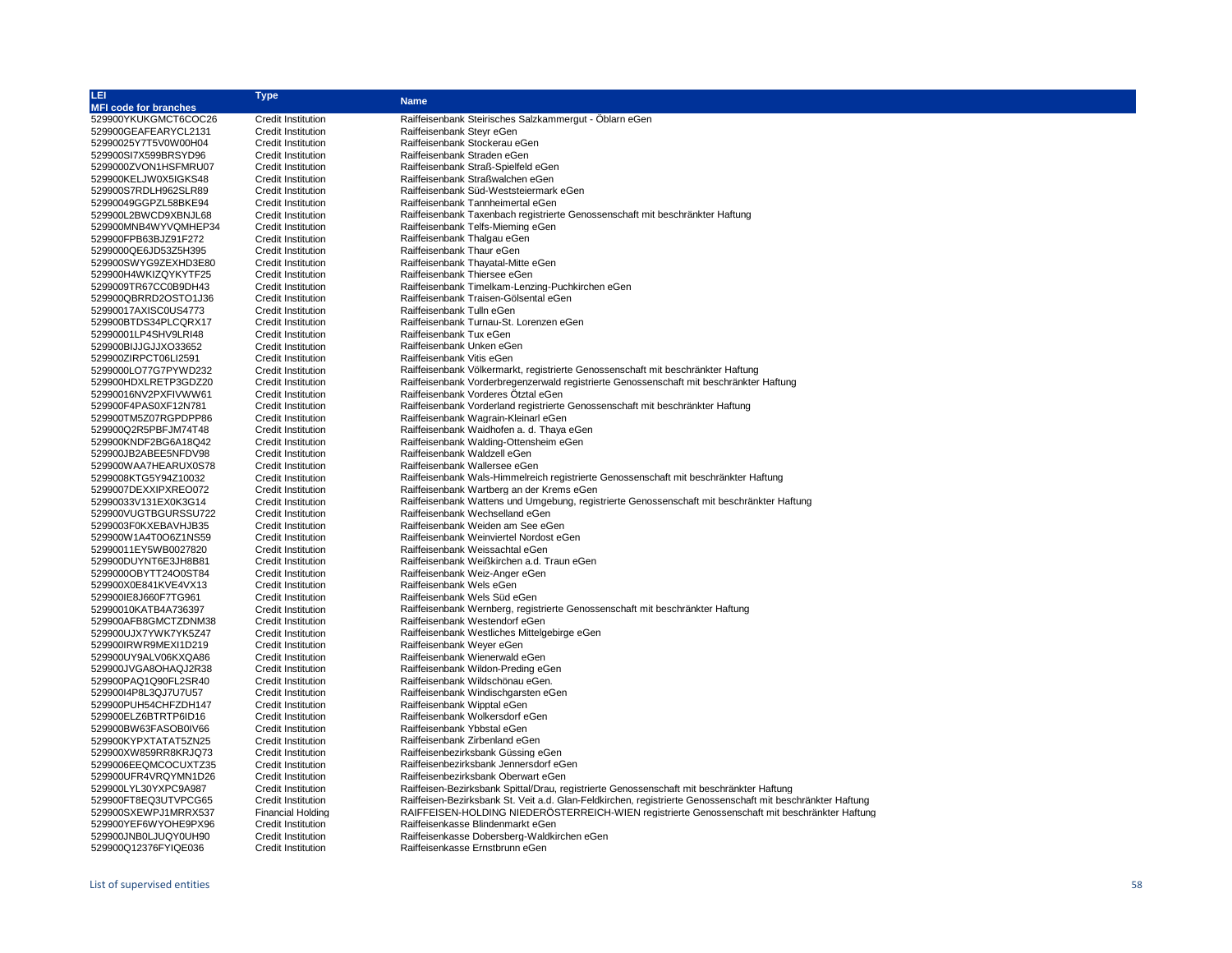| LEI.                                         | <b>Type</b>                                            | <b>Name</b>                                                                                                      |
|----------------------------------------------|--------------------------------------------------------|------------------------------------------------------------------------------------------------------------------|
| <b>MFI code for branches</b>                 |                                                        |                                                                                                                  |
| 529900JSUX30WA3SLJ75                         | Credit Institution                                     | Raiffeisenkasse für Mutters, Natters und Kreith registrierte Genossenschaft mit beschränkter Haftung             |
| 529900LHANXNMZWHRK02                         | <b>Credit Institution</b>                              | Raiffeisenkasse Großweikersdorf-Wiesendorf-Ruppersthal eGen                                                      |
| 52990011O43U460RYN77                         | <b>Credit Institution</b>                              | Raiffeisenkasse Günselsdorf eGen<br>Raiffeisenkasse Haidershofen eGen                                            |
| 529900GWQUM8QE89CX95                         | <b>Credit Institution</b>                              | Raiffeisenkasse Hart eGen                                                                                        |
| 529900VLMUAGK94CNE14<br>529900NHKL8DBSHOLY20 | <b>Credit Institution</b><br><b>Credit Institution</b> | Raiffeisenkasse Heiligeneich eGen                                                                                |
| 529900DEOHZFUANVVK77                         | <b>Credit Institution</b>                              | Raiffeisenkasse Lienzer Talboden eGen                                                                            |
| 529900EWO973VIBUH148                         | <b>Credit Institution</b>                              | Raiffeisenkasse Neusiedl a.d. Zaya eGen                                                                          |
| 529900WA7GAUPFZW3G52                         | <b>Credit Institution</b>                              | Raiffeisenkasse Orth a.d. Donau eGen                                                                             |
| 5299002RGNAWS7XHZY19                         | <b>Credit Institution</b>                              | Raiffeisenkasse Pottschach registrierte Genossenschaft mit beschränkter Haftung                                  |
| 5299008GHII86VAQYW58                         | <b>Credit Institution</b>                              | Raiffeisenkasse Poysdorf eGen                                                                                    |
| 5299003KMEKIYNEIJN24                         | <b>Credit Institution</b>                              | Raiffeisenkasse Retz-Pulkautal registrierte Genossenschaft mit beschränkter Haftung                              |
| 5299001AH9W3WV8CMJ04                         | <b>Credit Institution</b>                              | Raiffeisenkasse Rum-Innsbruck/Arzl eGen                                                                          |
| 529900LX5BCXIMF39933                         | <b>Credit Institution</b>                              | Raiffeisenkasse Schlitters, Bruck und Straß registrierte Genossenschaft mit beschränkter Haftung                 |
| 5299003XVYDWYG79FM37                         | <b>Credit Institution</b>                              | Raiffeisenkasse Stumm, Stummerberg und Umgebung registrierte Genossenschaft mit beschränkter Haftung             |
| 529900ZLBMGIJKNXSD23                         | <b>Credit Institution</b>                              | Raiffeisenkasse Villgratental registrierte Genossenschaft mit beschränkter Haftung                               |
| 5299003CDGYZR4COMQ76                         | <b>Credit Institution</b>                              | Raiffeisenkasse Volders und Umgebung registrierte Genossenschaft mit beschränkter Haftung                        |
| 529900KIAV6U0XLBDG42                         | <b>Credit Institution</b>                              | Raiffeisenkasse Weerberg registrierte Genossenschaft mit beschränkter Haftung                                    |
| 529900RVMEAHZLDQPT60                         | <b>Credit Institution</b>                              | Raiffeisenkasse Werfen registrierte Genossenschaft mit beschränkter Haftung                                      |
| 5299000PWQ40Q604HD34                         | <b>Credit Institution</b>                              | Raiffeisenkasse Wiesmath-Hochwolkersdorf eGen                                                                    |
| 529900VUMWR5RIA1I644                         | <b>Credit Institution</b>                              | Raiffeisenlandesbank Burgenland und Revisionsverband eGen                                                        |
| 5299009EHB4RBGMI5828                         | <b>Credit Institution</b>                              | Raiffeisenlandesbank Kärnten - Rechenzentrum und Revisionsverband, registrierte Genossenschaft mit beschränkter  |
|                                              |                                                        | Haftung                                                                                                          |
| 529900GPOO9ISPD1EE83                         | <b>Credit Institution</b>                              | RAIFFEISENLANDESBANK NIEDERÖSTERREICH-WIEN AG                                                                    |
| 529900UNUKYZ9HND3309                         | <b>Credit Institution</b>                              | Raiffeisen-Landesbank Steiermark AG                                                                              |
| 5299005OACOC1C1OFJ11                         | <b>Credit Institution</b>                              | Raiffeisen-Landesbank Tirol AG                                                                                   |
| 529900FEID5L4H2T2L70                         | <b>Credit Institution</b>                              | Raiffeisenlandesbank Vorarlberg Waren- und Revisionsverband registrierte Genossenschaft mit beschränkter Haftung |
| 529900DHP7HRRD2NH428                         | <b>Credit Institution</b>                              | Raiffeisen-Regionalbank Gänserndorf eGen                                                                         |
| 529900PYOALDPA9SZA21                         | <b>Credit Institution</b>                              | Raiffeisenregionalbank Wiener Neustadt eGen                                                                      |
| 529900LU7D396TOO3B50                         | <b>Credit Institution</b>                              | Raiffeisenverband Salzburg eGen                                                                                  |
| 529900QYEJ2GYSWK1F08                         | <b>Financial Holding</b>                               | RLB-Stmk Verbund eGen                                                                                            |
| 529900MTWFN2HIFCZ902                         | <b>Financial Holding</b>                               | Satere Beteiligungsverwaltungs GmbH                                                                              |
| 52990056W0VDKEDYUY83                         | <b>Credit Institution</b>                              | VakifBank International AG                                                                                       |
| 529900IQMS1E10HN8V33                         | <b>Financial Holding</b>                               | Volkskredit Verwaltungsgenossenschaft registrierte Genossenschaft mit beschränkter Haftung                       |
| 529900990PPI3K3RDT23                         | Credit Institution                                     | Volkskreditbank AG                                                                                               |
| 5299003IDL6A65WOLV68                         | <b>Credit Institution</b>                              | Walser Privatbank Aktiengesellschaft                                                                             |
| 529900N5R641XC65FK48                         | <b>Financial Holding</b>                               | Walser Raiffeisen Holding eGen                                                                                   |
| 549300POR1VXCUOJ3V54                         | Credit Institution                                     | Western Union International Bank GmbH                                                                            |
| 549300BXFK43U4R9M402                         | <b>Financial Holding</b>                               | Western Union Overseas Ltd.                                                                                      |
| 529900VYY1MRNR59PN57                         | <b>Credit Institution</b>                              | Wiener Privatbank SE                                                                                             |
| 5299004HAS74KTEB3697                         | <b>Financial Holding</b>                               | Wiener Spar- und Kreditinstitut - Holding eG                                                                     |
| 529900SRZ6M5Q9BO3131                         | Credit Institution                                     | <b>WSK Bank AG</b>                                                                                               |
| 52990045V2BWJN669Q34                         | <b>Mixed Financial Holding</b>                         | Wüstenrot Wohnungswirtschaft registrierte Genossenschaft mit beschränkter Haftung                                |
| 5299002L43LDQEB70L32                         | Credit Institution                                     | Zürcher Kantonalbank Österreich AG<br>Portugal                                                                   |
|                                              |                                                        | <b>Banco de Portugal</b>                                                                                         |
| 213800IDTFN19XBEAA74                         | <b>Credit Institution</b>                              | 321 Crédito - Instituição Financeira de Crédito, SA                                                              |
| 529900DZ9N4A6AHF2L51                         | <b>Financial Holding</b>                               | Alves Ribeiro - Investimentos Financeiros, SGPS, SA                                                              |
| 213800CQ92347ZCS9V73                         | <b>Financial Holding</b>                               | Atlantico Europa, SGPS, SA                                                                                       |
| 21380061NK7EDRA9BS34                         | <b>Credit Institution</b>                              | BANCO ATLÂNTICO EUROPA, SA                                                                                       |
| 549300RMML7KXP6M1Y98                         | <b>Credit Institution</b>                              | Banco BAI Europa, SA                                                                                             |
| 549300QQJ6BNALGU6806                         | <b>Credit Institution</b>                              | Banco BIC Português, SA                                                                                          |
| 5299008FEH4GQXGZNP50                         | <b>Credit Institution</b>                              | Banco CTT, SA                                                                                                    |
| 213800KYUPNOQPAQL758                         | <b>Credit Institution</b>                              | Banco de Investimento Global, SA                                                                                 |
| 213800DV8UOPDNP69G65                         | <b>Credit Institution</b>                              | Banco Efisa, SA                                                                                                  |
| 2138003Z5ZVN16GFYV70                         | <b>Credit Institution</b>                              | Banco Finantia, SA                                                                                               |
| 529900GZL0HS66P9SW37                         | <b>Credit Institution</b>                              | Banco Invest, SA                                                                                                 |
| 213800UFLAA5SS55IZ10                         | <b>Credit Institution</b>                              | Banco L.J. Carregosa, SA                                                                                         |
| 213800FVJ6R9N8797493                         | <b>Credit Institution</b>                              | Banco Português de Gestão, SA                                                                                    |
| 549300V4H4USWZUCE073                         | <b>Credit Institution</b>                              | BISON BANK, S.A.                                                                                                 |
| 213800AQ53KT5ACALQ54                         | <b>Credit Institution</b>                              | BNI - Banco de Negócios Internacional (Europa), S.A.                                                             |
|                                              |                                                        |                                                                                                                  |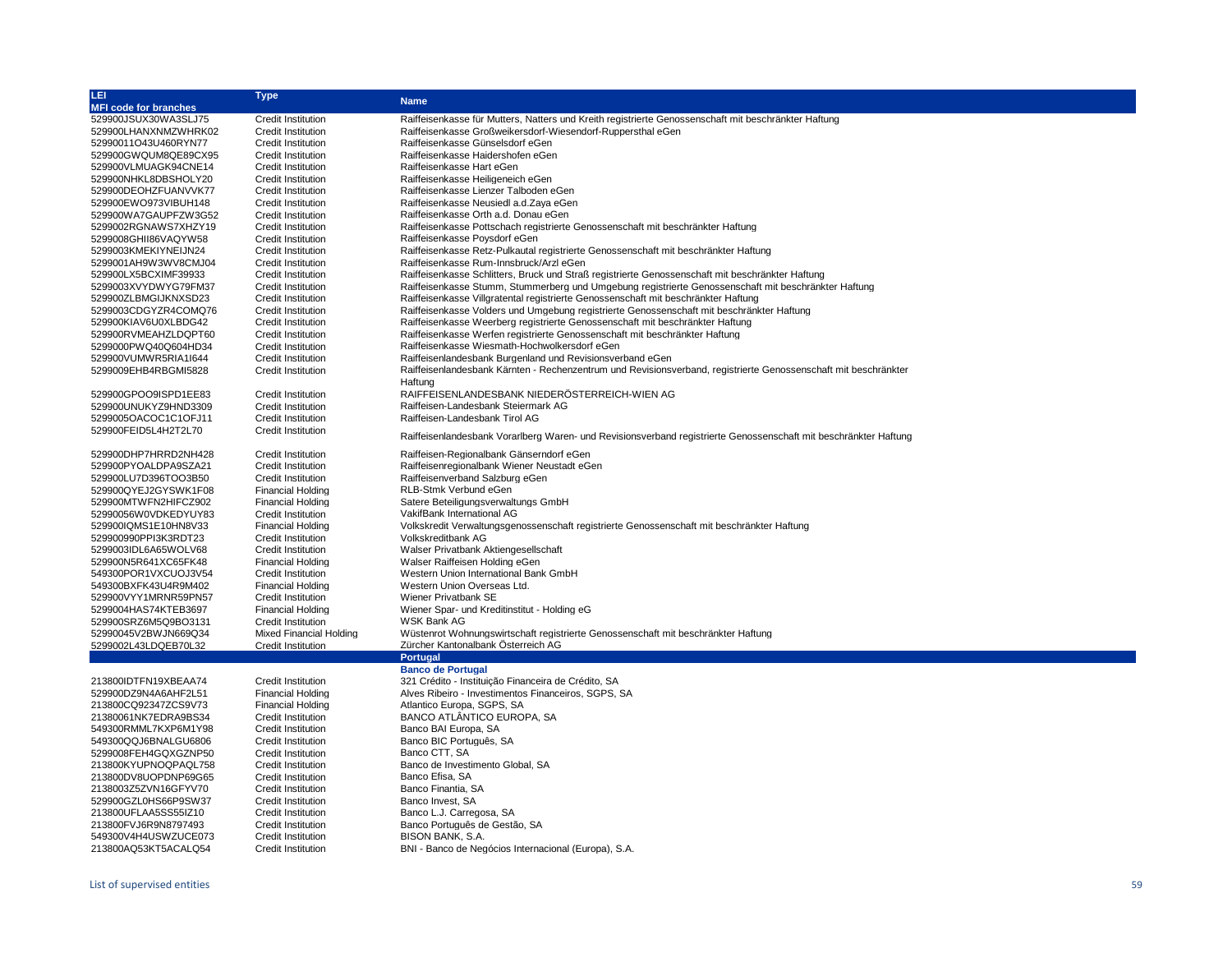| LEI.                         | Type                      | <b>Name</b>                                                                              |
|------------------------------|---------------------------|------------------------------------------------------------------------------------------|
| <b>MFI code for branches</b> |                           |                                                                                          |
| 529900IZOGZBSRWDAF64         | Credit Institution        | C.C.A.M. de Oliveira de Azeméis e Estarreja, CRL                                         |
| 529900H2MBEC07BLTB26         | <b>Credit Institution</b> | CAIXA CENTRAL - CAIXA CENTRAL DE CRÉDITO AGRÍCOLA MÚTUO, CRL                             |
| 529900HX3S97OG0UXI77         | <b>Credit Institution</b> | Caixa de Crédito Agrícola Mútuo Beira Centro, CRL                                        |
| 529900B0GL23LT7DB925         | Credit Institution        | Caixa de Crédito Agrícola Mútuo Beira Douro, CRL                                         |
| 5299007A95DA5TDM6J20         | Credit Institution        | Caixa de Crédito Agrícola Mútuo da Area Metropolitana do Porto, CRL                      |
| 5299006HCTM18K17F582         | <b>Credit Institution</b> | Caixa de Crédito Agrícola Mútuo da Bairrada e Aguieira, CRL                              |
| 52990043CAKJFZ4R4A67         | <b>Credit Institution</b> | Caixa de Crédito Agrícola Mútuo da Batalha, CRL                                          |
| 5299009QUXAINXGG5Y38         | Credit Institution        | Caixa de Crédito Agrícola Mútuo da Beira Baixa (Sul), CRL                                |
| 959800M0CWNLUYGGTD17         | Credit Institution        | Caixa de Crédito Agrícola Mútuo da Chamusca, CRL                                         |
| 529900193J8MGELZQH88         | <b>Credit Institution</b> | Caixa de Crédito Agrícola Mútuo da Costa Azul, CRL                                       |
| 5299004DR3G6E9R62Z97         | <b>Credit Institution</b> | Caixa de Crédito Agrícola Mútuo da Costa Verde, CRL                                      |
| 529900LRO0U4ZKKZ9S50         | Credit Institution        | Caixa de Crédito Agrícola Mútuo da Região de Bragança e Alto Douro, CRL                  |
| 5299001E2RBMBR6CO685         | Credit Institution        | Caixa de Crédito Agrícola Mútuo da Região do Fundão e Sabugal, CRL                       |
| 5299006HIBV3ENUMQB84         | <b>Credit Institution</b> | Caixa de Crédito Agrícola Mútuo da Serra da Estrela, CRL                                 |
| 529900DGVHSAPRLW4X22         | Credit Institution        | Caixa de Crédito Agrícola Mútuo da Terra Quente, CRL                                     |
| 529900A0JXPJ13W21A35         | Credit Institution        | Caixa de Crédito Agrícola Mútuo da Zona do Pinhal, CRL                                   |
| 529900F5JZVUPNQO0R13         | Credit Institution        | Caixa de Crédito Agrícola Mútuo das Serras de Ansião, CRL                                |
| 529900APDLJMJTVPVA64         | <b>Credit Institution</b> | Caixa de Crédito Agrícola Mútuo de Albergaria e Sever, CRL                               |
| 5299005JQVTW9A92U126         | Credit Institution        | Caixa de Crédito Agrícola Mútuo de Albufeira, CRL                                        |
| 529900NLBL7LV81YKA93         | <b>Credit Institution</b> | Caixa de Crédito Agrícola Mútuo de Alcácer do Sal e Montemor-O-Novo, CRL                 |
| 529900ZP9YIUQV5R7337         | Credit Institution        | Caixa de Crédito Agrícola Mútuo de Alcobaça, Cartaxo, Nazaré, Rio Maior e Santarém, CRL  |
| 5299003S1UGBUIVF4U10         | <b>Credit Institution</b> | Caixa de Crédito Agrícola Mútuo de Alenguer, CRL                                         |
| 529900JPEF7B80TZK038         | <b>Credit Institution</b> | Caixa de Crédito Agrícola Mútuo de Aljustrel e Almodôvar, CRL                            |
| 529900G3GQSF92VE7T75         | Credit Institution        | Caixa de Crédito Agrícola Mútuo de Anadia, CRL                                           |
| 5299000XAM17563FVO50         | Credit Institution        | Caixa de Crédito Agrícola Mútuo de Arouca, CRL                                           |
| 529900ZB1GQRXYFRGF09         | <b>Credit Institution</b> | Caixa de Crédito Agrícola Mútuo de Arruda dos Vinhos, CRL                                |
| 529900OVLFF9N6WOIN54         | Credit Institution        | Caixa de Crédito Agrícola Mútuo de Azambuja, CRL                                         |
| 529900QI6CXEPAIZGR28         | Credit Institution        | Caixa de Crédito Agrícola Mútuo de Beja e Mértola, CRL                                   |
| 549300K42HUHZN128246         | Credit Institution        | Caixa de Crédito Agrícola Mútuo de Bombarral, CRL                                        |
| 529900JDPDUKDBSADG50         | <b>Credit Institution</b> | Caixa de Crédito Agrícola Mútuo de Borba, CRL                                            |
| 529900FTGNJN54EMOI32         | Credit Institution        | Caixa de Crédito Agrícola Mútuo de Cadaval, CRL                                          |
| 5299008LGNLFDUJTY435         | Credit Institution        | Caixa de Crédito Agrícola Mútuo de Caldas da Rainha, Óbidos e Peniche, CRL               |
| 529900325M28T7RZL148         | Credit Institution        | Caixa de Crédito Agrícola Mútuo de Cantanhede e Mira, CRL                                |
| 529900YGPG60797THP43         | <b>Credit Institution</b> | Caixa de Crédito Agrícola Mútuo de Coimbra, CRL                                          |
| 529900TX65J1TBZ1CH94         | Credit Institution        | Caixa de Crédito Agrícola Mútuo de Coruche, CRL                                          |
| 529900Y8SNYG5NMKUJ85         | <b>Credit Institution</b> | Caixa de Crédito Agrícola Mútuo de Elvas e Campo Maior, CRL                              |
| 5299006GQIG07C8AWL22         | Credit Institution        | Caixa de Crédito Agrícola Mútuo de Entre Tejo e Sado, CRL                                |
| 529900BRJ8BQOVDKRN91         | <b>Credit Institution</b> | Caixa de Crédito Agrícola Mútuo de Estremoz, Monforte e Arronches, CRL                   |
| 529900PTB6A6BXYUY046         | <b>Credit Institution</b> | Caixa de Crédito Agrícola Mútuo de Ferreira do Alentejo, CRL                             |
| 52990011HDQYKIWZ9D06         | Credit Institution        | Caixa de Crédito Agrícola Mútuo de Lafões, CRL                                           |
| 5493003UL33RMW6J3449         | Credit Institution        | Caixa de Crédito Agrícola Mútuo de Leiria, CRL                                           |
| 529900QDRMF6JEM32N12         | <b>Credit Institution</b> | Caixa de Crédito Agrícola Mútuo de Loures, Sintra e Litoral, CRL                         |
| 529900CFBJM67NWEYP17         | <b>Credit Institution</b> | Caixa de Crédito Agrícola Mútuo de Lourinhã, CRL                                         |
| 549300B18L885HC51A38         | Credit Institution        | Caixa de Crédito Agrícola Mútuo de Mafra, CRL                                            |
| 5299008AOCNLLWQ0HP77         | Credit Institution        | Caixa de Crédito Agrícola Mútuo de Mogadouro e Vimioso, CRL                              |
| 5299001VVTS0OR13UE44         | Credit Institution        | Caixa de Crédito Agrícola Mútuo de Moravis, CRL                                          |
| 5299004OXVHH0LDR6Z86         | <b>Credit Institution</b> | Caixa de Crédito Agrícola Mútuo de Oliveira do Bairro, CRL                               |
| 529900Q7HWO98WYN3O55         | Credit Institution        | Caixa de Crédito Agrícola Mútuo de Oliveira do Hospital, CRL                             |
| 529900BV3ED04UXBGC63         | <b>Credit Institution</b> | Caixa de Crédito Agrícola Mútuo de Paredes, CRL                                          |
| 5299004GUEBPVDAPHD87         | <b>Credit Institution</b> | Caixa de Crédito Agrícola Mútuo de Pernes e Alcanhões, C.R.L.                            |
| 529900E9Q99QK3X48Y97         | Credit Institution        | Caixa de Crédito Agrícola Mútuo de Pombal, CRL                                           |
| 529900M49AZ8Y8SQIS61         | Credit Institution        | Caixa de Crédito Agrícola Mútuo de Porto de Mós, CRL                                     |
| 529900QXXRZWXWR8T730         | Credit Institution        | Caixa de Crédito Agrícola Mútuo de Póvoa de Varzim, Vila do Conde e Esposende, CRL       |
| 529900Q7W9N5R4SFMH86         | <b>Credit Institution</b> | Caixa de Crédito Agrícola Mútuo de Salvaterra de Magos, CRL                              |
| 5299005O3NTFULFOUD44         | <b>Credit Institution</b> | Caixa de Crédito Agrícola Mútuo de São Bartolomeu de Messines e São Marcos da Serra, CRL |
| 529900NNB8N87IM0W623         | Credit Institution        | Caixa de Crédito Agrícola Mútuo de São Teotónio, CRL                                     |
| 5299000ZJDP5ALCINY37         | Credit Institution        | Caixa de Crédito Agrícola Mútuo de Silves, CRL                                           |
| 529900BRBW4RX4I7RX91         | <b>Credit Institution</b> | Caixa de Crédito Agrícola Mútuo de Sobral de Monte Agraço, CRL                           |
| 529900GIQ3BI327D5N03         | Credit Institution        | Caixa de Crédito Agrícola Mútuo de Sousel, CRL                                           |
| 529900PL5BP5HJJ45R49         | Credit Institution        | Caixa de Crédito Agrícola Mútuo de Terras de Miranda do Douro, CRL                       |
| 529900L4HFEPY9SF3Y07         | <b>Credit Institution</b> | Caixa de Crédito Agrícola Mútuo de Terras de Viriato, CRL                                |
| 529900APHE0ZS207UT92         | <b>Credit Institution</b> | Caixa de Crédito Agrícola Mútuo de Terras do Sousa, Ave, Basto e Tâmega, CRL             |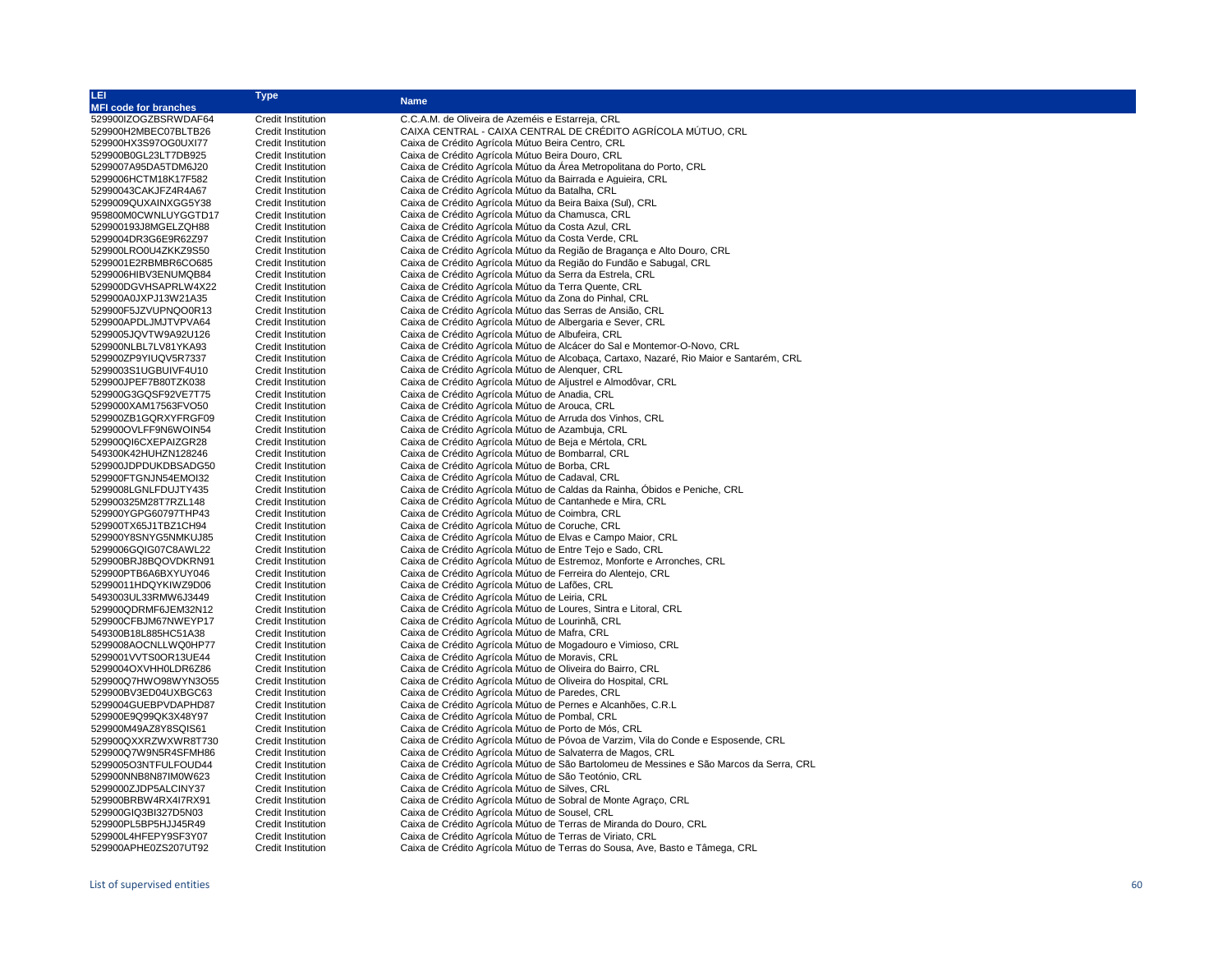| LEI                          | Type                      | <b>Name</b>                                                                                      |
|------------------------------|---------------------------|--------------------------------------------------------------------------------------------------|
| <b>MFI code for branches</b> |                           |                                                                                                  |
| 5299001SP39ZRG7YF519         | Credit Institution        | Caixa de Crédito Agrícola Mútuo de Torres Vedras, CRL                                            |
| 529900672QYU488DPK10         | <b>Credit Institution</b> | Caixa de Crédito Agrícola Mútuo de Vagos, CRL                                                    |
| 5299003U22HD3CJW4R79         | <b>Credit Institution</b> | Caixa de Crédito Agrícola Mútuo de Vale de Cambra, CRL                                           |
| 529900K9Y446R13KIS14         | <b>Credit Institution</b> | Caixa de Crédito Agrícola Mútuo de Vila Franca de Xira, CRL                                      |
| 529900AW1JIV1SVPMP75         | Credit Institution        | Caixa de Crédito Agrícola Mútuo de Vila Verde e de Terras do Bouro, CRL                          |
| 529900CAP12S8RQR5F43         | <b>Credit Institution</b> | Caixa de Crédito Agrícola Mútuo do Alentejo Central, CRL                                         |
| 529900X1SABCKDUTBW88         | <b>Credit Institution</b> | Caixa de Crédito Agrícola Mútuo do Algarve, CRL                                                  |
| 529900158NB37MKMD514         | <b>Credit Institution</b> | Caixa de Crédito Agrícola Mútuo do Alto Cávado e Basto, CRL                                      |
| 529900JIGBOPYQZJFO73         | Credit Institution        | Caixa de Crédito Agrícola Mútuo do Baixo Mondego, CRL                                            |
| 529900RM3U2U0K8WJJ72         | Credit Institution        | Caixa de Crédito Agrícola Mútuo do Baixo Vouga, CRL                                              |
| 529900F8SM5DSI8SIX44         | <b>Credit Institution</b> | Caixa de Crédito Agrícola Mútuo do Douro e Côa                                                   |
| 529900FCY3D46FAV5S83         | <b>Credit Institution</b> | Caixa de Crédito Agrícola Mútuo do Douro, Corgo e Tâmega, CRL                                    |
| 529900E51UW9ASFR1M54         | <b>Credit Institution</b> | Caixa de Crédito Agrícola Mútuo do Guadiana Interior, CRL                                        |
|                              | Credit Institution        |                                                                                                  |
| 52990028P0QXN7VA6929         |                           | Caixa de Crédito Agrícola Mútuo do Médio Ave, CRL                                                |
| 52990064L6QGPUG6UF26         | <b>Credit Institution</b> | Caixa de Crédito Agrícola Mútuo do Nordeste Alentejano, CRL                                      |
| 529900MDJGJ5U97MFO70         | <b>Credit Institution</b> | Caixa de Crédito Agrícola Mútuo do Noroeste, CRL                                                 |
| 529900X83HR44SJCWA90         | <b>Credit Institution</b> | Caixa de Crédito Agrícola Mútuo do Norte Alentejano, CRL                                         |
| 5299004F22IYFGT4IX95         | Credit Institution        | Caixa de Crédito Agrícola Mútuo do Ribatejo Norte e Tramagal, CRL                                |
| 529900V1QTDW78P98039         | <b>Credit Institution</b> | Caixa de Crédito Agrícola Mútuo do Ribatejo Sul, CRL                                             |
| 529900JOIRL0FS9WLA04         | <b>Credit Institution</b> | Caixa de Crédito Agrícola Mútuo do Sotavento Algarvio, CRL                                       |
| 529900IFOV8G8BM9KY92         | <b>Credit Institution</b> | Caixa de Crédito Agrícola Mútuo do Vale do Dão e Alto Vouga, CRL                                 |
| 529900BFZ0STE7599K29         | <b>Credit Institution</b> | Caixa de Crédito Agrícola Mútuo do Vale do Sousa e Baixo Tâmega, CRL                             |
| 52990085ZBDCZFT11N42         | <b>Credit Institution</b> | Caixa de Crédito Agrícola Mútuo do Vale do Távora e Douro, CRL                                   |
| 529900JU1K99OFBC8F57         | <b>Credit Institution</b> | Caixa de Crédito Agrícola Mútuo dos Acores, CRL                                                  |
| 549300GR6DZ97DTA7913         | <b>Credit Institution</b> | Caixa Económica da Misericórdia de Angra do Heroísmo                                             |
| 2138004FIUXU3B2MR537         | <b>Credit Institution</b> | CAIXA ECONÓMICA MONTEPIO GERAL, CAIXA ECONÓMICA BANCÁRIA, SA                                     |
| PT82                         | <b>Branch</b>             | FCE Bank plc                                                                                     |
| 213800OJ1MPE3OA13X65         | <b>Financial Holding</b>  | FINANTIPAR, SA                                                                                   |
| GDI8P8WHFH4PS5YTU851         | <b>Credit Institution</b> | Haitong Bank, SA                                                                                 |
| PT85                         | <b>Branch</b>             | Itaú BBA International PLC - Sucursal em Portugal                                                |
| 213800RDQFSFWKF4WN83         | Credit Institution        | Montepio Crédito - Instituição Financeira de Crédito, SA                                         |
| 213800GRWA67I8Q8O524         | Credit Institution        | Montepio Investimento, SA                                                                        |
| 635400IIHBCCQZXC3Y89         | <b>Credit Institution</b> | SOFID - Sociedade para o Financiamento do Desenvolvimento, Instituição Financeira de Crédito, SA |
| 549300HZOV3ENYNPCW61         | Credit Institution        | UNICRE - Instituição Financeira de Crédito, SA                                                   |
|                              |                           | <b>Slovenia</b>                                                                                  |
|                              |                           | <b>Banka Slovenije</b>                                                                           |
| 529900VC4WC3QO8WTL13         | <b>Credit Institution</b> | Addiko Bank d.d.                                                                                 |
| 213800HDJ876ACJXXD05         | <b>Financial Holding</b>  | Agri Europe Cyprus Limited                                                                       |
| 5299001PEMDU9N24CH60         | <b>Credit Institution</b> | Delavska Hranilnica d.d. Ljubljana                                                               |
| 549300OBGOF2IVUD3L23         | Credit Institution        | Deželna Banka Slovenije d.d.                                                                     |
| 5493000UPYR7EEHN2R94         | Credit Institution        | Gorenjska Banka d.d., Kranj                                                                      |
| 549300SOGU7U2WCM9D57         | <b>Credit Institution</b> | Hranilnica Lon, d.d., Kranj                                                                      |
| 315700H8AYJ52S9PQN11         |                           | Primorska hranilnica Vipava d.d.                                                                 |
|                              | Credit Institution        | <b>Slovakia</b>                                                                                  |
|                              |                           | Národná banka Slovenska                                                                          |
| SK36866750                   |                           |                                                                                                  |
|                              | Branch                    | Československé úvěrní družstvo, pobočka Slovensko                                                |
| SK36869376                   | <b>Branch</b>             | Fio banka, a.s., pobočka zahraničnej banky                                                       |
| SK35964693                   | <b>Branch</b>             | J&T BANKA, a.s., pobočka zahraničnej banky                                                       |
| SK47248572                   | <b>Branch</b>             | KDB Bank Europe Ltd., pobočka zahraničnej banky                                                  |
| 31570020000000001341         | Credit Institution        | OTP Banka Slovensko, a.s.                                                                        |
| 315700PLTAXHBHZP5J02         | <b>Credit Institution</b> | Poštová banka, a.s.                                                                              |
| 315700K45LRKNGMUIW27         | <b>Credit Institution</b> | Prima banka Slovensko, a.s.                                                                      |
| 31570020000000004154         | <b>Credit Institution</b> | Privatbanka, a.s.                                                                                |
| 097900BEF50000000569         | <b>Credit Institution</b> | Prvá stavebná sporiteľňa, a.s.                                                                   |
| 097900BFEJ0000024657         | <b>Credit Institution</b> | Slovenská záručná a rozvojová banka, a.s.                                                        |
| 097900BELS0000005586         | Credit Institution        | Wüstenrot stavebná sporiteľňa, a.s.                                                              |
|                              |                           | <b>Finland</b>                                                                                   |
|                              |                           | Finanssivalvonta                                                                                 |
| 7437002WC51RDNI14T18         | <b>Credit Institution</b> | Aito Säästöpankki Oy                                                                             |
| 743700GC62JLHFBUND16         | <b>Credit Institution</b> | Aktia Bank Abp                                                                                   |
| 7437006WYM821IJ3MN73         | <b>Credit Institution</b> | Alandsbanken Abp                                                                                 |
| 743700EJGEPWQ4OZX245         | <b>Credit Institution</b> | Avain Säästöpankki                                                                               |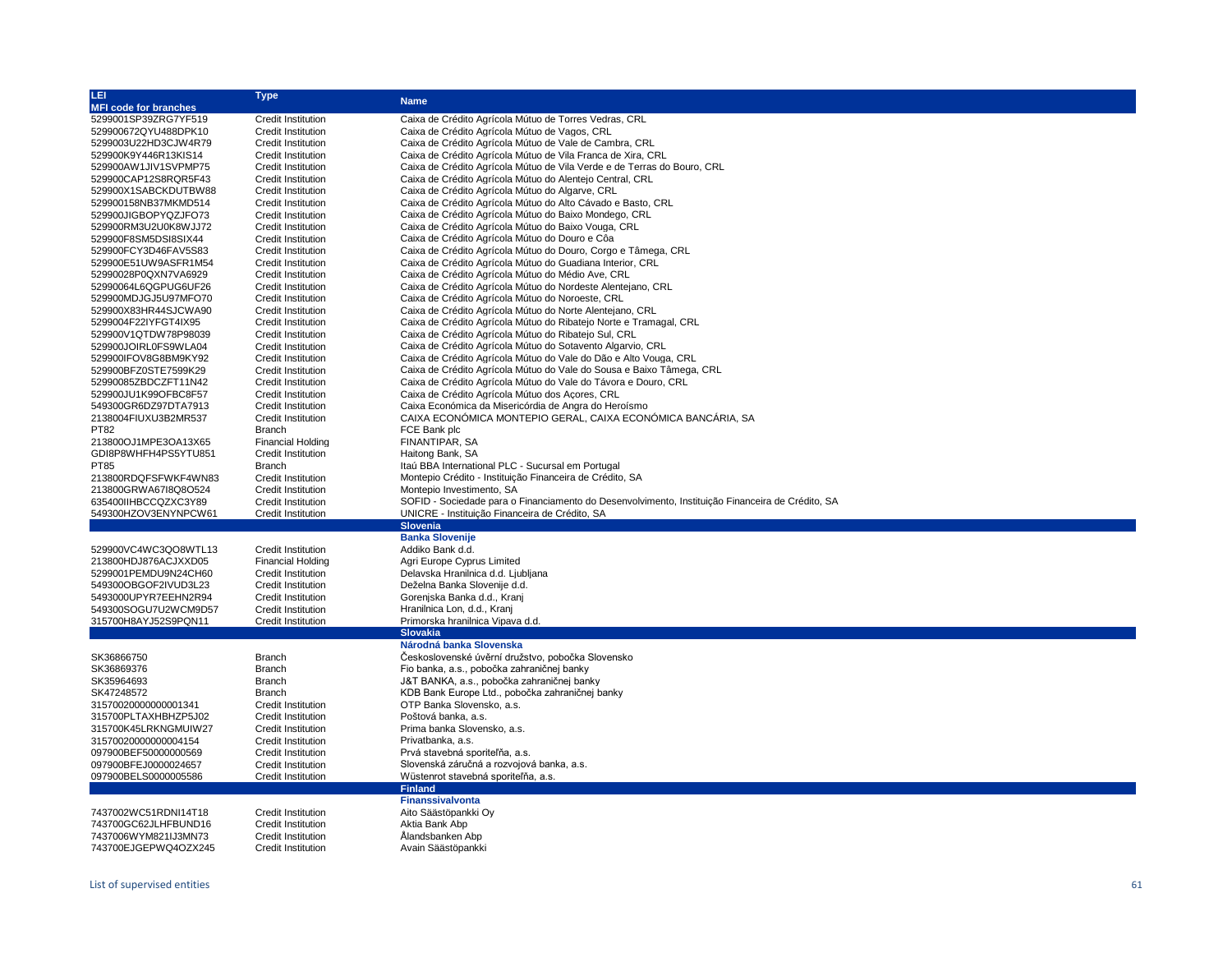| LEI                          | <b>Type</b>               |                                                                      |
|------------------------------|---------------------------|----------------------------------------------------------------------|
| <b>MFI code for branches</b> |                           | <b>Name</b>                                                          |
| FI25417689                   | Branch                    | Avida Finans AB, sivuliike Suomessa                                  |
| 743700RFAN8QA5JFA150         | <b>Credit Institution</b> | Bonum Pankki Oy                                                      |
| FI14396050                   | <b>Branch</b>             | Carnegie Investment Bank AB, Finland filial                          |
| FI26447185                   | <b>Branch</b>             | Collector Bank AB, filial i Finland                                  |
| FI10786932                   | <b>Branch</b>             | Danske Bank A/S, Helsinki Branch                                     |
| 7437003G88EHT2TMK409         | Credit Institution        | Danske Kiinnitysluottopankki Oyj                                     |
| FI18175079                   | <b>Branch</b>             | DNB Bank ASA, filial Finland                                         |
| 743700JEXWUGB62WA537         | <b>Credit Institution</b> | Ekenäs Sparbank                                                      |
| 743700MU03FEAIJI5K79         | <b>Credit Institution</b> | Eurajoen Säästöpankki                                                |
| 743700VK1NB8HRGTQH74         | Credit Institution        | Evli Pankki Ovi                                                      |
| FI23220612                   | <b>Branch</b>             | Folkefinans AS, Suomen sivuliike                                     |
| FI19043879                   | <b>Branch</b>             | Forex Bank Aktiebolag filial i Finland                               |
| FI27603573                   | <b>Branch</b>             | GCC Capital AB, filial i Finland                                     |
| 74370015KPW4A4OV3R27         | <b>Credit Institution</b> | Handelsbanken Finans Abp                                             |
| FI09221192                   | <b>Branch</b>             | Handelsbanken Finans Aktiebolag (publ), filialverksamheten i Finland |
| 743700RBOHUDMTHASH92         | Credit Institution        | Hannulan Osuuspankki                                                 |
| 743700MPOVAIXFPZRP02         | <b>Credit Institution</b> | Helmi Säästöpankki Oy                                                |
| 7437005HI4U9OS7KU258         | <b>Credit Institution</b> | Honkajoen Osuuspankki                                                |
| 7437005OV2E1AHN9DM78         | <b>Credit Institution</b> | Huittisten Säästöpankki                                              |
| FI22757004                   | <b>Branch</b>             | Ikano Bank AB (publ), Finland filial                                 |
| 743700RSB3R84DYYWO89         | <b>Credit Institution</b> | Isojoen Osuuspankki                                                  |
| FI22047862                   | <b>Branch</b>             |                                                                      |
|                              | Credit Institution        | J.P. Morgan Europe Limited, Helsingin sivuliike                      |
| 743700XHJ5MG8ZWY6T43         | <b>Credit Institution</b> | Jämijärven Osuuspankki<br>Kalannin Säästöpankki                      |
| 743700F57EZ90VBZ4725         |                           |                                                                      |
| 743700EFPGKNUCZAV464         | Credit Institution        | Kannonkosken Osuuspankki                                             |
| 7437000IS2BIUOUL3547         | <b>Credit Institution</b> | Keuruun Osuuspankki                                                  |
| 743700SUBXA0MQ6ICE95         | Credit Institution        | Konneveden Osuuspankki                                               |
| 743700HMHF90W8L4RV31         | Credit Institution        | Kosken Osuuspankki                                                   |
| 743700YR25V763BZY011         | <b>Credit Institution</b> | Kurikan Osuuspankki                                                  |
| 743700LZ8JJQBROLJU06         | <b>Credit Institution</b> | Kvevlax Sparbank                                                     |
| 7437000288KOR9QXF432         | <b>Credit Institution</b> | Kyrön Seudun Osuuspankki                                             |
| 743700O8KRD0EF4R7W48         | <b>Credit Institution</b> | Kyrönmaan Osuuspankki                                                |
| 743700WTQ74KR8TBX885         | <b>Credit Institution</b> | Kyyjärven Osuuspankki                                                |
| 7437003UA4JF4K4XWI06         | <b>Credit Institution</b> | Lammin Osuuspankki                                                   |
| 743700N0C638JU69E472         | Credit Institution        | Lammin Säästöpankki                                                  |
| 743700DWED2928QN4M09         | Credit Institution        | Lanneveden Osuuspankki                                               |
| 743700639Z6Q0SDPJJ68         | Credit Institution        | Länsi-Uudenmaan Säästöpankki                                         |
| 743700GCV1ER82IJO773         | Credit Institution        | Lappajärven Osuuspankki                                              |
| 743700GDTN2VVSC5WM43         | <b>Credit Institution</b> | Lapuan Osuuspankki                                                   |
| 743700JCAIDZZ8D42O05         | Credit Institution        | Lavian Osuuspankki                                                   |
| 743700OOQHAVGANVY245         | Credit Institution        | Liedon Osuuspankki                                                   |
| 743700GSE99QC643WU47         | <b>Credit Institution</b> | Liedon Säästöpankki                                                  |
| 74370028OC83OXZYKY97         | <b>Credit Institution</b> | Mietoisten Säästöpankki                                              |
| 743700P53RY3YAKEMX75         | Credit Institution        | Myrskylän Säästöpankki                                               |
| 743700O8OP3QVQTM3M56         | <b>Credit Institution</b> | Närpes Sparbank ab                                                   |
| 743700ASHJUFQ5382C78         | Credit Institution        | Nivalan Järvikylän Osuuspankki                                       |
| 743700FGFCZYI6SXEG06         | Credit Institution        | Nooa Säästöpankki Ov                                                 |
| FI23295892                   | Branch                    | Nordnet Bank AB finsk filial                                         |
| 743700LE1ECAPXC5UT18         | Credit Institution        | Oma Säästöpankki Oyj                                                 |
| 7437000DGHZS3YIHFC12         | <b>Credit Institution</b> | Piikkiön Osuuspankki                                                 |
| 743700ML21FGHBR6OM06         | <b>Credit Institution</b> | Pohjanmaan Osuuspankki                                               |
| 743700PW2HDTPU3YRJ31         | <b>Financial Holding</b>  | POP Pankkiliitto Osk                                                 |
| 7437008TZLLC6RSDHL44         | Credit Institution        | Pyhärannan Säästöpankki                                              |
| 74370026SBDHT82G9184         | <b>Credit Institution</b> | Reisjärven Osuuspankki                                               |
| FI21104714                   | <b>Branch</b>             | Resurs Bank AB Suomen sivuliike                                      |
| 7437009P0TGY9I8HMT69         | <b>Credit Institution</b> | Säästöpankki Optia                                                   |
| 743700ZK6KUF9L40FC04         | Credit Institution        | Säästöpankki Sinetti                                                 |
| 743700015X6LNQOW6U59         | Credit Institution        | Säästöpankkien Keskuspankki Suomi Oy                                 |
| 7437005892K69S3MW344         | <b>Financial Holding</b>  | Säästöpankkiliitto osk                                               |
| FI31005891                   | <b>Branch</b>             | Saxo Bank A/S branch in Finland                                      |
| FI10883214                   | Branch                    | Scania Finans Aktiebolag, filial i Finland                           |
| FI15977295                   | <b>Branch</b>             | SEB Kort AB. Helsingin sivulijke                                     |

SEB Kort AB, Helsingin sivuliike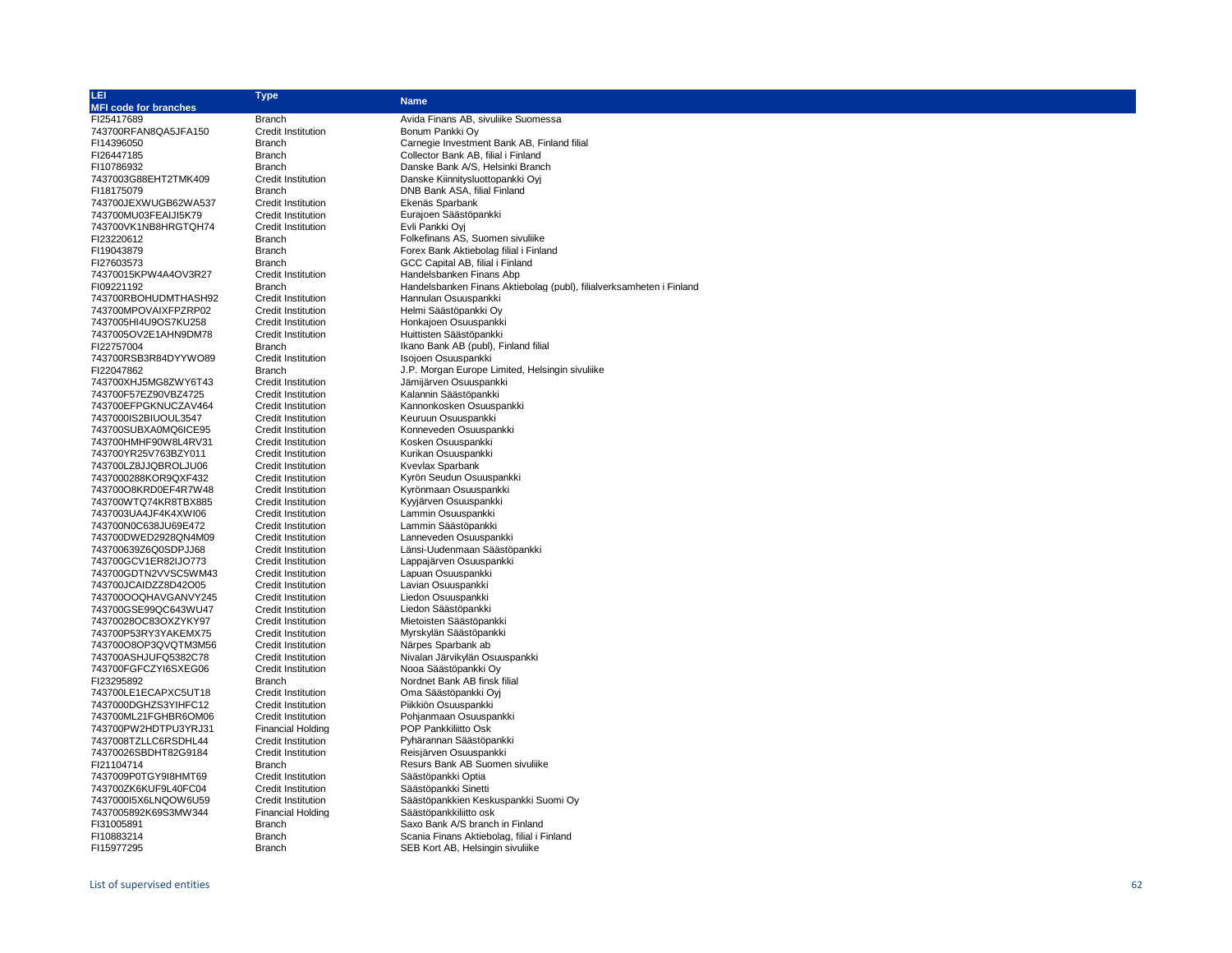| LEI                          | <b>Type</b>               | <b>Name</b>                                                   |
|------------------------------|---------------------------|---------------------------------------------------------------|
| <b>MFI code for branches</b> |                           |                                                               |
| 743700TF8VUDUF2SD297         | Credit Institution        | Sievin Osuuspankki                                            |
| 743700DJU06WXEN6YC93         | Credit Institution        | Siilinjärven Osuuspankki                                      |
| FI09854694                   | Branch                    | Skandinaviska Enskilda Banken AB (publ) Helsingforsfilialen   |
| 743700QDM17WPTRL4C19         | Credit Institution        | Someron Säästöpankki                                          |
| 743700FTBNXAUN57RH30         | Credit Institution        | S-Pankki Oy                                                   |
| 7437001BISR7R2A9KX89         | <b>Credit Institution</b> | SP-Kiinnitysluottopankki Oyj                                  |
| FI23862826                   | Branch                    | Stadshypotek AB(publ), filialverksamheten i Finland           |
| 743700P5K21EQSEHZK26         | Credit Institution        | Suomen Asuntohypopankki Oy                                    |
| 5493009ZDBVG2CO1O689         | Credit Institution        | Suomen Hypoteekkiyhdistys                                     |
| 743700Y6UNGVUUZC6P86         | <b>Credit Institution</b> | Suupohjan Osuuspankki                                         |
| FI17745359                   | Branch                    | Svea Ekonomi AB, Filial i Finland                             |
| FI08615974                   | Branch                    | Svenska Handelsbanken AB (publ), filialverksamheten i Finland |
| FI19733781                   | Branch                    | Swedbank AB (publ), Filial i Finland                          |
| 7437006CPD8SE7NOWS57         | <b>Credit Institution</b> | Svsmän Säästöpankki                                           |
| FI21233057                   | Branch                    | TeliaSonera Finans Finland, filial till TeliaSonera Finans AB |
| FI25943523                   | Branch                    | TF Bank AB, filial Finland                                    |
| 743700VGPNLN9V1F3748         | <b>Credit Institution</b> | Tiistenjoen Osuuspankki                                       |
| 7437005R6AL4LJB0TO59         | Credit Institution        | Ylihärmän Säästöpankki                                        |